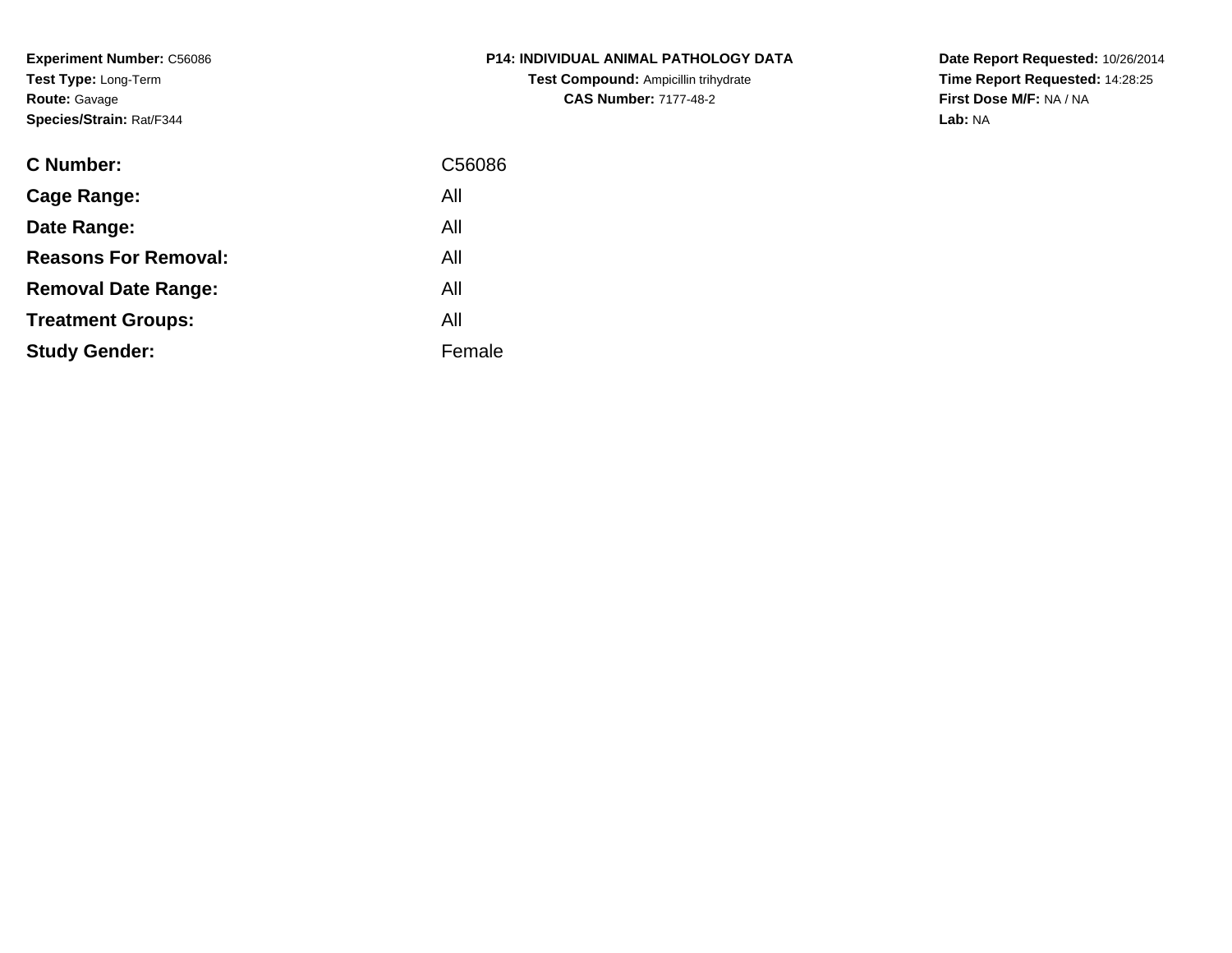| <b>Experiment Number: C56086</b><br>Test Type: Long-Term<br><b>Route: Gavage</b><br>Species/Strain: Rat/F344 |                         | <b>P14: INDIVIDUAL ANIMAL PATHOLOGY DATA</b><br>Date Report Requested: 10/26/2014<br>Time Report Requested: 14:28:25<br>Test Compound: Ampicillin trihydrate<br>First Dose M/F: NA / NA<br><b>CAS Number: 7177-48-2</b><br>Lab: NA |               |
|--------------------------------------------------------------------------------------------------------------|-------------------------|------------------------------------------------------------------------------------------------------------------------------------------------------------------------------------------------------------------------------------|---------------|
| <b>ANIMAL ID: 1 001</b>                                                                                      | <b>TRT#: 1</b>          | <b>SEX: Female</b>                                                                                                                                                                                                                 | DAY ON TEST:  |
|                                                                                                              | <b>DOSE: 001.5 G/KG</b> | <b>DISP: Natural Death</b>                                                                                                                                                                                                         | <b>HISTO:</b> |
| <b>OBSERVATIONS</b>                                                                                          |                         |                                                                                                                                                                                                                                    |               |
| Bone marrow                                                                                                  |                         | Hyperplasia, Hematopoietic                                                                                                                                                                                                         |               |
| <b>Brain</b>                                                                                                 |                         | Hemorrhage                                                                                                                                                                                                                         |               |
|                                                                                                              |                         | Necrosis, Focal                                                                                                                                                                                                                    |               |
| Pituitary gland                                                                                              |                         | Cyst, Hemorrhagic                                                                                                                                                                                                                  |               |
| Spleen                                                                                                       |                         | Depletion, Lymphoid                                                                                                                                                                                                                |               |
| Unspecified                                                                                                  | Multiple Organs Nos     | Leukemia, Mononuclear Cell                                                                                                                                                                                                         |               |
| PRIMARY CAUSE OF DEATH                                                                                       |                         |                                                                                                                                                                                                                                    |               |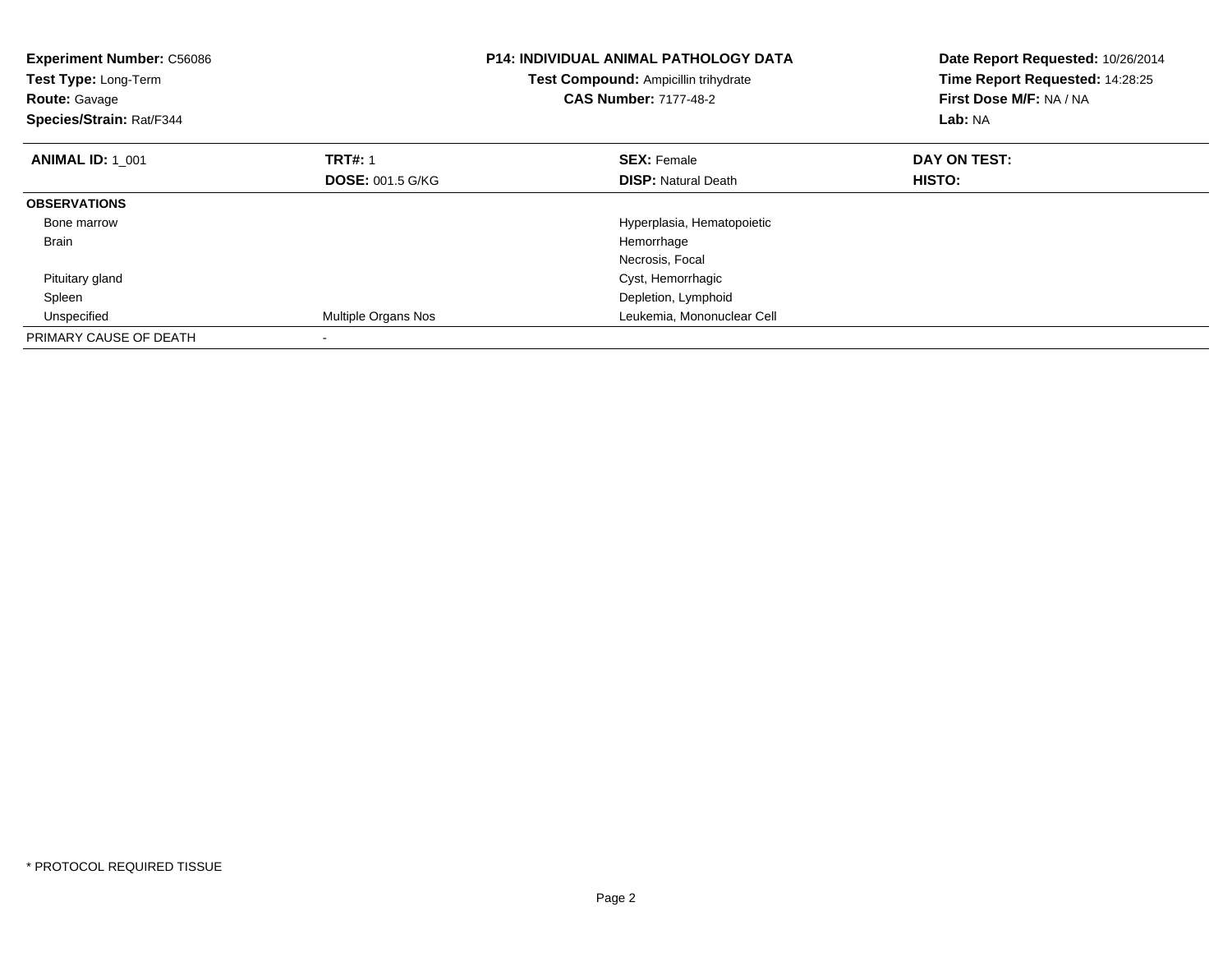**Test Type:** Long-Term

# **Route:** Gavage

**Species/Strain:** Rat/F344

### **P14: INDIVIDUAL ANIMAL PATHOLOGY DATA**

# **Test Compound:** Ampicillin trihydrate**CAS Number:** 7177-48-2

| <b>ANIMAL ID: 1_002</b> | <b>TRT#: 1</b>            | <b>SEX: Female</b>             | DAY ON TEST: |
|-------------------------|---------------------------|--------------------------------|--------------|
|                         | <b>DOSE: 001.5 G/KG</b>   | <b>DISP: Dosing Accident</b>   | HISTO:       |
| <b>OBSERVATIONS</b>     |                           |                                |              |
| <b>Brain</b>            | Thalamus                  | Atrophy, Pressure              |              |
| Heart                   | Myocardium Nos            | Degeneration, Nos              |              |
| <b>Intestine Small</b>  | <b>Mesentery Nos</b>      | Necrosis, Fat                  |              |
| Kidney                  |                           | Nephropathy                    |              |
| Liver                   |                           | Cytoplasmic Change, Basophilic |              |
|                         |                           | Necrosis, Focal                |              |
| Lung                    |                           | Foreign Body, Nos              |              |
|                         |                           | Inflammation, Acute Focal      |              |
| Lymph node              | Thymic Lymph Node         | Congestion, Acute Passive      |              |
|                         | Mandibular Lymph Node     | Plasmacytosis                  |              |
| Mammary gland           |                           | Hyperplasia, Cystic            |              |
| Pituitary gland         | <b>Anterior Pituitary</b> | Adenoma, Nos                   |              |
| Thymus                  |                           | Hemorrhage                     |              |
|                         |                           | Inflammation, Acute            |              |
| Unspecified             | <b>Mediastinum Nos</b>    | Foreign Body, Nos              |              |
|                         | Adipose Tissue            | Hemorrhage                     |              |
|                         | <b>Mediastinum Nos</b>    | Hemorrhage                     |              |
|                         | <b>Abdominal Cavity</b>   | Inflammation, Chronic          |              |
| Urinary bladder         |                           | Hyperplasia, Epithelial        |              |
|                         |                           | Transitional-Cell Papilloma    |              |
| PRIMARY CAUSE OF DEATH  |                           |                                |              |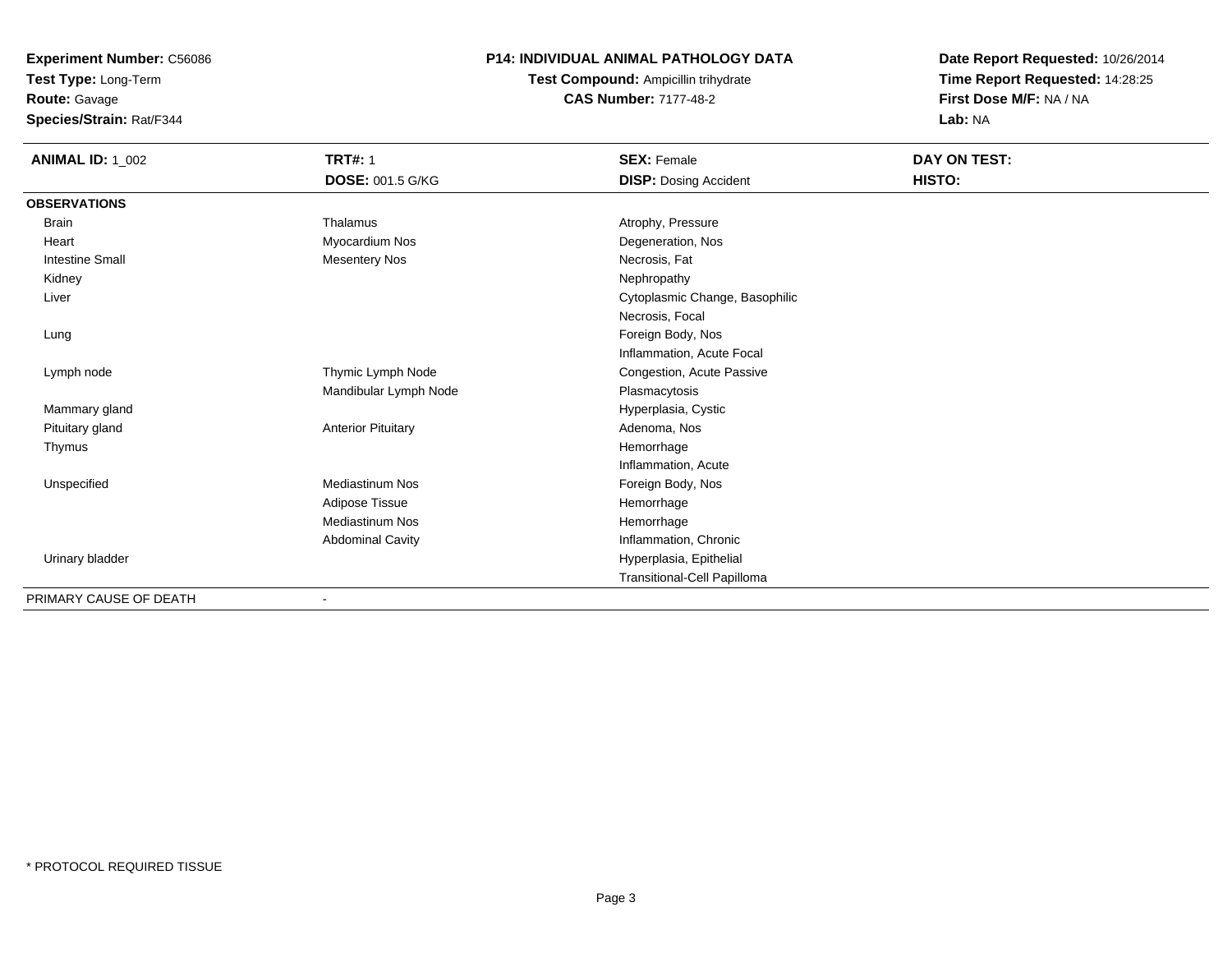**Test Type:** Long-Term

**Route:** Gavage

**Species/Strain:** Rat/F344

#### **P14: INDIVIDUAL ANIMAL PATHOLOGY DATA**

**Test Compound:** Ampicillin trihydrate**CAS Number:** 7177-48-2

| <b>ANIMAL ID: 1_003</b> | <b>TRT#: 1</b>            | <b>SEX: Female</b>                | DAY ON TEST: |
|-------------------------|---------------------------|-----------------------------------|--------------|
|                         | <b>DOSE: 001.5 G/KG</b>   | <b>DISP: Terminal Sacrifice</b>   | HISTO:       |
| <b>OBSERVATIONS</b>     |                           |                                   |              |
| Adrenal gland           |                           | Cortical Adenoma                  |              |
| Bone marrow             |                           | Fibrosis, Myelo                   |              |
|                         |                           | Hyperplasia, Hematopoietic        |              |
| Heart                   | Myocardium Nos            | Degeneration, Nos                 |              |
| Kidney                  |                           | Nephropathy                       |              |
| Liver                   |                           | Cytoplasmic Change, Basophilic    |              |
|                         | <b>Bile Duct</b>          | Hyperplasia, Focal                |              |
|                         |                           | Inflammation, Granulomatous Focal |              |
| Lung                    |                           | Foreign Body, Nos                 |              |
|                         |                           | Hyperplasia, Alveolar Epithelium  |              |
|                         |                           | Inflammation, Granulomatous Focal |              |
| Lymph node              | Thymic Lymph Node         | Hemorrhage                        |              |
| Mammary gland           |                           | Fibroadenoma                      |              |
|                         |                           | Hyperplasia, Cystic               |              |
| Pituitary gland         | <b>Anterior Pituitary</b> | Adenoma, Nos                      |              |
| Stomach                 | Cardiac Stomach           | Hyperkeratosis                    |              |
|                         | Cardiac Stomach           | Inflammation, Chronic Focal       |              |
| Thyroid                 |                           | Hyperplasia, C Cell               |              |
| PRIMARY CAUSE OF DEATH  | $\blacksquare$            |                                   |              |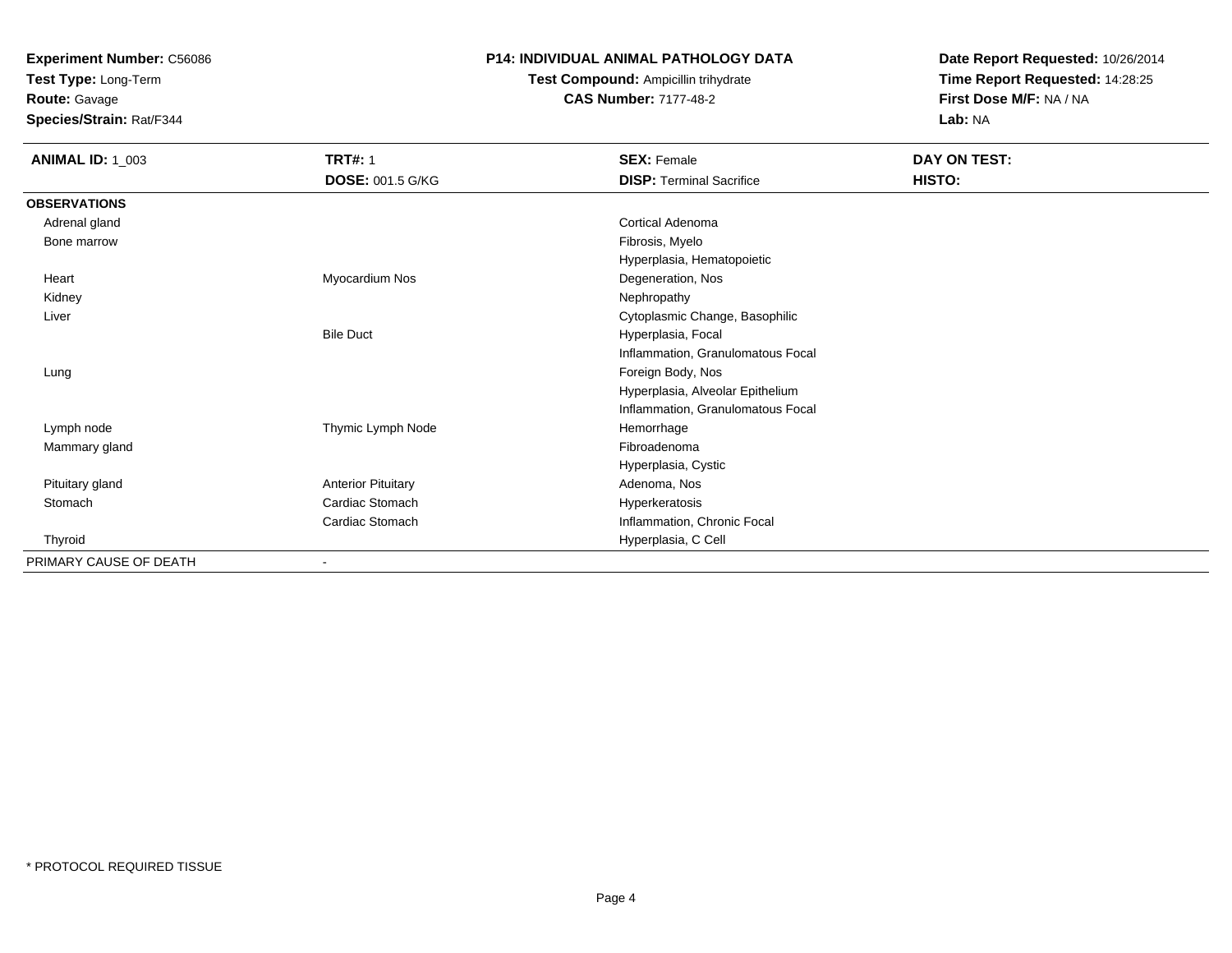**Test Type:** Long-Term

**Route:** Gavage

**Species/Strain:** Rat/F344

### **P14: INDIVIDUAL ANIMAL PATHOLOGY DATA**

**Test Compound:** Ampicillin trihydrate**CAS Number:** 7177-48-2

| <b>ANIMAL ID: 1_004</b> | <b>TRT#: 1</b><br><b>DOSE: 001.5 G/KG</b> | <b>SEX: Female</b><br><b>DISP: Terminal Sacrifice</b> | DAY ON TEST:<br>HISTO: |
|-------------------------|-------------------------------------------|-------------------------------------------------------|------------------------|
| <b>OBSERVATIONS</b>     |                                           |                                                       |                        |
| Adrenal gland           | Cortex Nos                                | Hyperplasia, Focal                                    |                        |
|                         | Medulla                                   | Pheochromocytoma                                      |                        |
| <b>Brain</b>            | Meninges                                  | Fibrosis, Multifocal                                  |                        |
| Eye                     | Cornea                                    | Dysplasia, Nos                                        |                        |
| Heart                   | Myocardium Nos                            | Degeneration, Nos                                     |                        |
| Kidney                  |                                           | Nephropathy                                           |                        |
| Liver                   |                                           | Cytoplasmic Change, Basophilic                        |                        |
|                         |                                           | Inflammation, Granulomatous Focal                     |                        |
| Lung                    |                                           | Adenocarcinoma, Nos, Metastatic                       |                        |
|                         |                                           | Hemorrhage                                            |                        |
| Lymph node              | Thymic Lymph Node                         | Hemorrhage                                            |                        |
|                         | Mandibular Lymph Node                     | Plasmacytosis                                         |                        |
| Mammary gland           |                                           | Adenocarcinoma, Nos                                   |                        |
|                         |                                           | Hyperplasia, Cystic                                   |                        |
| Pituitary gland         | <b>Anterior Pituitary</b>                 | Cyst, Hemorrhagic                                     |                        |
| Salivary gland          |                                           | Inflammation, Chronic Focal                           |                        |
|                         |                                           | Metaplasia, Nos                                       |                        |
| Thyroid                 |                                           | Hyperplasia, C Cell                                   |                        |
| Uterus                  |                                           | Dilatation, Nos                                       |                        |
| PRIMARY CAUSE OF DEATH  | ٠                                         |                                                       |                        |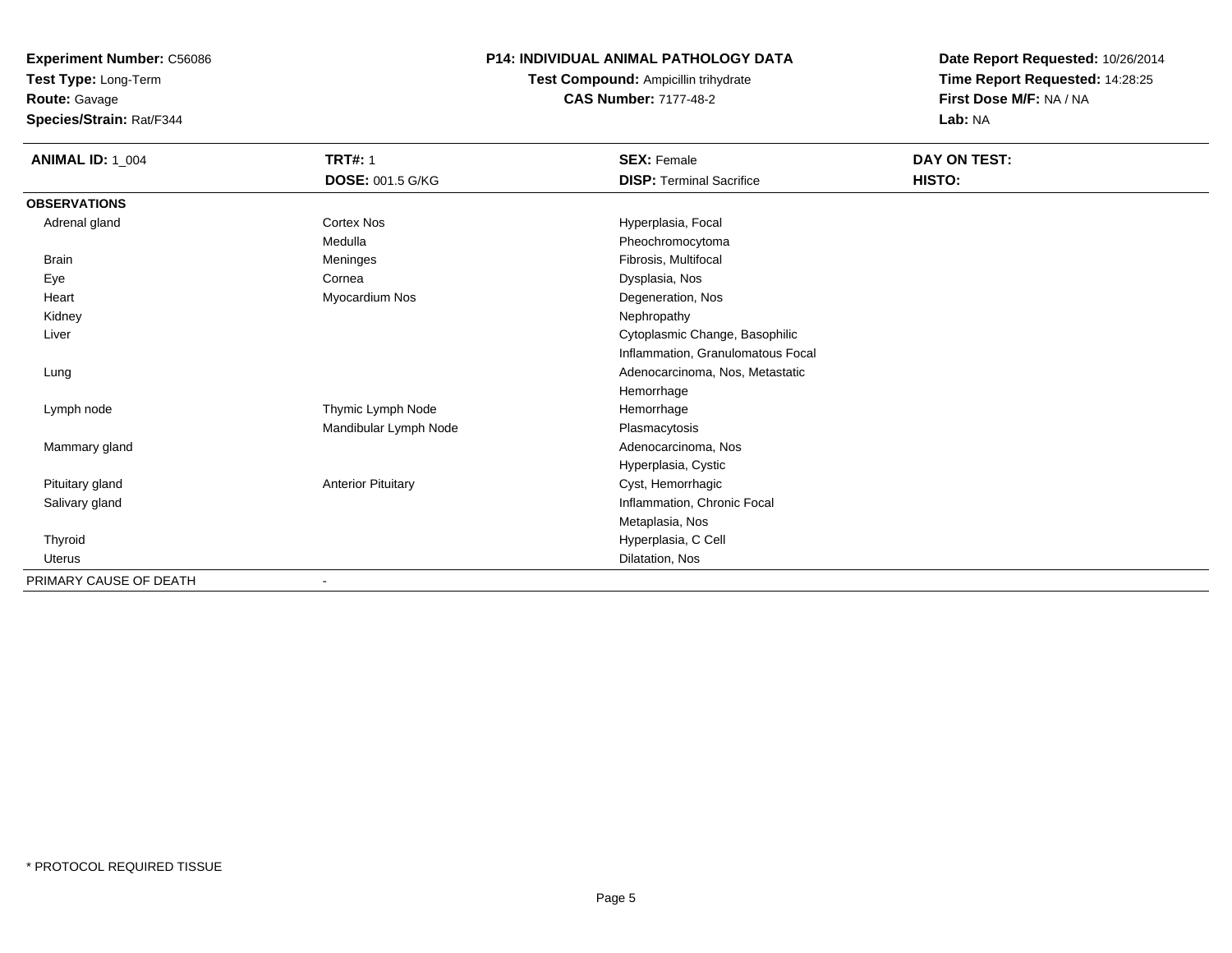| <b>Experiment Number: C56086</b><br>Test Type: Long-Term<br><b>Route: Gavage</b><br><b>Species/Strain: Rat/F344</b> |                           | <b>P14: INDIVIDUAL ANIMAL PATHOLOGY DATA</b><br>Date Report Requested: 10/26/2014<br>Time Report Requested: 14:28:25<br>Test Compound: Ampicillin trihydrate<br><b>CAS Number: 7177-48-2</b><br>First Dose M/F: NA / NA<br>Lab: NA |              |
|---------------------------------------------------------------------------------------------------------------------|---------------------------|------------------------------------------------------------------------------------------------------------------------------------------------------------------------------------------------------------------------------------|--------------|
| <b>ANIMAL ID: 1 005</b>                                                                                             | <b>TRT#: 1</b>            | <b>SEX: Female</b>                                                                                                                                                                                                                 | DAY ON TEST: |
|                                                                                                                     | <b>DOSE: 001.5 G/KG</b>   | <b>DISP:</b> Moribund Sacrifice                                                                                                                                                                                                    | HISTO:       |
| <b>OBSERVATIONS</b>                                                                                                 |                           |                                                                                                                                                                                                                                    |              |
| Bone marrow                                                                                                         |                           | Hyperplasia, Hematopoietic                                                                                                                                                                                                         |              |
| Pituitary gland                                                                                                     | <b>Anterior Pituitary</b> | Cyst, Nos                                                                                                                                                                                                                          |              |
| Unspecified                                                                                                         | Multiple Organs Nos       | Leukemia, Mononuclear Cell                                                                                                                                                                                                         |              |
| PRIMARY CAUSE OF DEATH                                                                                              |                           |                                                                                                                                                                                                                                    |              |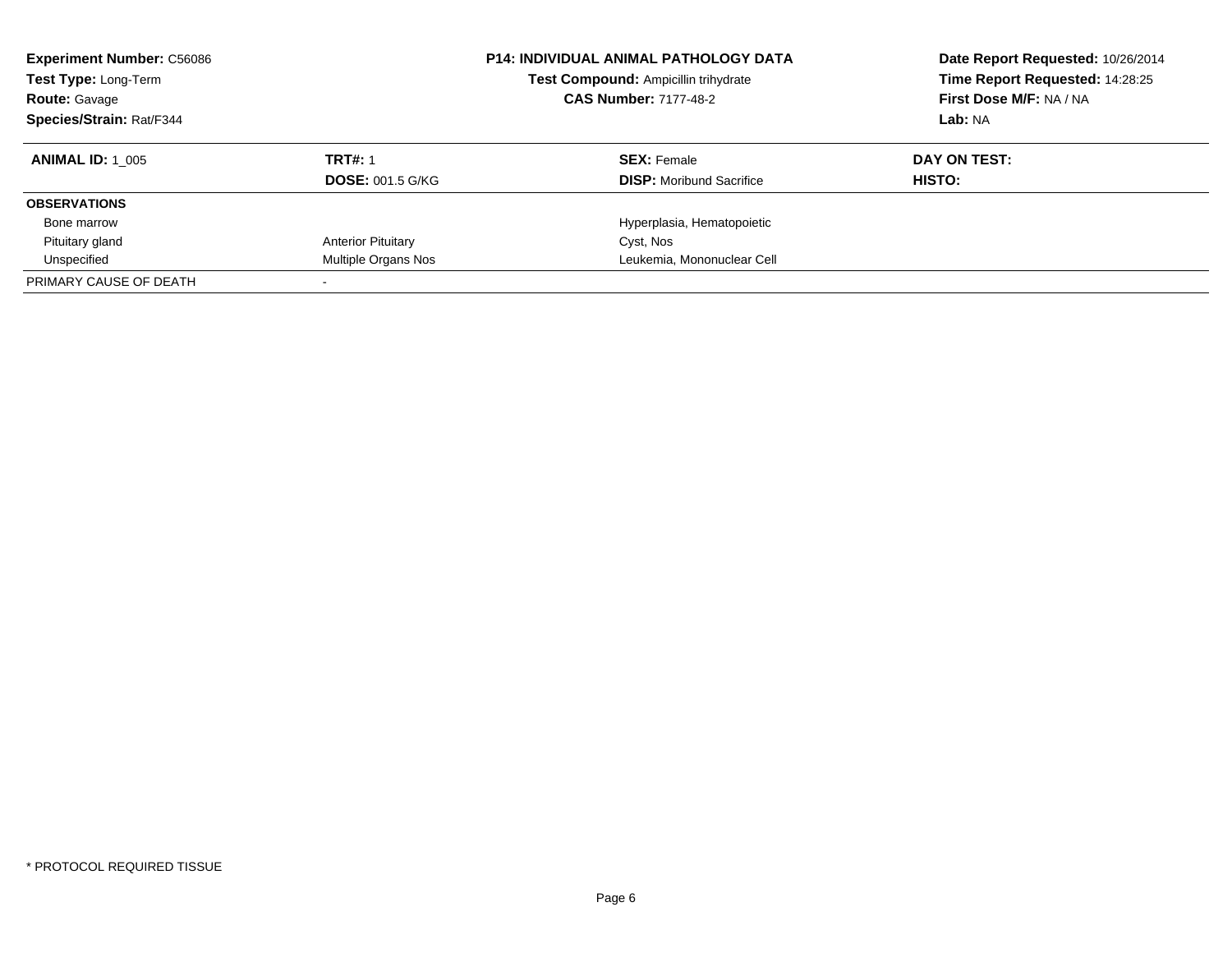**Test Type:** Long-Term

**Route:** Gavage

**Species/Strain:** Rat/F344

#### **P14: INDIVIDUAL ANIMAL PATHOLOGY DATA**

**Test Compound:** Ampicillin trihydrate**CAS Number:** 7177-48-2

| <b>ANIMAL ID: 1_006</b> | <b>TRT#: 1</b>            | <b>SEX: Female</b>                | DAY ON TEST: |  |
|-------------------------|---------------------------|-----------------------------------|--------------|--|
|                         | <b>DOSE: 001.5 G/KG</b>   | <b>DISP: Terminal Sacrifice</b>   | HISTO:       |  |
| <b>OBSERVATIONS</b>     |                           |                                   |              |  |
| Adrenal gland           |                           | <b>Cortical Carcinoma</b>         |              |  |
| Bone marrow             |                           | Hyperplasia, Hematopoietic        |              |  |
|                         |                           | Osteosclerosis                    |              |  |
| Heart                   | Myocardium Nos            | Degeneration, Nos                 |              |  |
| Kidney                  |                           | Nephropathy                       |              |  |
| Liver                   |                           | Cytoplasmic Change, Basophilic    |              |  |
|                         |                           | Inflammation, Granulomatous Focal |              |  |
| Lymph node              | Mandibular Lymph Node     | Edema, Nos                        |              |  |
|                         | Mandibular Lymph Node     | Plasmacytosis                     |              |  |
| Ovary                   |                           | Luteoma                           |              |  |
| Pituitary gland         | <b>Anterior Pituitary</b> | Cyst, Nos                         |              |  |
| Thyroid                 |                           | Hyperplasia, C Cell               |              |  |
| Unspecified             | Multiple Organs Nos       | Leukemia, Mononuclear Cell        |              |  |
| PRIMARY CAUSE OF DEATH  | $\overline{\phantom{a}}$  |                                   |              |  |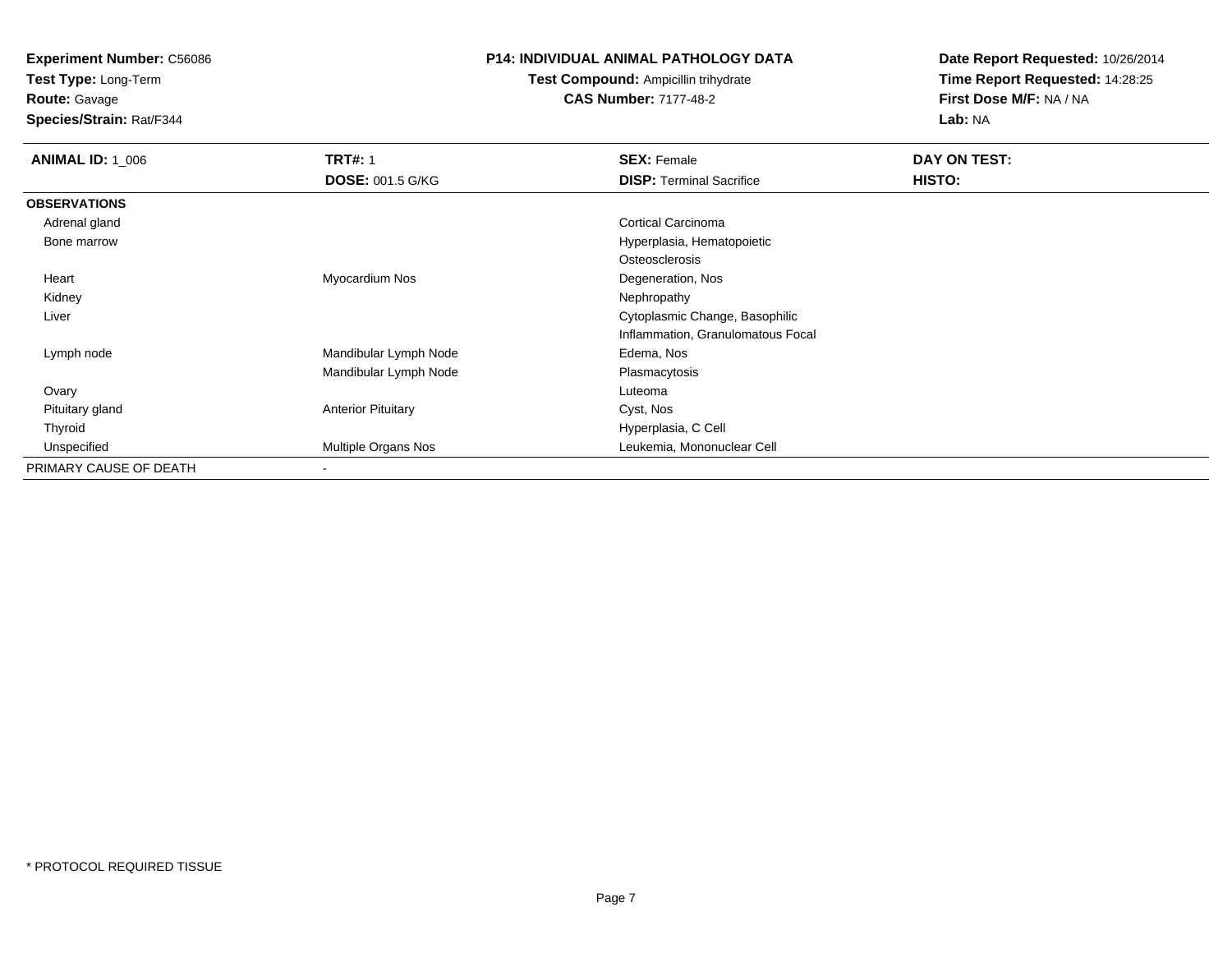**Test Type:** Long-Term

**Route:** Gavage

**Species/Strain:** Rat/F344

#### **P14: INDIVIDUAL ANIMAL PATHOLOGY DATA**

# **Test Compound:** Ampicillin trihydrate**CAS Number:** 7177-48-2

| <b>ANIMAL ID: 1_007</b> | <b>TRT#: 1</b>            | <b>SEX: Female</b>                | DAY ON TEST: |
|-------------------------|---------------------------|-----------------------------------|--------------|
|                         | <b>DOSE: 001.5 G/KG</b>   | <b>DISP: Natural Death</b>        | HISTO:       |
| <b>OBSERVATIONS</b>     |                           |                                   |              |
| Adrenal gland           | Cortex Nos                | Necrosis, Focal                   |              |
| Bone marrow             |                           | Hyperplasia, Hematopoietic        |              |
| Heart                   | Myocardium Nos            | Degeneration, Nos                 |              |
| Kidney                  |                           | Nephropathy                       |              |
| Liver                   | Hepatocytes               | Cytoplasmic Vacuolization         |              |
|                         |                           | Necrosis, Coagulative             |              |
| Lung                    |                           | Inflammation, Granulomatous Focal |              |
| Mammary gland           |                           | Fibroadenoma                      |              |
|                         |                           | Hyperplasia, Cystic               |              |
| Pituitary gland         | <b>Anterior Pituitary</b> | Adenoma, Nos                      |              |
| Spleen                  |                           | Hematopoiesis                     |              |
|                         |                           | Hemosiderosis                     |              |
| Thyroid                 |                           | Hyperplasia, C Cell               |              |
|                         |                           | Inflammation, Chronic Focal       |              |
| PRIMARY CAUSE OF DEATH  | ۰                         |                                   |              |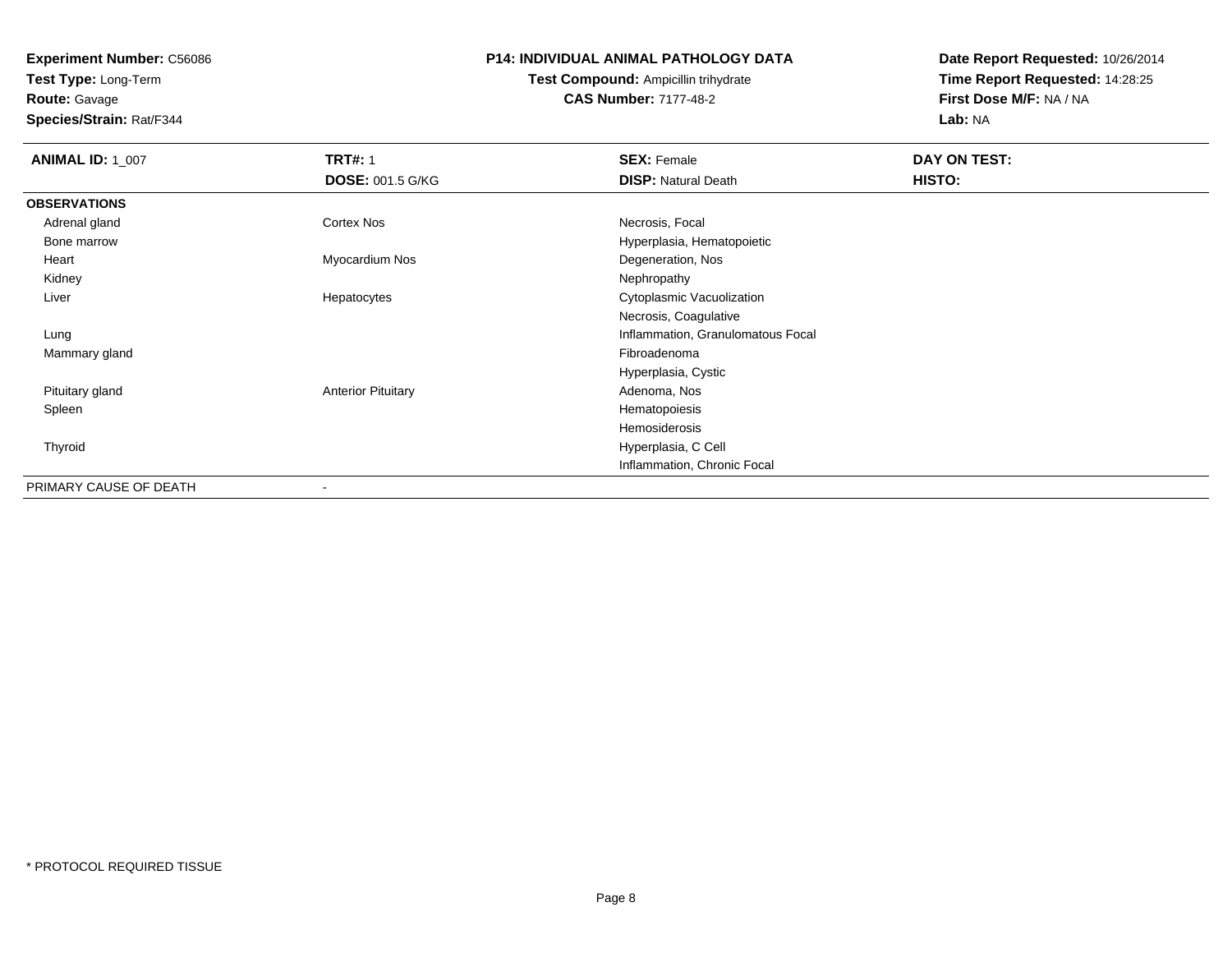**Test Type:** Long-Term

**Route:** Gavage

**Species/Strain:** Rat/F344

#### **P14: INDIVIDUAL ANIMAL PATHOLOGY DATA**

**Test Compound:** Ampicillin trihydrate**CAS Number:** 7177-48-2

| <b>ANIMAL ID: 1 008</b> | <b>TRT#: 1</b>            | <b>SEX: Female</b>              | DAY ON TEST: |  |
|-------------------------|---------------------------|---------------------------------|--------------|--|
|                         | <b>DOSE: 001.5 G/KG</b>   | <b>DISP:</b> Moribund Sacrifice | HISTO:       |  |
| <b>OBSERVATIONS</b>     |                           |                                 |              |  |
| Adrenal gland           | Cortex Nos                | Cytoplasmic Vacuolization       |              |  |
|                         | Medulla                   | Pheochromocytoma                |              |  |
| Bone marrow             |                           | Fibrosis, Myelo                 |              |  |
|                         |                           | Hyperplasia, Hematopoietic      |              |  |
| Clitoral gland          |                           | Adenoma, Nos                    |              |  |
| Eye                     | <b>Crystalline Lens</b>   | Degeneration, Nos               |              |  |
|                         |                           | Inflammation, Chronic Focal     |              |  |
| Heart                   | Myocardium Nos            | Degeneration, Nos               |              |  |
| Kidney                  |                           | Nephropathy                     |              |  |
| Liver                   | Hepatocytes               | Cytoplasmic Vacuolization       |              |  |
|                         | <b>Bile Duct</b>          | Hyperplasia, Focal              |              |  |
| Mammary gland           |                           | Fibroadenoma                    |              |  |
|                         |                           | Hyperplasia, Cystic             |              |  |
| Pituitary gland         | <b>Anterior Pituitary</b> | Cyst, Hemorrhagic               |              |  |
|                         | <b>Anterior Pituitary</b> | Hyperplasia, Focal              |              |  |
| Unspecified             | Multiple Organs Nos       | Leukemia, Mononuclear Cell      |              |  |
| PRIMARY CAUSE OF DEATH  | $\overline{\phantom{a}}$  |                                 |              |  |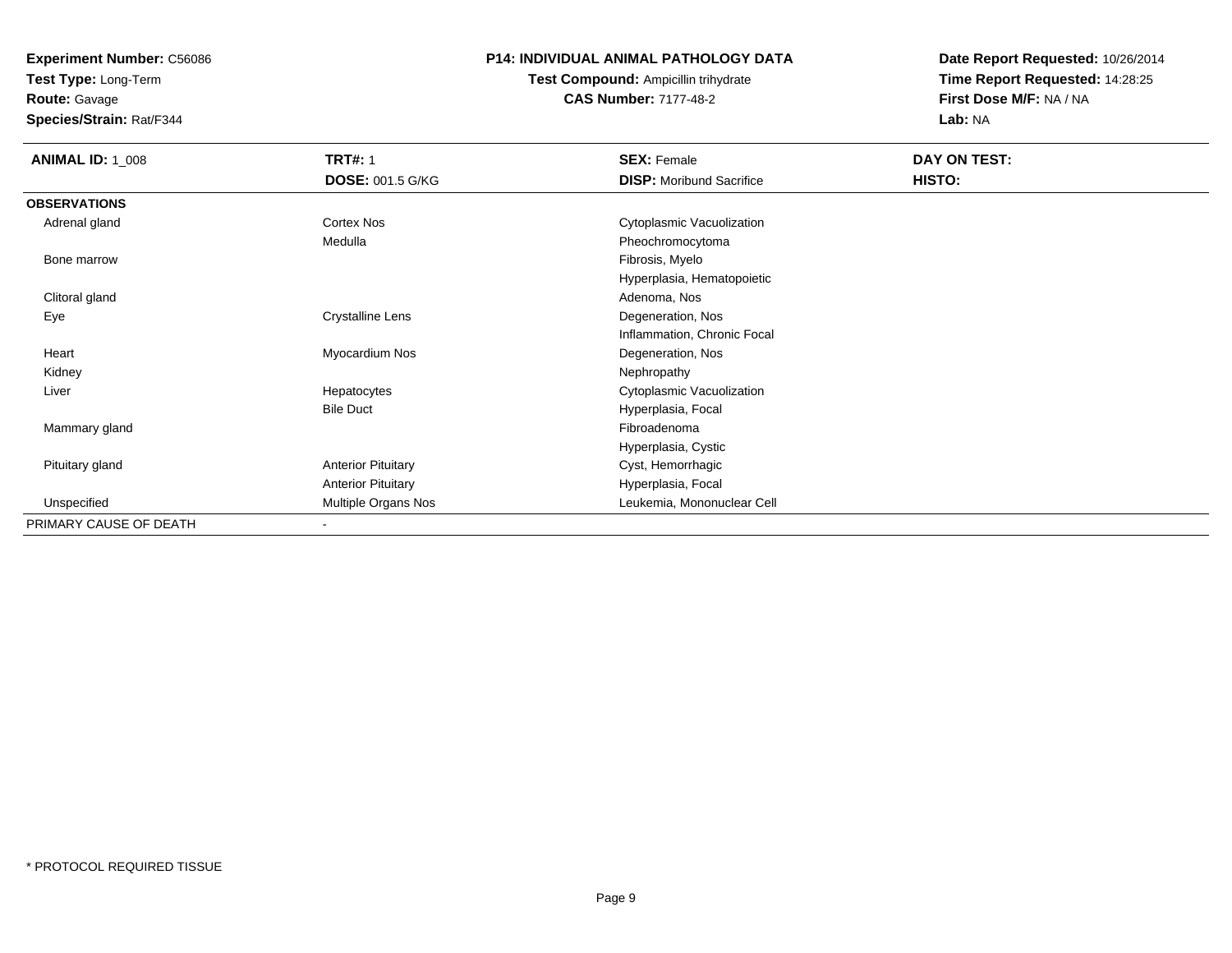**Test Type:** Long-Term

**Route:** Gavage

**Species/Strain:** Rat/F344

#### **P14: INDIVIDUAL ANIMAL PATHOLOGY DATA**

**Test Compound:** Ampicillin trihydrate**CAS Number:** 7177-48-2

| <b>ANIMAL ID: 1 009</b> | <b>TRT#: 1</b>            | <b>SEX: Female</b>                  | DAY ON TEST: |  |
|-------------------------|---------------------------|-------------------------------------|--------------|--|
|                         | <b>DOSE: 001.5 G/KG</b>   | <b>DISP:</b> Moribund Sacrifice     | HISTO:       |  |
| <b>OBSERVATIONS</b>     |                           |                                     |              |  |
| Bone marrow             |                           | Hyperplasia, Hematopoietic          |              |  |
| Heart                   | Myocardium Nos            | Degeneration, Nos                   |              |  |
| Intestine Large         | Colon                     | Parasitism                          |              |  |
| Liver                   |                           | Cytoplasmic Change, Basophilic      |              |  |
| Lung                    |                           | Lymphocytic Inflammatory Infiltrate |              |  |
| Pituitary gland         | <b>Anterior Pituitary</b> | Cyst, Nos                           |              |  |
| Salivary gland          |                           | Hyperplasia, Focal                  |              |  |
| Thymus                  |                           | Cyst, Multiple                      |              |  |
| Unspecified             | Abdomen                   | Fibroma                             |              |  |
| Uterus                  | <b>Endometrial Gland</b>  | Hyperplasia, Diffuse                |              |  |
|                         | Cervix Uteri              | Inflammation, Chronic Focal         |              |  |
| PRIMARY CAUSE OF DEATH  |                           |                                     |              |  |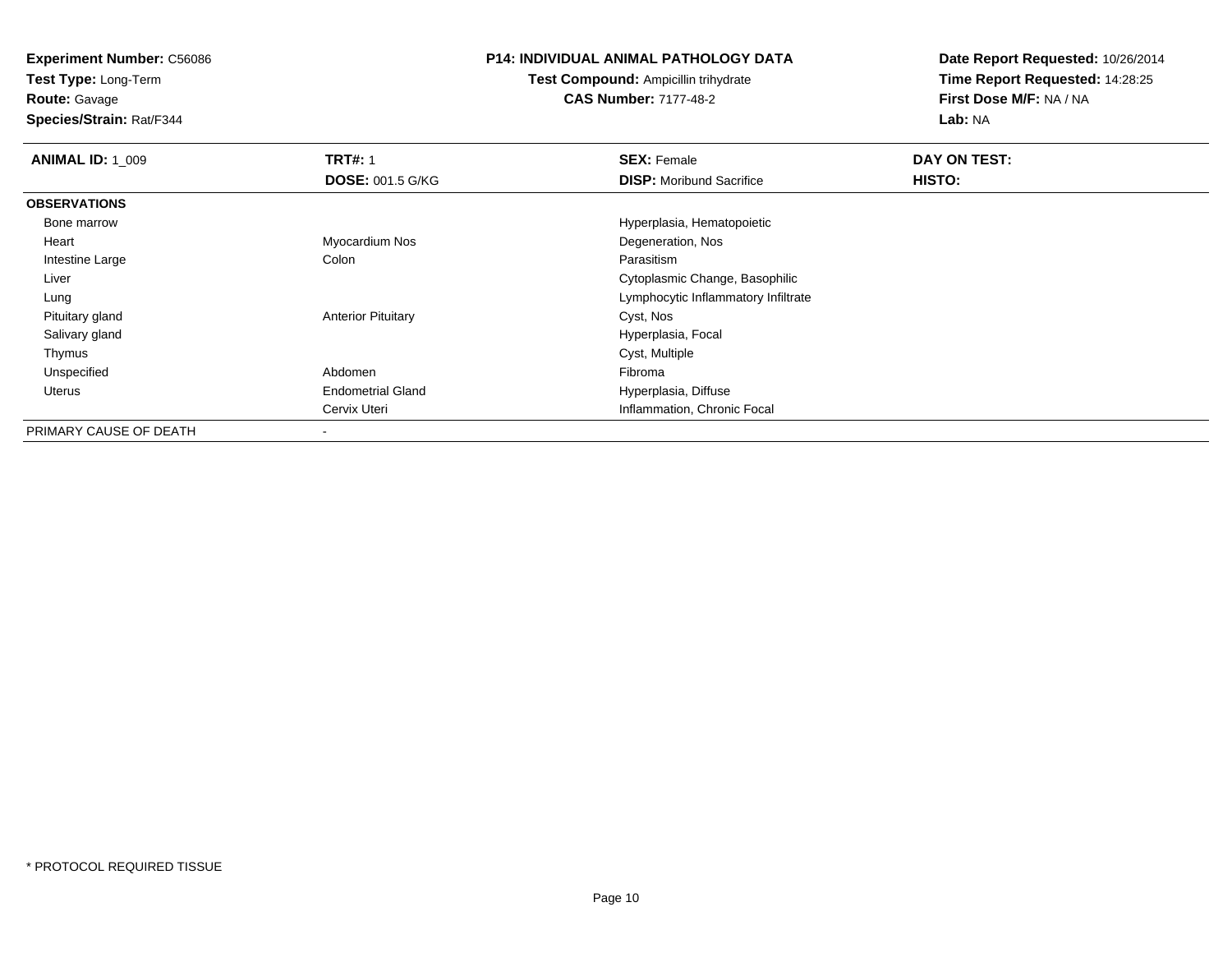**Test Type:** Long-Term

**Route:** Gavage

**Species/Strain:** Rat/F344

#### **P14: INDIVIDUAL ANIMAL PATHOLOGY DATA**

**Test Compound:** Ampicillin trihydrate**CAS Number:** 7177-48-2

| <b>ANIMAL ID: 1_010</b> | <b>TRT#: 1</b>            | <b>SEX: Female</b>                | DAY ON TEST: |  |
|-------------------------|---------------------------|-----------------------------------|--------------|--|
|                         | <b>DOSE: 001.5 G/KG</b>   | <b>DISP: Terminal Sacrifice</b>   | HISTO:       |  |
| <b>OBSERVATIONS</b>     |                           |                                   |              |  |
| Adrenal gland           | Cortex Nos                | <b>Focal Cellular Change</b>      |              |  |
|                         | Medulla                   | Hyperplasia, Focal                |              |  |
| Brain                   | Thalamus                  | Atrophy, Pressure                 |              |  |
| Heart                   | Myocardium Nos            | Degeneration, Nos                 |              |  |
| Intestine Large         | Colon                     | Parasitism                        |              |  |
| Kidney                  |                           | Nephropathy                       |              |  |
| Liver                   |                           | Cytoplasmic Change, Basophilic    |              |  |
|                         | <b>Bile Duct</b>          | Hyperplasia, Focal                |              |  |
|                         |                           | Inflammation, Granulomatous Focal |              |  |
|                         |                           | Mineralization                    |              |  |
| Lymph node              | Mandibular Lymph Node     | Plasmacytosis                     |              |  |
| Mammary gland           |                           | Fibroadenoma                      |              |  |
| Pituitary gland         | <b>Anterior Pituitary</b> | Adenoma, Nos                      |              |  |
| PRIMARY CAUSE OF DEATH  |                           |                                   |              |  |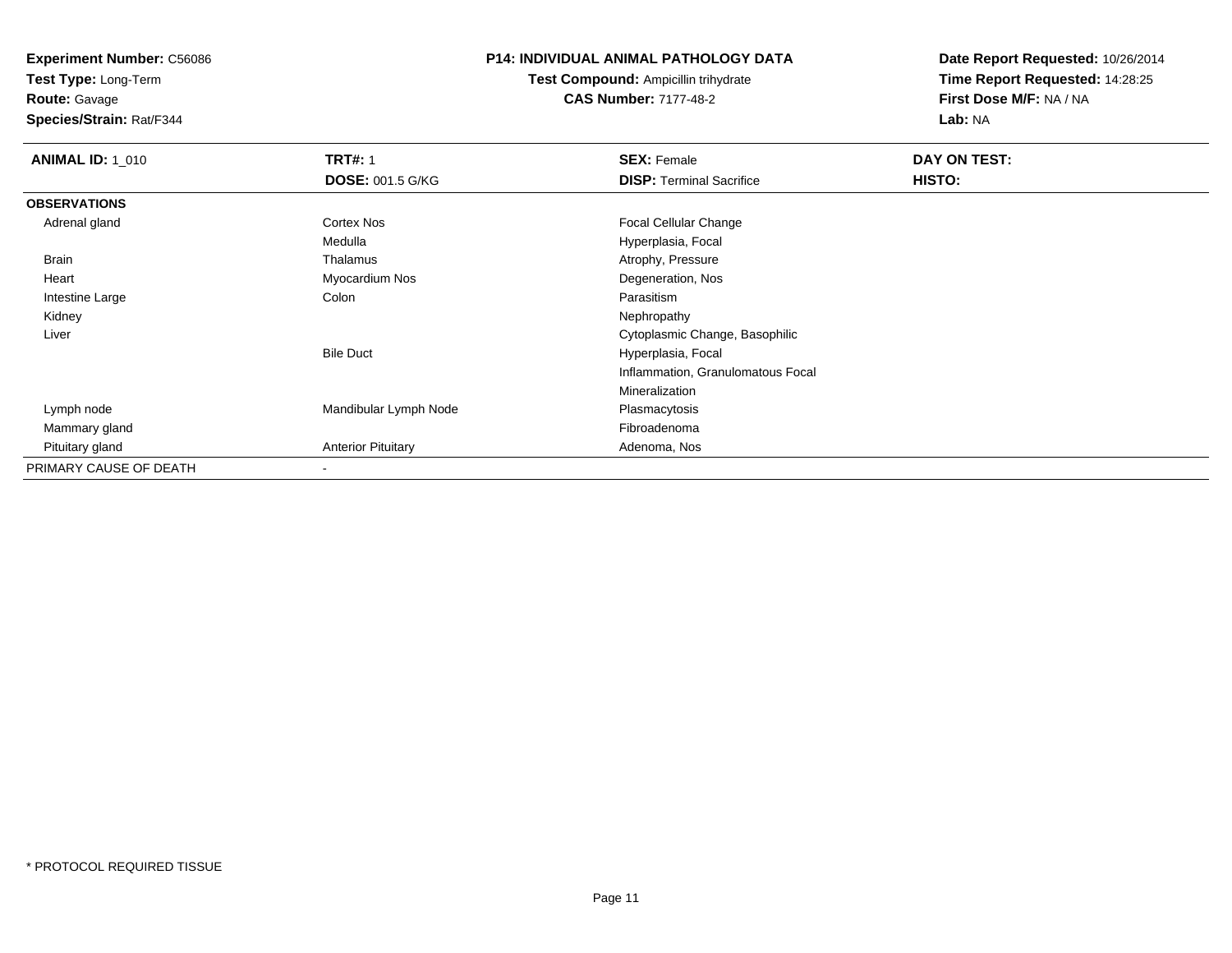**Test Type:** Long-Term

**Route:** Gavage

**Species/Strain:** Rat/F344

#### **P14: INDIVIDUAL ANIMAL PATHOLOGY DATA**

**Test Compound:** Ampicillin trihydrate**CAS Number:** 7177-48-2

| <b>ANIMAL ID: 1_011</b> | <b>TRT#: 1</b>            | <b>SEX: Female</b>             | DAY ON TEST: |  |
|-------------------------|---------------------------|--------------------------------|--------------|--|
|                         | <b>DOSE: 001.5 G/KG</b>   | <b>DISP:</b> Natural Death     | HISTO:       |  |
| <b>OBSERVATIONS</b>     |                           |                                |              |  |
| Adrenal gland           | Cortex Nos                | Cytoplasmic Change, Basophilic |              |  |
| Kidney                  |                           | Nephropathy                    |              |  |
| Liver                   |                           | Congestion, Chronic Passive    |              |  |
|                         |                           | Cytoplasmic Change, Basophilic |              |  |
| Lung                    |                           | Congestion, Acute Passive      |              |  |
|                         |                           | Histiocytosis                  |              |  |
| Lymph node              | Mandibular Lymph Node     | Plasmacytosis                  |              |  |
| Mammary gland           |                           | Fibroadenoma                   |              |  |
|                         |                           | Hyperplasia, Focal             |              |  |
| Pancreas                | Acinus                    | Atrophy, Focal                 |              |  |
|                         | Islets                    | Hyperplasia, Focal             |              |  |
| Pituitary gland         | <b>Anterior Pituitary</b> | Adenoma, Nos                   |              |  |
| Salivary gland          |                           | Necrosis, Focal                |              |  |
| Spleen                  |                           | Hematopoiesis                  |              |  |
|                         |                           | Leukemia, Mononuclear Cell     |              |  |
| PRIMARY CAUSE OF DEATH  | $\blacksquare$            |                                |              |  |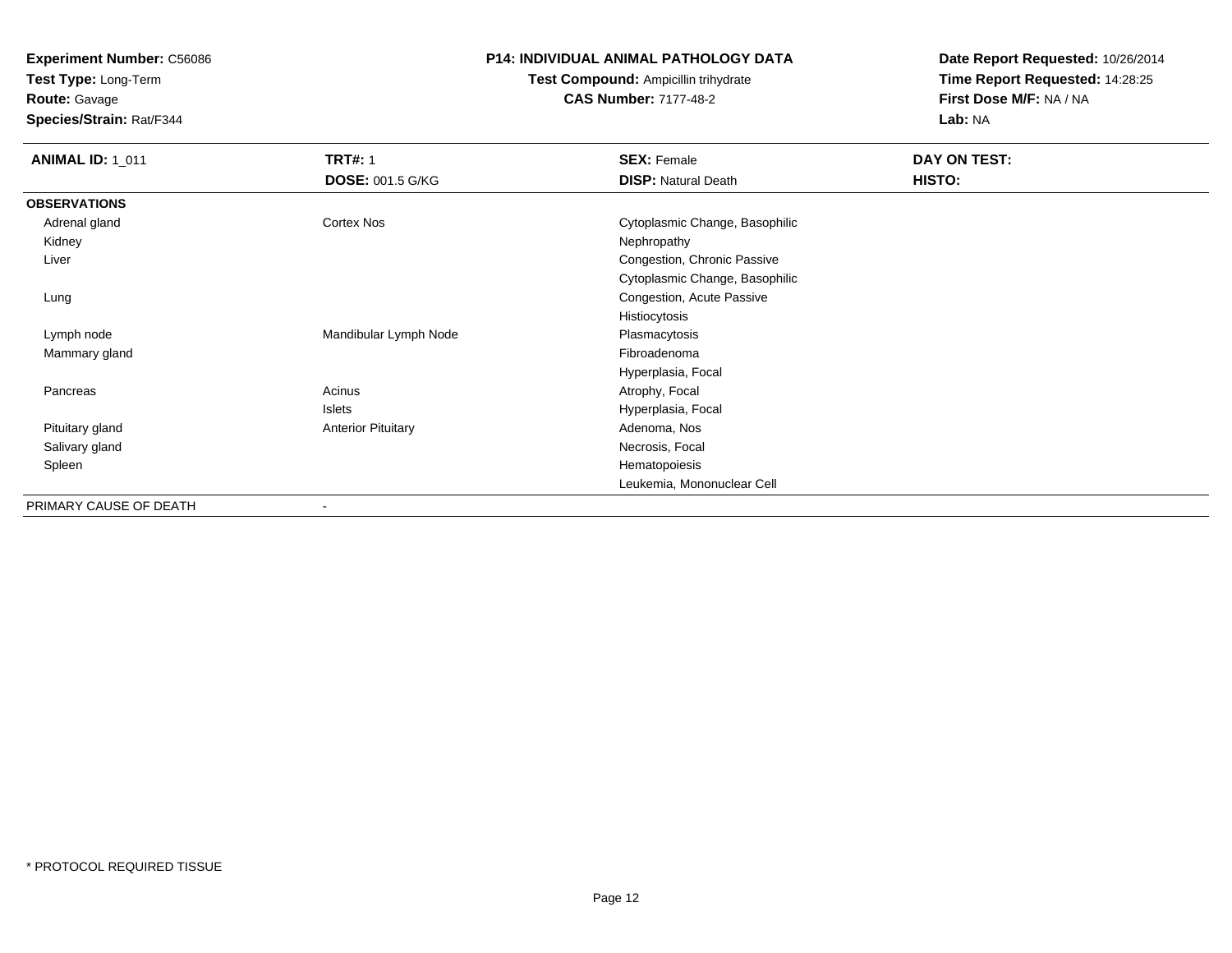**Test Type:** Long-Term

**Route:** Gavage

**Species/Strain:** Rat/F344

#### **P14: INDIVIDUAL ANIMAL PATHOLOGY DATA**

**Test Compound:** Ampicillin trihydrate**CAS Number:** 7177-48-2

| <b>ANIMAL ID: 1_012</b> | <b>TRT#: 1</b>           | <b>SEX: Female</b>               | DAY ON TEST: |  |
|-------------------------|--------------------------|----------------------------------|--------------|--|
|                         | <b>DOSE: 001.5 G/KG</b>  | <b>DISP:</b> Terminal Sacrifice  | HISTO:       |  |
| <b>OBSERVATIONS</b>     |                          |                                  |              |  |
| Adrenal gland           |                          | Atypia, Nos                      |              |  |
|                         |                          | Cortical Adenoma                 |              |  |
| Intestine Small         | <b>Mesentery Nos</b>     | Inflammation, Chronic Focal      |              |  |
|                         | <b>Mesentery Nos</b>     | Necrosis, Fat                    |              |  |
| Liver                   |                          | Cytoplasmic Change, Basophilic   |              |  |
|                         | <b>Bile Duct</b>         | Hyperplasia, Focal               |              |  |
| Lung                    |                          | Hyperplasia, Alveolar Epithelium |              |  |
| Mammary gland           |                          | Fibroadenoma                     |              |  |
| Pancreas                | Acinus                   | Atrophy, Focal                   |              |  |
|                         | Acinus                   | Inflammation, Chronic Focal      |              |  |
| Thyroid                 |                          | Hyperplasia, C Cell              |              |  |
| Uterus                  | <b>Endometrial Gland</b> | Hyperplasia, Cystic              |              |  |
| PRIMARY CAUSE OF DEATH  | $\blacksquare$           |                                  |              |  |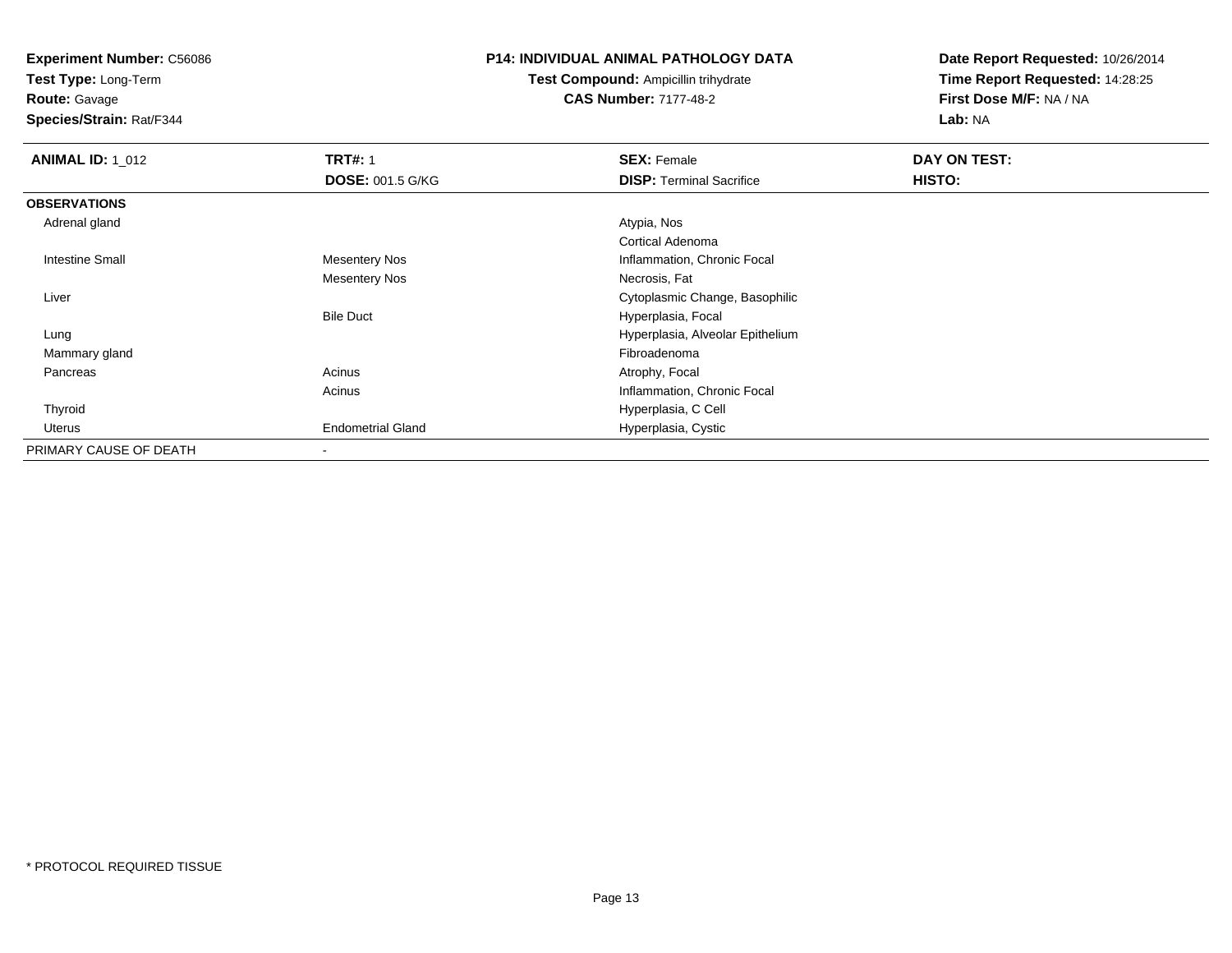**Experiment Number:** C56086**Test Type:** Long-Term**Route:** Gavage **Species/Strain:** Rat/F344**P14: INDIVIDUAL ANIMAL PATHOLOGY DATATest Compound:** Ampicillin trihydrate**CAS Number:** 7177-48-2**Date Report Requested:** 10/26/2014**Time Report Requested:** 14:28:25**First Dose M/F:** NA / NA**Lab:** NA**ANIMAL ID: 1\_013 TRT#:** 1 **SEX:** Female **DAY ON TEST: DOSE:** 001.5 G/KG**DISP:** Natural Death **HISTO: OBSERVATIONS** Bone marroww Remorrhage **Hemorrhage**  Intestine LargeCecum, Colon Infarct, Hemorrhagic<br>
Nephropathy Kidneyy the control of the control of the control of the control of the control of the control of the control of the control of the control of the control of the control of the control of the control of the control of the contro Lymph nodeMandibular Lymph Node **Hyperplasia, Lymphoid**  PancreasAcinus **Acinus** Acinus **Acinus** Acinus **Acinus** Acinus **Acinus** Acinus **Acinus** Acinus **Acinus** Acinus **Acinus** Acinus **Acinus** Acinus **Acinus** Acinus **Acinus** Acinus **Acinus** Acinus **Acinus** Acinus **Acinus** Acinus **Acinus**  Spleenn and the state of the state of the state of the state of the state of the state of the state of the state of the state of the state of the state of the state of the state of the state of the state of the state of the stat StomachCardiac Stomach **Hyperkeratosis** Cardiac Stomach Hyperplasia, Epithelial Uterus Inflammation, Chronic Focal PRIMARY CAUSE OF DEATH

-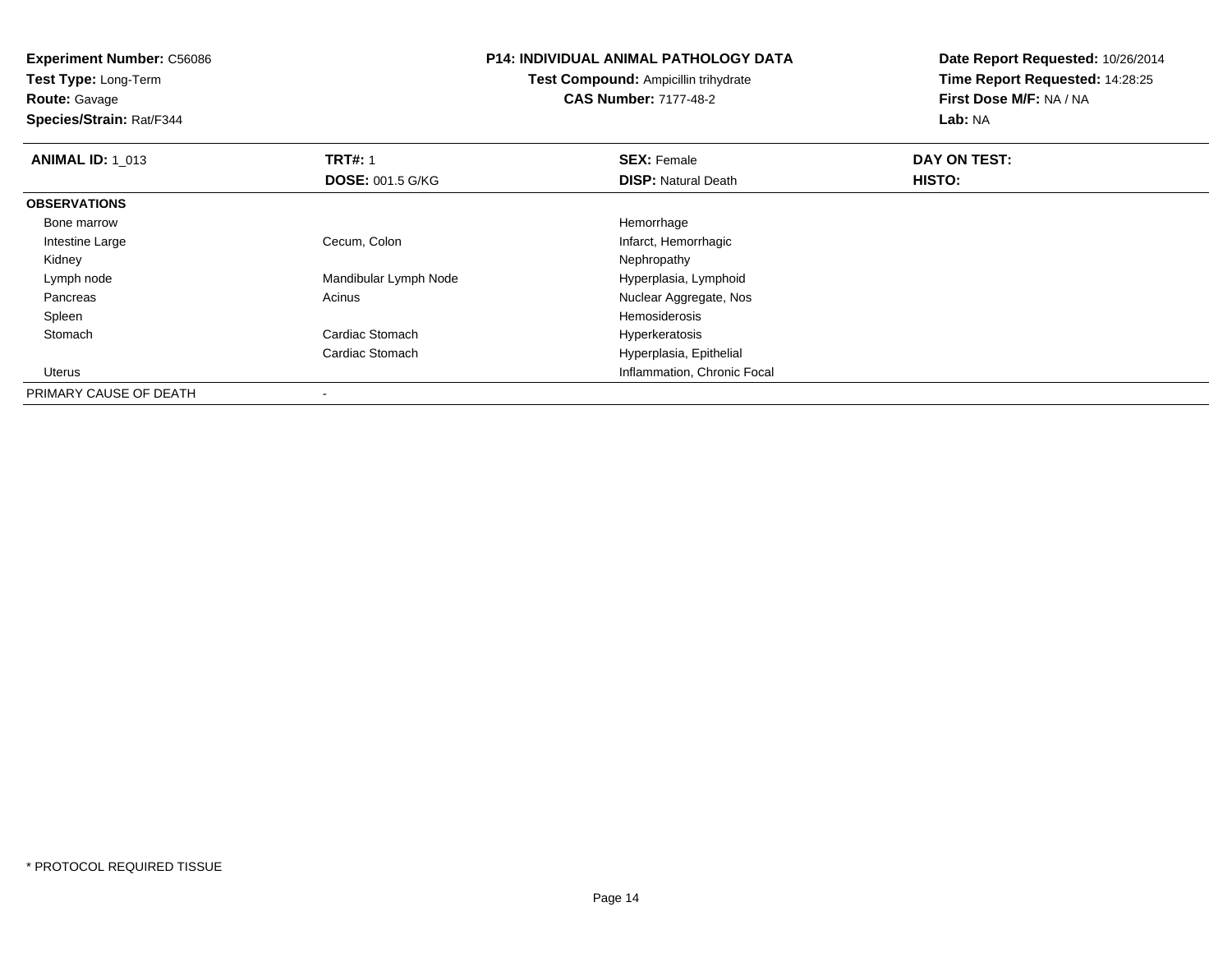**Test Type:** Long-Term

**Route:** Gavage

**Species/Strain:** Rat/F344

#### **P14: INDIVIDUAL ANIMAL PATHOLOGY DATA**

## **Test Compound:** Ampicillin trihydrate**CAS Number:** 7177-48-2

| <b>ANIMAL ID: 1_014</b> | <b>TRT#: 1</b>            | <b>SEX: Female</b>                | DAY ON TEST: |  |
|-------------------------|---------------------------|-----------------------------------|--------------|--|
|                         | <b>DOSE: 001.5 G/KG</b>   | <b>DISP: Terminal Sacrifice</b>   | HISTO:       |  |
| <b>OBSERVATIONS</b>     |                           |                                   |              |  |
| Adrenal gland           | Cortex Nos                | Focal Cellular Change             |              |  |
| Bone marrow             |                           | Hyperplasia, Hematopoietic        |              |  |
| Heart                   | Myocardium Nos            | Degeneration, Nos                 |              |  |
| Kidney                  |                           | Nephropathy                       |              |  |
| Liver                   |                           | Cytoplasmic Change, Basophilic    |              |  |
|                         | <b>Bile Duct</b>          | Hyperplasia, Focal                |              |  |
|                         |                           | Inflammation, Granulomatous Focal |              |  |
| Lung                    |                           | Hemorrhage                        |              |  |
|                         |                           | Inflammation, Chronic Focal       |              |  |
| Mammary gland           |                           | Hyperplasia, Cystic               |              |  |
| Pancreas                | Acinus                    | Atrophy, Focal                    |              |  |
|                         | Acinus                    | Inflammation, Chronic Focal       |              |  |
| Pituitary gland         | <b>Anterior Pituitary</b> | Cyst, Multiple                    |              |  |
| Skin                    | Abdomen                   | Inflammation, Chronic Focal       |              |  |
| PRIMARY CAUSE OF DEATH  | -                         |                                   |              |  |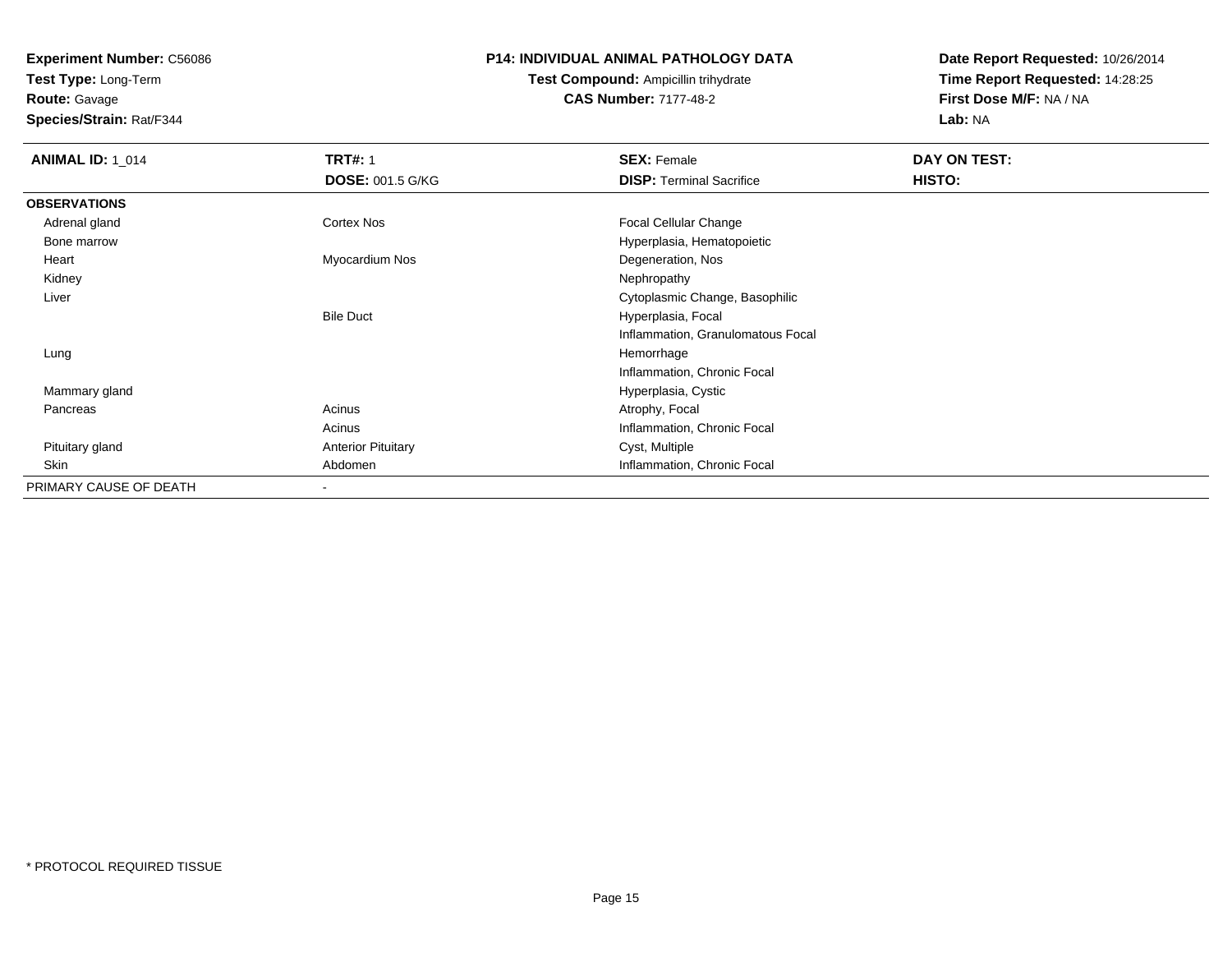**Test Type:** Long-Term

**Route:** Gavage

**Species/Strain:** Rat/F344

### **P14: INDIVIDUAL ANIMAL PATHOLOGY DATA**

**Test Compound:** Ampicillin trihydrate**CAS Number:** 7177-48-2

| <b>ANIMAL ID: 1_015</b> | <b>TRT#: 1</b>             | <b>SEX: Female</b>                | DAY ON TEST: |
|-------------------------|----------------------------|-----------------------------------|--------------|
|                         | <b>DOSE: 001.5 G/KG</b>    | <b>DISP: Terminal Sacrifice</b>   | HISTO:       |
| <b>OBSERVATIONS</b>     |                            |                                   |              |
| Adrenal gland           |                            | Cortical Adenoma                  |              |
|                         | Medulla                    | Hyperplasia, Focal                |              |
| <b>Brain</b>            | Meninges                   | Carcinoma, Nos, Invasive          |              |
| Eye                     | <b>Crystalline Lens</b>    | Cataract                          |              |
|                         | Retina                     | Degeneration, Nos                 |              |
|                         | Tunica Vasculosa           | Degeneration, Nos                 |              |
|                         |                            | Hemorrhage, Chronic               |              |
| Heart                   | Myocardium Nos             | Degeneration, Nos                 |              |
| <b>Intestine Small</b>  | <b>Mesentery Nos</b>       | Necrosis, Fat                     |              |
| Kidney                  |                            | Nephropathy                       |              |
| Liver                   |                            | Cytoplasmic Change, Basophilic    |              |
|                         |                            | Inflammation, Granulomatous Focal |              |
| Lung                    |                            | Inflammation, Granulomatous Focal |              |
| Mammary gland           |                            | Hyperplasia, Cystic               |              |
| Pituitary gland         | <b>Anterior Pituitary</b>  | Carcinoma, Nos                    |              |
|                         | <b>Anterior Pituitary</b>  | Hemorrhage, Chronic               |              |
| Unspecified             | <b>Multiple Organs Nos</b> | Leukemia, Mononuclear Cell        |              |
| PRIMARY CAUSE OF DEATH  |                            |                                   |              |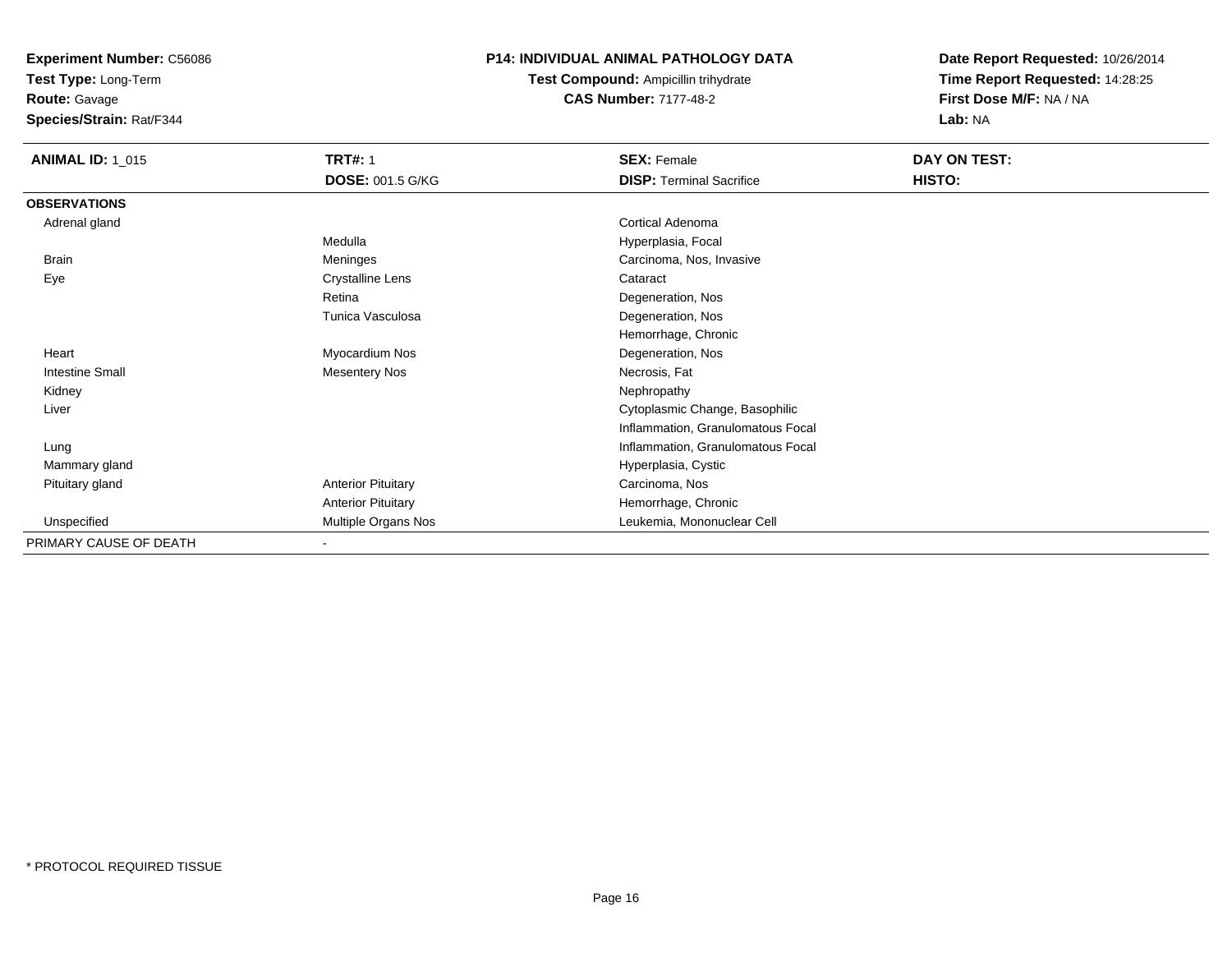**Experiment Number:** C56086**Test Type:** Long-Term**Route:** Gavage **Species/Strain:** Rat/F344**P14: INDIVIDUAL ANIMAL PATHOLOGY DATATest Compound:** Ampicillin trihydrate**CAS Number:** 7177-48-2**Date Report Requested:** 10/26/2014**Time Report Requested:** 14:28:25**First Dose M/F:** NA / NA**Lab:** NA**ANIMAL ID: 1\_016 6 DAY ON TEST:** 1 **SEX:** Female **SEX: Female DAY ON TEST: DOSE:** 001.5 G/KG**DISP:** Terminal Sacrifice **HISTO: OBSERVATIONS** Adrenal glandCortex Nos **Focal Cellular Change**  Heart Myocardium Nos Degeneration, Nos Kidneyy the control of the control of the control of the control of the control of the control of the control of the control of the control of the control of the control of the control of the control of the control of the contro Liver Cytoplasmic Change, Basophilic Mammary glandHyperplasia, Cystic<br>Acinus Atrophy, Focal PancreasAtrophy, Focal Pituitary glandAnterior Pituitary **Hyperplasia**, Focal Preputial gland Hyperkeratosis Hyperplasia, Focal Thyroid Hyperplasia, C Cell PRIMARY CAUSE OF DEATH-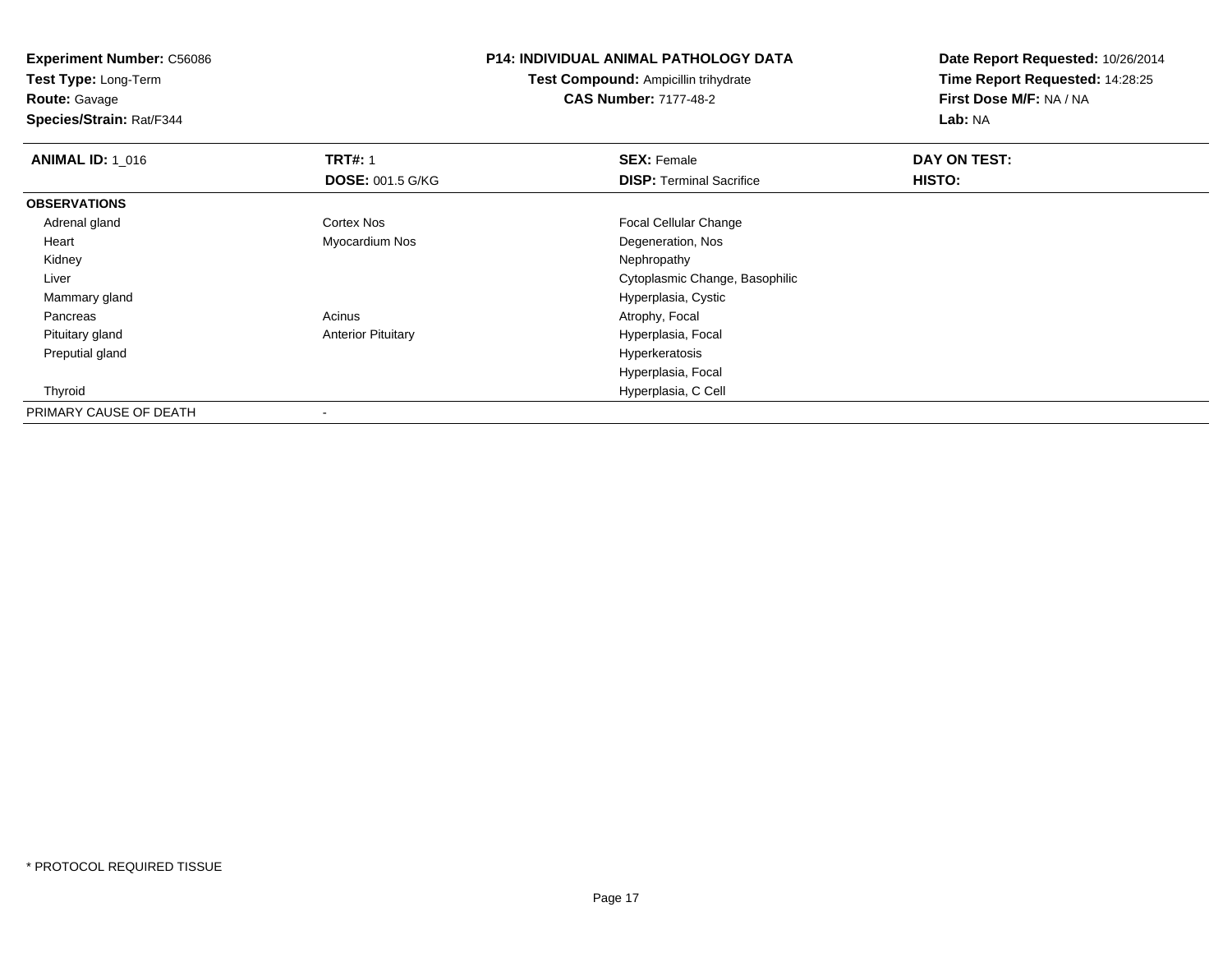**Test Type:** Long-Term

**Route:** Gavage

**Species/Strain:** Rat/F344

#### **P14: INDIVIDUAL ANIMAL PATHOLOGY DATA**

**Test Compound:** Ampicillin trihydrate**CAS Number:** 7177-48-2

| <b>ANIMAL ID: 1_017</b> | <b>TRT#: 1</b>            | <b>SEX: Female</b>                | DAY ON TEST:  |  |
|-------------------------|---------------------------|-----------------------------------|---------------|--|
|                         | <b>DOSE: 001.5 G/KG</b>   | <b>DISP: Terminal Sacrifice</b>   | <b>HISTO:</b> |  |
| <b>OBSERVATIONS</b>     |                           |                                   |               |  |
| Adrenal gland           | Cortex Nos                | <b>Focal Cellular Change</b>      |               |  |
|                         | Medulla                   | Pheochromocytoma                  |               |  |
| <b>Brain</b>            | Thalamus                  | Atrophy, Pressure                 |               |  |
| Heart                   | Myocardium Nos            | Degeneration, Nos                 |               |  |
| <b>Intestine Small</b>  | <b>Mesentery Nos</b>      | Necrosis, Fat                     |               |  |
|                         | <b>Mesentery Nos</b>      | Necrosis, Focal                   |               |  |
| Kidney                  |                           | Infarct, Healed                   |               |  |
|                         |                           | Nephropathy                       |               |  |
| Liver                   |                           | Cytoplasmic Change, Basophilic    |               |  |
|                         | <b>Bile Duct</b>          | Hyperplasia, Focal                |               |  |
|                         |                           | Inflammation, Granulomatous Focal |               |  |
| Lymph node              | Pancreatic Lymph Node     | Hemorrhage                        |               |  |
| Mammary gland           |                           | Fibroadenoma                      |               |  |
| Pituitary gland         | <b>Anterior Pituitary</b> | Carcinoma, Nos                    |               |  |
| Unspecified             | Thorax                    | Fibroma                           |               |  |
| PRIMARY CAUSE OF DEATH  | $\overline{\phantom{a}}$  |                                   |               |  |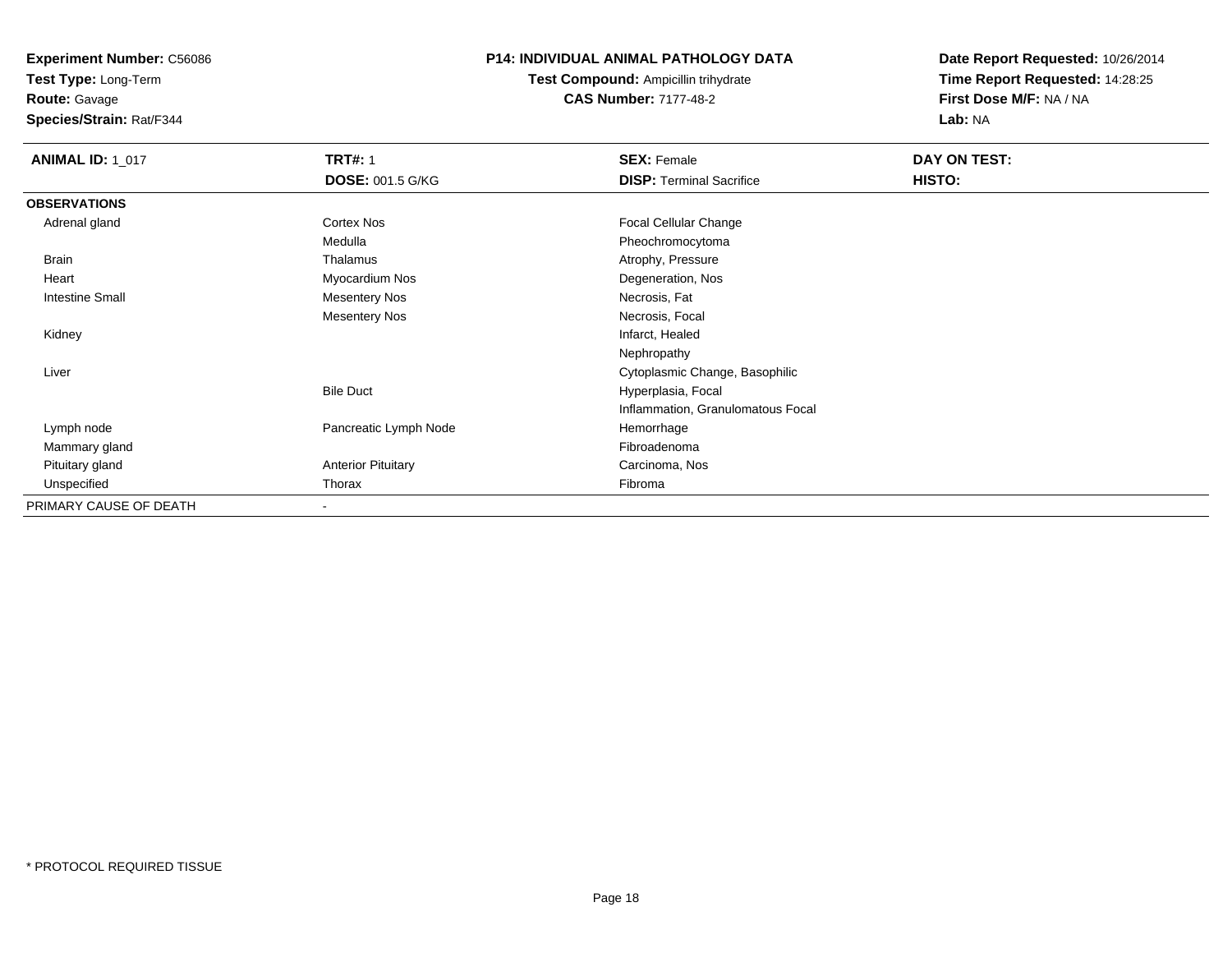| <b>P14: INDIVIDUAL ANIMAL PATHOLOGY DATA</b><br><b>Experiment Number: C56086</b><br>Test Compound: Ampicillin trihydrate<br>Test Type: Long-Term<br><b>CAS Number: 7177-48-2</b><br><b>Route: Gavage</b><br>Species/Strain: Rat/F344 |                         | Date Report Requested: 10/26/2014<br>Time Report Requested: 14:28:25<br>First Dose M/F: NA / NA<br>Lab: NA |              |
|--------------------------------------------------------------------------------------------------------------------------------------------------------------------------------------------------------------------------------------|-------------------------|------------------------------------------------------------------------------------------------------------|--------------|
| <b>ANIMAL ID: 1 018</b>                                                                                                                                                                                                              | <b>TRT#: 1</b>          | <b>SEX: Female</b>                                                                                         | DAY ON TEST: |
|                                                                                                                                                                                                                                      | <b>DOSE: 001.5 G/KG</b> | <b>DISP:</b> Natural Death                                                                                 | HISTO:       |
| <b>OBSERVATIONS</b>                                                                                                                                                                                                                  |                         |                                                                                                            |              |
| Adrenal gland                                                                                                                                                                                                                        | Cortex Nos              | Necrosis, Focal                                                                                            |              |
| Bone                                                                                                                                                                                                                                 | Femur                   | Osteosclerosis                                                                                             |              |
| Heart                                                                                                                                                                                                                                | Myocardium Nos          | Degeneration, Nos                                                                                          |              |
| Unspecified                                                                                                                                                                                                                          | Multiple Organs Nos     | Leukemia, Mononuclear Cell                                                                                 |              |
| PRIMARY CAUSE OF DEATH                                                                                                                                                                                                               |                         |                                                                                                            |              |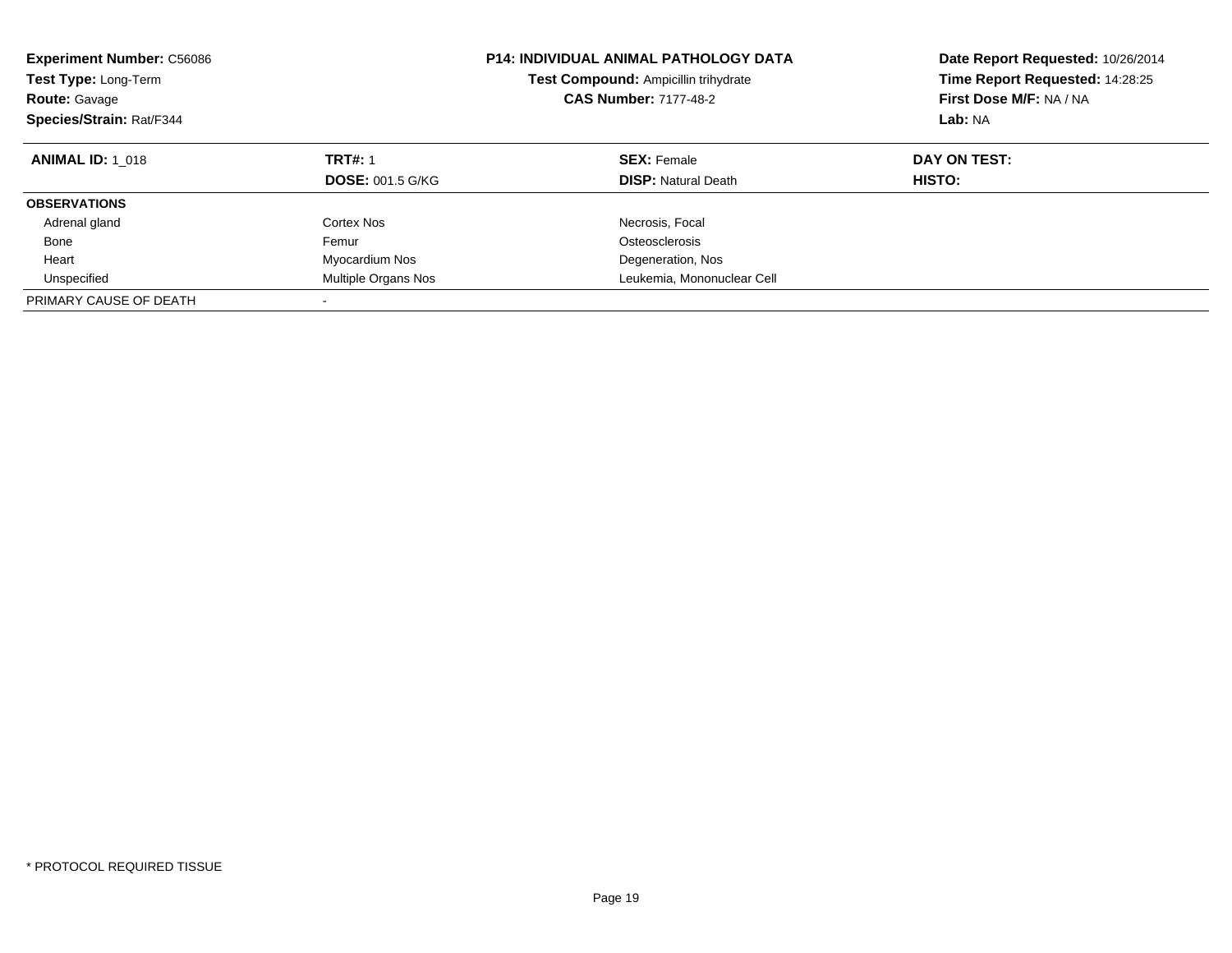**Test Type:** Long-Term

**Route:** Gavage

**Species/Strain:** Rat/F344

#### **P14: INDIVIDUAL ANIMAL PATHOLOGY DATA**

**Test Compound:** Ampicillin trihydrate**CAS Number:** 7177-48-2

| <b>ANIMAL ID: 1_019</b> | <b>TRT#: 1</b>            | <b>SEX: Female</b>                | DAY ON TEST: |  |
|-------------------------|---------------------------|-----------------------------------|--------------|--|
|                         | <b>DOSE: 001.5 G/KG</b>   | <b>DISP: Terminal Sacrifice</b>   | HISTO:       |  |
| <b>OBSERVATIONS</b>     |                           |                                   |              |  |
| Adrenal gland           | Cortex Nos                | <b>Focal Cellular Change</b>      |              |  |
| Bone marrow             |                           | Hyperplasia, Hematopoietic        |              |  |
| Brain                   | Cerebrum                  | Gliosis                           |              |  |
| Heart                   | Myocardium Nos            | Degeneration, Nos                 |              |  |
| Kidney                  |                           | Nephropathy                       |              |  |
| Liver                   |                           | Cytoplasmic Change, Basophilic    |              |  |
|                         |                           | Inflammation, Granulomatous Focal |              |  |
| Lymph node              | Thymic Lymph Node         | Hemorrhage                        |              |  |
| Ovary                   |                           | Luteoma                           |              |  |
| Pancreas                | Acinus                    | Atrophy, Focal                    |              |  |
| Pituitary gland         | <b>Anterior Pituitary</b> | Hyperplasia, Focal                |              |  |
| Thyroid                 |                           | Hyperplasia, C Cell               |              |  |
| Uterus                  |                           | Inflammation, Chronic Focal       |              |  |
| PRIMARY CAUSE OF DEATH  |                           |                                   |              |  |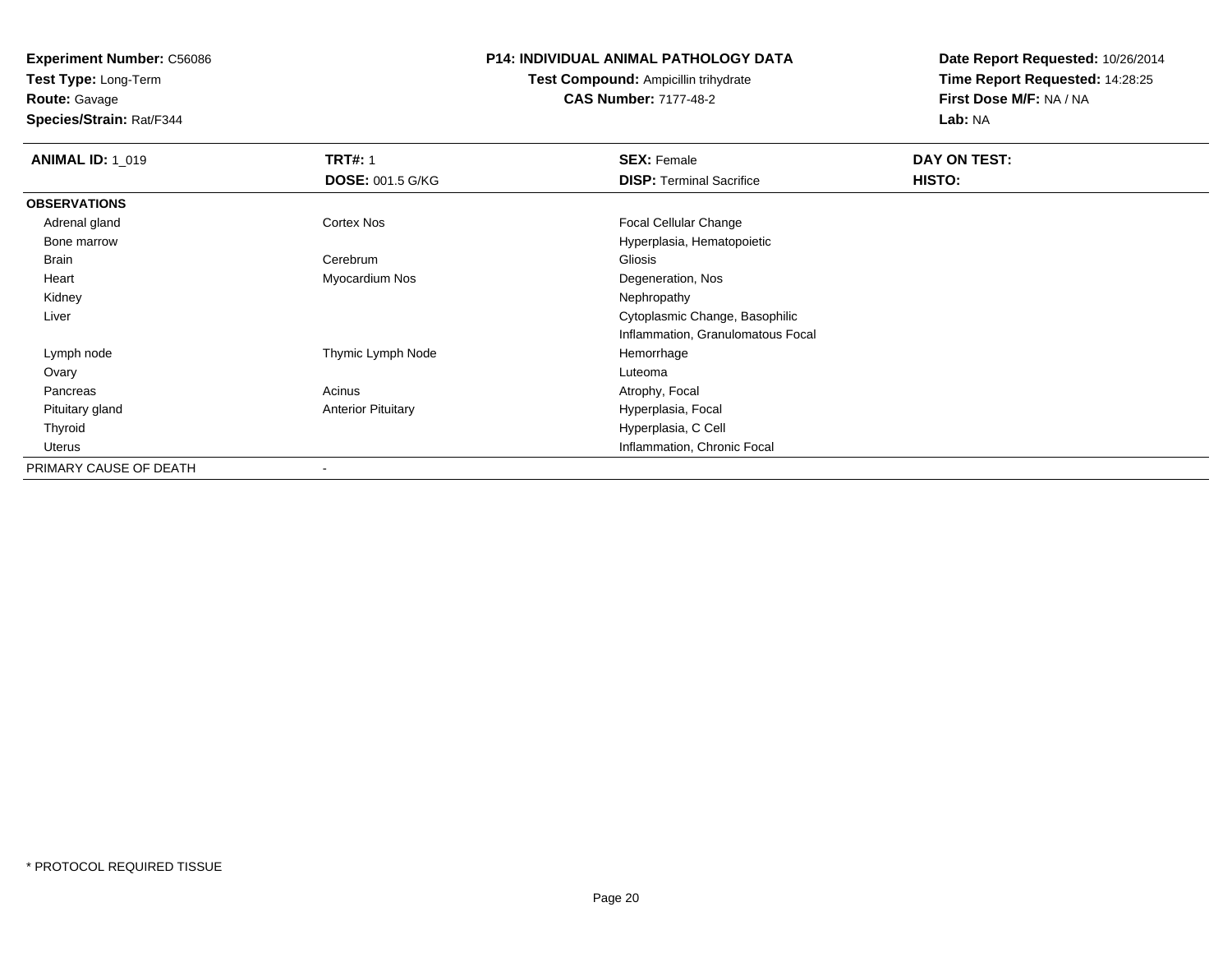**Test Type:** Long-Term

**Route:** Gavage

**Species/Strain:** Rat/F344

### **P14: INDIVIDUAL ANIMAL PATHOLOGY DATA**

### **Test Compound:** Ampicillin trihydrate**CAS Number:** 7177-48-2

| <b>ANIMAL ID: 1_020</b> | <b>TRT#: 1</b>             | <b>SEX: Female</b>              | DAY ON TEST: |  |
|-------------------------|----------------------------|---------------------------------|--------------|--|
|                         | <b>DOSE: 001.5 G/KG</b>    | <b>DISP: Terminal Sacrifice</b> | HISTO:       |  |
| <b>OBSERVATIONS</b>     |                            |                                 |              |  |
| Bone marrow             |                            | Fibrosis, Myelo                 |              |  |
|                         |                            | Hyperplasia, Hematopoietic      |              |  |
| Heart                   | Myocardium Nos             | Degeneration, Nos               |              |  |
| Intestine Large         | Rectum                     | Parasitism                      |              |  |
| Kidney                  |                            | Nephropathy                     |              |  |
| Liver                   |                            | Hematopoiesis                   |              |  |
| Lymph node              | Mandibular Lymph Node      | Hyperplasia, Lymphoid           |              |  |
| Mammary gland           |                            | Fibroadenoma                    |              |  |
|                         |                            | Hyperplasia, Cystic             |              |  |
| Pancreas                | <b>Islets</b>              | Islet-Cell Adenoma              |              |  |
| Pituitary gland         | <b>Anterior Pituitary</b>  | Cyst, Multiple                  |              |  |
|                         | <b>Anterior Pituitary</b>  | Hyperplasia, Focal              |              |  |
| Spleen                  |                            | Fibrosis, Focal                 |              |  |
|                         |                            | Hematopoiesis                   |              |  |
| Thyroid                 |                            | Follicular-Cell Adenoma         |              |  |
|                         |                            | Hyperplasia, C Cell             |              |  |
| Unspecified             | <b>Multiple Organs Nos</b> | Leukemia, Mononuclear Cell      |              |  |
| PRIMARY CAUSE OF DEATH  |                            |                                 |              |  |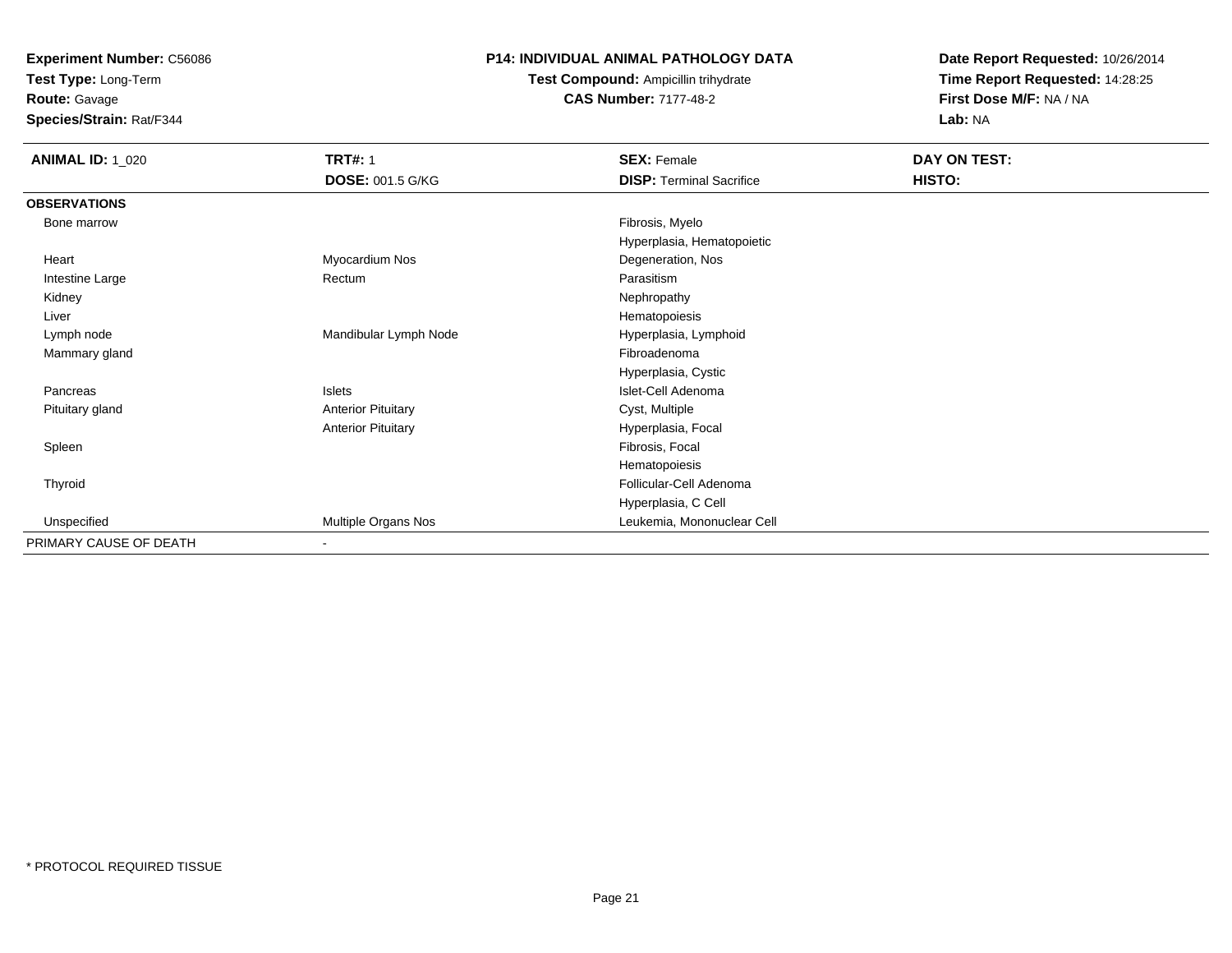| <b>Experiment Number: C56086</b><br>Test Type: Long-Term<br><b>Route: Gavage</b><br>Species/Strain: Rat/F344 |                         | <b>P14: INDIVIDUAL ANIMAL PATHOLOGY DATA</b><br>Test Compound: Ampicillin trihydrate<br><b>CAS Number: 7177-48-2</b> | Date Report Requested: 10/26/2014<br>Time Report Requested: 14:28:25<br>First Dose M/F: NA / NA<br>Lab: NA |
|--------------------------------------------------------------------------------------------------------------|-------------------------|----------------------------------------------------------------------------------------------------------------------|------------------------------------------------------------------------------------------------------------|
| <b>ANIMAL ID: 1_021</b>                                                                                      | <b>TRT#: 1</b>          | <b>SEX: Female</b>                                                                                                   | DAY ON TEST:                                                                                               |
|                                                                                                              | <b>DOSE: 001.5 G/KG</b> | <b>DISP:</b> Terminal Sacrifice                                                                                      | HISTO:                                                                                                     |
| <b>OBSERVATIONS</b>                                                                                          |                         |                                                                                                                      |                                                                                                            |
| Heart                                                                                                        | Myocardium Nos          | Degeneration, Nos                                                                                                    |                                                                                                            |
| Kidney                                                                                                       |                         | Nephropathy                                                                                                          |                                                                                                            |
| Liver                                                                                                        |                         | Inflammation, Granulomatous Focal                                                                                    |                                                                                                            |
| Mammary gland                                                                                                |                         | Hyperplasia, Cystic                                                                                                  |                                                                                                            |
| Thyroid                                                                                                      |                         | Hyperplasia, C Cell                                                                                                  |                                                                                                            |
| <b>Uterus</b>                                                                                                |                         | Dilatation, Nos                                                                                                      |                                                                                                            |
| PRIMARY CAUSE OF DEATH                                                                                       |                         |                                                                                                                      |                                                                                                            |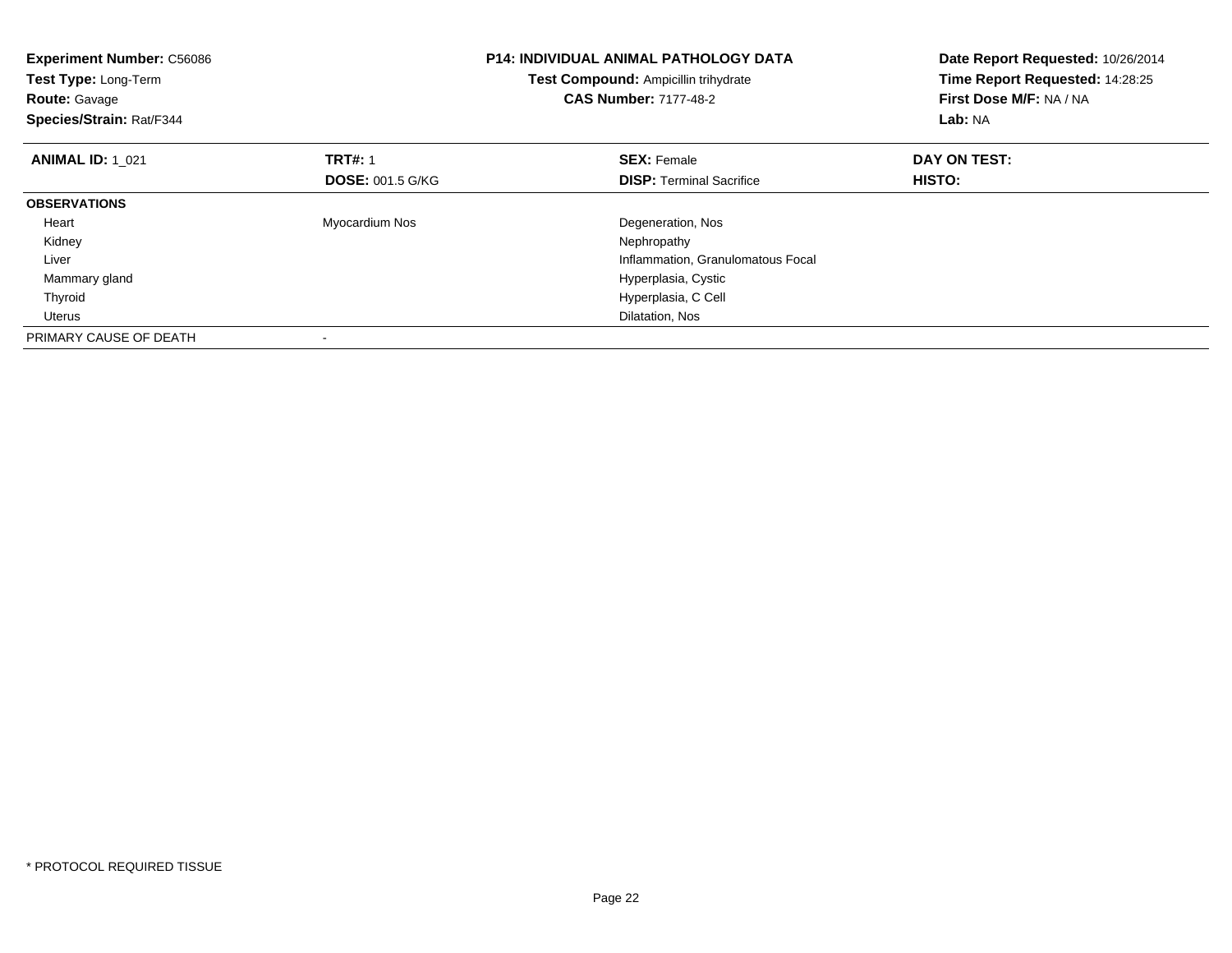**Test Type:** Long-Term

**Route:** Gavage

**Species/Strain:** Rat/F344

#### **P14: INDIVIDUAL ANIMAL PATHOLOGY DATA**

**Test Compound:** Ampicillin trihydrate**CAS Number:** 7177-48-2

| <b>ANIMAL ID: 1_022</b> | <b>TRT#: 1</b>            | <b>SEX: Female</b>                | DAY ON TEST: |  |
|-------------------------|---------------------------|-----------------------------------|--------------|--|
|                         | <b>DOSE: 001.5 G/KG</b>   | <b>DISP: Terminal Sacrifice</b>   | HISTO:       |  |
| <b>OBSERVATIONS</b>     |                           |                                   |              |  |
| Adrenal gland           | Cortex Nos                | <b>Focal Cellular Change</b>      |              |  |
| Bone marrow             |                           | Fibrosis, Myelo                   |              |  |
|                         |                           | Hyperplasia, Hematopoietic        |              |  |
| Heart                   | Myocardium Nos            | Degeneration, Nos                 |              |  |
| Kidney                  |                           | Nephropathy                       |              |  |
| Liver                   |                           | Cytoplasmic Change, Basophilic    |              |  |
|                         |                           | Inflammation, Granulomatous Focal |              |  |
| Mammary gland           |                           | Hyperplasia, Focal                |              |  |
| Pituitary gland         | <b>Anterior Pituitary</b> | Adenoma, Nos                      |              |  |
|                         | <b>Anterior Pituitary</b> | Cyst, Multiple                    |              |  |
| Trachea                 | Gland                     | Dilatation, Nos                   |              |  |
| Unspecified             | Multiple Organs Nos       | Leukemia, Mononuclear Cell        |              |  |
| PRIMARY CAUSE OF DEATH  |                           |                                   |              |  |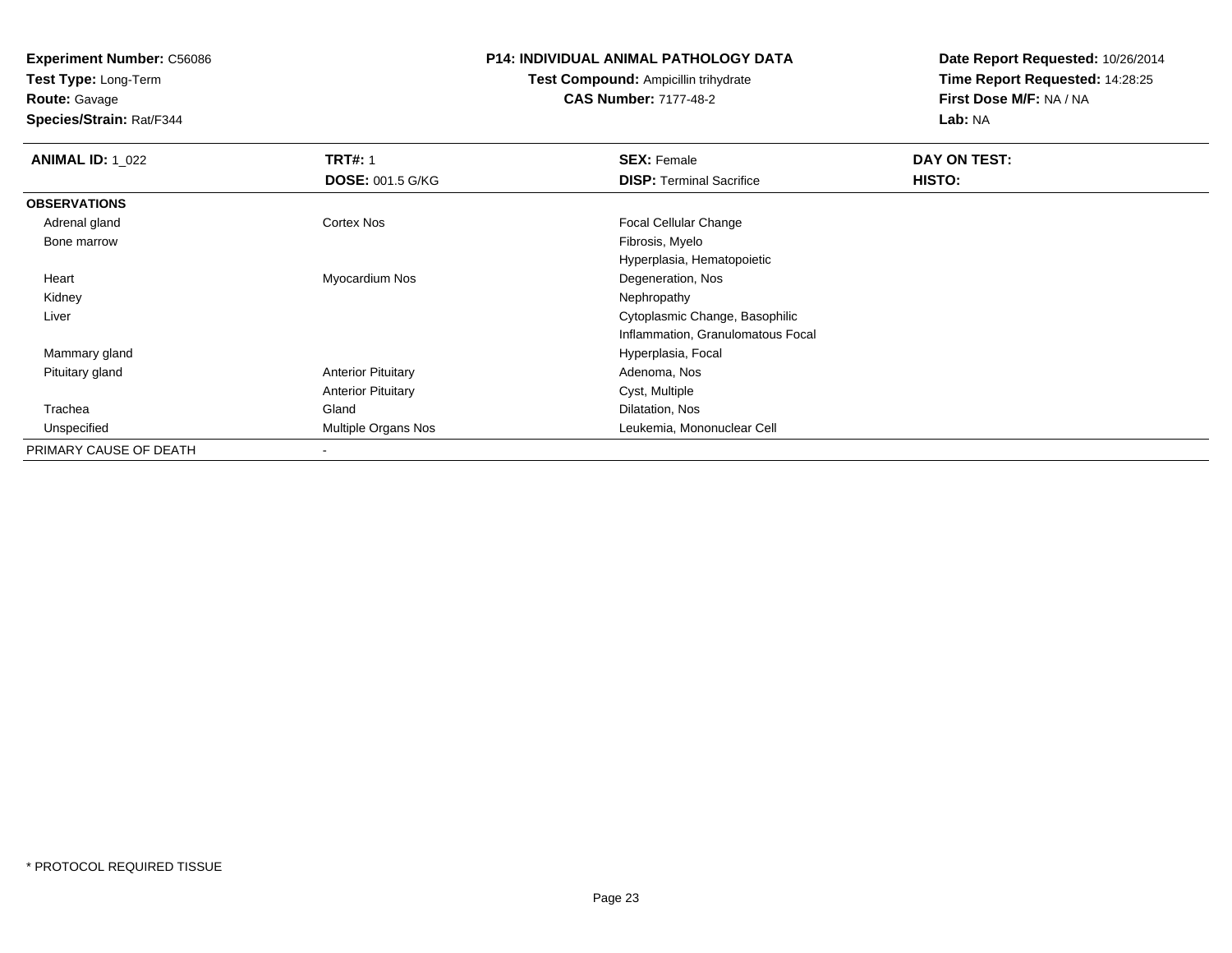**Test Type:** Long-Term

**Route:** Gavage

**Species/Strain:** Rat/F344

#### **P14: INDIVIDUAL ANIMAL PATHOLOGY DATA**

**Test Compound:** Ampicillin trihydrate**CAS Number:** 7177-48-2

| <b>ANIMAL ID: 1_023</b> | <b>TRT#: 1</b>            | <b>SEX: Female</b>              | DAY ON TEST: |  |
|-------------------------|---------------------------|---------------------------------|--------------|--|
|                         | <b>DOSE: 001.5 G/KG</b>   | <b>DISP: Terminal Sacrifice</b> | HISTO:       |  |
| <b>OBSERVATIONS</b>     |                           |                                 |              |  |
| Heart                   | Myocardium Nos            | Degeneration, Nos               |              |  |
| Kidney                  |                           | Infarct, Healed                 |              |  |
|                         |                           | Nephropathy                     |              |  |
| Liver                   |                           | Clear-Cell Change               |              |  |
|                         |                           | Cytoplasmic Change, Basophilic  |              |  |
|                         | <b>Bile Duct</b>          | Hyperplasia, Focal              |              |  |
| Lymph node              | Mandibular Lymph Node     | Plasmacytosis                   |              |  |
| Pancreas                | Acinus                    | Atrophy, Focal                  |              |  |
|                         | Duct Nos                  | Hyperplasia, Focal              |              |  |
| Pituitary gland         | <b>Anterior Pituitary</b> | Adenoma, Nos                    |              |  |
|                         | <b>Anterior Pituitary</b> | Cyst, Multiple                  |              |  |
| Thyroid                 |                           | Hyperplasia, C Cell             |              |  |
| PRIMARY CAUSE OF DEATH  |                           |                                 |              |  |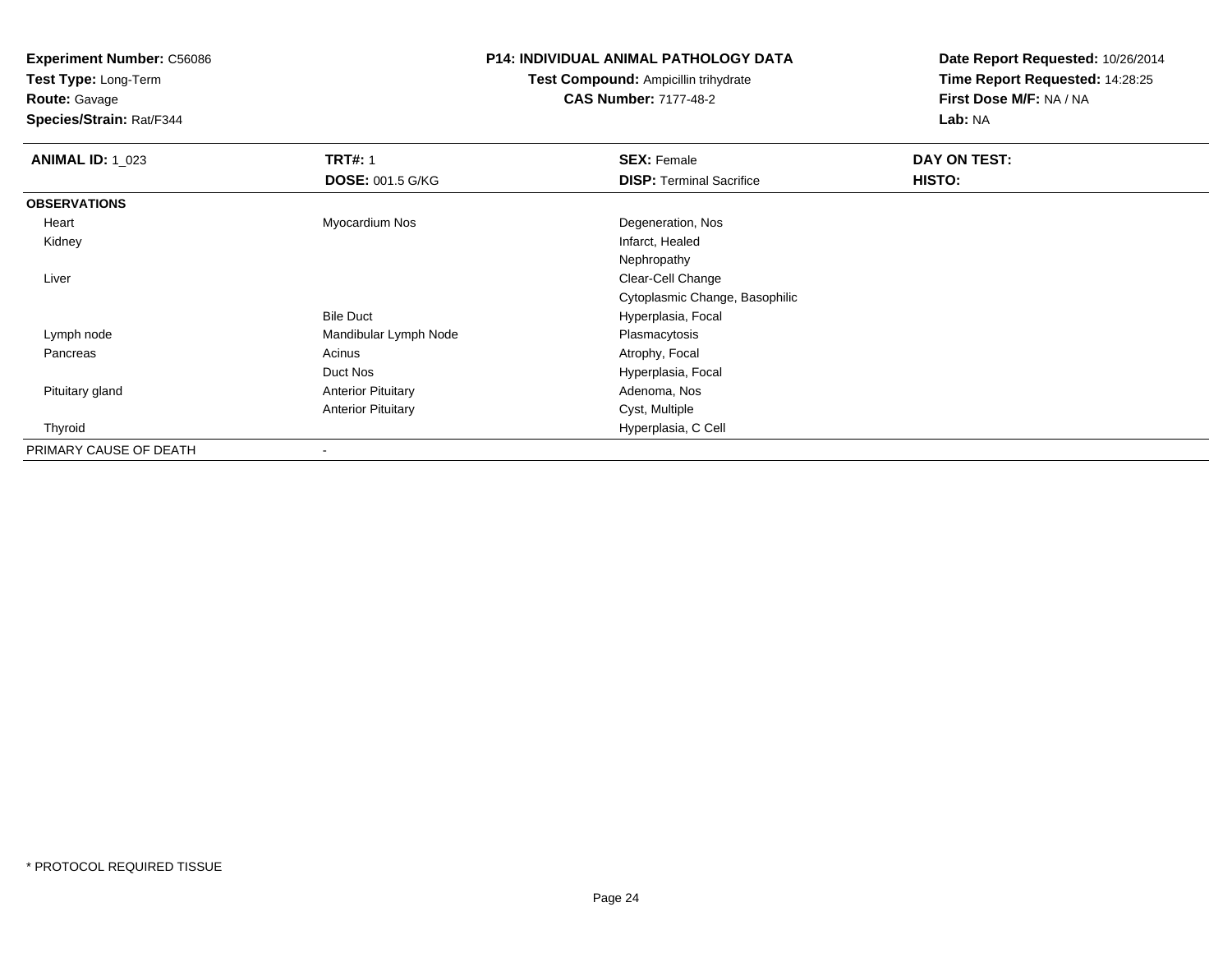| <b>Experiment Number: C56086</b><br>Test Type: Long-Term<br><b>Route: Gavage</b><br>Species/Strain: Rat/F344 |                         | <b>P14: INDIVIDUAL ANIMAL PATHOLOGY DATA</b><br><b>Test Compound: Ampicillin trihydrate</b><br><b>CAS Number: 7177-48-2</b> | Date Report Requested: 10/26/2014<br>Time Report Requested: 14:28:25<br>First Dose M/F: NA / NA<br>Lab: NA |
|--------------------------------------------------------------------------------------------------------------|-------------------------|-----------------------------------------------------------------------------------------------------------------------------|------------------------------------------------------------------------------------------------------------|
| <b>ANIMAL ID: 1 024</b>                                                                                      | <b>TRT#: 1</b>          | <b>SEX: Female</b>                                                                                                          | DAY ON TEST:                                                                                               |
|                                                                                                              | <b>DOSE: 001.5 G/KG</b> | <b>DISP: Natural Death</b>                                                                                                  | HISTO:                                                                                                     |
| <b>OBSERVATIONS</b>                                                                                          |                         |                                                                                                                             |                                                                                                            |
| Adrenal gland                                                                                                |                         | Cortical Adenoma                                                                                                            |                                                                                                            |
| Heart                                                                                                        | Myocardium Nos          | Degeneration, Nos                                                                                                           |                                                                                                            |
| Intestine Large                                                                                              | Colon                   | Parasitism                                                                                                                  |                                                                                                            |
| Liver                                                                                                        |                         | Congestion, Acute Passive                                                                                                   |                                                                                                            |
|                                                                                                              |                         | Cytoplasmic Change, Basophilic                                                                                              |                                                                                                            |
| Ovary                                                                                                        |                         | Hemorrhage                                                                                                                  |                                                                                                            |
| Spleen                                                                                                       |                         | Hemosiderosis                                                                                                               |                                                                                                            |
| Thymus                                                                                                       |                         | Hemorrhage                                                                                                                  |                                                                                                            |
| PRIMARY CAUSE OF DEATH                                                                                       |                         |                                                                                                                             |                                                                                                            |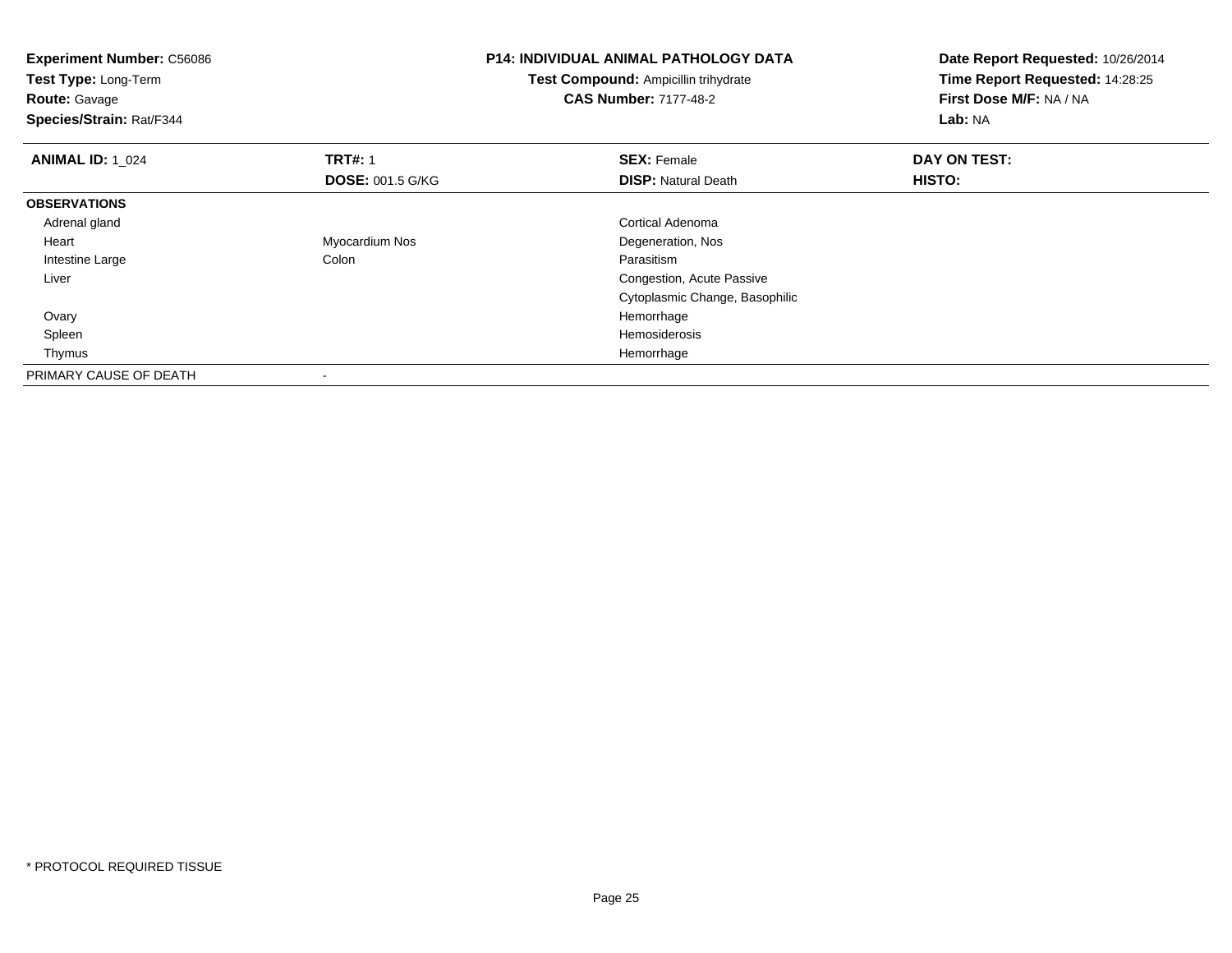| <b>Experiment Number: C56086</b><br>Test Type: Long-Term<br><b>Route: Gavage</b><br>Species/Strain: Rat/F344 |                                           | <b>P14: INDIVIDUAL ANIMAL PATHOLOGY DATA</b><br>Test Compound: Ampicillin trihydrate<br><b>CAS Number: 7177-48-2</b> | Date Report Requested: 10/26/2014<br>Time Report Requested: 14:28:25<br>First Dose M/F: NA / NA<br>Lab: NA |  |
|--------------------------------------------------------------------------------------------------------------|-------------------------------------------|----------------------------------------------------------------------------------------------------------------------|------------------------------------------------------------------------------------------------------------|--|
|                                                                                                              |                                           |                                                                                                                      |                                                                                                            |  |
| <b>ANIMAL ID: 1_025</b>                                                                                      | <b>TRT#: 1</b><br><b>DOSE: 001.5 G/KG</b> | <b>SEX: Female</b><br><b>DISP: Terminal Sacrifice</b>                                                                | DAY ON TEST:<br>HISTO:                                                                                     |  |
| <b>OBSERVATIONS</b>                                                                                          |                                           |                                                                                                                      |                                                                                                            |  |
| Adrenal gland                                                                                                | Medulla                                   | Hyperplasia, Focal                                                                                                   |                                                                                                            |  |
| Brain                                                                                                        | Thalamus                                  | Atrophy, Pressure                                                                                                    |                                                                                                            |  |
|                                                                                                              |                                           | Hydrocephalus, Nos                                                                                                   |                                                                                                            |  |
| Heart                                                                                                        | Myocardium Nos                            | Degeneration, Nos                                                                                                    |                                                                                                            |  |
| Kidney                                                                                                       |                                           | Nephropathy                                                                                                          |                                                                                                            |  |
| Liver                                                                                                        |                                           | Cytoplasmic Change, Basophilic                                                                                       |                                                                                                            |  |
|                                                                                                              |                                           | Inflammation, Granulomatous Focal                                                                                    |                                                                                                            |  |
| Mammary gland                                                                                                |                                           | Fibroadenoma                                                                                                         |                                                                                                            |  |
| Pituitary gland                                                                                              | <b>Anterior Pituitary</b>                 | Adenoma, Nos                                                                                                         |                                                                                                            |  |
| PRIMARY CAUSE OF DEATH                                                                                       |                                           |                                                                                                                      |                                                                                                            |  |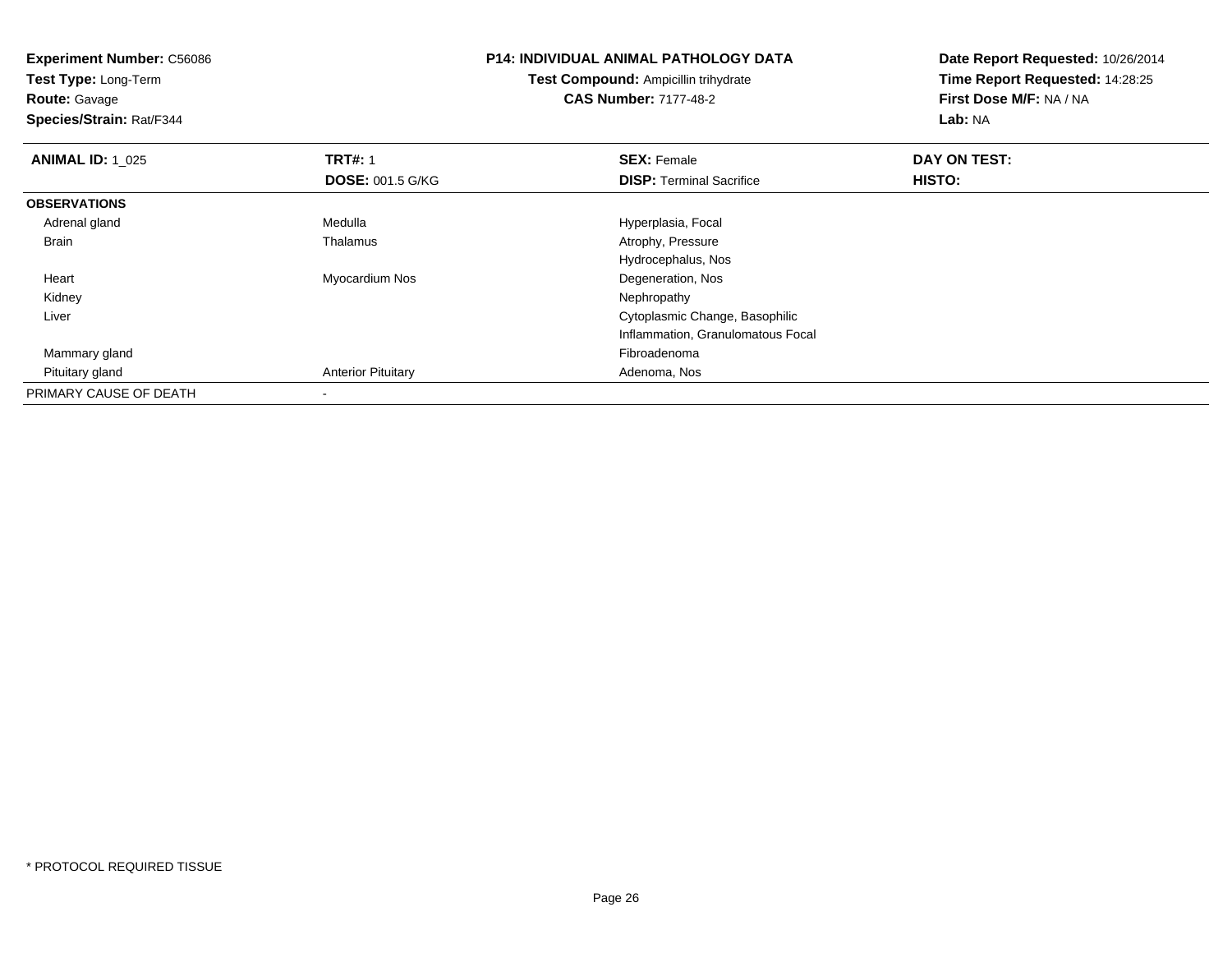**Test Type:** Long-Term**Route:** Gavage

**Species/Strain:** Rat/F344

#### **P14: INDIVIDUAL ANIMAL PATHOLOGY DATA**

# **Test Compound:** Ampicillin trihydrate**CAS Number:** 7177-48-2

| <b>ANIMAL ID: 1 026</b> | <b>TRT#: 1</b>           | <b>SEX: Female</b>              | DAY ON TEST: |
|-------------------------|--------------------------|---------------------------------|--------------|
|                         | <b>DOSE: 001.5 G/KG</b>  | <b>DISP: Terminal Sacrifice</b> | HISTO:       |
| <b>OBSERVATIONS</b>     |                          |                                 |              |
| Adrenal gland           | Cortex Nos               | Focal Cellular Change           |              |
| Bone marrow             |                          | Hyperplasia, Hematopoietic      |              |
| Clitoral gland          |                          | Adenocarcinoma, Nos             |              |
| Heart                   | Myocardium Nos           | Degeneration, Nos               |              |
| Kidney                  |                          | Nephropathy                     |              |
| Liver                   |                          | Cytoplasmic Change, Basophilic  |              |
|                         | <b>Bile Duct</b>         | Hyperplasia, Focal              |              |
| Lung                    |                          | Histiocytosis                   |              |
| Lymph node              | Mandibular Lymph Node    | Plasmacytosis                   |              |
| Mammary gland           |                          | Fibroadenoma                    |              |
| Thyroid                 |                          | C-Cell Carcinoma                |              |
|                         |                          | Hyperplasia, C Cell             |              |
| Unspecified             | Multiple Organs Nos      | Leukemia, Mononuclear Cell      |              |
| Uterus                  | <b>Endometrial Gland</b> | Hyperplasia, Cystic             |              |
| PRIMARY CAUSE OF DEATH  | ۰                        |                                 |              |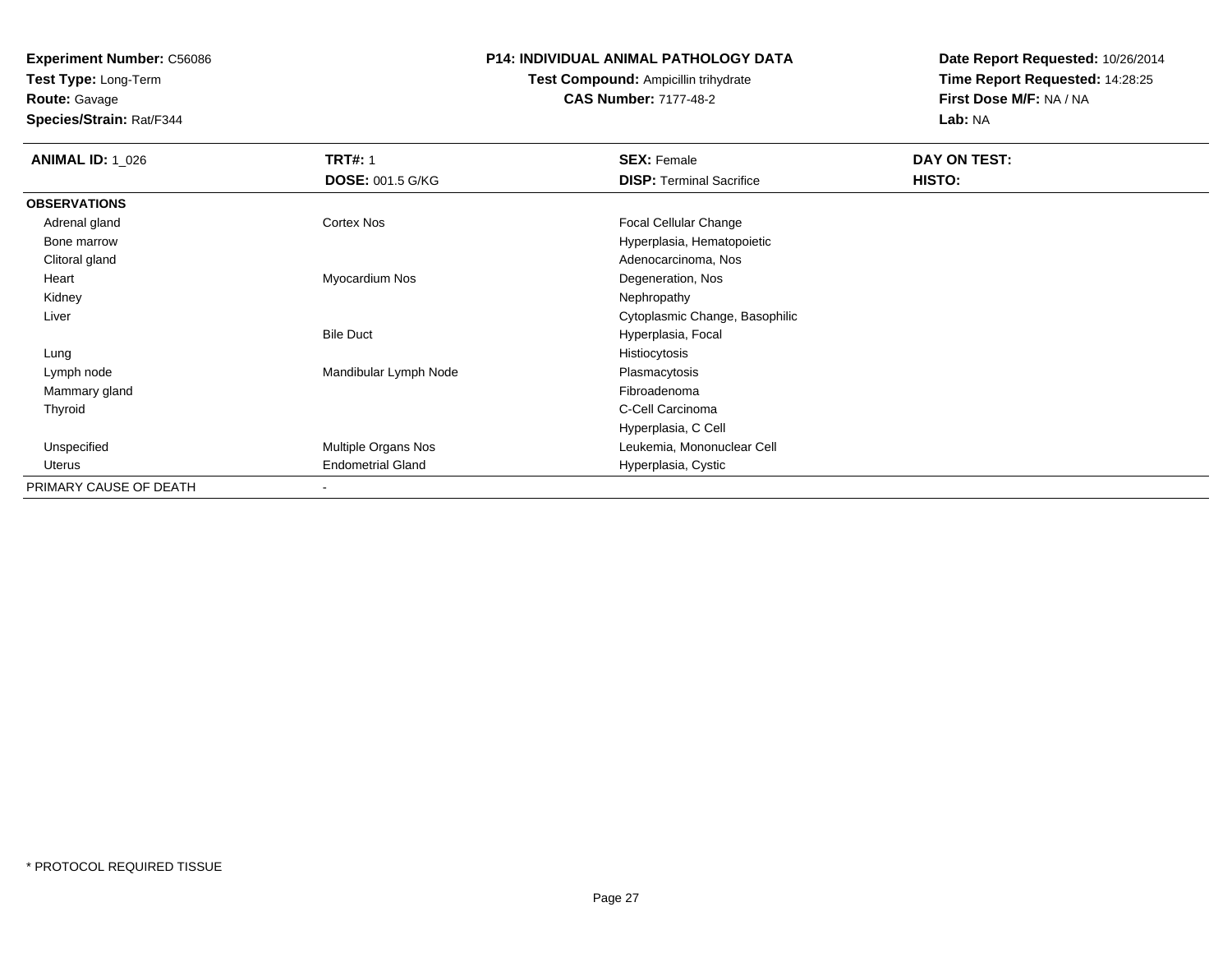**Test Type:** Long-Term

**Route:** Gavage

**Species/Strain:** Rat/F344

### **P14: INDIVIDUAL ANIMAL PATHOLOGY DATA**

**Test Compound:** Ampicillin trihydrate**CAS Number:** 7177-48-2

| <b>ANIMAL ID: 1_027</b> | <b>TRT#: 1</b>            | <b>SEX: Female</b>                | DAY ON TEST: |  |
|-------------------------|---------------------------|-----------------------------------|--------------|--|
|                         | <b>DOSE: 001.5 G/KG</b>   | <b>DISP: Terminal Sacrifice</b>   | HISTO:       |  |
| <b>OBSERVATIONS</b>     |                           |                                   |              |  |
| Heart                   | Myocardium Nos            | Degeneration, Nos                 |              |  |
| Kidney                  |                           | Nephropathy                       |              |  |
| Liver                   |                           | Cytoplasmic Change, Basophilic    |              |  |
|                         |                           | Inflammation, Granulomatous Focal |              |  |
| Lung                    |                           | Histiocytosis                     |              |  |
| Lymph node              | Thymic Lymph Node         | Edema, Nos                        |              |  |
| Pancreas                | Acinus                    | Atrophy, Focal                    |              |  |
| Pituitary gland         | <b>Anterior Pituitary</b> | Adenoma, Nos                      |              |  |
| Thyroid                 |                           | Hyperplasia, C Cell               |              |  |
| <b>Uterus</b>           |                           | Hemorrhage, Chronic               |              |  |
|                         | <b>Endometrial Gland</b>  | Hyperplasia, Focal                |              |  |
| PRIMARY CAUSE OF DEATH  | ۰                         |                                   |              |  |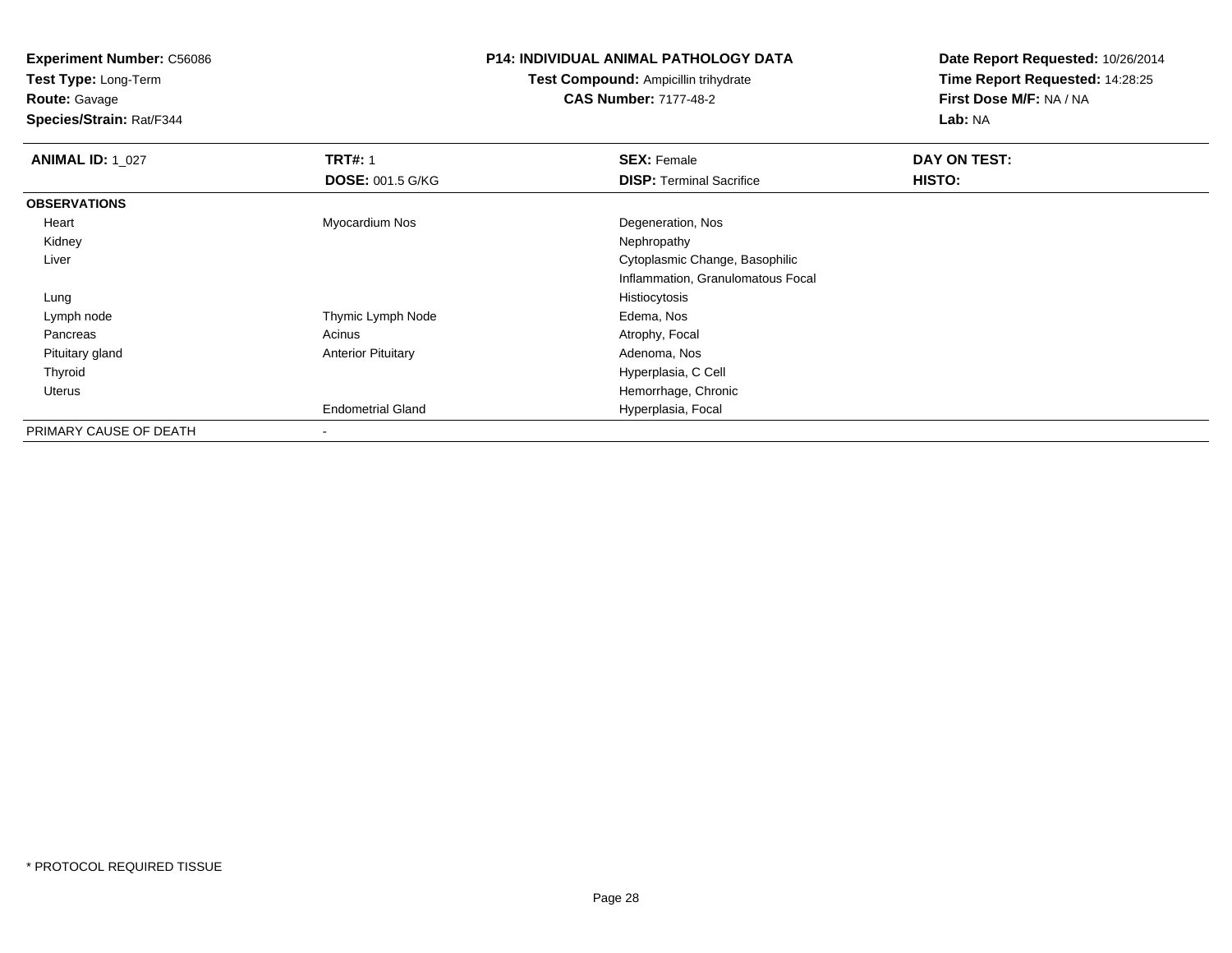| <b>Experiment Number: C56086</b><br>Test Type: Long-Term<br><b>Route: Gavage</b><br>Species/Strain: Rat/F344 |                           | <b>P14: INDIVIDUAL ANIMAL PATHOLOGY DATA</b><br>Test Compound: Ampicillin trihydrate<br><b>CAS Number: 7177-48-2</b> | Date Report Requested: 10/26/2014<br>Time Report Requested: 14:28:25<br>First Dose M/F: NA / NA<br>Lab: NA |  |
|--------------------------------------------------------------------------------------------------------------|---------------------------|----------------------------------------------------------------------------------------------------------------------|------------------------------------------------------------------------------------------------------------|--|
| <b>ANIMAL ID: 1 028</b>                                                                                      | <b>TRT#: 1</b>            | <b>SEX: Female</b>                                                                                                   | DAY ON TEST:                                                                                               |  |
|                                                                                                              | <b>DOSE: 001.5 G/KG</b>   | <b>DISP:</b> Terminal Sacrifice                                                                                      | HISTO:                                                                                                     |  |
| <b>OBSERVATIONS</b>                                                                                          |                           |                                                                                                                      |                                                                                                            |  |
| Adrenal gland                                                                                                | Cortex Nos                | Hyperplasia, Focal                                                                                                   |                                                                                                            |  |
| Intestine Large                                                                                              | Colon                     | Parasitism                                                                                                           |                                                                                                            |  |
| Liver                                                                                                        |                           | Cytoplasmic Change, Basophilic                                                                                       |                                                                                                            |  |
|                                                                                                              |                           | <b>Focal Cellular Change</b>                                                                                         |                                                                                                            |  |
| Lung                                                                                                         |                           | Congestion, Acute Passive                                                                                            |                                                                                                            |  |
| Pituitary gland                                                                                              | <b>Anterior Pituitary</b> | Cyst, Nos                                                                                                            |                                                                                                            |  |
|                                                                                                              | <b>Anterior Pituitary</b> | Hyperplasia, Focal                                                                                                   |                                                                                                            |  |
| PRIMARY CAUSE OF DEATH                                                                                       |                           |                                                                                                                      |                                                                                                            |  |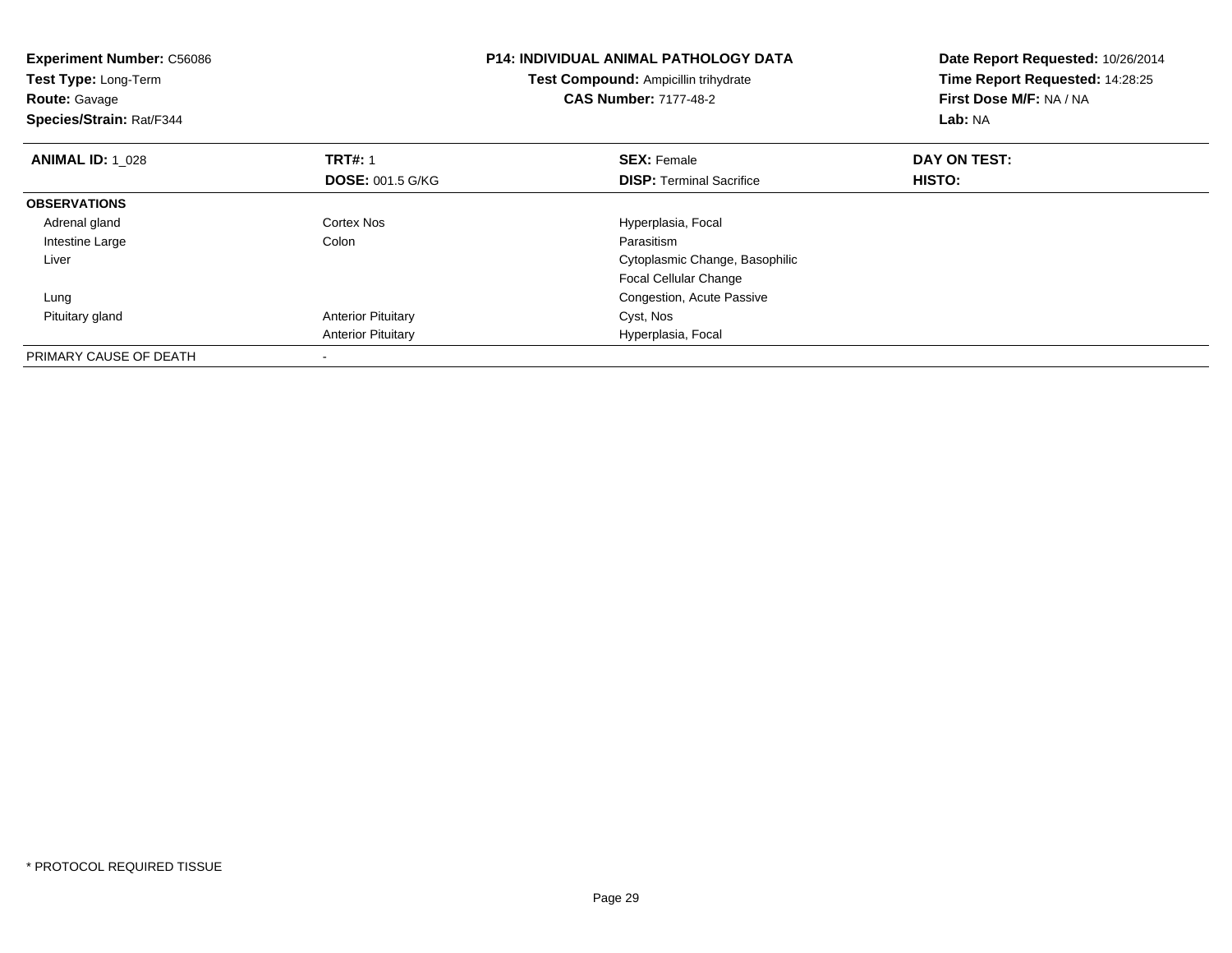| <b>Experiment Number: C56086</b><br>Test Type: Long-Term<br><b>Route:</b> Gavage<br>Species/Strain: Rat/F344 |                         | <b>P14: INDIVIDUAL ANIMAL PATHOLOGY DATA</b><br><b>Test Compound: Ampicillin trihydrate</b><br><b>CAS Number: 7177-48-2</b> | Date Report Requested: 10/26/2014<br>Time Report Requested: 14:28:25<br>First Dose M/F: NA / NA<br>Lab: NA |
|--------------------------------------------------------------------------------------------------------------|-------------------------|-----------------------------------------------------------------------------------------------------------------------------|------------------------------------------------------------------------------------------------------------|
| <b>ANIMAL ID: 1 029</b>                                                                                      | <b>TRT#: 1</b>          | <b>SEX: Female</b>                                                                                                          | DAY ON TEST:                                                                                               |
|                                                                                                              | <b>DOSE: 001.5 G/KG</b> | <b>DISP:</b> Terminal Sacrifice                                                                                             | HISTO:                                                                                                     |
| <b>OBSERVATIONS</b>                                                                                          |                         |                                                                                                                             |                                                                                                            |
| Heart                                                                                                        | Myocardium Nos          | Degeneration, Nos                                                                                                           |                                                                                                            |
| Kidney                                                                                                       |                         | Nephropathy                                                                                                                 |                                                                                                            |
| Liver                                                                                                        |                         | Clear-Cell Change                                                                                                           |                                                                                                            |
|                                                                                                              | <b>Bile Duct</b>        | Fibrosis, Focal                                                                                                             |                                                                                                            |
|                                                                                                              |                         | Inflammation, Granulomatous Focal                                                                                           |                                                                                                            |
| Mammary gland                                                                                                |                         | Fibroadenoma                                                                                                                |                                                                                                            |
|                                                                                                              |                         | Hyperplasia, Cystic                                                                                                         |                                                                                                            |
| Thyroid                                                                                                      |                         | Hyperplasia, C Cell                                                                                                         |                                                                                                            |
| PRIMARY CAUSE OF DEATH                                                                                       |                         |                                                                                                                             |                                                                                                            |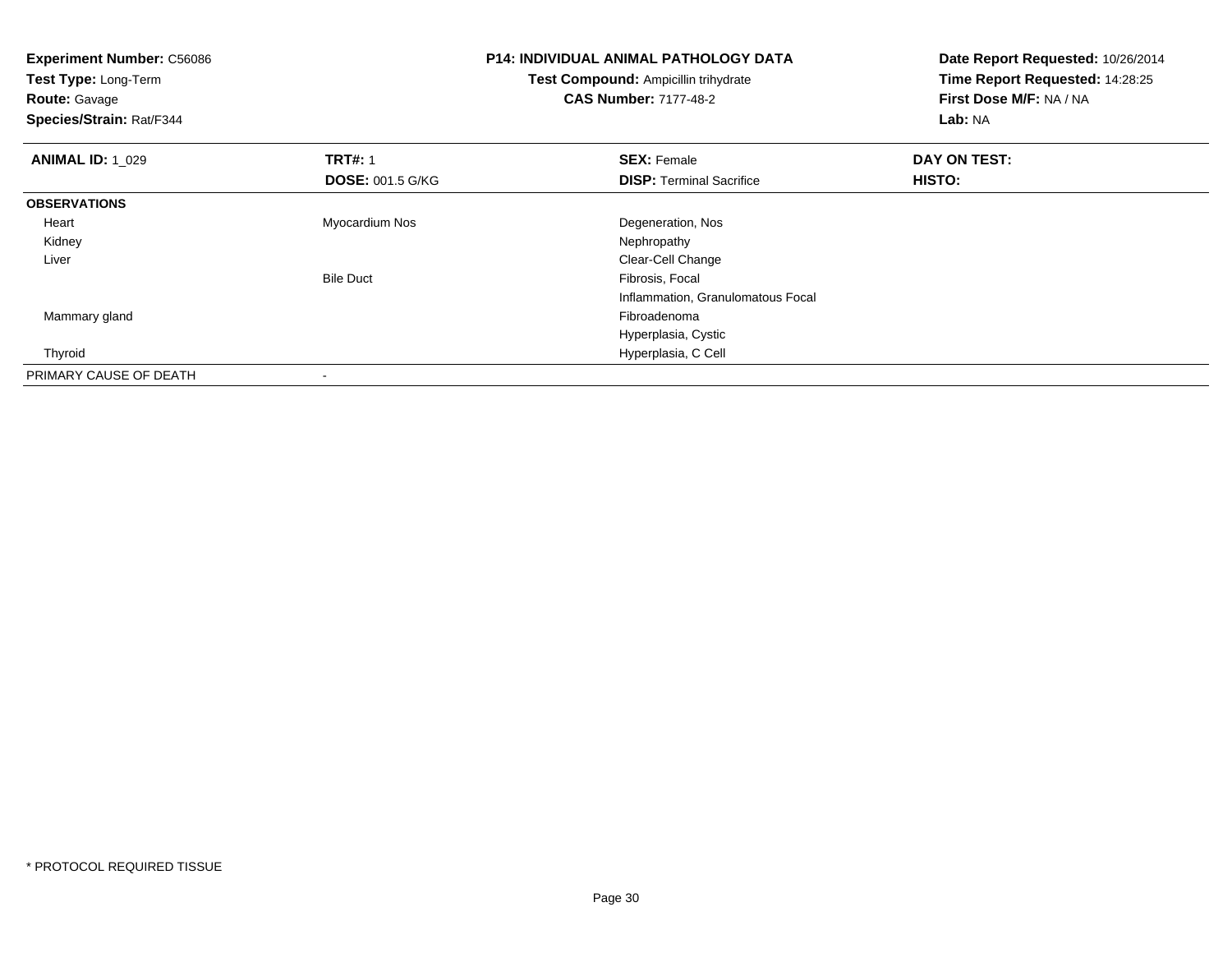| <b>Experiment Number: C56086</b><br>Test Type: Long-Term |                           | <b>P14: INDIVIDUAL ANIMAL PATHOLOGY DATA</b> | Date Report Requested: 10/26/2014 |
|----------------------------------------------------------|---------------------------|----------------------------------------------|-----------------------------------|
|                                                          |                           | Test Compound: Ampicillin trihydrate         | Time Report Requested: 14:28:25   |
| <b>Route: Gavage</b>                                     |                           | <b>CAS Number: 7177-48-2</b>                 | First Dose M/F: NA / NA           |
| Species/Strain: Rat/F344                                 |                           |                                              | Lab: NA                           |
| <b>ANIMAL ID: 1 030</b>                                  | <b>TRT#: 1</b>            | <b>SEX: Female</b>                           | DAY ON TEST:                      |
|                                                          | <b>DOSE: 001.5 G/KG</b>   | <b>DISP:</b> Terminal Sacrifice              | <b>HISTO:</b>                     |
| <b>OBSERVATIONS</b>                                      |                           |                                              |                                   |
| Heart                                                    | Myocardium Nos            | Degeneration, Nos                            |                                   |
| Kidney                                                   |                           | Nephropathy                                  |                                   |
| Liver                                                    |                           | Cytoplasmic Change, Basophilic               |                                   |
| Pancreas                                                 | Acinus                    | Atrophy, Focal                               |                                   |
|                                                          | <b>Islets</b>             | Islet-Cell Carcinoma                         |                                   |
| Pituitary gland                                          | <b>Anterior Pituitary</b> | Adenoma, Nos                                 |                                   |
|                                                          | <b>Anterior Pituitary</b> | Cyst, Multiple                               |                                   |
| Skin                                                     | Abdomen                   | Inflammation, Chronic Focal                  |                                   |
| Thyroid                                                  |                           | Hyperplasia, C Cell                          |                                   |
| PRIMARY CAUSE OF DEATH                                   |                           |                                              |                                   |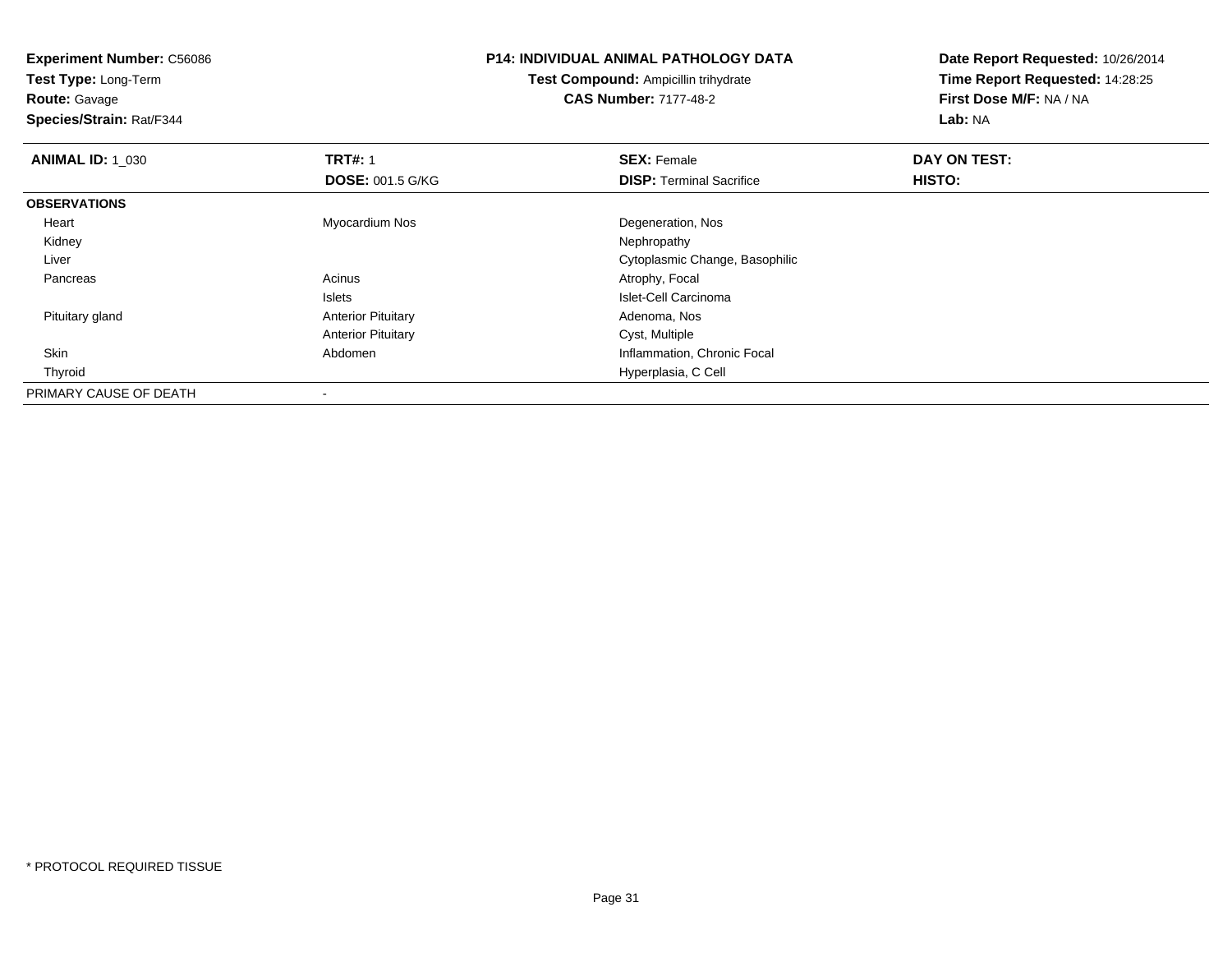**Test Type:** Long-Term

**Route:** Gavage

**Species/Strain:** Rat/F344

#### **P14: INDIVIDUAL ANIMAL PATHOLOGY DATA**

**Test Compound:** Ampicillin trihydrate**CAS Number:** 7177-48-2

| <b>ANIMAL ID: 1 031</b> | <b>TRT#: 1</b>            | <b>SEX: Female</b>                | DAY ON TEST: |  |
|-------------------------|---------------------------|-----------------------------------|--------------|--|
|                         | <b>DOSE: 001.5 G/KG</b>   | <b>DISP: Terminal Sacrifice</b>   | HISTO:       |  |
| <b>OBSERVATIONS</b>     |                           |                                   |              |  |
| Bone                    | Femur                     | Osteosarcoma                      |              |  |
| Bone marrow             |                           | Hyperplasia, Hematopoietic        |              |  |
| Heart                   | Myocardium Nos            | Degeneration, Nos                 |              |  |
| Kidney                  |                           | Nephropathy                       |              |  |
| Liver                   |                           | Cytoplasmic Change, Basophilic    |              |  |
|                         | <b>Bile Duct</b>          | Hyperplasia, Focal                |              |  |
|                         |                           | Inflammation, Granulomatous Focal |              |  |
| Pituitary gland         | <b>Anterior Pituitary</b> | Carcinoma, Nos                    |              |  |
| Salivary gland          |                           | Inflammation, Chronic Focal       |              |  |
| Uterus                  |                           | <b>Endometrial Stromal Polyp</b>  |              |  |
| PRIMARY CAUSE OF DEATH  | $\overline{\phantom{a}}$  |                                   |              |  |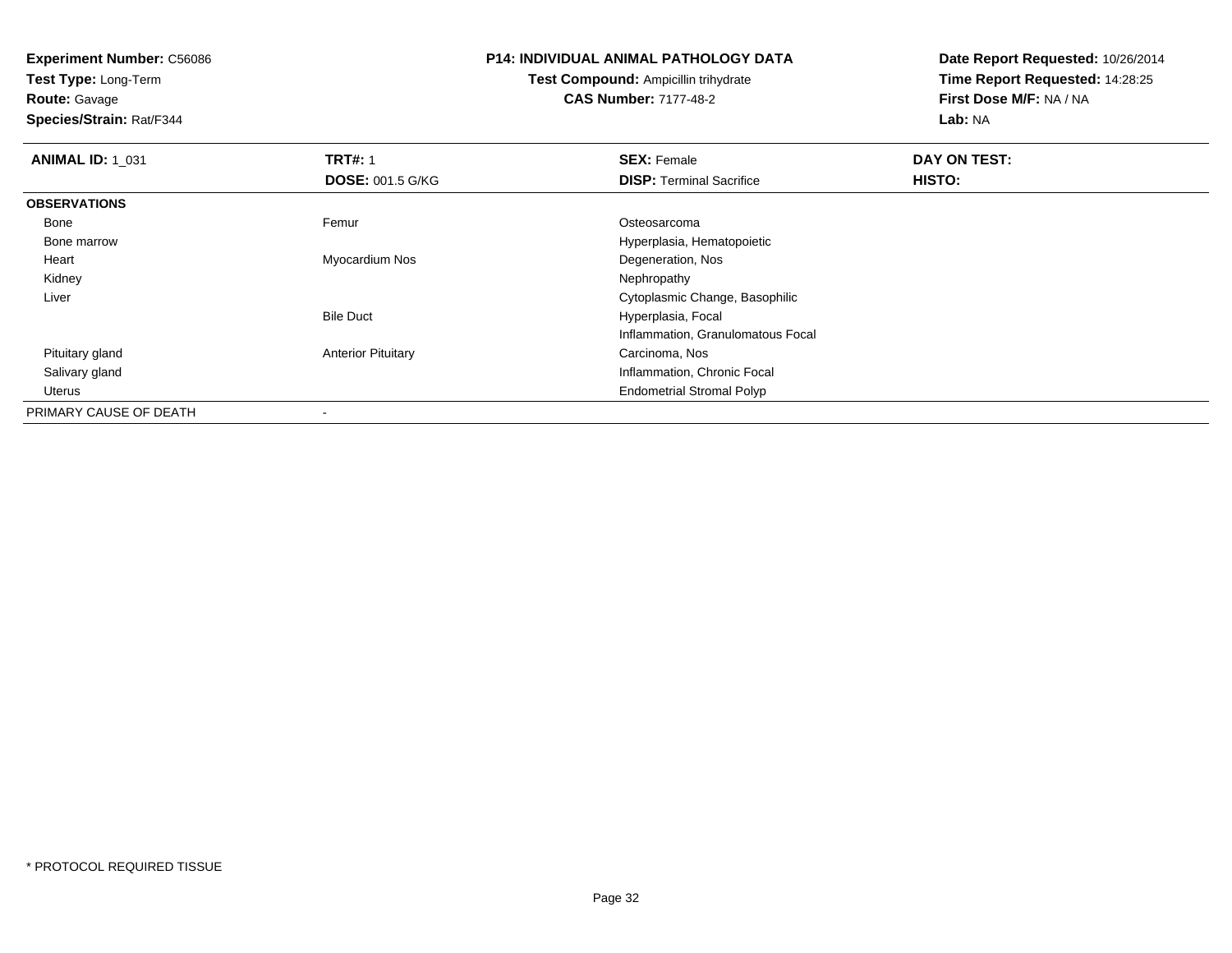**Test Type:** Long-Term

**Route:** Gavage

**Species/Strain:** Rat/F344

#### **P14: INDIVIDUAL ANIMAL PATHOLOGY DATA**

**Test Compound:** Ampicillin trihydrate**CAS Number:** 7177-48-2

| <b>ANIMAL ID: 1_032</b> | <b>TRT#: 1</b>            | <b>SEX: Female</b>                | DAY ON TEST: |  |
|-------------------------|---------------------------|-----------------------------------|--------------|--|
|                         | <b>DOSE: 001.5 G/KG</b>   | <b>DISP:</b> Terminal Sacrifice   | HISTO:       |  |
| <b>OBSERVATIONS</b>     |                           |                                   |              |  |
| Adrenal gland           | <b>Cortex Nos</b>         | Hemorrhage                        |              |  |
| Bone marrow             |                           | Fibrosis, Myelo                   |              |  |
| Heart                   | Myocardium Nos            | Degeneration, Nos                 |              |  |
| Kidney                  |                           | Nephropathy                       |              |  |
| Liver                   |                           | Cytoplasmic Change, Basophilic    |              |  |
|                         | <b>Bile Duct</b>          | Hyperplasia, Focal                |              |  |
|                         |                           | Inflammation, Granulomatous Focal |              |  |
| Mammary gland           |                           | Fibroadenoma                      |              |  |
| Pancreas                | Acinus                    | Atrophy, Focal                    |              |  |
| Pituitary gland         | <b>Anterior Pituitary</b> | Adenoma, Nos                      |              |  |
| Thyroid                 |                           | Hyperplasia, C Cell               |              |  |
| PRIMARY CAUSE OF DEATH  |                           |                                   |              |  |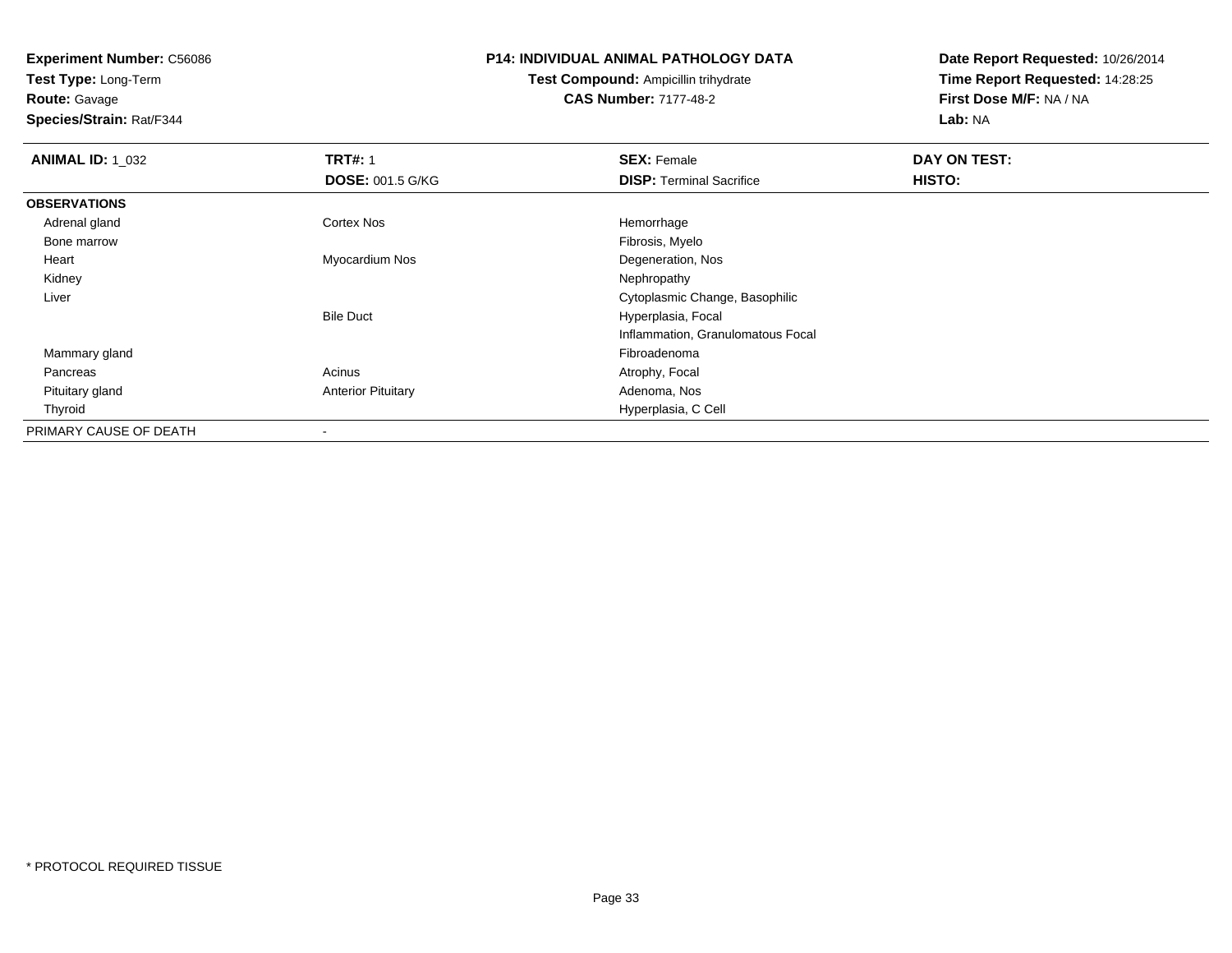**Test Type:** Long-Term

**Route:** Gavage

**Species/Strain:** Rat/F344

### **P14: INDIVIDUAL ANIMAL PATHOLOGY DATA**

**Test Compound:** Ampicillin trihydrate**CAS Number:** 7177-48-2

| <b>ANIMAL ID: 1_033</b> | <b>TRT#: 1</b>            | <b>SEX: Female</b>                | DAY ON TEST: |  |
|-------------------------|---------------------------|-----------------------------------|--------------|--|
|                         | <b>DOSE: 001.5 G/KG</b>   | <b>DISP: Terminal Sacrifice</b>   | HISTO:       |  |
| <b>OBSERVATIONS</b>     |                           |                                   |              |  |
| Adrenal gland           | Cortex Nos                | Focal Cellular Change             |              |  |
| Heart                   | Myocardium Nos            | Degeneration, Nos                 |              |  |
| <b>Intestine Small</b>  | <b>Mesentery Nos</b>      | Inflammation, Chronic Diffuse     |              |  |
|                         | <b>Mesentery Nos</b>      | Necrosis, Fat                     |              |  |
| Kidney                  |                           | Nephropathy                       |              |  |
| Liver                   |                           | Cytoplasmic Change, Basophilic    |              |  |
|                         | <b>Bile Duct</b>          | Hyperplasia, Focal                |              |  |
|                         | <b>Bile Duct</b>          | Inflammation, Chronic Focal       |              |  |
|                         |                           | Inflammation, Granulomatous Focal |              |  |
| Lung                    |                           | Inflammation, Chronic Focal       |              |  |
| Lymph node              | Mandibular Lymph Node     | Edema, Nos                        |              |  |
|                         | Mandibular Lymph Node     | Plasmacytosis                     |              |  |
| Mammary gland           |                           | Fibroadenoma                      |              |  |
|                         |                           | Hyperplasia, Cystic               |              |  |
| Pituitary gland         | <b>Anterior Pituitary</b> | Adenoma, Nos                      |              |  |
| Skin                    | Foot And Toe Nos          | Cyst, Epidermal Inclusion         |              |  |
| PRIMARY CAUSE OF DEATH  | ۰                         |                                   |              |  |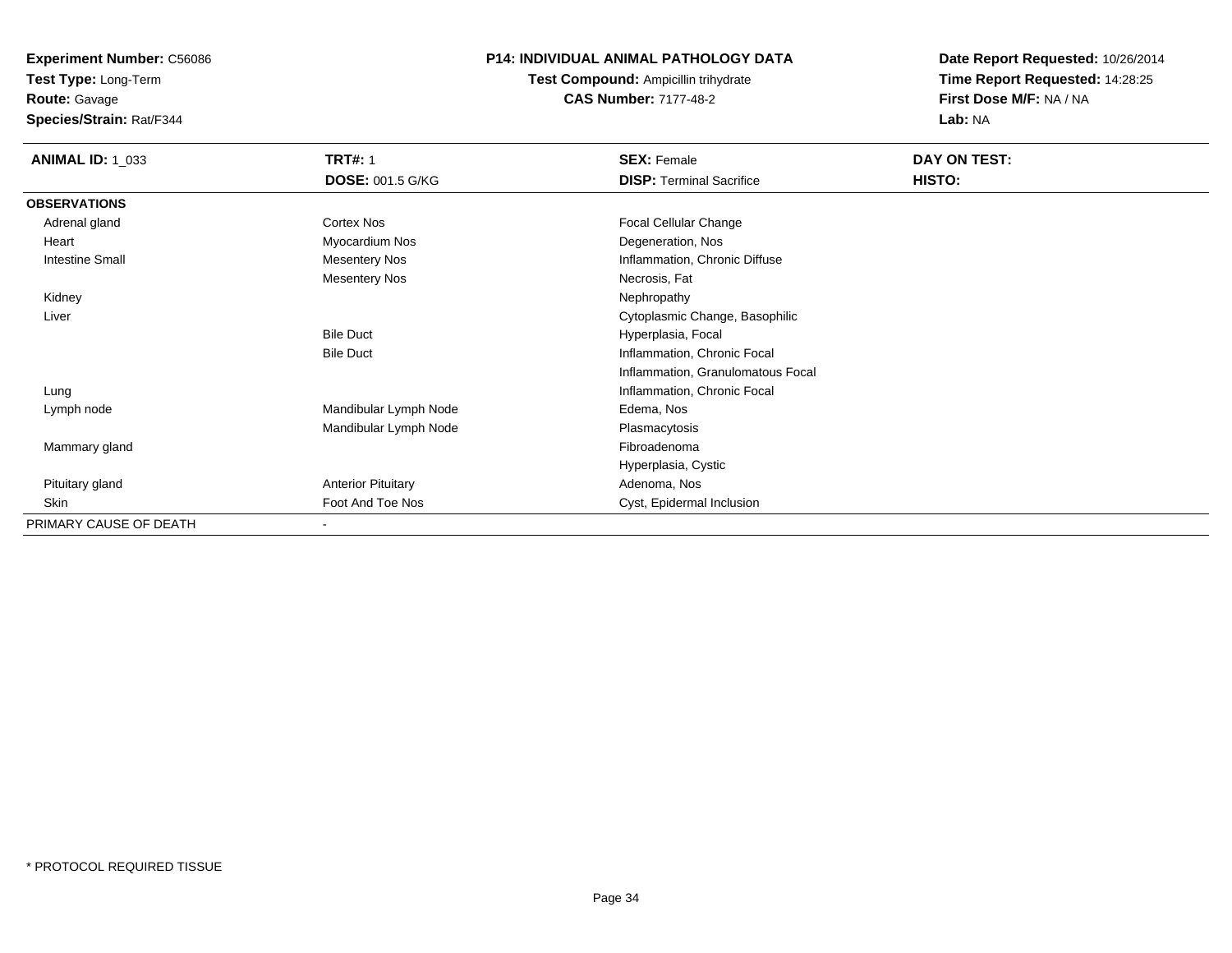**Test Type:** Long-Term

**Route:** Gavage

**Species/Strain:** Rat/F344

#### **P14: INDIVIDUAL ANIMAL PATHOLOGY DATA**

**Test Compound:** Ampicillin trihydrate**CAS Number:** 7177-48-2

| <b>ANIMAL ID: 1_034</b> | <b>TRT#: 1</b>            | <b>SEX: Female</b>                | DAY ON TEST:  |  |
|-------------------------|---------------------------|-----------------------------------|---------------|--|
|                         | <b>DOSE: 001.5 G/KG</b>   | <b>DISP:</b> Terminal Sacrifice   | <b>HISTO:</b> |  |
| <b>OBSERVATIONS</b>     |                           |                                   |               |  |
| Adrenal gland           | <b>Cortex Nos</b>         | <b>Focal Cellular Change</b>      |               |  |
| Bone marrow             |                           | Hyperplasia, Hematopoietic        |               |  |
| Heart                   | Myocardium Nos            | Degeneration, Nos                 |               |  |
| Kidney                  |                           | Nephropathy                       |               |  |
| Liver                   |                           | Cytoplasmic Change, Basophilic    |               |  |
|                         |                           | Inflammation, Granulomatous Focal |               |  |
| Lung                    |                           | Atelectasis                       |               |  |
| Lymph node              | Mandibular Lymph Node     | Hyperplasia, Lymphoid             |               |  |
| Mammary gland           |                           | Fibroadenoma                      |               |  |
| Pituitary gland         | <b>Anterior Pituitary</b> | Cyst, Multiple                    |               |  |
| Thyroid                 |                           | Hyperplasia, C Cell               |               |  |
| PRIMARY CAUSE OF DEATH  | $\overline{\phantom{a}}$  |                                   |               |  |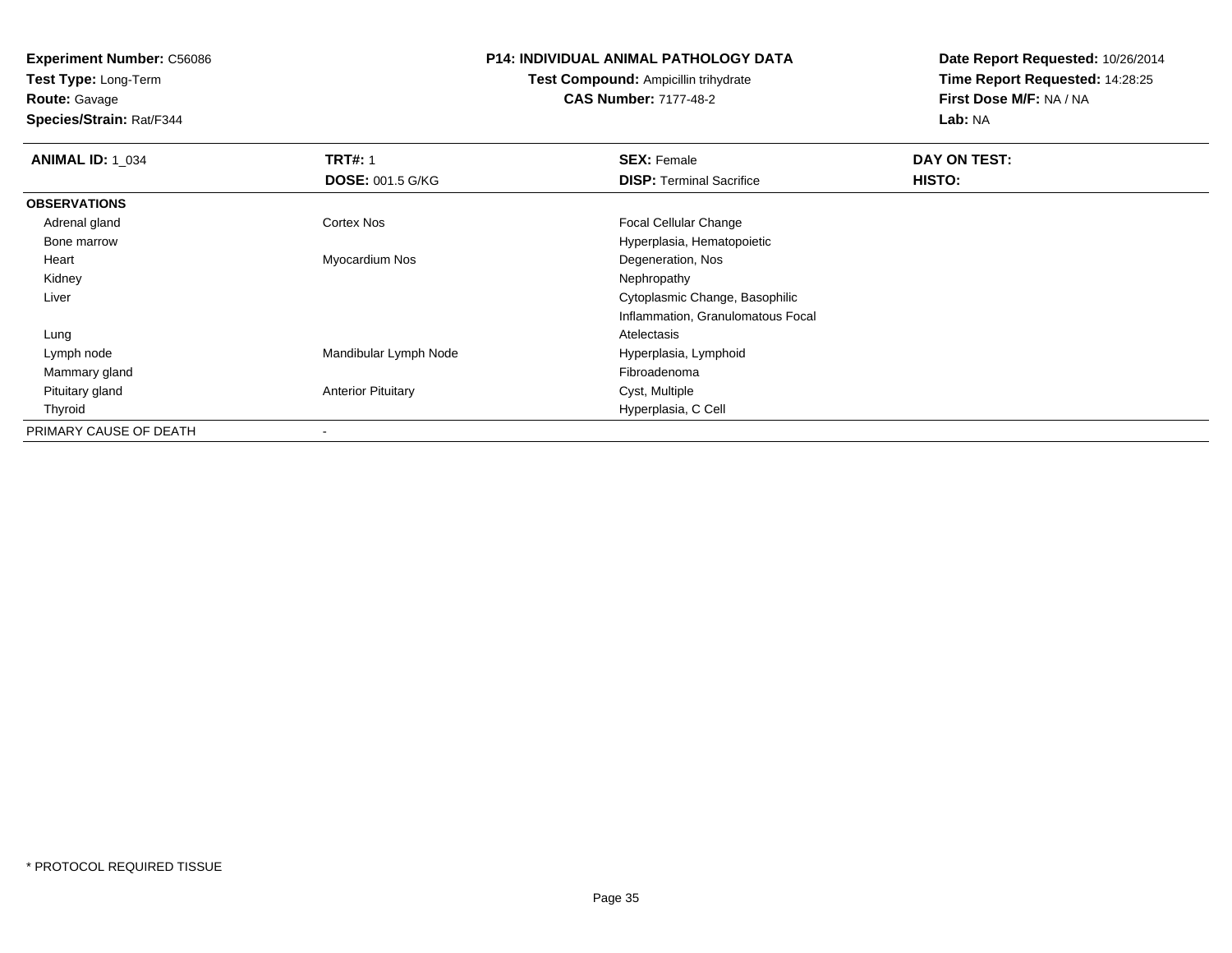**Test Type:** Long-Term

**Route:** Gavage

**Species/Strain:** Rat/F344

#### **P14: INDIVIDUAL ANIMAL PATHOLOGY DATA**

**Test Compound:** Ampicillin trihydrate**CAS Number:** 7177-48-2

| <b>ANIMAL ID: 1_035</b> | <b>TRT#: 1</b>            | <b>SEX: Female</b>                  | DAY ON TEST: |  |
|-------------------------|---------------------------|-------------------------------------|--------------|--|
|                         | <b>DOSE: 001.5 G/KG</b>   | <b>DISP:</b> Moribund Sacrifice     | HISTO:       |  |
| <b>OBSERVATIONS</b>     |                           |                                     |              |  |
| Adrenal gland           | Cortex Nos                | Cytoplasmic Vacuolization           |              |  |
|                         | Cortex Nos                | Focal Cellular Change               |              |  |
| Bone marrow             |                           | Hyperplasia, Hematopoietic          |              |  |
| Heart                   | Myocardium Nos            | Degeneration, Nos                   |              |  |
| Lung                    |                           | Squamous Cell Carcinoma             |              |  |
| Lymph node              | Mandibular Lymph Node     | Hemorrhage                          |              |  |
| Mammary gland           |                           | Hyperplasia, Cystic                 |              |  |
| Pancreas                | Islets                    | Hyperplasia, Focal                  |              |  |
| Pituitary gland         | <b>Anterior Pituitary</b> | Hyperplasia, Focal                  |              |  |
| Unspecified             | Multiple Organs Nos       | Leukemia, Mononuclear Cell          |              |  |
|                         | Mediastinum Nos           | Squamous Cell Carcinoma, Invasive   |              |  |
|                         | Multiple Organs Nos       | Squamous Cell Carcinoma, Metastatic |              |  |
| PRIMARY CAUSE OF DEATH  |                           |                                     |              |  |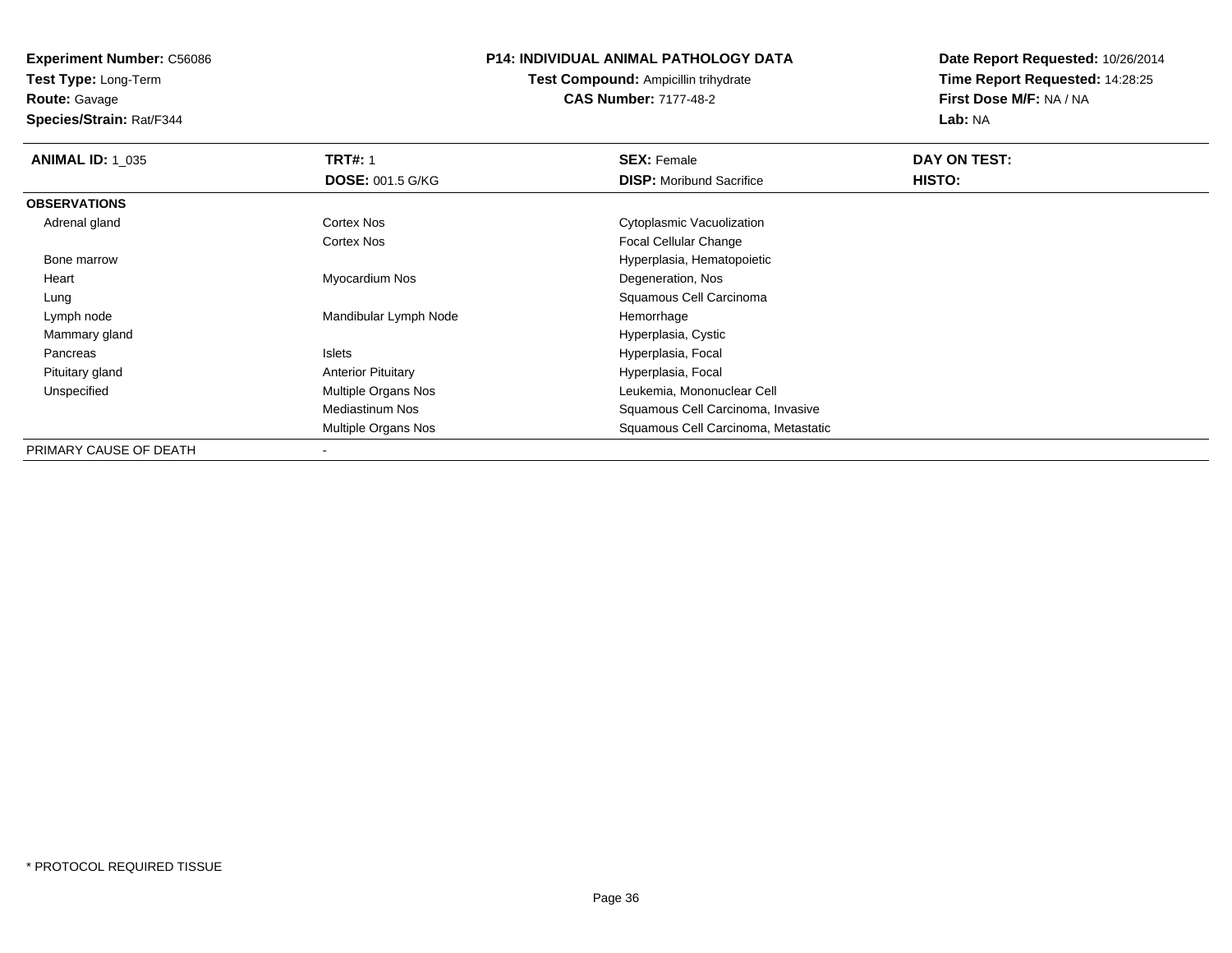| <b>Experiment Number: C56086</b><br>Test Type: Long-Term<br><b>Route: Gavage</b><br>Species/Strain: Rat/F344 |                          | <b>P14: INDIVIDUAL ANIMAL PATHOLOGY DATA</b><br>Test Compound: Ampicillin trihydrate<br><b>CAS Number: 7177-48-2</b> | Date Report Requested: 10/26/2014<br>Time Report Requested: 14:28:25<br>First Dose M/F: NA / NA<br>Lab: NA |
|--------------------------------------------------------------------------------------------------------------|--------------------------|----------------------------------------------------------------------------------------------------------------------|------------------------------------------------------------------------------------------------------------|
| <b>ANIMAL ID: 1 036</b>                                                                                      | <b>TRT#: 1</b>           | <b>SEX: Female</b>                                                                                                   | DAY ON TEST:                                                                                               |
|                                                                                                              | <b>DOSE: 001.5 G/KG</b>  | <b>DISP: Natural Death</b>                                                                                           | <b>HISTO:</b>                                                                                              |
| <b>OBSERVATIONS</b>                                                                                          |                          |                                                                                                                      |                                                                                                            |
| Adrenal gland                                                                                                | <b>Cortex Nos</b>        | <b>Focal Cellular Change</b>                                                                                         |                                                                                                            |
| Bone marrow                                                                                                  |                          | Hyperplasia, Hematopoietic                                                                                           |                                                                                                            |
| Heart                                                                                                        | Myocardium Nos           | Degeneration, Nos                                                                                                    |                                                                                                            |
| Kidney                                                                                                       |                          | Cyst, Nos                                                                                                            |                                                                                                            |
| Liver                                                                                                        |                          | Necrosis, Focal                                                                                                      |                                                                                                            |
| Salivary gland                                                                                               |                          | Hyperplasia, Focal                                                                                                   |                                                                                                            |
| Unspecified                                                                                                  |                          | Fibroma                                                                                                              |                                                                                                            |
| <b>Uterus</b>                                                                                                | <b>Endometrial Gland</b> | Hyperplasia, Focal                                                                                                   |                                                                                                            |
| PRIMARY CAUSE OF DEATH                                                                                       |                          |                                                                                                                      |                                                                                                            |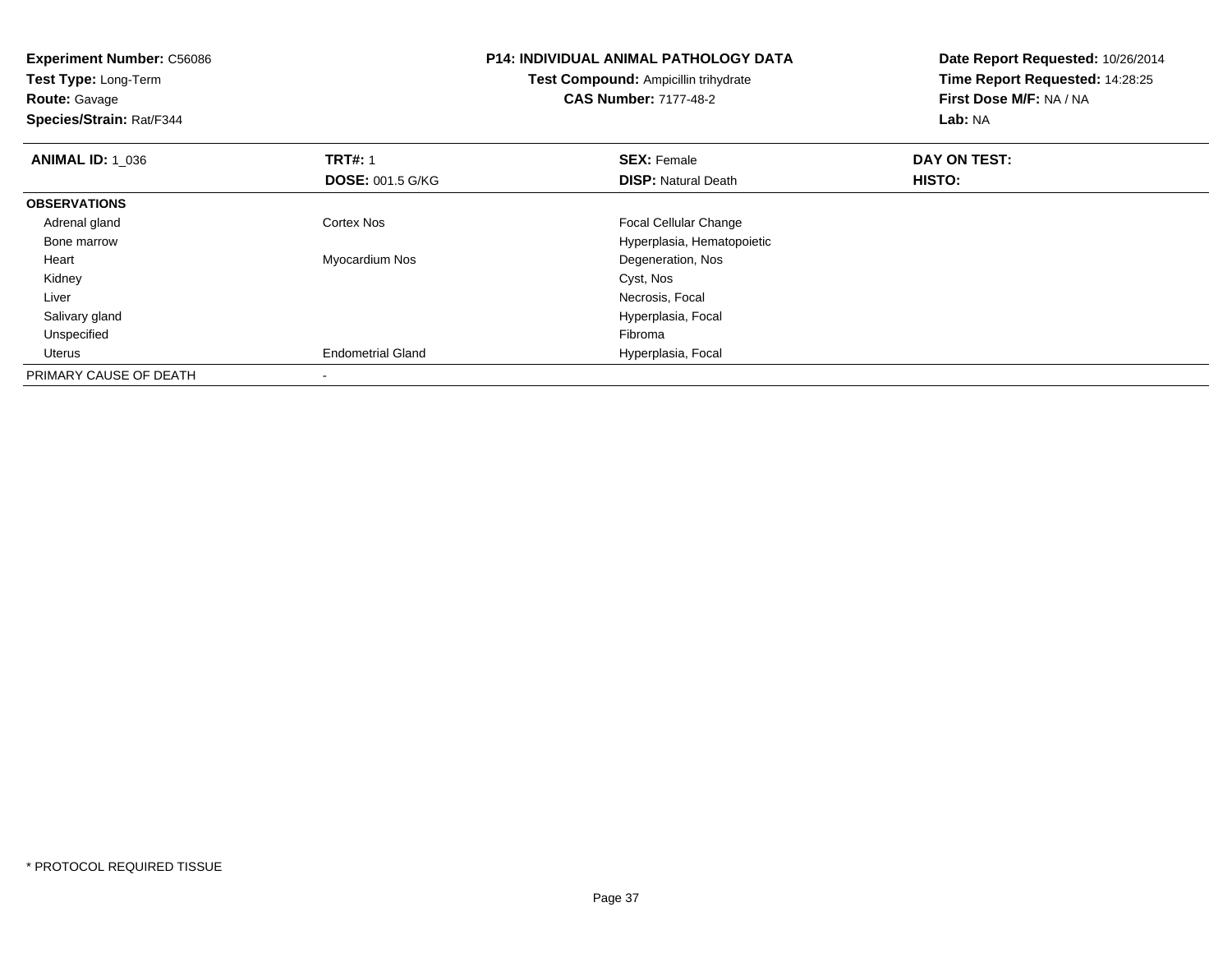**Experiment Number:** C56086**Test Type:** Long-Term**Route:** Gavage **Species/Strain:** Rat/F344**P14: INDIVIDUAL ANIMAL PATHOLOGY DATATest Compound:** Ampicillin trihydrate**CAS Number:** 7177-48-2**Date Report Requested:** 10/26/2014**Time Report Requested:** 14:28:25**First Dose M/F:** NA / NA**Lab:** NA**ANIMAL ID: 1\_037 TRT#:** 1 **SEX:** Female **DAY ON TEST: DOSE:** 001.5 G/KG**DISP:** Terminal Sacrifice **HISTO: OBSERVATIONS** Adrenal glandCortex Nos **Focal Cellular Change**  Bone marrow Hyperplasia, Hematopoietic Heart Myocardium Nos Degeneration, Nos Lung Alveolar/Bronchiolar Adenoma Pituitary glandAnterior Pituitary ThyroidHyperplasia, C Cell<br>Multiple Organs Nos and The Multiple Organs Nos UnspecifiedLeukemia, Mononuclear Cell Uterus HemangiosarcomaPRIMARY CAUSE OF DEATH-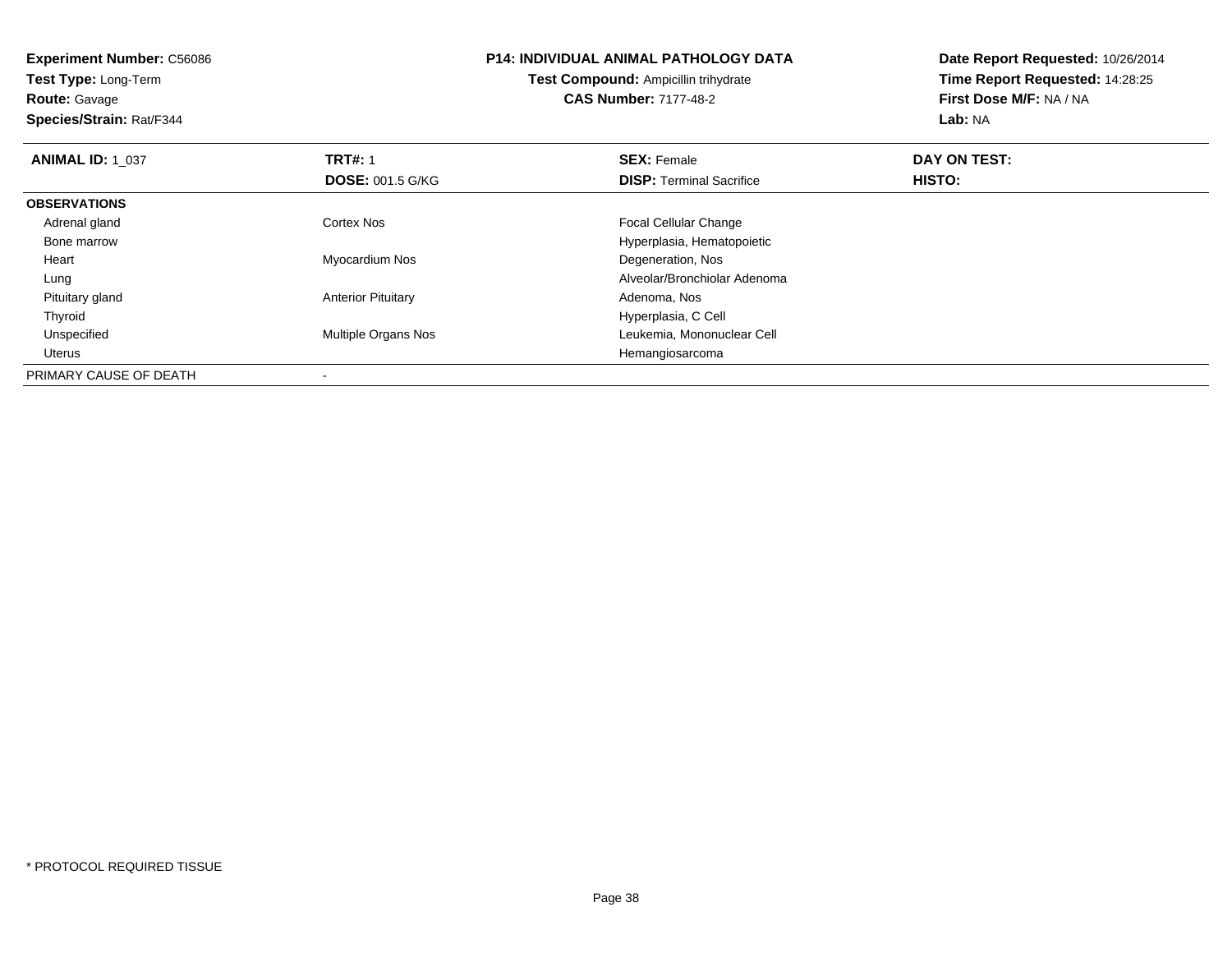**Test Type:** Long-Term

**Route:** Gavage

**Species/Strain:** Rat/F344

#### **P14: INDIVIDUAL ANIMAL PATHOLOGY DATA**

**Test Compound:** Ampicillin trihydrate**CAS Number:** 7177-48-2

| <b>ANIMAL ID: 1_038</b> | <b>TRT#: 1</b>            | <b>SEX: Female</b>                  | DAY ON TEST: |  |
|-------------------------|---------------------------|-------------------------------------|--------------|--|
|                         | <b>DOSE: 001.5 G/KG</b>   | <b>DISP:</b> Moribund Sacrifice     | HISTO:       |  |
| <b>OBSERVATIONS</b>     |                           |                                     |              |  |
| Adrenal gland           |                           | Atypia, Nos                         |              |  |
|                         | Cortex Nos                | Cytoplasmic Vacuolization           |              |  |
|                         | Cortex Nos                | Hyperplasia, Focal                  |              |  |
|                         | Medulla                   | Hyperplasia, Focal                  |              |  |
| Bone marrow             |                           | Hyperplasia, Hematopoietic          |              |  |
| Heart                   | Myocardium Nos            | Degeneration, Nos                   |              |  |
| Kidney                  |                           | Nephropathy                         |              |  |
| Liver                   |                           | Cytoplasmic Change, Basophilic      |              |  |
|                         |                           | Inflammation, Granulomatous Focal   |              |  |
| Lung                    |                           | Lymphocytic Inflammatory Infiltrate |              |  |
| Mammary gland           |                           | Fibroadenoma                        |              |  |
| Pancreas                | Acinus                    | Atrophy, Focal                      |              |  |
| Pituitary gland         | <b>Anterior Pituitary</b> | Adenoma, Nos                        |              |  |
| Skin                    | Abdomen                   | Cyst, Epidermal Inclusion           |              |  |
| Spleen                  |                           | Leukemia, Mononuclear Cell          |              |  |
| Thyroid                 |                           | Hyperplasia, C Cell                 |              |  |
| PRIMARY CAUSE OF DEATH  | $\blacksquare$            |                                     |              |  |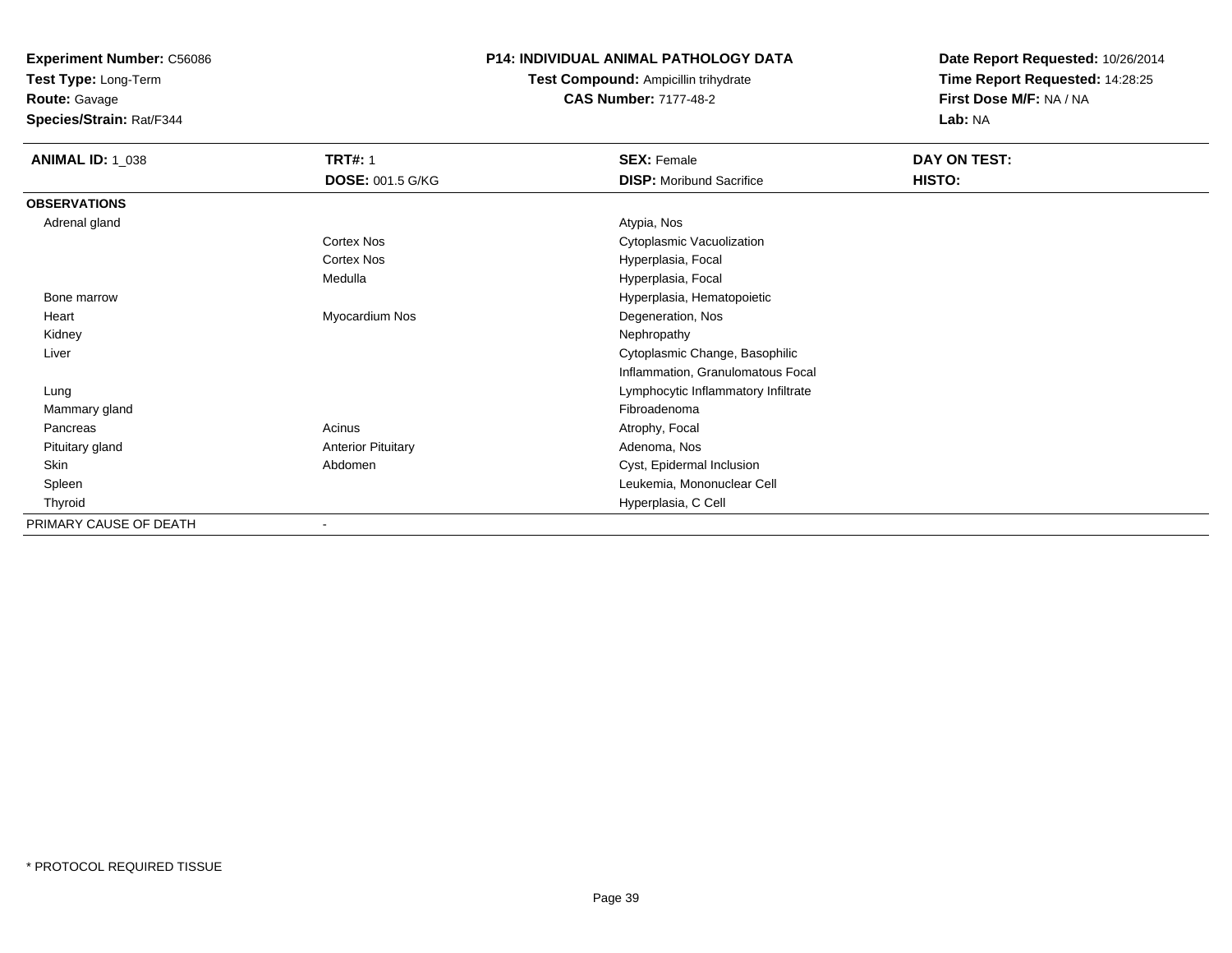**Test Type:** Long-Term

# **Route:** Gavage

**Species/Strain:** Rat/F344

#### **P14: INDIVIDUAL ANIMAL PATHOLOGY DATA**

## **Test Compound:** Ampicillin trihydrate**CAS Number:** 7177-48-2

| <b>ANIMAL ID: 1 039</b> | <b>TRT#: 1</b>            | <b>SEX: Female</b>              | DAY ON TEST: |
|-------------------------|---------------------------|---------------------------------|--------------|
|                         | <b>DOSE: 001.5 G/KG</b>   | <b>DISP:</b> Moribund Sacrifice | HISTO:       |
| <b>OBSERVATIONS</b>     |                           |                                 |              |
| Bone marrow             |                           | Hyperplasia, Hematopoietic      |              |
| Heart                   | Myocardium Nos            | Degeneration, Nos               |              |
| Kidney                  |                           | Nephropathy                     |              |
| Liver                   |                           | Atrophy, Diffuse                |              |
|                         | Hepatocytes               | Cytoplasmic Vacuolization       |              |
| Lymph node              | Mandibular Lymph Node     | Plasmacytosis                   |              |
| Mammary gland           |                           | Fibroadenoma                    |              |
|                         |                           | Hyperplasia, Cystic             |              |
| Pituitary gland         | <b>Anterior Pituitary</b> | Adenoma, Nos                    |              |
| Salivary gland          |                           | Atrophy, Diffuse                |              |
| Spleen                  |                           | Hematopoiesis                   |              |
| Unspecified             | Leg                       | Fibrosarcoma                    |              |
| PRIMARY CAUSE OF DEATH  | $\,$                      |                                 |              |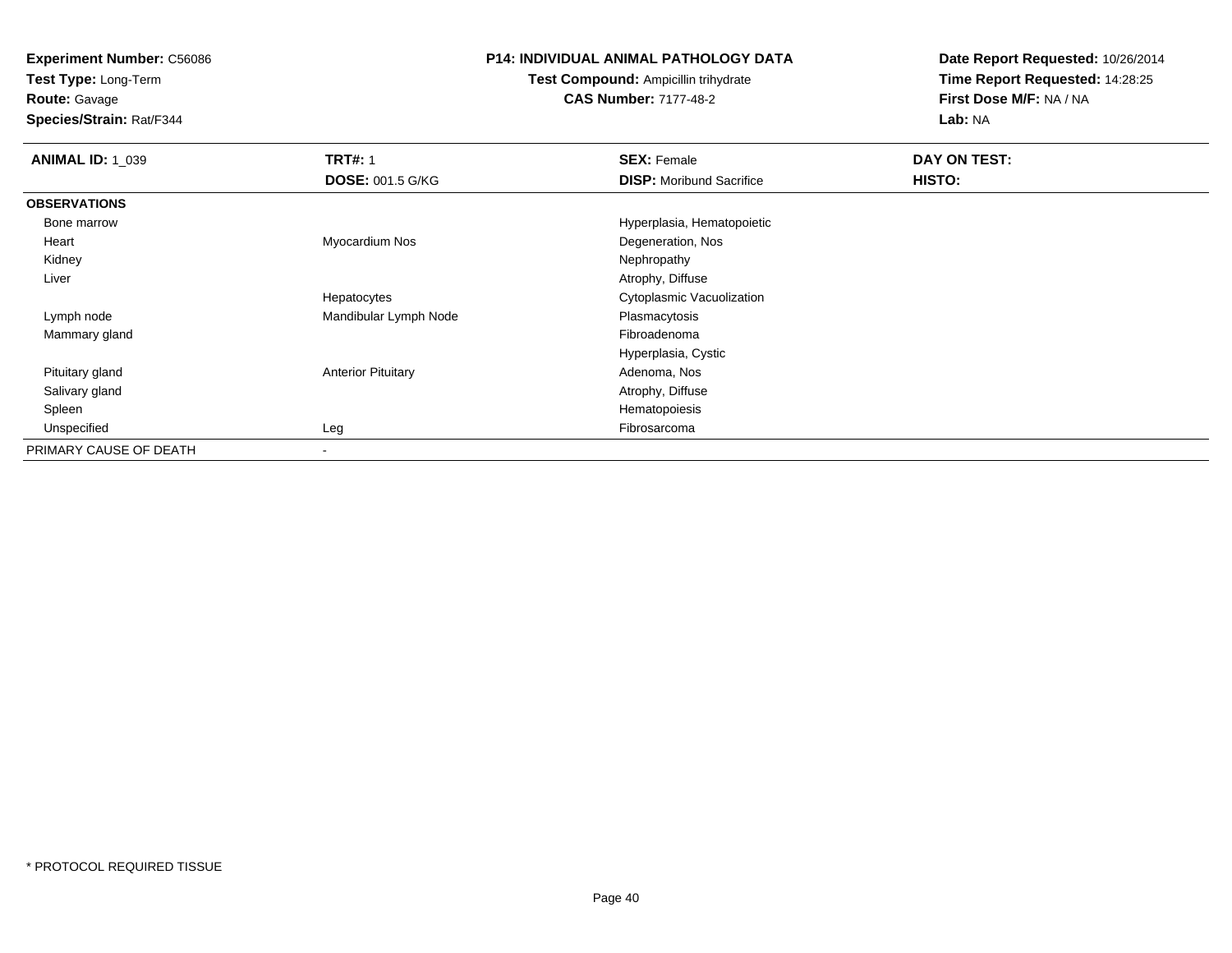**Experiment Number:** C56086**Test Type:** Long-Term**Route:** Gavage **Species/Strain:** Rat/F344**P14: INDIVIDUAL ANIMAL PATHOLOGY DATATest Compound:** Ampicillin trihydrate**CAS Number:** 7177-48-2**Date Report Requested:** 10/26/2014**Time Report Requested:** 14:28:25**First Dose M/F:** NA / NA**Lab:** NA**ANIMAL ID: 1\_040 C TRT#:** 1 **SEX:** Female **DAY ON TEST: DOSE:** 001.5 G/KG**DISP:** Terminal Sacrifice **HISTO: OBSERVATIONS** Bone marrowHyperplasia, Hematopoietic<br>
Hyperplasia, Hematopoietic<br>
Atrophy, Pressure BrainAtrophy, Pressure<br>Cataract EyeCrystalline Lens Cornea Vascularization Kidneyy the control of the control of the control of the control of the control of the control of the control of the control of the control of the control of the control of the control of the control of the control of the contro Liver Cytoplasmic Change, BasophilicHematopoiesis Inflammation, Granulomatous Focal Lung Inflammation, Chronic Focal Mammary gland Hyperplasia, Cystic Pituitary glandAnterior Pituitary **Adenoma, Nos** Adenoma, Nos PRIMARY CAUSE OF DEATH-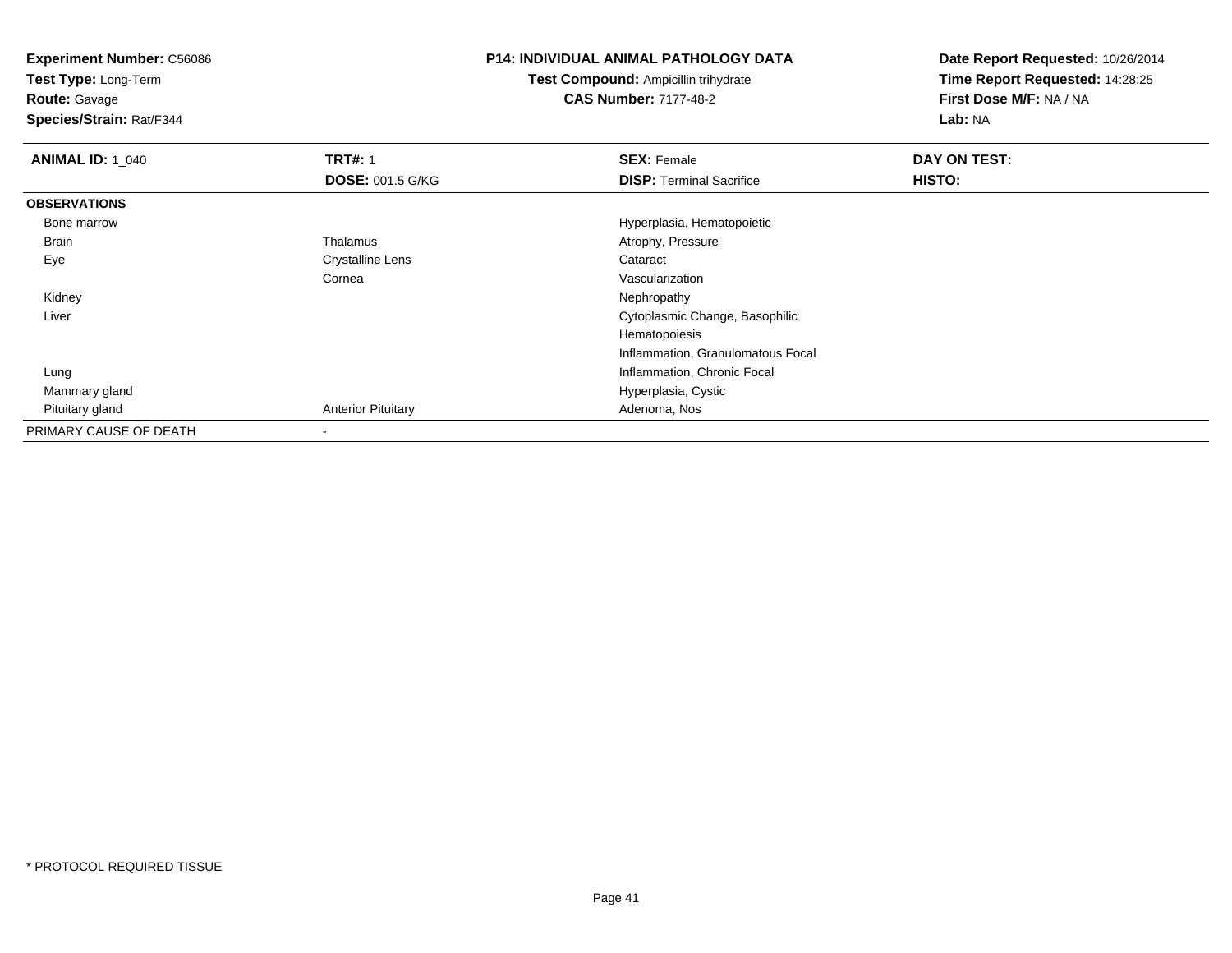| <b>Experiment Number: C56086</b><br>Test Type: Long-Term<br><b>Route: Gavage</b><br>Species/Strain: Rat/F344 |                         | <b>P14: INDIVIDUAL ANIMAL PATHOLOGY DATA</b><br>Test Compound: Ampicillin trihydrate<br><b>CAS Number: 7177-48-2</b> | Date Report Requested: 10/26/2014<br>Time Report Requested: 14:28:25<br>First Dose M/F: NA / NA<br>Lab: NA |
|--------------------------------------------------------------------------------------------------------------|-------------------------|----------------------------------------------------------------------------------------------------------------------|------------------------------------------------------------------------------------------------------------|
| <b>ANIMAL ID: 1 041</b>                                                                                      | <b>TRT#: 1</b>          | <b>SEX: Female</b>                                                                                                   | DAY ON TEST:                                                                                               |
|                                                                                                              | <b>DOSE: 001.5 G/KG</b> | <b>DISP:</b> Natural Death                                                                                           | HISTO:                                                                                                     |
| <b>OBSERVATIONS</b>                                                                                          |                         |                                                                                                                      |                                                                                                            |
| Liver                                                                                                        |                         | Cytoplasmic Change, Basophilic                                                                                       |                                                                                                            |
|                                                                                                              | Hepatocytes             | Cytoplasmic Vacuolization                                                                                            |                                                                                                            |
| Lung                                                                                                         |                         | Inflammation, Acute/Chronic                                                                                          |                                                                                                            |
| Lymph node                                                                                                   | Mandibular Lymph Node   | Plasmacytosis                                                                                                        |                                                                                                            |
| Mammary gland                                                                                                |                         | Fibroadenoma                                                                                                         |                                                                                                            |
| Salivary gland                                                                                               |                         | Atrophy, Focal                                                                                                       |                                                                                                            |
| Stomach                                                                                                      | Cardiac Stomach         | Hyperkeratosis                                                                                                       |                                                                                                            |
| PRIMARY CAUSE OF DEATH                                                                                       |                         |                                                                                                                      |                                                                                                            |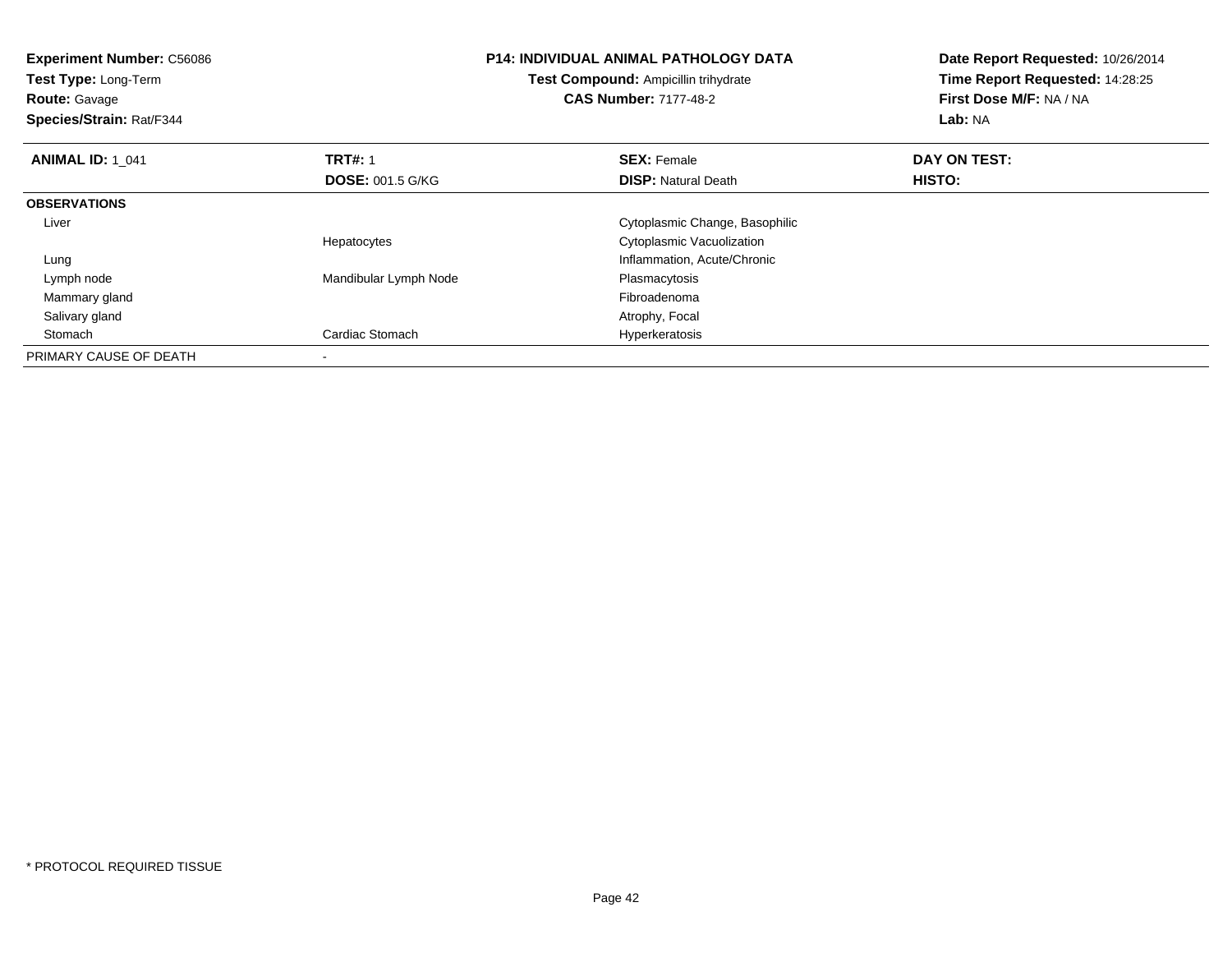**Test Type:** Long-Term

**Route:** Gavage

**Species/Strain:** Rat/F344

### **P14: INDIVIDUAL ANIMAL PATHOLOGY DATA**

**Test Compound:** Ampicillin trihydrate**CAS Number:** 7177-48-2

| <b>ANIMAL ID: 1_042</b> | <b>TRT#: 1</b>            | <b>SEX: Female</b>                  | DAY ON TEST: |
|-------------------------|---------------------------|-------------------------------------|--------------|
|                         | <b>DOSE: 001.5 G/KG</b>   | <b>DISP: Terminal Sacrifice</b>     | HISTO:       |
| <b>OBSERVATIONS</b>     |                           |                                     |              |
| Bone marrow             |                           | Hyperplasia, Hematopoietic          |              |
| Heart                   | Myocardium Nos            | Degeneration, Nos                   |              |
| <b>Intestine Small</b>  | Mucosa, Duodenum          | Lymphocytic Inflammatory Infiltrate |              |
| Kidney                  |                           | Nephroblastoma                      |              |
|                         |                           | Nephropathy                         |              |
| Liver                   |                           | Clear-Cell Change                   |              |
|                         |                           | Cytoplasmic Change, Basophilic      |              |
|                         | <b>Bile Duct</b>          | Inflammation, Chronic Focal         |              |
|                         |                           | Inflammation, Granulomatous Focal   |              |
| Lung                    |                           | Inflammation, Chronic Focal         |              |
| Mammary gland           |                           | Fibroadenoma                        |              |
|                         |                           | Hyperplasia, Cystic                 |              |
| Peritoneum              | Peritoneal Cavity Nos     | Nephroblastoma, Metastatic          |              |
| Pituitary gland         | <b>Anterior Pituitary</b> | Adenoma, Nos                        |              |
| Salivary gland          |                           | Dilatation, Ducts                   |              |
|                         |                           | Metaplasia, Nos                     |              |
| Spleen                  |                           | Fibrosis, Focal                     |              |
| Thyroid                 |                           | Hyperplasia, C Cell                 |              |
| Tongue                  |                           | Cyst, Nos                           |              |
| <b>Uterus</b>           | <b>Endometrial Gland</b>  | Hyperplasia, Cystic                 |              |
| PRIMARY CAUSE OF DEATH  |                           |                                     |              |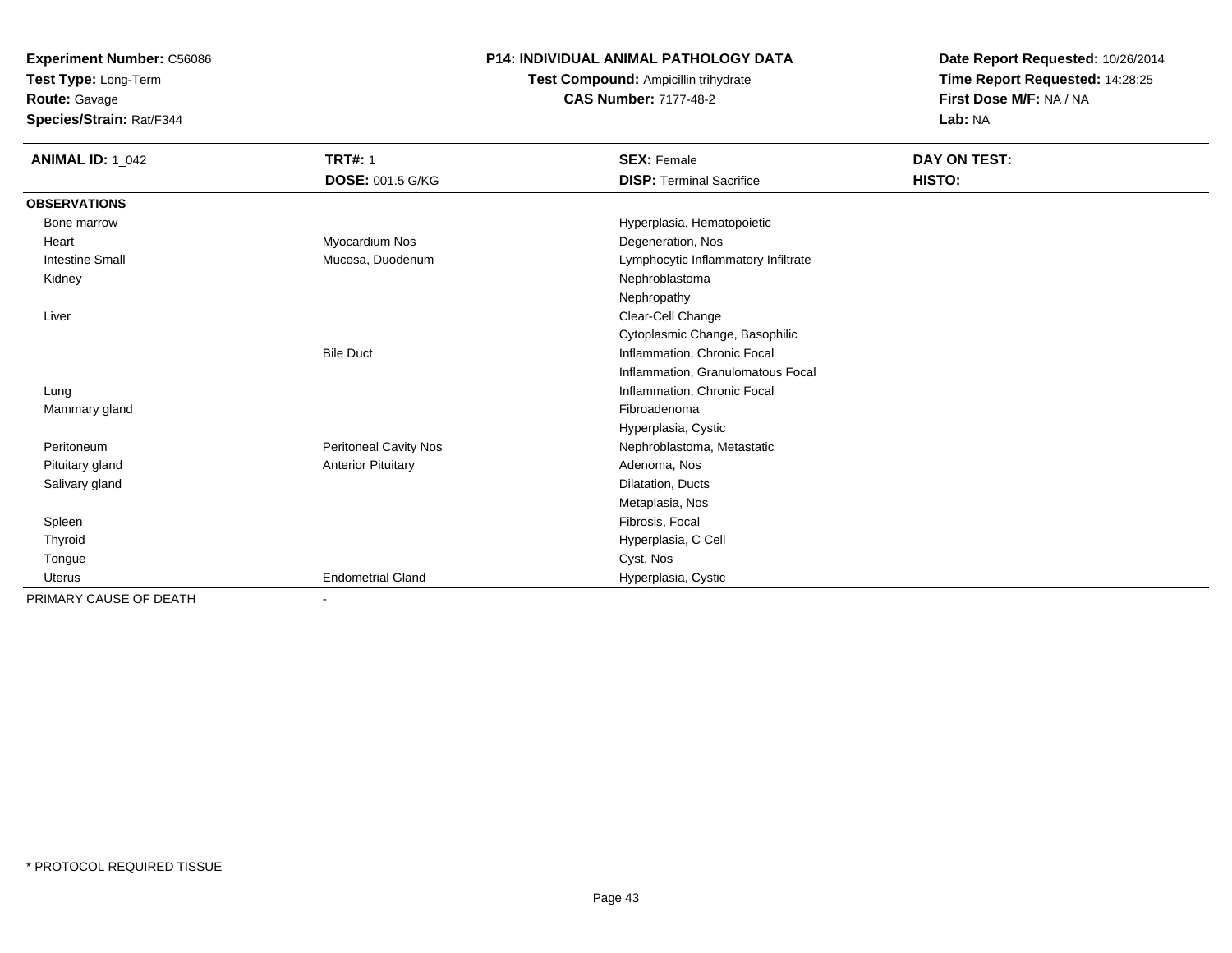| <b>Experiment Number: C56086</b><br><b>Test Type: Long-Term</b><br><b>Route: Gavage</b><br>Species/Strain: Rat/F344 |                                           | <b>P14: INDIVIDUAL ANIMAL PATHOLOGY DATA</b><br>Test Compound: Ampicillin trihydrate<br><b>CAS Number: 7177-48-2</b> | Date Report Requested: 10/26/2014<br>Time Report Requested: 14:28:25<br>First Dose M/F: NA / NA<br>Lab: NA |
|---------------------------------------------------------------------------------------------------------------------|-------------------------------------------|----------------------------------------------------------------------------------------------------------------------|------------------------------------------------------------------------------------------------------------|
| <b>ANIMAL ID: 1 043</b>                                                                                             | <b>TRT#: 1</b><br><b>DOSE: 001.5 G/KG</b> | <b>SEX: Female</b><br><b>DISP: Terminal Sacrifice</b>                                                                | DAY ON TEST:<br>HISTO:                                                                                     |
| <b>OBSERVATIONS</b>                                                                                                 |                                           |                                                                                                                      |                                                                                                            |
| Adrenal gland                                                                                                       | Cortex Nos                                | Focal Cellular Change                                                                                                |                                                                                                            |
| Heart                                                                                                               | Myocardium Nos                            | Degeneration, Nos                                                                                                    |                                                                                                            |
| Kidney                                                                                                              |                                           | Nephropathy                                                                                                          |                                                                                                            |
| Liver                                                                                                               |                                           | Clear-Cell Change                                                                                                    |                                                                                                            |
|                                                                                                                     |                                           | Cytoplasmic Change, Basophilic                                                                                       |                                                                                                            |
|                                                                                                                     |                                           | Inflammation, Granulomatous Focal                                                                                    |                                                                                                            |
| Lymph node                                                                                                          | Mandibular Lymph Node                     | Plasmacytosis                                                                                                        |                                                                                                            |
| Pituitary gland                                                                                                     | <b>Anterior Pituitary</b>                 | Adenoma, Nos                                                                                                         |                                                                                                            |
| Uterus                                                                                                              | <b>Endometrial Gland</b>                  | Hyperplasia, Focal                                                                                                   |                                                                                                            |
| PRIMARY CAUSE OF DEATH                                                                                              |                                           |                                                                                                                      |                                                                                                            |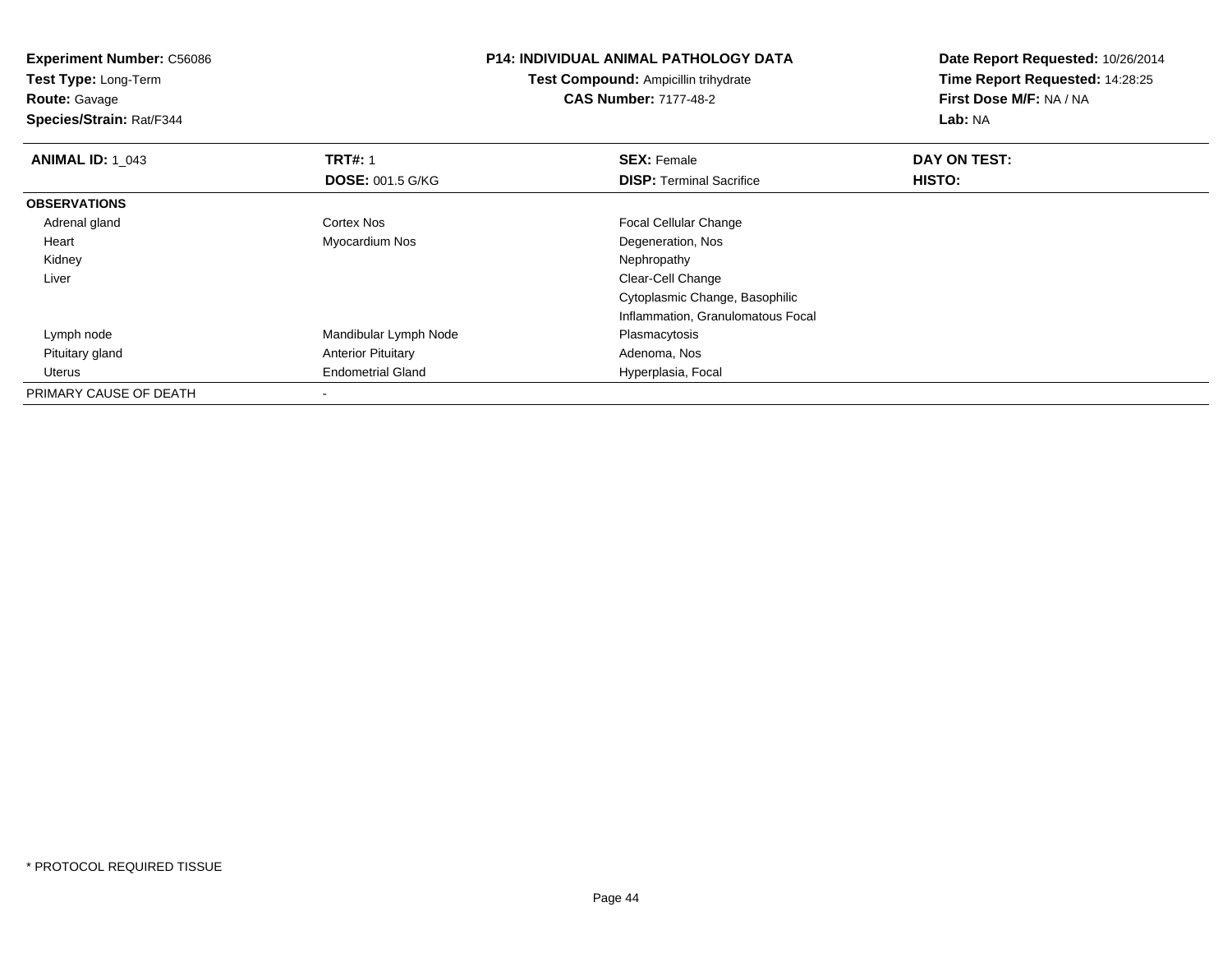| <b>Experiment Number: C56086</b><br>Test Type: Long-Term<br><b>Route: Gavage</b><br>Species/Strain: Rat/F344 |                           | <b>P14: INDIVIDUAL ANIMAL PATHOLOGY DATA</b><br><b>Test Compound: Ampicillin trihydrate</b><br><b>CAS Number: 7177-48-2</b> | Date Report Requested: 10/26/2014<br>Time Report Requested: 14:28:25<br>First Dose M/F: NA / NA<br><b>Lab: NA</b> |
|--------------------------------------------------------------------------------------------------------------|---------------------------|-----------------------------------------------------------------------------------------------------------------------------|-------------------------------------------------------------------------------------------------------------------|
| <b>ANIMAL ID: 1 044</b>                                                                                      | <b>TRT#: 1</b>            | <b>SEX: Female</b>                                                                                                          | DAY ON TEST:                                                                                                      |
|                                                                                                              | <b>DOSE: 001.5 G/KG</b>   | <b>DISP:</b> Moribund Sacrifice                                                                                             | HISTO:                                                                                                            |
| <b>OBSERVATIONS</b>                                                                                          |                           |                                                                                                                             |                                                                                                                   |
| Adrenal gland                                                                                                | Medulla                   | Hyperplasia, Focal                                                                                                          |                                                                                                                   |
| Bone marrow                                                                                                  |                           | Fibrosis, Myelo                                                                                                             |                                                                                                                   |
|                                                                                                              |                           | Hyperplasia, Hematopoietic                                                                                                  |                                                                                                                   |
| Brain                                                                                                        | Cerebellum Nos            | Granular-Cell Tumor, Nos                                                                                                    |                                                                                                                   |
| Mammary gland                                                                                                |                           | Hyperplasia, Cystic                                                                                                         |                                                                                                                   |
| Pancreas                                                                                                     | Acinus                    | Atrophy, Focal                                                                                                              |                                                                                                                   |
| Pituitary gland                                                                                              | <b>Anterior Pituitary</b> | Hyperplasia, Diffuse                                                                                                        |                                                                                                                   |
| Unspecified                                                                                                  | Multiple Organs Nos       | Leukemia, Mononuclear Cell                                                                                                  |                                                                                                                   |
| PRIMARY CAUSE OF DEATH                                                                                       |                           |                                                                                                                             |                                                                                                                   |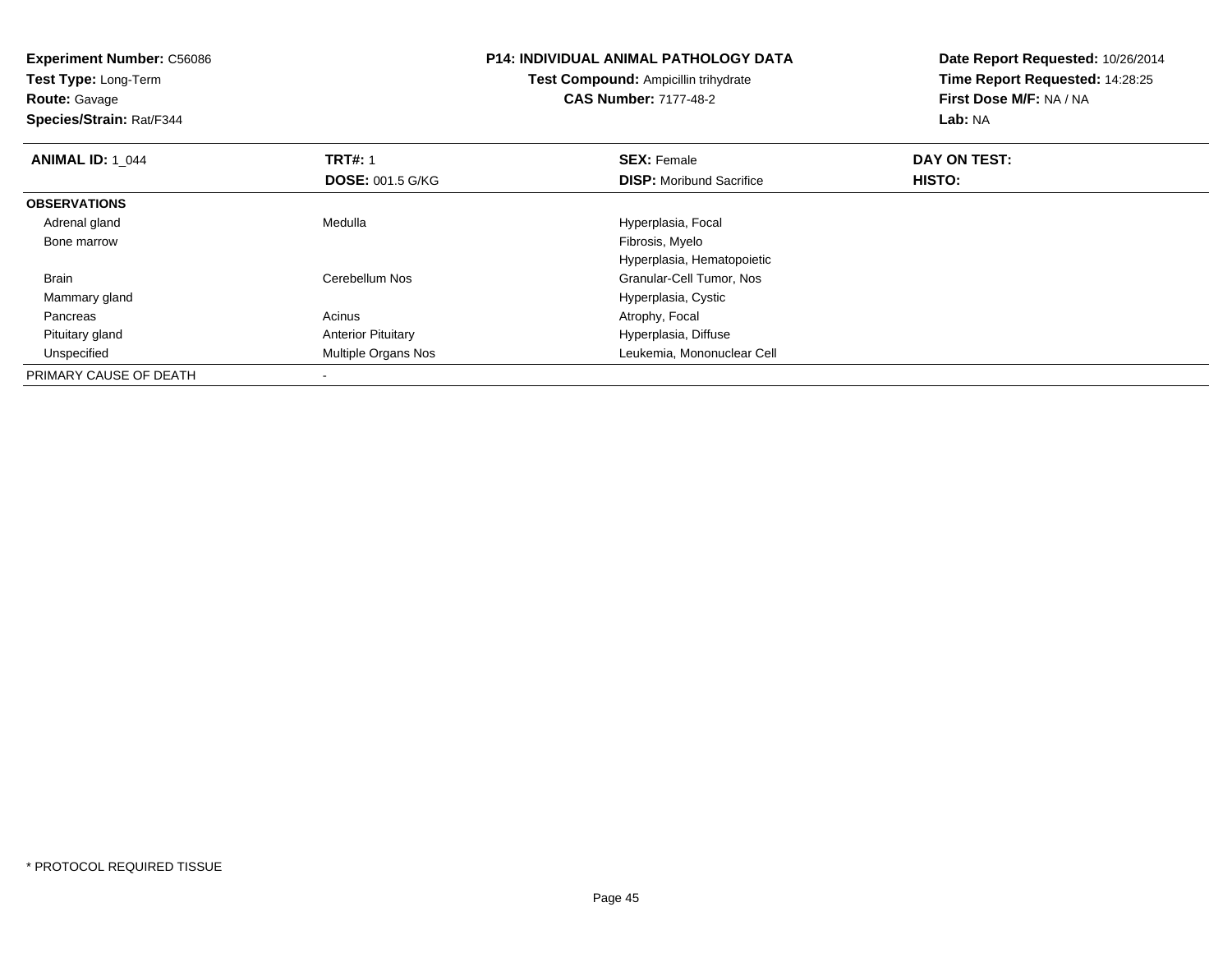**Test Type:** Long-Term

**Route:** Gavage

**Species/Strain:** Rat/F344

#### **P14: INDIVIDUAL ANIMAL PATHOLOGY DATA**

**Test Compound:** Ampicillin trihydrate**CAS Number:** 7177-48-2

| <b>ANIMAL ID: 1 045</b> | <b>TRT#: 1</b>            | <b>SEX: Female</b>                | DAY ON TEST: |  |
|-------------------------|---------------------------|-----------------------------------|--------------|--|
|                         | <b>DOSE: 001.5 G/KG</b>   | <b>DISP:</b> Terminal Sacrifice   | HISTO:       |  |
| <b>OBSERVATIONS</b>     |                           |                                   |              |  |
| Adrenal gland           | Cortex Nos                | <b>Focal Cellular Change</b>      |              |  |
| Bone marrow             |                           | Hyperplasia, Hematopoietic        |              |  |
| Kidney                  |                           | Nephropathy                       |              |  |
| Liver                   |                           | Cytoplasmic Change, Basophilic    |              |  |
|                         | <b>Bile Duct</b>          | Hyperplasia, Focal                |              |  |
|                         |                           | Inflammation, Granulomatous Focal |              |  |
| Pituitary gland         | <b>Anterior Pituitary</b> | Adenoma, Nos                      |              |  |
| Skin                    | <b>Back</b>               | Ulcer, Nos                        |              |  |
| Thyroid                 |                           | Hyperplasia, C Cell               |              |  |
| Unspecified             | Back                      | Inflammation, Acute/Chronic       |              |  |
| Uterus                  | <b>Endometrial Gland</b>  | Adenomatous Polyp, Nos            |              |  |
| PRIMARY CAUSE OF DEATH  |                           |                                   |              |  |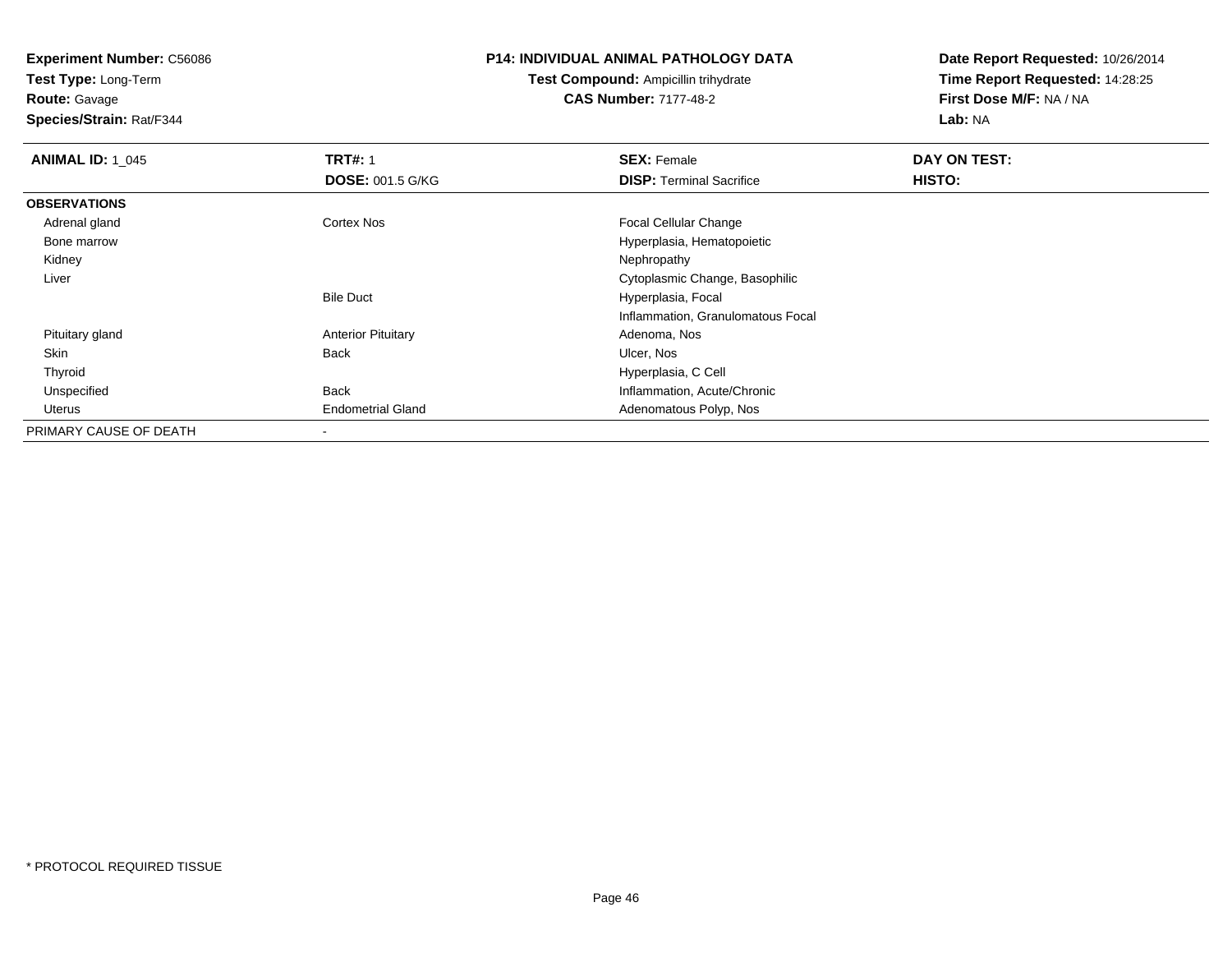| <b>Experiment Number: C56086</b><br>Test Type: Long-Term<br><b>Route: Gavage</b><br>Species/Strain: Rat/F344 |                           | <b>P14: INDIVIDUAL ANIMAL PATHOLOGY DATA</b><br>Test Compound: Ampicillin trihydrate<br><b>CAS Number: 7177-48-2</b> | Date Report Requested: 10/26/2014<br>Time Report Requested: 14:28:25<br>First Dose M/F: NA / NA<br>Lab: NA |
|--------------------------------------------------------------------------------------------------------------|---------------------------|----------------------------------------------------------------------------------------------------------------------|------------------------------------------------------------------------------------------------------------|
| <b>ANIMAL ID: 1 046</b>                                                                                      | <b>TRT#: 1</b>            | <b>SEX: Female</b>                                                                                                   | DAY ON TEST:                                                                                               |
|                                                                                                              | <b>DOSE: 001.5 G/KG</b>   | <b>DISP:</b> Natural Death                                                                                           | <b>HISTO:</b>                                                                                              |
| <b>OBSERVATIONS</b>                                                                                          |                           |                                                                                                                      |                                                                                                            |
| Heart                                                                                                        | Myocardium Nos            | Degeneration, Nos                                                                                                    |                                                                                                            |
| Liver                                                                                                        |                           | Necrosis, Focal                                                                                                      |                                                                                                            |
| Lung                                                                                                         |                           | Histiocytosis                                                                                                        |                                                                                                            |
| Mammary gland                                                                                                |                           | Fibroadenoma                                                                                                         |                                                                                                            |
| Pituitary gland                                                                                              | <b>Anterior Pituitary</b> | Adenoma, Nos                                                                                                         |                                                                                                            |
| PRIMARY CAUSE OF DEATH                                                                                       |                           |                                                                                                                      |                                                                                                            |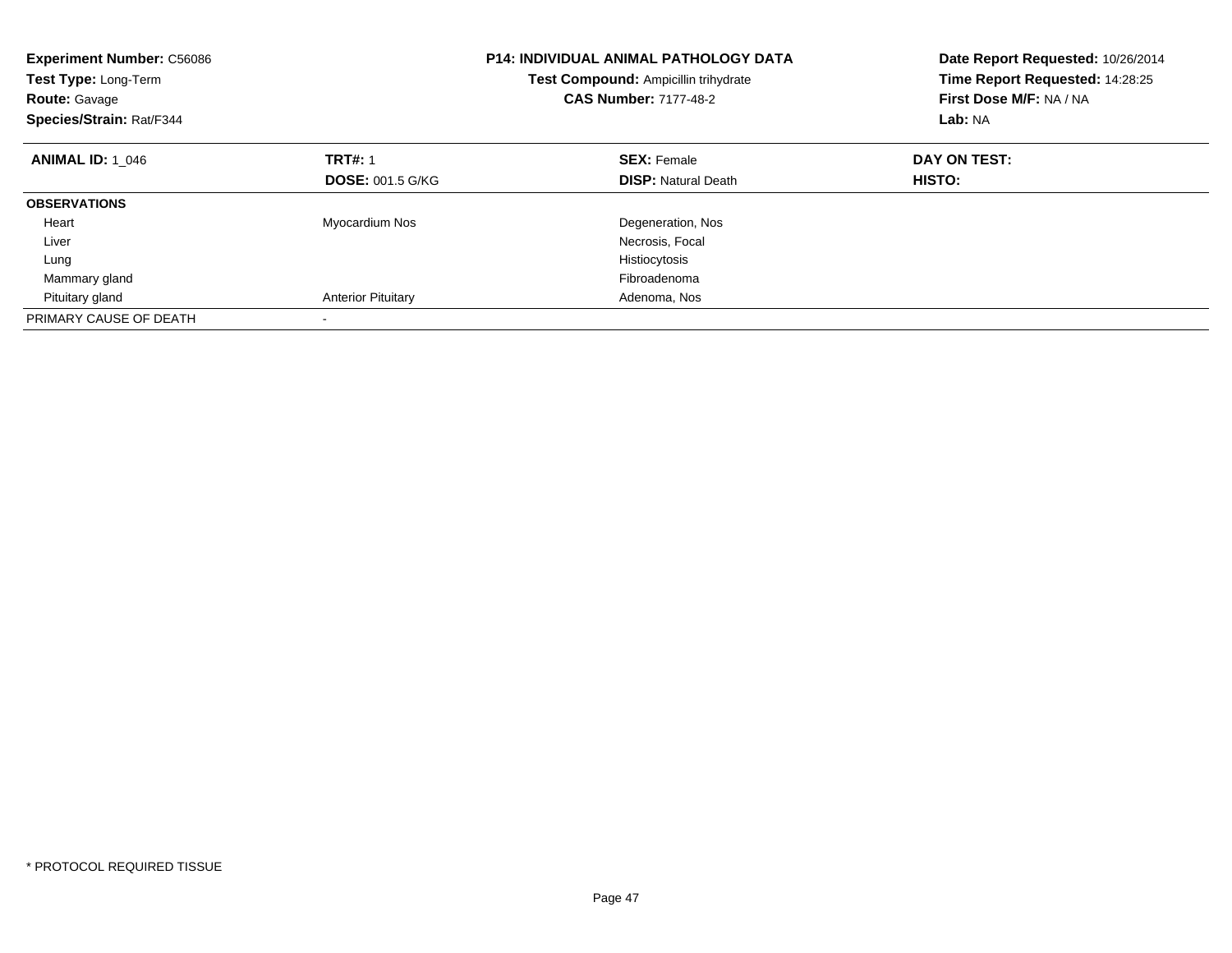**Test Type:** Long-Term

**Route:** Gavage

**Species/Strain:** Rat/F344

### **P14: INDIVIDUAL ANIMAL PATHOLOGY DATA**

**Test Compound:** Ampicillin trihydrate**CAS Number:** 7177-48-2

| <b>ANIMAL ID: 1_047</b> | <b>TRT#: 1</b>            | <b>SEX: Female</b>                | DAY ON TEST: |
|-------------------------|---------------------------|-----------------------------------|--------------|
|                         | <b>DOSE: 001.5 G/KG</b>   | <b>DISP: Terminal Sacrifice</b>   | HISTO:       |
| <b>OBSERVATIONS</b>     |                           |                                   |              |
| Adrenal gland           | Cortex Nos                | Focal Cellular Change             |              |
|                         | Medulla                   | Pheochromocytoma                  |              |
| Bone marrow             |                           | Hyperplasia, Hematopoietic        |              |
| Clitoral gland          |                           | Adenocarcinoma, Nos               |              |
|                         |                           | Adenoma, Nos                      |              |
| Heart                   | Myocardium Nos            | Degeneration, Nos                 |              |
| Kidney                  |                           | Nephropathy                       |              |
| Liver                   |                           | Cytoplasmic Change, Basophilic    |              |
|                         | <b>Bile Duct</b>          | Hyperplasia, Focal                |              |
|                         |                           | Inflammation, Granulomatous Focal |              |
| Lymph node              | Mandibular Lymph Node     | Hyperplasia, Lymphoid             |              |
|                         | Thymic Lymph Node         | Pigmentation, Nos                 |              |
| Mammary gland           |                           | Hyperplasia, Cystic               |              |
| Pituitary gland         | <b>Anterior Pituitary</b> | Adenoma, Nos                      |              |
| Spleen                  |                           | Hematopoiesis                     |              |
| Unspecified             | Axilla                    | Lipoma                            |              |
| Urinary bladder         |                           | Inflammation, Chronic Focal       |              |
| PRIMARY CAUSE OF DEATH  |                           |                                   |              |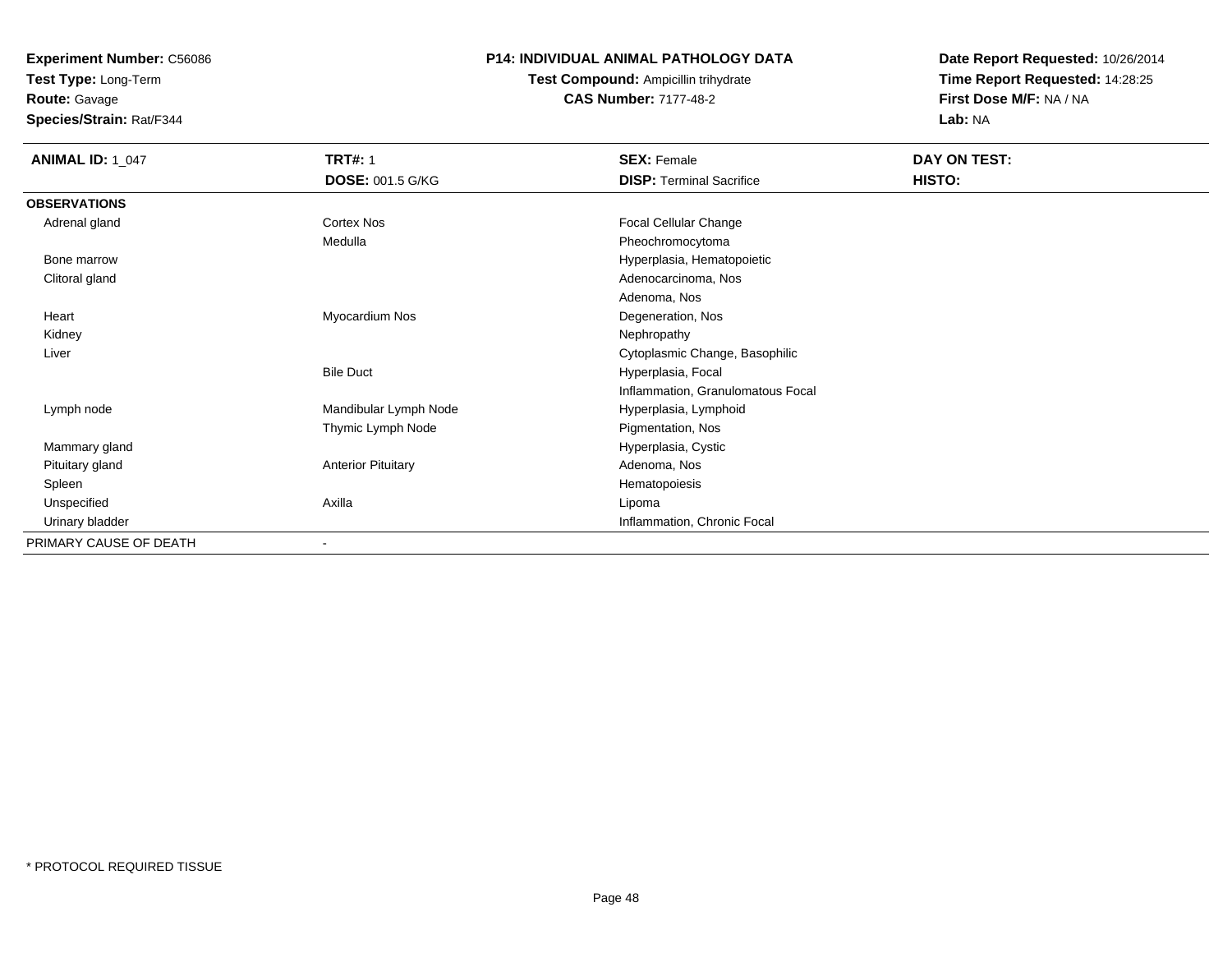**Test Type:** Long-Term

**Route:** Gavage

**Species/Strain:** Rat/F344

### **P14: INDIVIDUAL ANIMAL PATHOLOGY DATA**

**Test Compound:** Ampicillin trihydrate**CAS Number:** 7177-48-2

| <b>ANIMAL ID: 1_048</b> | <b>TRT#: 1</b>            | <b>SEX: Female</b>              | DAY ON TEST: |  |
|-------------------------|---------------------------|---------------------------------|--------------|--|
|                         | <b>DOSE: 001.5 G/KG</b>   | <b>DISP: Terminal Sacrifice</b> | HISTO:       |  |
| <b>OBSERVATIONS</b>     |                           |                                 |              |  |
| <b>Bone</b>             | Femur                     | Osteosclerosis                  |              |  |
|                         | Tibia                     | Osteosclerosis                  |              |  |
| Eye                     | Retina                    | Degeneration, Nos               |              |  |
|                         |                           | Hemorrhage, Chronic             |              |  |
| Heart                   | Myocardium Nos            | Degeneration, Nos               |              |  |
| Intestine Small         | Mesentery Nos             | Necrosis, Fat                   |              |  |
| Kidney                  |                           | Nephropathy                     |              |  |
| Lung                    |                           | Hemorrhage                      |              |  |
| Mammary gland           |                           | Hyperplasia, Cystic             |              |  |
| Pituitary gland         | <b>Anterior Pituitary</b> | Adenoma, Nos                    |              |  |
|                         | <b>Anterior Pituitary</b> | Cyst, Nos                       |              |  |
| Thyroid                 |                           | Hyperplasia, C Cell             |              |  |
| Trachea                 | Gland                     | Dilatation, Nos                 |              |  |
| Unspecified             | Multiple Organs Nos       | Leukemia, Mononuclear Cell      |              |  |
| PRIMARY CAUSE OF DEATH  | $\blacksquare$            |                                 |              |  |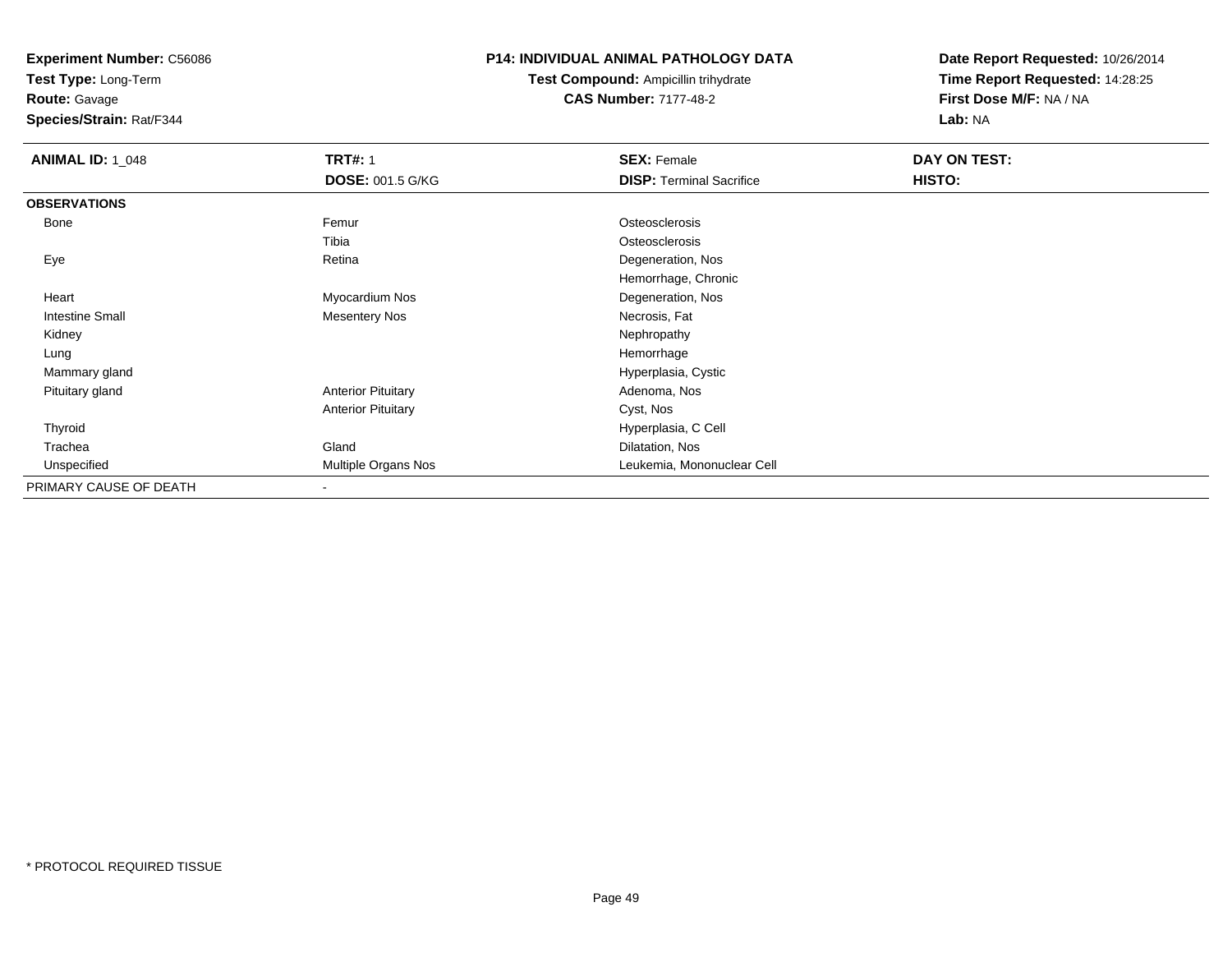| <b>Experiment Number: C56086</b><br>Test Type: Long-Term<br><b>Route: Gavage</b><br>Species/Strain: Rat/F344 |                         | <b>P14: INDIVIDUAL ANIMAL PATHOLOGY DATA</b><br>Test Compound: Ampicillin trihydrate<br><b>CAS Number: 7177-48-2</b> | Date Report Requested: 10/26/2014<br>Time Report Requested: 14:28:25<br>First Dose M/F: NA / NA<br>Lab: NA |
|--------------------------------------------------------------------------------------------------------------|-------------------------|----------------------------------------------------------------------------------------------------------------------|------------------------------------------------------------------------------------------------------------|
| <b>ANIMAL ID: 1 049</b>                                                                                      | <b>TRT#: 1</b>          | <b>SEX: Female</b>                                                                                                   | DAY ON TEST:                                                                                               |
|                                                                                                              | <b>DOSE: 001.5 G/KG</b> | <b>DISP:</b> Moribund Sacrifice                                                                                      | HISTO:                                                                                                     |
| <b>OBSERVATIONS</b>                                                                                          |                         |                                                                                                                      |                                                                                                            |
| Adrenal gland                                                                                                | Medulla                 | Hyperplasia, Focal                                                                                                   |                                                                                                            |
| Bone marrow                                                                                                  |                         | Hyperplasia, Hematopoietic                                                                                           |                                                                                                            |
| Liver                                                                                                        |                         | Cytoplasmic Change, Basophilic                                                                                       |                                                                                                            |
| Mammary gland                                                                                                |                         | Hyperplasia, Cystic                                                                                                  |                                                                                                            |
| Skeletal muscle                                                                                              | Hip/Thigh               | Rhabdomyosarcoma                                                                                                     |                                                                                                            |
| Spleen                                                                                                       |                         | Hematopoiesis                                                                                                        |                                                                                                            |
| PRIMARY CAUSE OF DEATH                                                                                       |                         |                                                                                                                      |                                                                                                            |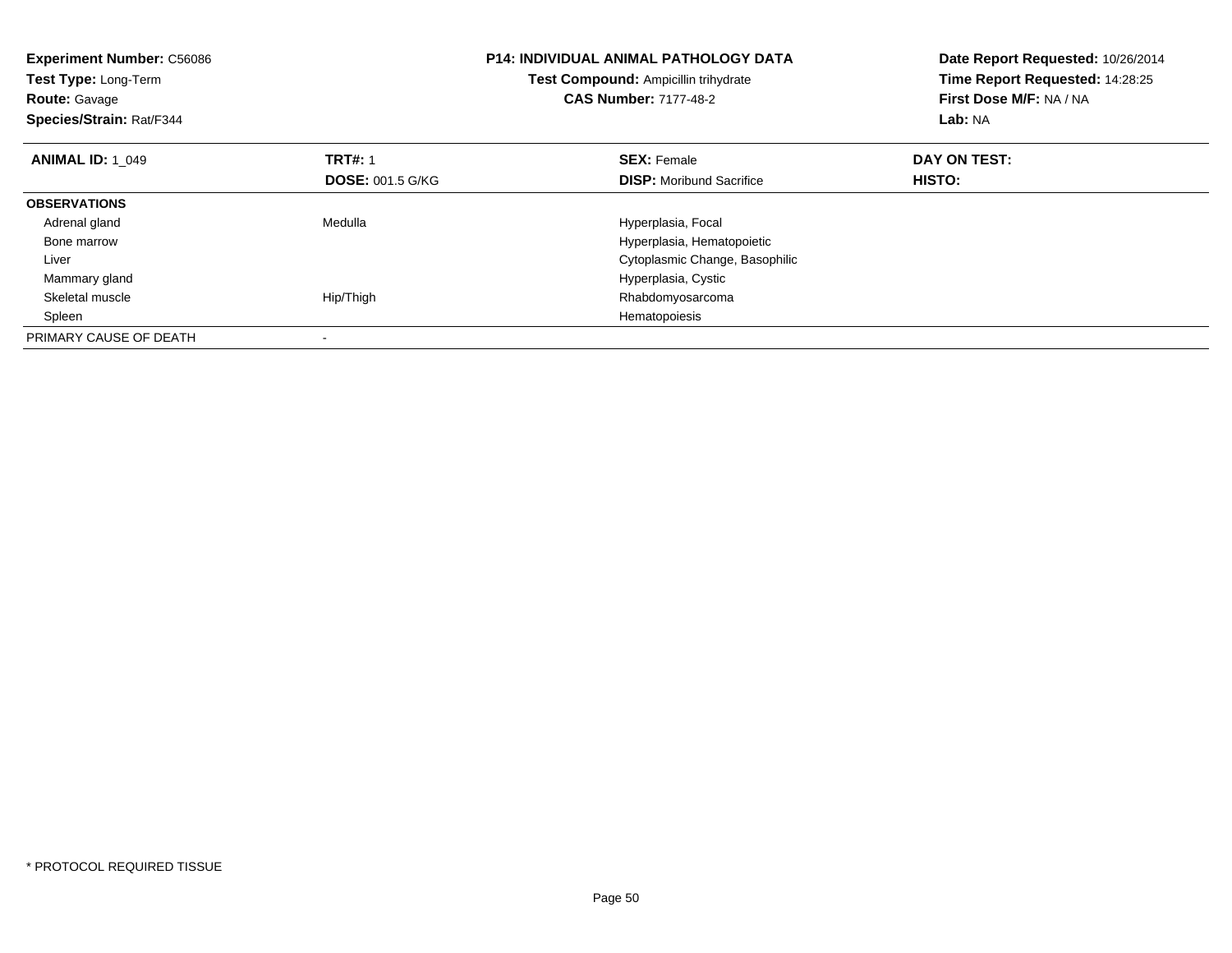| <b>Experiment Number: C56086</b><br>Test Type: Long-Term<br>Test Compound: Ampicillin trihydrate<br><b>CAS Number: 7177-48-2</b><br><b>Route: Gavage</b><br>Species/Strain: Rat/F344 |                          | <b>P14: INDIVIDUAL ANIMAL PATHOLOGY DATA</b> | Date Report Requested: 10/26/2014<br>Time Report Requested: 14:28:25<br>First Dose M/F: NA / NA<br>Lab: NA |
|--------------------------------------------------------------------------------------------------------------------------------------------------------------------------------------|--------------------------|----------------------------------------------|------------------------------------------------------------------------------------------------------------|
| <b>ANIMAL ID: 1 050</b>                                                                                                                                                              | <b>TRT#: 1</b>           | <b>SEX: Female</b>                           | DAY ON TEST:                                                                                               |
|                                                                                                                                                                                      | <b>DOSE: 001.5 G/KG</b>  | <b>DISP:</b> Natural Death                   | HISTO:                                                                                                     |
| <b>OBSERVATIONS</b>                                                                                                                                                                  |                          |                                              |                                                                                                            |
| Adrenal gland                                                                                                                                                                        | Medulla                  | Pheochromocytoma, Malignant                  |                                                                                                            |
| Heart                                                                                                                                                                                | Myocardium Nos           | Degeneration, Nos                            |                                                                                                            |
| Kidney                                                                                                                                                                               |                          | Nephropathy                                  |                                                                                                            |
| Lung                                                                                                                                                                                 |                          | Histiocytosis                                |                                                                                                            |
| Uterus                                                                                                                                                                               |                          | Dilatation, Nos                              |                                                                                                            |
|                                                                                                                                                                                      | <b>Endometrial Gland</b> | Hyperplasia, Diffuse                         |                                                                                                            |
| PRIMARY CAUSE OF DEATH                                                                                                                                                               |                          |                                              |                                                                                                            |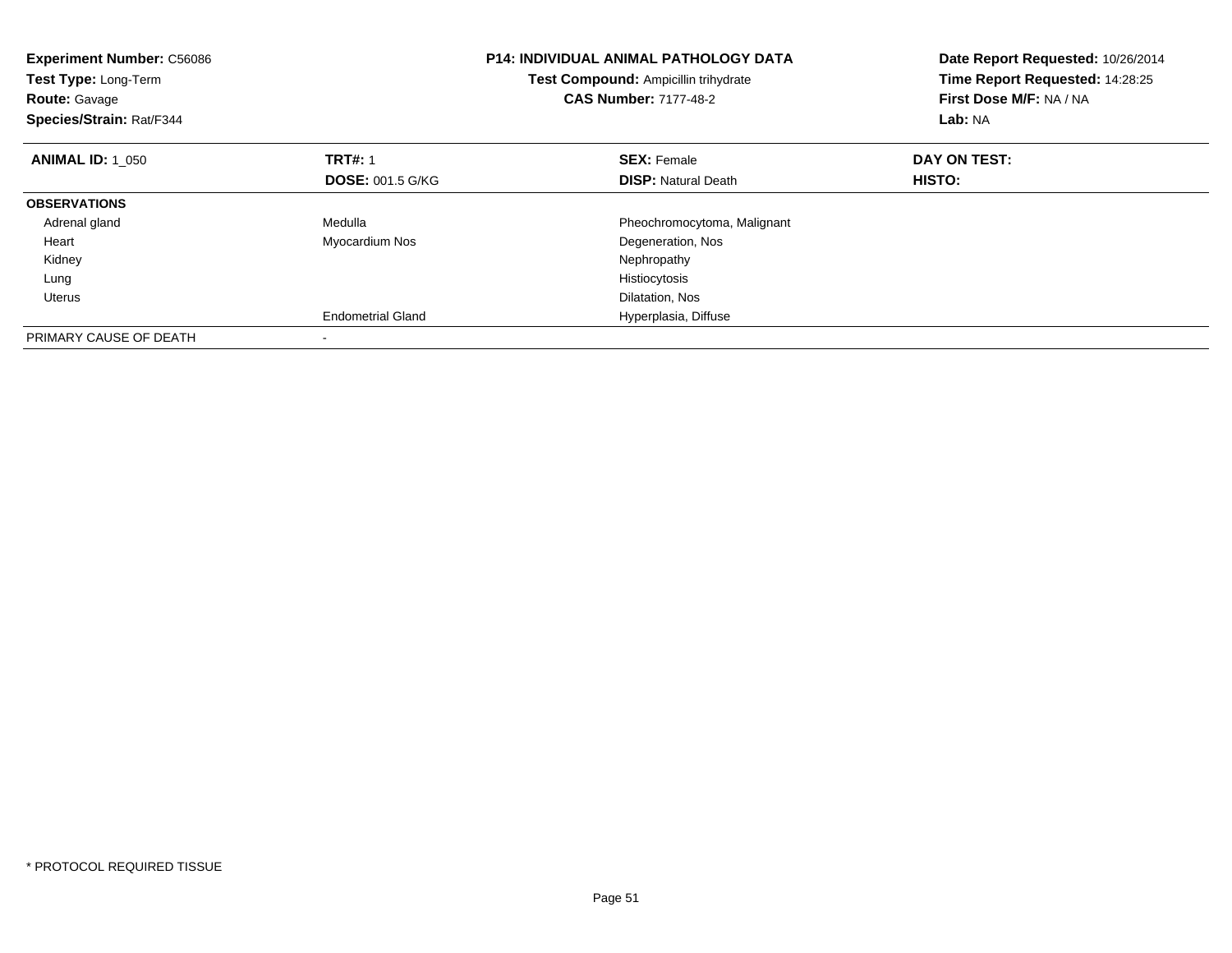**Test Type:** Long-Term

**Route:** Gavage

**Species/Strain:** Rat/F344

#### **P14: INDIVIDUAL ANIMAL PATHOLOGY DATA**

**Test Compound:** Ampicillin trihydrate**CAS Number:** 7177-48-2

| <b>ANIMAL ID: 2_001</b> | TRT#: 2                   | <b>SEX: Female</b>               | DAY ON TEST: |  |
|-------------------------|---------------------------|----------------------------------|--------------|--|
|                         | <b>DOSE: 750.0 MG/KG</b>  | <b>DISP: Terminal Sacrifice</b>  | HISTO:       |  |
| <b>OBSERVATIONS</b>     |                           |                                  |              |  |
| Adrenal gland           |                           | Cortical Adenoma                 |              |  |
|                         | Cortex Nos                | Hyperplasia, Focal               |              |  |
| Heart                   | Myocardium Nos            | Degeneration, Nos                |              |  |
| Kidney                  |                           | Nephropathy                      |              |  |
| Liver                   |                           | Cytoplasmic Change, Basophilic   |              |  |
| Lung                    |                           | Congestion, Acute Passive        |              |  |
|                         |                           | Hemorrhage                       |              |  |
|                         |                           | Hyperplasia, Alveolar Epithelium |              |  |
| Mammary gland           |                           | Fibroadenoma                     |              |  |
|                         |                           | Hyperplasia, Cystic              |              |  |
| Pancreas                | Acinus                    | Atrophy, Focal                   |              |  |
| Pituitary gland         | <b>Anterior Pituitary</b> | Hemorrhage, Chronic              |              |  |
| <b>Uterus</b>           |                           | <b>Endometrial Stromal Polyp</b> |              |  |
|                         |                           | Leiomyoma                        |              |  |
| PRIMARY CAUSE OF DEATH  | $\overline{\phantom{a}}$  |                                  |              |  |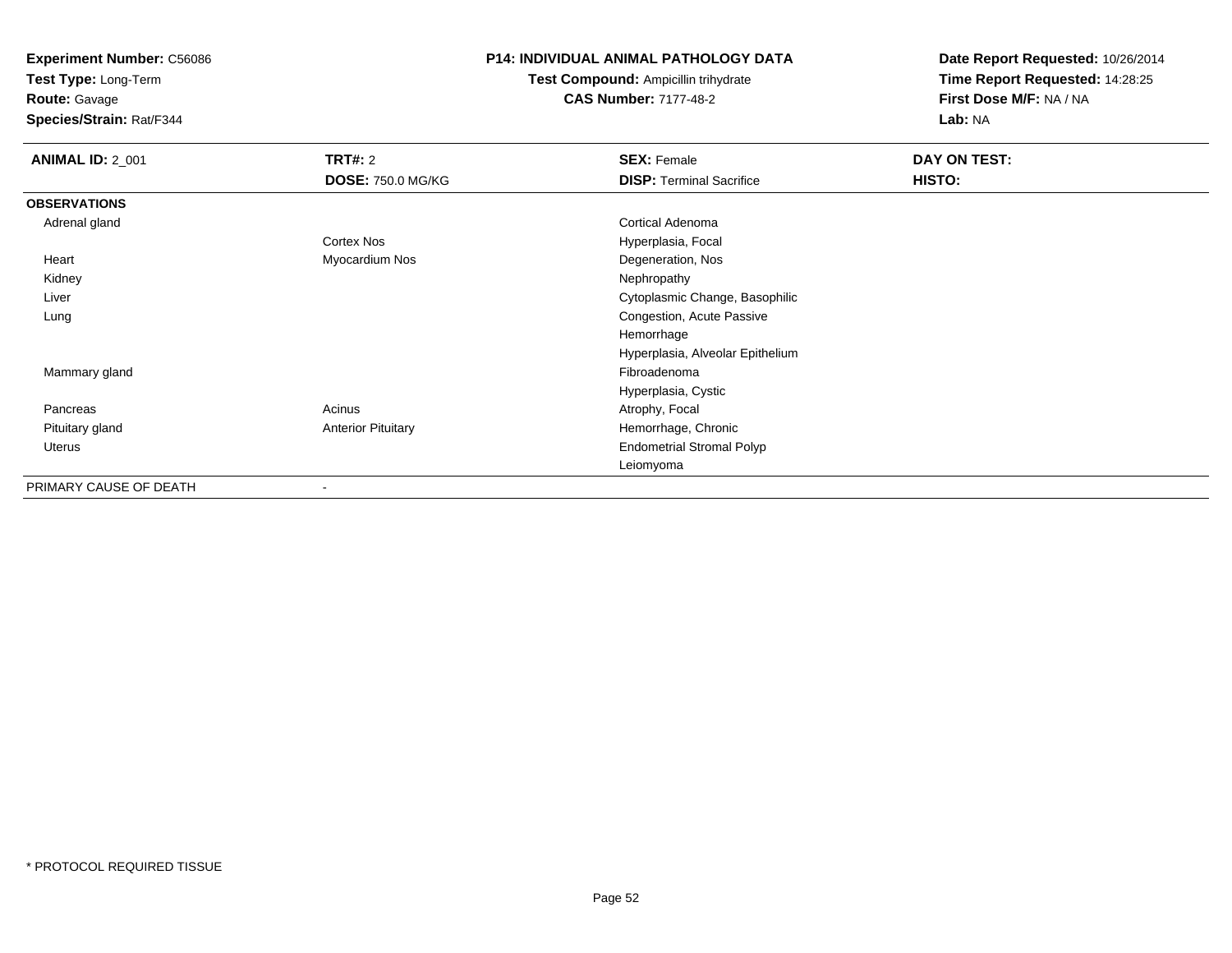**Test Type:** Long-Term

**Route:** Gavage

**Species/Strain:** Rat/F344

### **P14: INDIVIDUAL ANIMAL PATHOLOGY DATA**

**Test Compound:** Ampicillin trihydrate**CAS Number:** 7177-48-2

| <b>ANIMAL ID: 2_002</b> | <b>TRT#:</b> 2            | <b>SEX: Female</b>              | DAY ON TEST: |  |
|-------------------------|---------------------------|---------------------------------|--------------|--|
|                         | <b>DOSE: 750.0 MG/KG</b>  | <b>DISP:</b> Terminal Sacrifice | HISTO:       |  |
| <b>OBSERVATIONS</b>     |                           |                                 |              |  |
| Adrenal gland           | Medulla                   | Hyperplasia, Focal              |              |  |
|                         | <b>Cortex Nos</b>         | Hypertrophy, Focal              |              |  |
| Heart                   | Myocardium Nos            | Degeneration, Nos               |              |  |
| Kidney                  |                           | Nephropathy                     |              |  |
| Liver                   |                           | Cytoplasmic Change, Basophilic  |              |  |
|                         | <b>Bile Duct</b>          | Hyperplasia, Focal              |              |  |
|                         |                           | Inflammation, Chronic Focal     |              |  |
| Lymph node              | Thymic Lymph Node         | Hemorrhage                      |              |  |
| Mammary gland           |                           | Hyperplasia, Diffuse            |              |  |
| Pancreas                | Acinus                    | Atrophy, Focal                  |              |  |
|                         | Acinus                    | Inflammation, Chronic Focal     |              |  |
| Pituitary gland         | <b>Anterior Pituitary</b> | Cyst, Nos                       |              |  |
| Uterus                  | Cervix Uteri              | Hyperplasia, Diffuse            |              |  |
|                         | Cervix Uteri              | Inflammation, Acute Focal       |              |  |
| PRIMARY CAUSE OF DEATH  | $\overline{\phantom{a}}$  |                                 |              |  |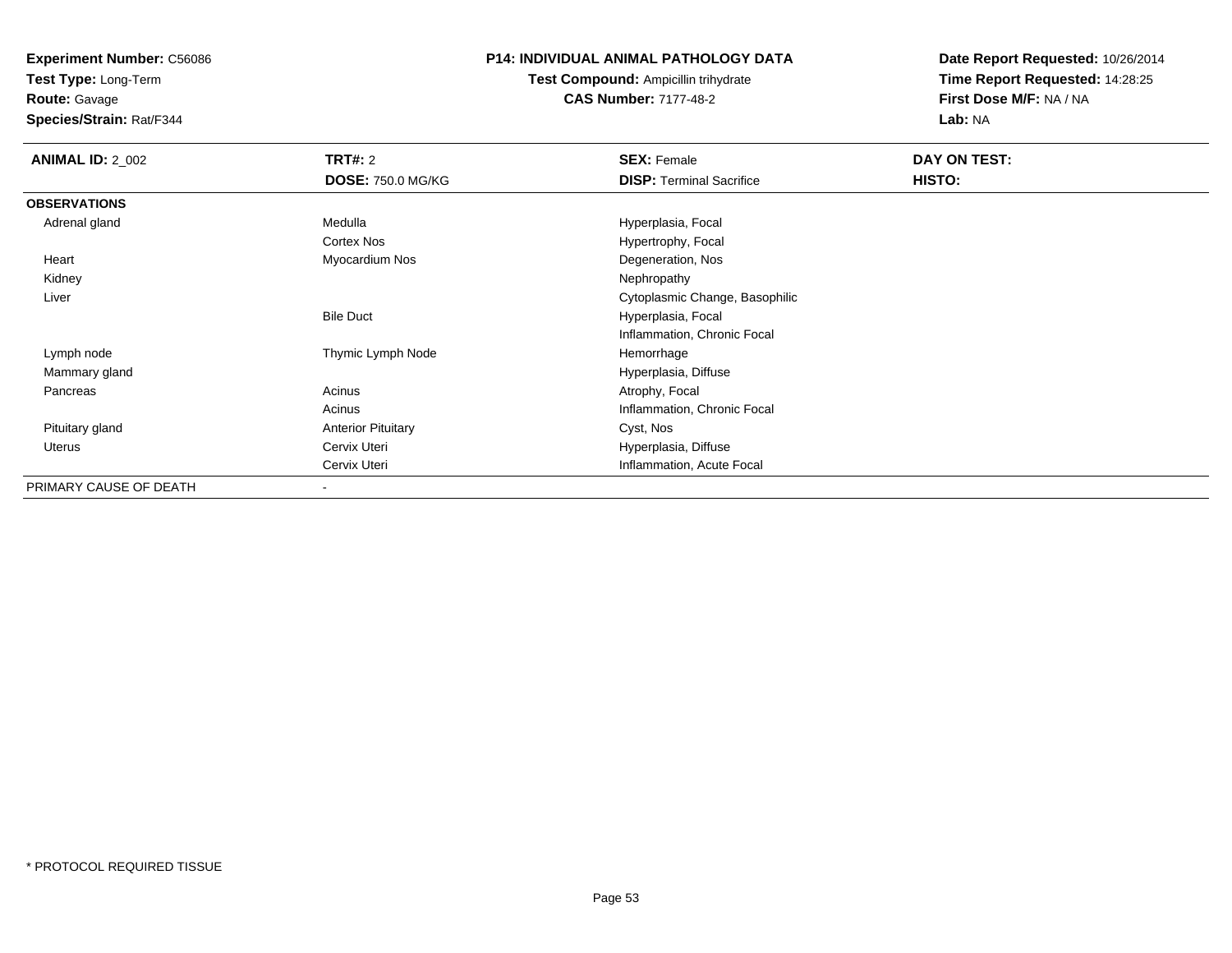| <b>Experiment Number: C56086</b><br><b>Test Type: Long-Term</b><br><b>Route: Gavage</b><br>Species/Strain: Rat/F344 |                                     | <b>P14: INDIVIDUAL ANIMAL PATHOLOGY DATA</b><br>Test Compound: Ampicillin trihydrate<br><b>CAS Number: 7177-48-2</b> | Date Report Requested: 10/26/2014<br>Time Report Requested: 14:28:25<br>First Dose M/F: NA / NA<br>Lab: NA |
|---------------------------------------------------------------------------------------------------------------------|-------------------------------------|----------------------------------------------------------------------------------------------------------------------|------------------------------------------------------------------------------------------------------------|
| <b>ANIMAL ID: 2 003</b>                                                                                             | TRT#: 2<br><b>DOSE: 750.0 MG/KG</b> | <b>SEX: Female</b><br><b>DISP:</b> Natural Death                                                                     | DAY ON TEST:<br><b>HISTO:</b>                                                                              |
| <b>OBSERVATIONS</b>                                                                                                 |                                     |                                                                                                                      |                                                                                                            |
| Bone marrow                                                                                                         |                                     | Hyperplasia, Hematopoietic                                                                                           |                                                                                                            |
| Spleen                                                                                                              |                                     | Fibrosis, Diffuse                                                                                                    |                                                                                                            |
|                                                                                                                     |                                     | Necrosis, Diffuse                                                                                                    |                                                                                                            |
| Unspecified                                                                                                         | Multiple Organs Nos                 | Leukemia, Mononuclear Cell                                                                                           |                                                                                                            |
| PRIMARY CAUSE OF DEATH                                                                                              |                                     |                                                                                                                      |                                                                                                            |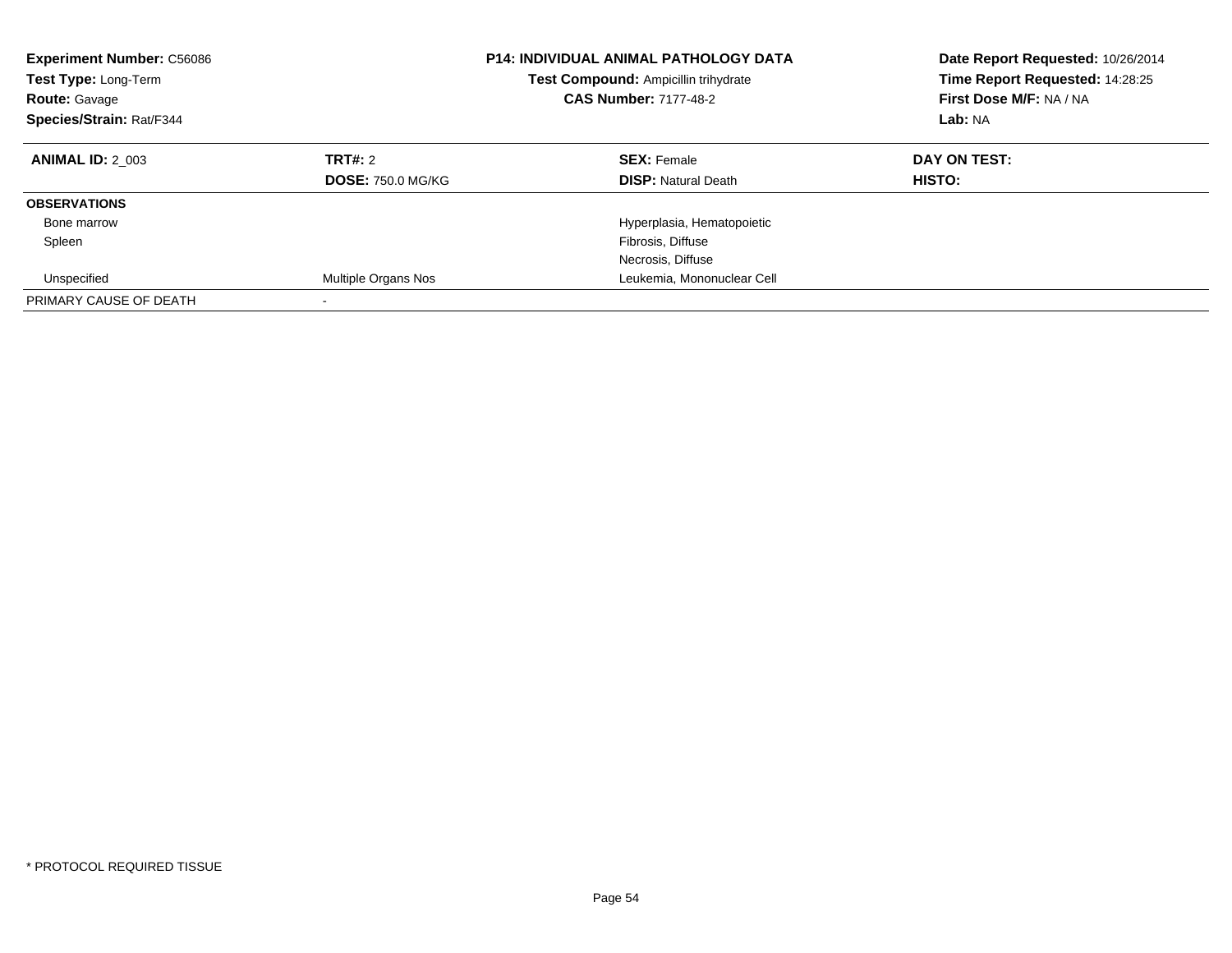**Test Type:** Long-Term

**Route:** Gavage

**Species/Strain:** Rat/F344

#### **P14: INDIVIDUAL ANIMAL PATHOLOGY DATA**

**Test Compound:** Ampicillin trihydrate**CAS Number:** 7177-48-2

| <b>ANIMAL ID: 2_004</b> | <b>TRT#: 2</b>            | <b>SEX: Female</b>                | DAY ON TEST: |  |
|-------------------------|---------------------------|-----------------------------------|--------------|--|
|                         | <b>DOSE: 750.0 MG/KG</b>  | <b>DISP: Terminal Sacrifice</b>   | HISTO:       |  |
| <b>OBSERVATIONS</b>     |                           |                                   |              |  |
| Adrenal gland           | Cortex Nos                | Hyperplasia, Focal                |              |  |
|                         | <b>Cortex Nos</b>         | Hypertrophy, Focal                |              |  |
|                         | Medulla                   | Pheochromocytoma                  |              |  |
| Heart                   | Myocardium Nos            | Degeneration, Nos                 |              |  |
| Kidney                  |                           | Nephropathy                       |              |  |
| Liver                   |                           | Cytoplasmic Change, Basophilic    |              |  |
|                         |                           | Fibrosis, Focal                   |              |  |
|                         |                           | Inflammation, Granulomatous Focal |              |  |
| Mammary gland           |                           | Fibroadenoma                      |              |  |
| Ovary                   |                           | Cyst, Parovarian                  |              |  |
| Pituitary gland         | <b>Anterior Pituitary</b> | Adenoma, Nos                      |              |  |
| Spleen                  |                           | Hematopoiesis                     |              |  |
| Uterus                  | <b>Endometrial Gland</b>  | Hyperplasia, Cystic               |              |  |
| PRIMARY CAUSE OF DEATH  | $\overline{\phantom{a}}$  |                                   |              |  |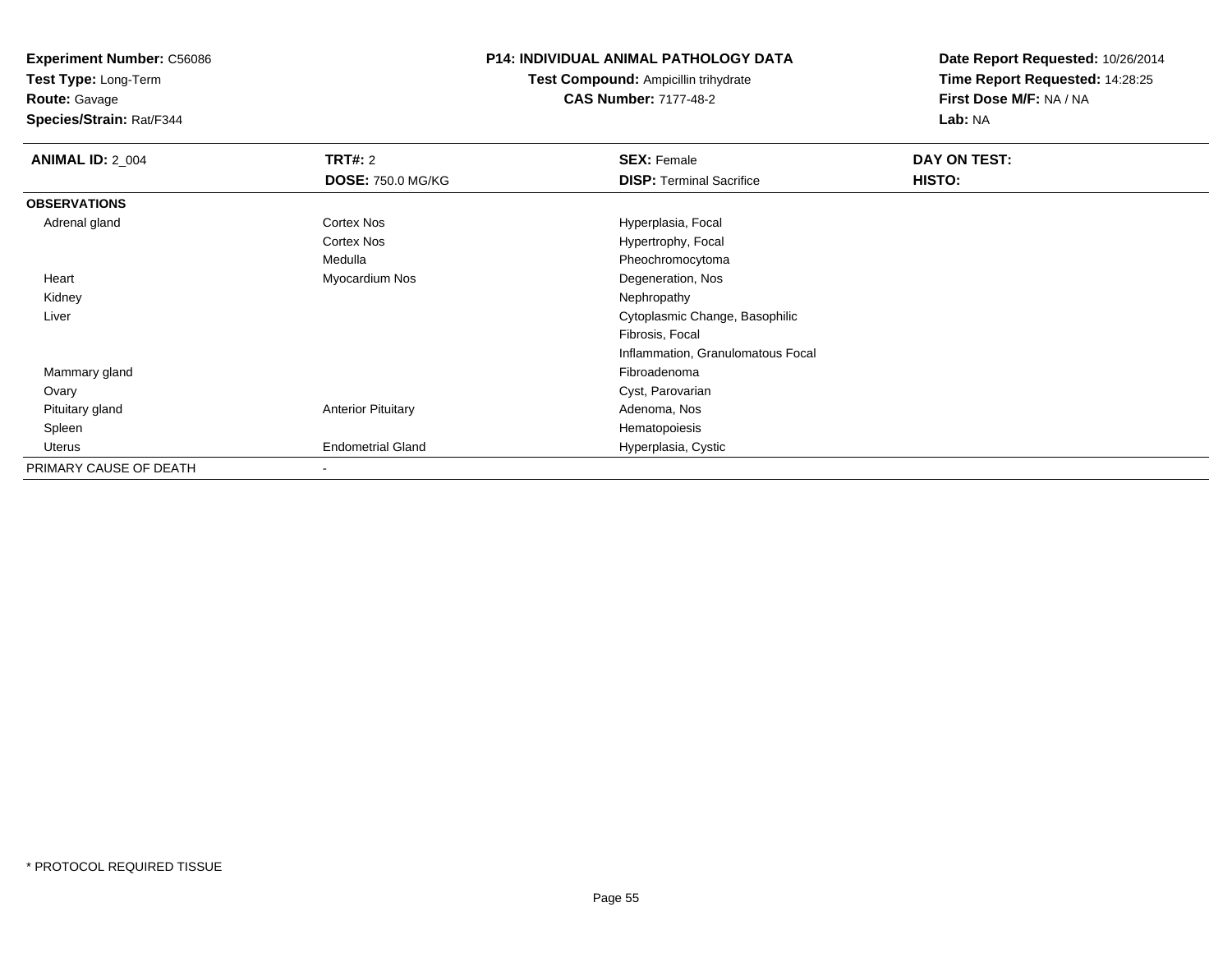**Test Type:** Long-Term**Route:** Gavage

**Species/Strain:** Rat/F344

#### **P14: INDIVIDUAL ANIMAL PATHOLOGY DATA**

## **Test Compound:** Ampicillin trihydrate**CAS Number:** 7177-48-2

| <b>ANIMAL ID: 2_005</b> | TRT#: 2                    | <b>SEX: Female</b>               | DAY ON TEST: |  |
|-------------------------|----------------------------|----------------------------------|--------------|--|
|                         | <b>DOSE: 750.0 MG/KG</b>   | <b>DISP:</b> Moribund Sacrifice  | HISTO:       |  |
| <b>OBSERVATIONS</b>     |                            |                                  |              |  |
| Adrenal gland           | Cortex Nos                 | Focal Cellular Change            |              |  |
| Bone marrow             |                            | Hyperplasia, Hematopoietic       |              |  |
| Brain                   |                            | Hemorrhage                       |              |  |
| Heart                   | Myocardium Nos             | Degeneration, Nos                |              |  |
| Kidney                  |                            | Nephropathy                      |              |  |
| Liver                   |                            | Cytoplasmic Change, Basophilic   |              |  |
| Lung                    |                            | Inflammation, Chronic Focal      |              |  |
| Pancreas                | Islets                     | Islet-Cell Adenoma               |              |  |
| Stomach                 | Cardiac Stomach            | Hyperkeratosis                   |              |  |
|                         | Cardiac Stomach            | Hyperplasia, Epithelial          |              |  |
| Unspecified             | <b>Multiple Organs Nos</b> | Leukemia, Mononuclear Cell       |              |  |
| Uterus                  |                            | <b>Endometrial Stromal Polyp</b> |              |  |
| PRIMARY CAUSE OF DEATH  |                            |                                  |              |  |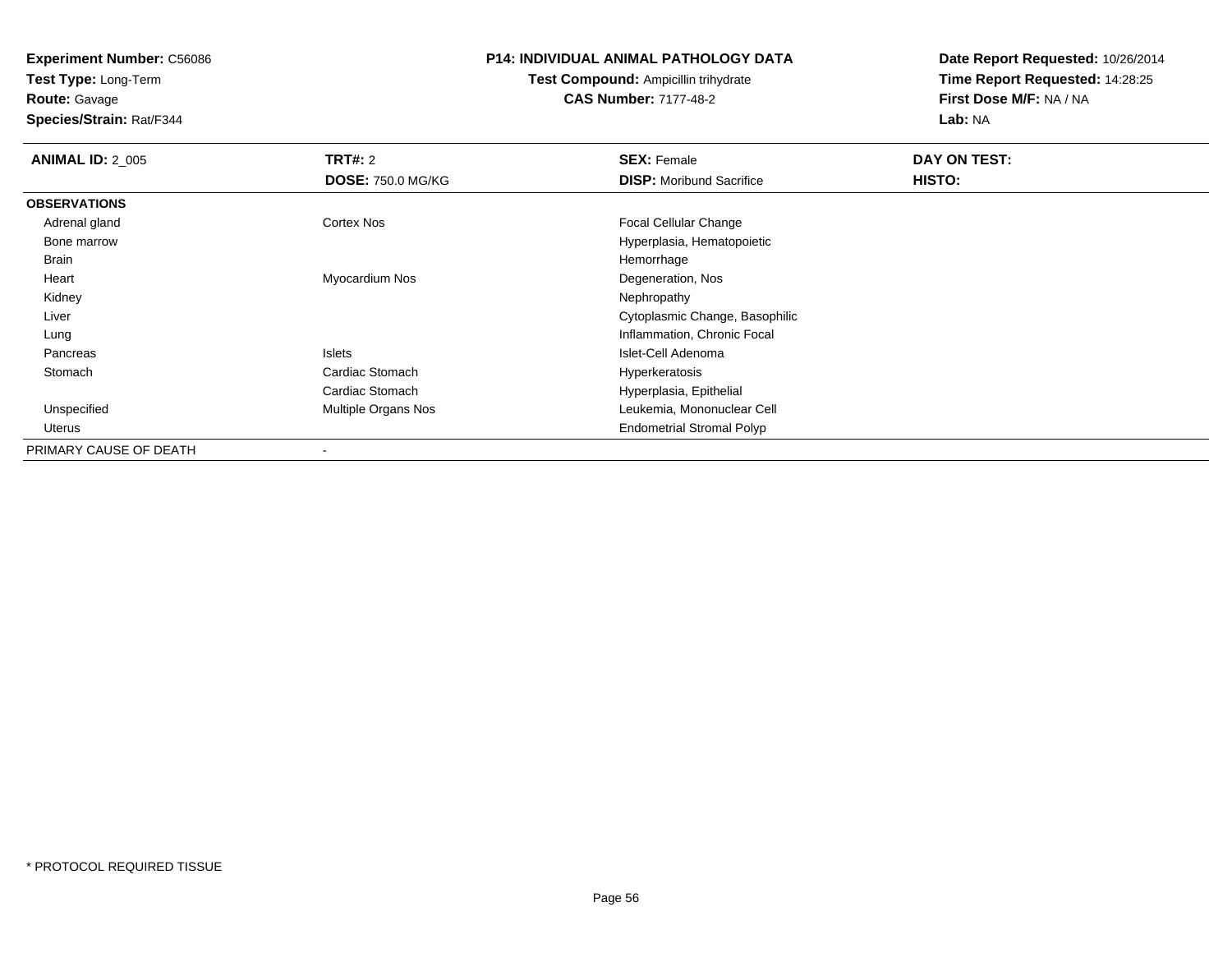**Test Type:** Long-Term

**Route:** Gavage

**Species/Strain:** Rat/F344

#### **P14: INDIVIDUAL ANIMAL PATHOLOGY DATA**

**Test Compound:** Ampicillin trihydrate**CAS Number:** 7177-48-2

| <b>ANIMAL ID: 2_006</b> | <b>TRT#: 2</b>           | <b>SEX: Female</b>                | DAY ON TEST: |
|-------------------------|--------------------------|-----------------------------------|--------------|
|                         | <b>DOSE: 750.0 MG/KG</b> | <b>DISP: Terminal Sacrifice</b>   | HISTO:       |
| <b>OBSERVATIONS</b>     |                          |                                   |              |
| Adrenal gland           | Medulla                  | Hyperplasia, Focal                |              |
| Heart                   | Myocardium Nos           | Degeneration, Nos                 |              |
| Kidney                  | Pelvis                   | Cyst, Nos                         |              |
|                         |                          | Nephropathy                       |              |
| Liver                   |                          | Cytoplasmic Change, Basophilic    |              |
|                         |                          | Hepatocellular Carcinoma          |              |
|                         |                          | Inflammation, Granulomatous Focal |              |
| Ovary                   |                          | Epithelial Tumor, Nos, Benign     |              |
| Pancreas                | Acinus                   | Atrophy, Focal                    |              |
|                         | Islets                   | Islet-Cell Adenoma                |              |
| Stomach                 | Mucosa                   | Dilatation, Nos                   |              |
| PRIMARY CAUSE OF DEATH  | $\overline{\phantom{a}}$ |                                   |              |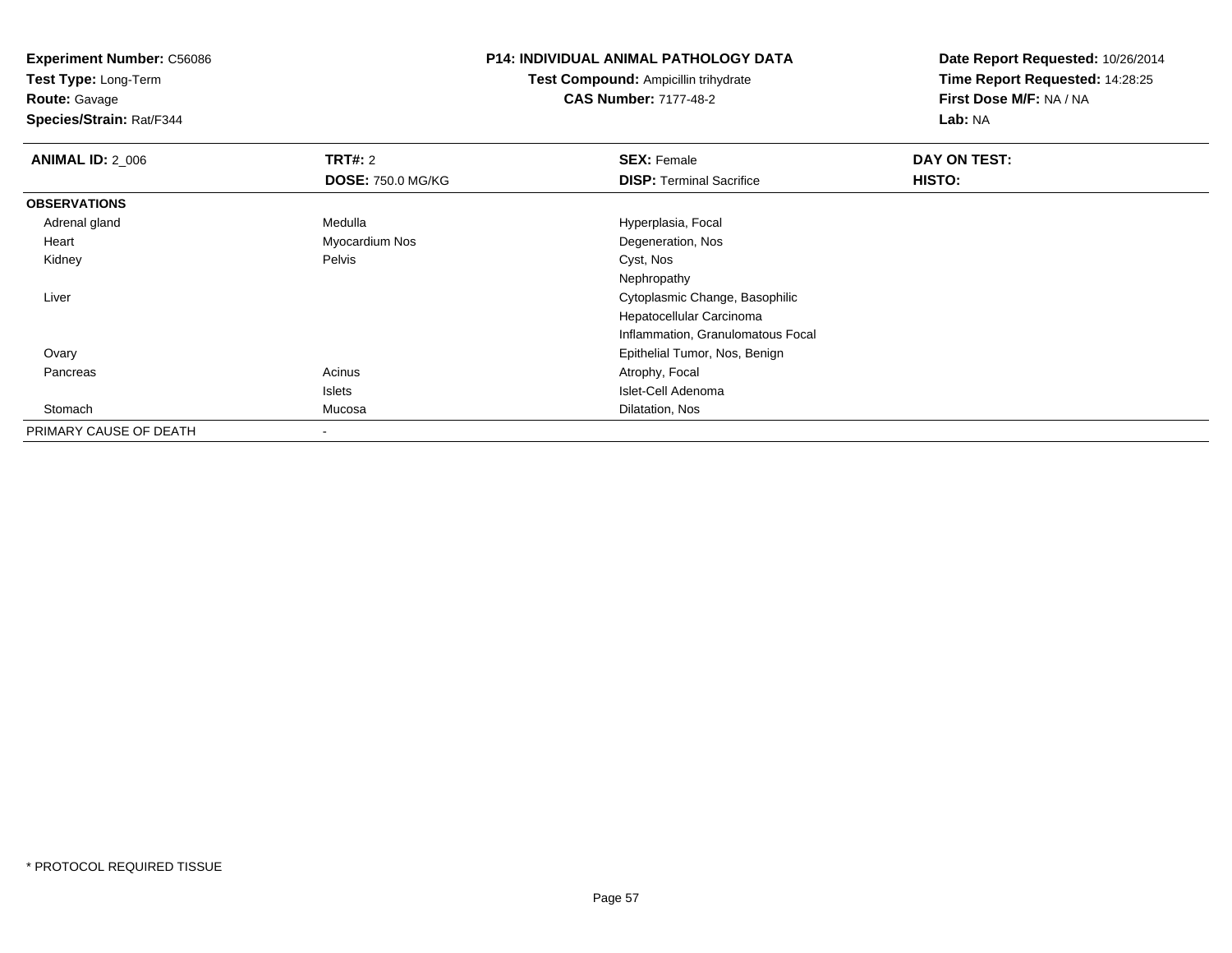**Test Type:** Long-Term

**Route:** Gavage

**Species/Strain:** Rat/F344

#### **P14: INDIVIDUAL ANIMAL PATHOLOGY DATA**

**Test Compound:** Ampicillin trihydrate**CAS Number:** 7177-48-2

| <b>ANIMAL ID: 2_007</b> | <b>TRT#: 2</b>            | <b>SEX: Female</b>                | DAY ON TEST: |
|-------------------------|---------------------------|-----------------------------------|--------------|
|                         | <b>DOSE: 750.0 MG/KG</b>  | <b>DISP: Terminal Sacrifice</b>   | HISTO:       |
| <b>OBSERVATIONS</b>     |                           |                                   |              |
| Adrenal gland           | Medulla                   | Pheochromocytoma                  |              |
| Bone marrow             |                           | Hyperplasia, Hematopoietic        |              |
| Brain                   | Thalamus                  | Atrophy, Pressure                 |              |
|                         | Meninges                  | Carcinoma, Nos, Metastatic        |              |
| Heart                   | Myocardium Nos            | Degeneration, Nos                 |              |
| Kidney                  |                           | Inflammation, Acute/Chronic       |              |
|                         |                           | Nephropathy                       |              |
| Liver                   |                           | Cytoplasmic Change, Basophilic    |              |
|                         |                           | Inflammation, Granulomatous Focal |              |
| Lymph node              | Thymic Lymph Node         | Hemorrhage                        |              |
|                         | Mandibular Lymph Node     | Plasmacytosis                     |              |
| Mammary gland           |                           | Fibroadenoma                      |              |
| Pituitary gland         | <b>Anterior Pituitary</b> | Carcinoma, Nos                    |              |
| Thyroid                 |                           | Hyperplasia, C Cell               |              |
| Unspecified             | Axilla                    | Fibroma                           |              |
|                         | Multiple Organs Nos       | Leukemia, Mononuclear Cell        |              |
| PRIMARY CAUSE OF DEATH  | $\sim$                    |                                   |              |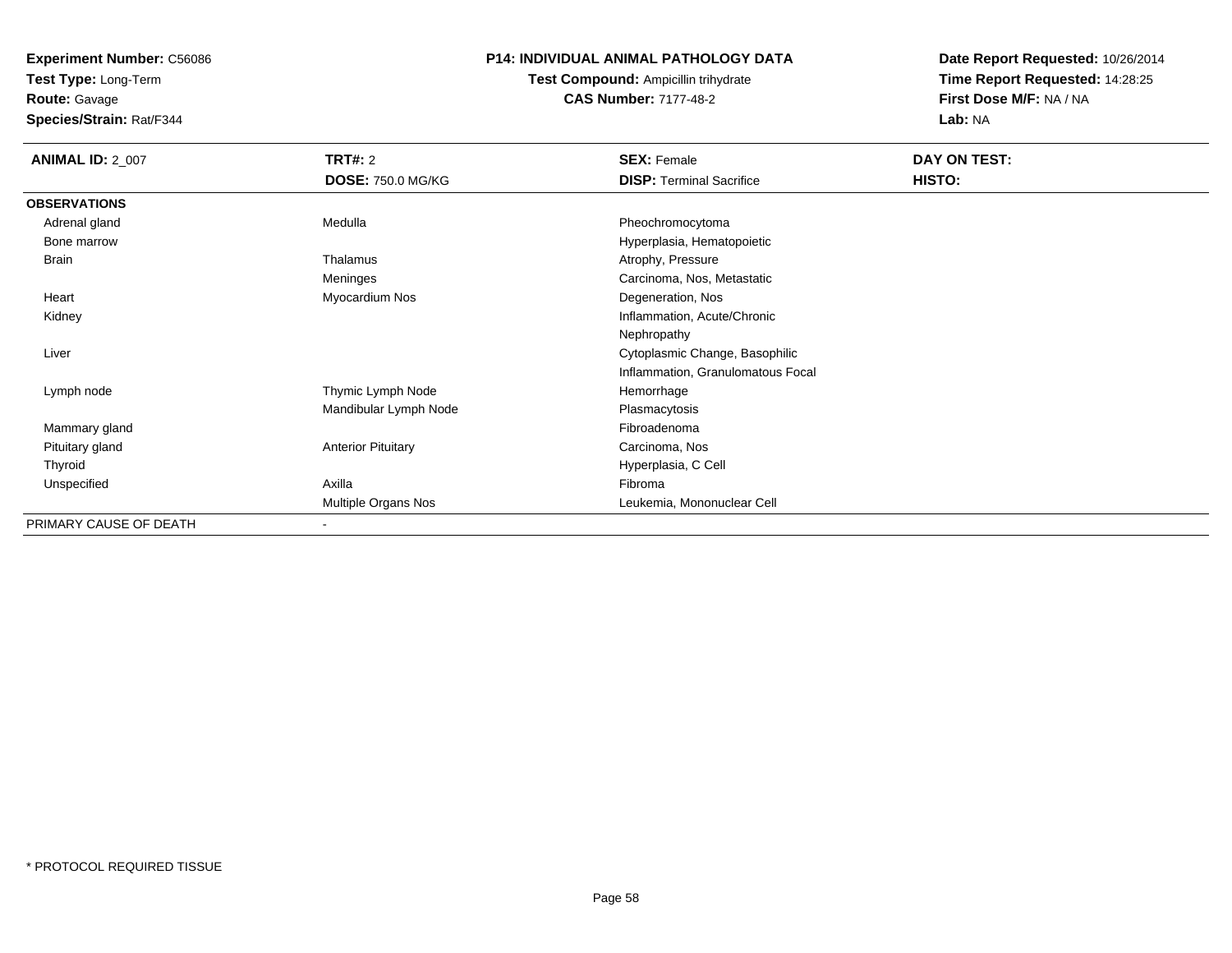| <b>Experiment Number: C56086</b><br><b>P14: INDIVIDUAL ANIMAL PATHOLOGY DATA</b><br>Test Type: Long-Term<br>Test Compound: Ampicillin trihydrate<br><b>CAS Number: 7177-48-2</b><br><b>Route: Gavage</b><br>Species/Strain: Rat/F344 |                                     | Date Report Requested: 10/26/2014<br>Time Report Requested: 14:28:25<br>First Dose M/F: NA / NA<br>Lab: NA |                               |
|--------------------------------------------------------------------------------------------------------------------------------------------------------------------------------------------------------------------------------------|-------------------------------------|------------------------------------------------------------------------------------------------------------|-------------------------------|
| <b>ANIMAL ID: 2 008</b>                                                                                                                                                                                                              | TRT#: 2<br><b>DOSE: 750.0 MG/KG</b> | <b>SEX: Female</b><br><b>DISP:</b> Dosing Accident                                                         | DAY ON TEST:<br><b>HISTO:</b> |
| <b>OBSERVATIONS</b>                                                                                                                                                                                                                  |                                     |                                                                                                            |                               |
| Kidney                                                                                                                                                                                                                               |                                     | Congestion, Acute Passive                                                                                  |                               |
| Liver                                                                                                                                                                                                                                |                                     | Congestion, Acute Passive                                                                                  |                               |
| Lung                                                                                                                                                                                                                                 |                                     | Congestion, Acute Passive                                                                                  |                               |
|                                                                                                                                                                                                                                      |                                     | Foreign Material, Nos                                                                                      |                               |
| PRIMARY CAUSE OF DEATH                                                                                                                                                                                                               |                                     |                                                                                                            |                               |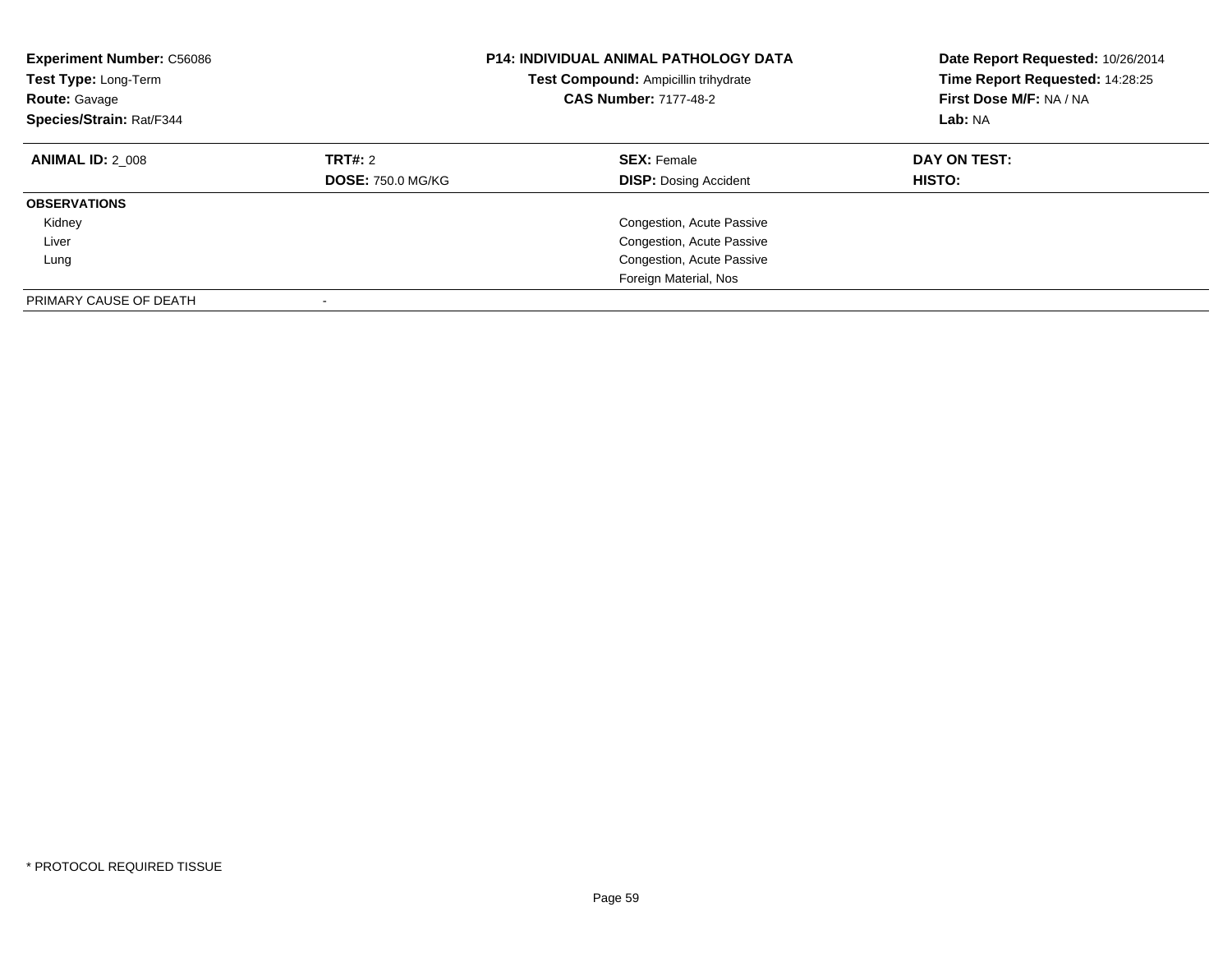| <b>Experiment Number: C56086</b><br><b>Test Type: Long-Term</b><br><b>Route: Gavage</b><br>Species/Strain: Rat/F344 |                           | <b>P14: INDIVIDUAL ANIMAL PATHOLOGY DATA</b><br><b>Test Compound: Ampicillin trihydrate</b><br><b>CAS Number: 7177-48-2</b> | Date Report Requested: 10/26/2014<br>Time Report Requested: 14:28:25<br>First Dose M/F: NA / NA<br>Lab: NA |
|---------------------------------------------------------------------------------------------------------------------|---------------------------|-----------------------------------------------------------------------------------------------------------------------------|------------------------------------------------------------------------------------------------------------|
| <b>ANIMAL ID: 2 009</b>                                                                                             | TRT#: 2                   | <b>SEX: Female</b>                                                                                                          | DAY ON TEST:                                                                                               |
|                                                                                                                     | <b>DOSE: 750.0 MG/KG</b>  | <b>DISP:</b> Moribund Sacrifice                                                                                             | <b>HISTO:</b>                                                                                              |
| <b>OBSERVATIONS</b>                                                                                                 |                           |                                                                                                                             |                                                                                                            |
| Bone marrow                                                                                                         |                           | Hyperplasia, Hematopoietic                                                                                                  |                                                                                                            |
| Liver                                                                                                               |                           | Cytoplasmic Change, Basophilic                                                                                              |                                                                                                            |
| Mammary gland                                                                                                       |                           | Fibroadenoma                                                                                                                |                                                                                                            |
| Pituitary gland                                                                                                     | <b>Anterior Pituitary</b> | Cyst, Nos                                                                                                                   |                                                                                                            |
| Thymus                                                                                                              |                           | Hyperplasia, Epithelial                                                                                                     |                                                                                                            |
| PRIMARY CAUSE OF DEATH                                                                                              |                           |                                                                                                                             |                                                                                                            |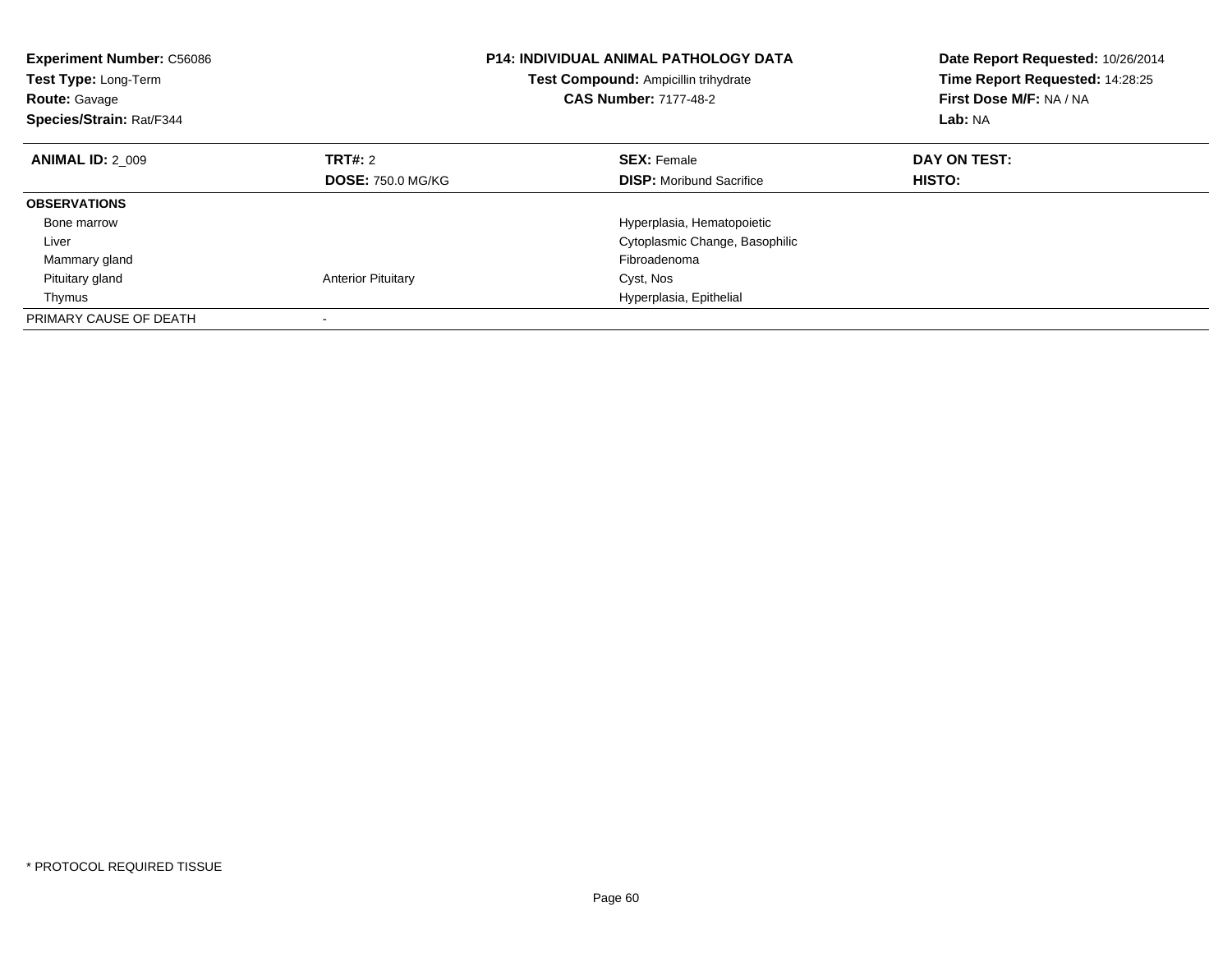**Test Type:** Long-Term

**Route:** Gavage

**Species/Strain:** Rat/F344

### **P14: INDIVIDUAL ANIMAL PATHOLOGY DATA**

**Test Compound:** Ampicillin trihydrate**CAS Number:** 7177-48-2

| <b>ANIMAL ID: 2_010</b> | TRT#: 2<br><b>DOSE: 750.0 MG/KG</b> | <b>SEX: Female</b><br><b>DISP: Terminal Sacrifice</b> | DAY ON TEST:<br>HISTO: |
|-------------------------|-------------------------------------|-------------------------------------------------------|------------------------|
| <b>OBSERVATIONS</b>     |                                     |                                                       |                        |
| Adrenal gland           | Medulla                             | Hyperplasia, Focal                                    |                        |
| Bone marrow             |                                     | Hyperplasia, Hematopoietic                            |                        |
| Heart                   | Myocardium Nos                      | Degeneration, Nos                                     |                        |
|                         |                                     | Neurilemoma                                           |                        |
| <b>Intestine Small</b>  | <b>Mesentery Nos</b>                | Inflammation, Granulomatous Focal                     |                        |
|                         | <b>Mesentery Nos</b>                | Necrosis, Fat                                         |                        |
| Kidney                  |                                     | Nephropathy                                           |                        |
| Liver                   |                                     | Cytoplasmic Change, Basophilic                        |                        |
|                         |                                     | Leukemia, Mononuclear Cell                            |                        |
| Lymph node              | Thymic Lymph Node                   | Hemorrhage                                            |                        |
| Mammary gland           |                                     | Fibroadenoma                                          |                        |
| Ovary                   |                                     | Cyst, Parovarian                                      |                        |
| Pancreas                | Acinus                              | Atrophy, Focal                                        |                        |
|                         | Islets                              | Hyperplasia, Focal                                    |                        |
| Pituitary gland         | <b>Anterior Pituitary</b>           | Adenoma, Nos                                          |                        |
|                         | <b>Anterior Pituitary</b>           | Hemorrhage, Chronic                                   |                        |
| Thymus                  |                                     | Hemorrhage                                            |                        |
|                         |                                     | Hyperplasia, Epithelial                               |                        |
| PRIMARY CAUSE OF DEATH  | ٠                                   |                                                       |                        |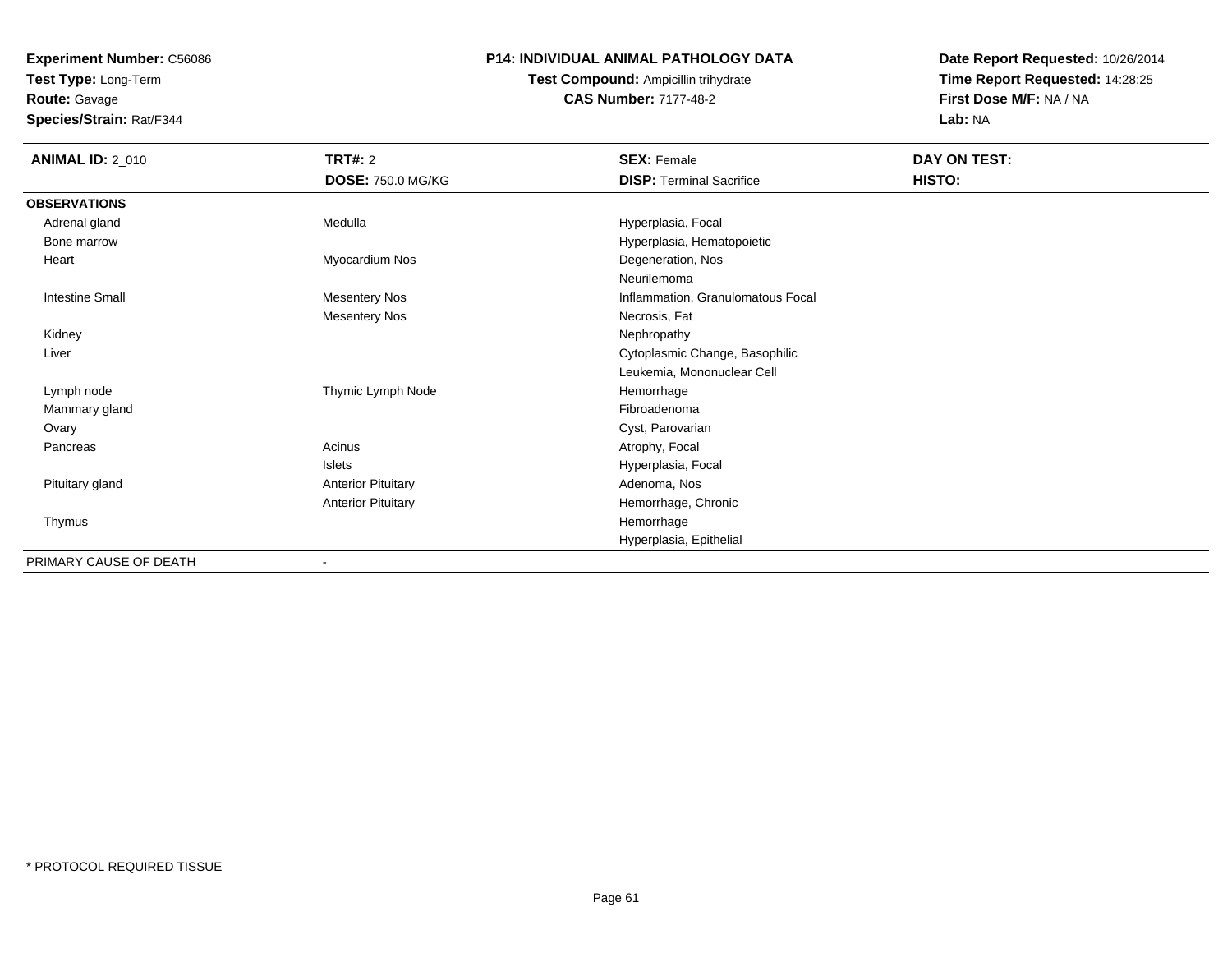| <b>Experiment Number: C56086</b><br>Test Type: Long-Term<br><b>Route: Gavage</b><br>Species/Strain: Rat/F344 |                           | <b>P14: INDIVIDUAL ANIMAL PATHOLOGY DATA</b><br>Test Compound: Ampicillin trihydrate<br><b>CAS Number: 7177-48-2</b> | Date Report Requested: 10/26/2014<br>Time Report Requested: 14:28:25<br>First Dose M/F: NA / NA<br>Lab: NA |
|--------------------------------------------------------------------------------------------------------------|---------------------------|----------------------------------------------------------------------------------------------------------------------|------------------------------------------------------------------------------------------------------------|
| <b>ANIMAL ID: 2 011</b>                                                                                      | <b>TRT#:</b> 2            | <b>SEX: Female</b>                                                                                                   | DAY ON TEST:                                                                                               |
|                                                                                                              | <b>DOSE: 750.0 MG/KG</b>  | <b>DISP: Terminal Sacrifice</b>                                                                                      | HISTO:                                                                                                     |
| <b>OBSERVATIONS</b>                                                                                          |                           |                                                                                                                      |                                                                                                            |
| Kidney                                                                                                       |                           | Nephropathy                                                                                                          |                                                                                                            |
| Liver                                                                                                        |                           | Clear-Cell Change                                                                                                    |                                                                                                            |
|                                                                                                              |                           | Cytoplasmic Change, Basophilic                                                                                       |                                                                                                            |
|                                                                                                              | <b>Bile Duct</b>          | Hyperplasia, Focal                                                                                                   |                                                                                                            |
| Lung                                                                                                         |                           | Inflammation, Chronic Focal                                                                                          |                                                                                                            |
| Pancreas                                                                                                     | Acinus                    | Atrophy, Focal                                                                                                       |                                                                                                            |
| Pituitary gland                                                                                              | <b>Anterior Pituitary</b> | Cyst, Nos                                                                                                            |                                                                                                            |
| Preputial gland                                                                                              |                           | Dilatation, Ducts                                                                                                    |                                                                                                            |
| PRIMARY CAUSE OF DEATH                                                                                       |                           |                                                                                                                      |                                                                                                            |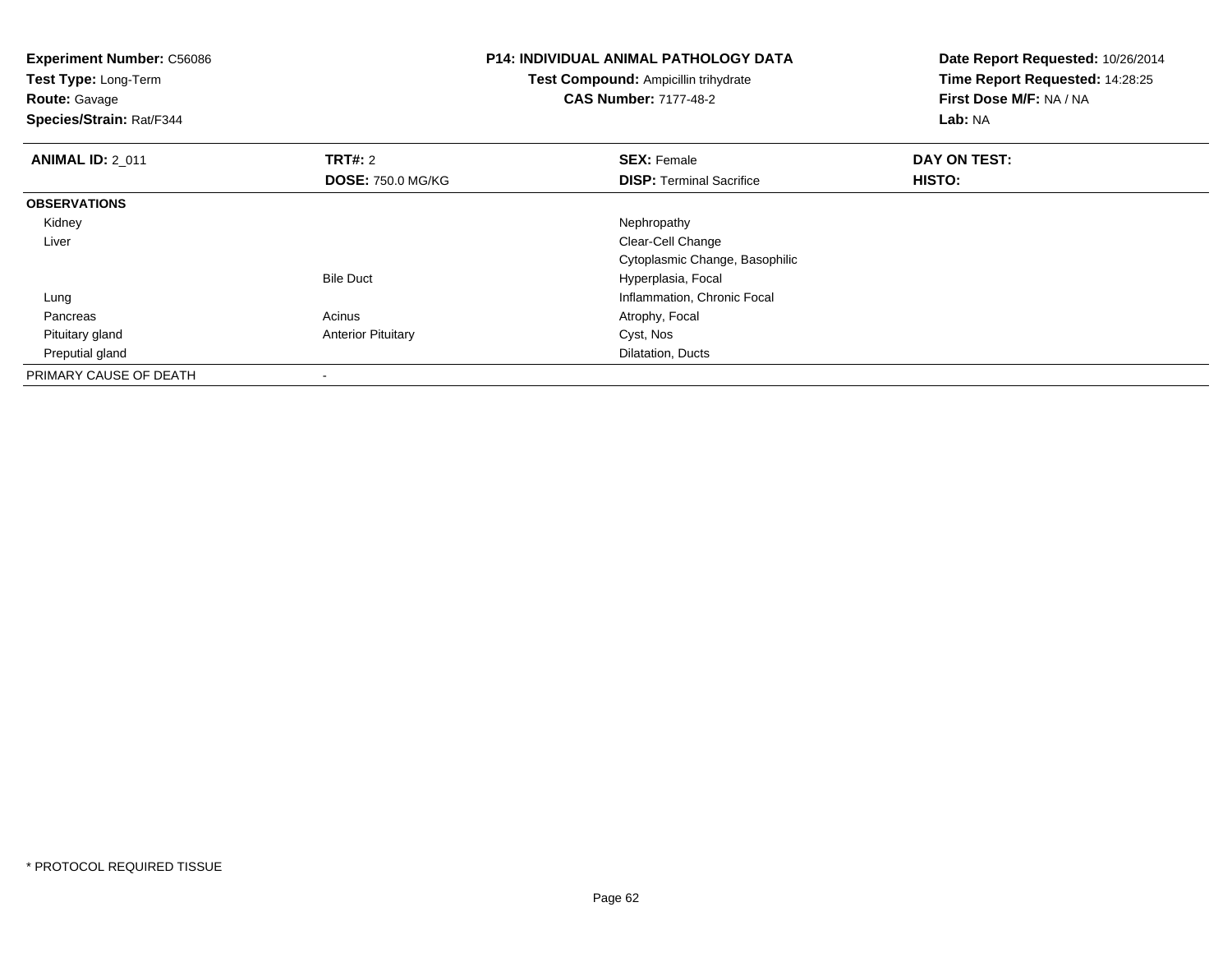**Experiment Number:** C56086**Test Type:** Long-Term

**Route:** Gavage

**Species/Strain:** Rat/F344

### **P14: INDIVIDUAL ANIMAL PATHOLOGY DATA**

**Test Compound:** Ampicillin trihydrate**CAS Number:** 7177-48-2

| <b>ANIMAL ID: 2 012</b> | <b>TRT#: 2</b>            | <b>SEX: Female</b>              | DAY ON TEST: |
|-------------------------|---------------------------|---------------------------------|--------------|
|                         | <b>DOSE: 750.0 MG/KG</b>  | <b>DISP:</b> Terminal Sacrifice | HISTO:       |
| <b>OBSERVATIONS</b>     |                           |                                 |              |
| Adrenal gland           | Cortex Nos                | Focal Cellular Change           |              |
| Bone                    | Femur                     | Osteosarcoma                    |              |
| Bone marrow             |                           | Hyperplasia, Hematopoietic      |              |
| Heart                   | Myocardium Nos            | Degeneration, Nos               |              |
| Liver                   |                           | Cytoplasmic Change, Basophilic  |              |
|                         | Hepatocytes               | Cytoplasmic Vacuolization       |              |
| Lung                    |                           | Inflammation, Chronic Focal     |              |
| Lymph node              | Thymic Lymph Node         | Hemorrhage                      |              |
|                         | Mandibular Lymph Node     | Hyperplasia, Lymphoid           |              |
| Mammary gland           |                           | Hyperplasia, Diffuse            |              |
| Ovary                   |                           | Cyst, Parovarian                |              |
| Pituitary gland         | <b>Anterior Pituitary</b> | Adenoma, Nos                    |              |
| Spleen                  |                           | Osteosarcoma, Metastatic        |              |
| Thyroid                 |                           | Hyperplasia, C Cell             |              |
| Unspecified             | Multiple Organs Nos       | Leukemia, Mononuclear Cell      |              |
| PRIMARY CAUSE OF DEATH  | -                         |                                 |              |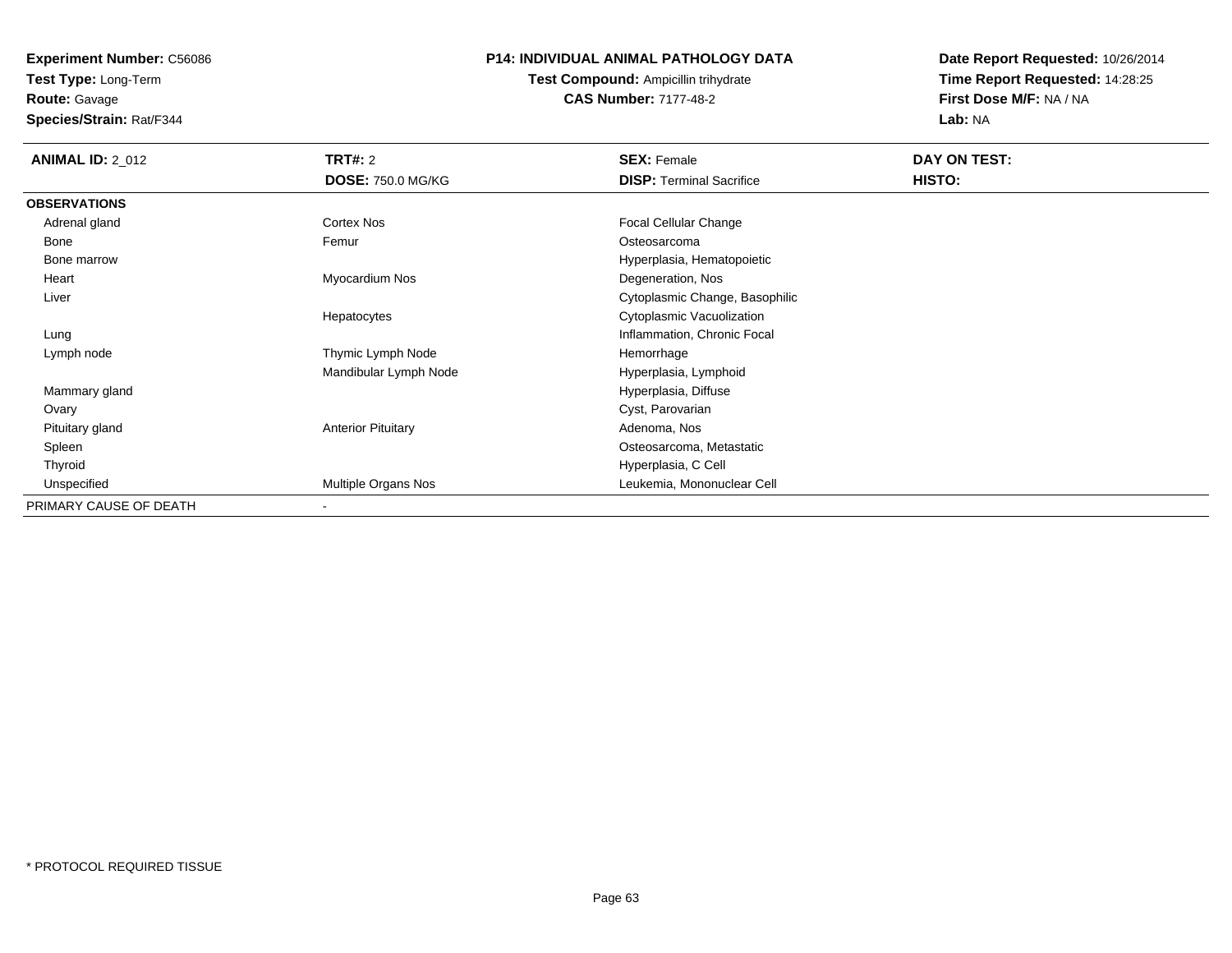**Test Type:** Long-Term

**Route:** Gavage

**Species/Strain:** Rat/F344

### **P14: INDIVIDUAL ANIMAL PATHOLOGY DATA**

**Test Compound:** Ampicillin trihydrate**CAS Number:** 7177-48-2

| <b>ANIMAL ID: 2_013</b> | <b>TRT#: 2</b>            | <b>SEX: Female</b>              | DAY ON TEST: |  |
|-------------------------|---------------------------|---------------------------------|--------------|--|
|                         | <b>DOSE: 750.0 MG/KG</b>  | <b>DISP: Terminal Sacrifice</b> | HISTO:       |  |
| <b>OBSERVATIONS</b>     |                           |                                 |              |  |
| Heart                   | Myocardium Nos            | Degeneration, Nos               |              |  |
| Intestine Large         | Colon                     | Parasitism                      |              |  |
| Kidney                  |                           | Nephropathy                     |              |  |
| Liver                   |                           | Neoplastic Nodule               |              |  |
| Lung                    |                           | Inflammation, Chronic Focal     |              |  |
| Lymph node              | Thymic Lymph Node         | Hemorrhage                      |              |  |
| Mammary gland           |                           | Fibroadenoma                    |              |  |
|                         |                           | Hyperplasia, Cystic             |              |  |
| Pituitary gland         | <b>Anterior Pituitary</b> | Adenoma, Nos                    |              |  |
| PRIMARY CAUSE OF DEATH  |                           |                                 |              |  |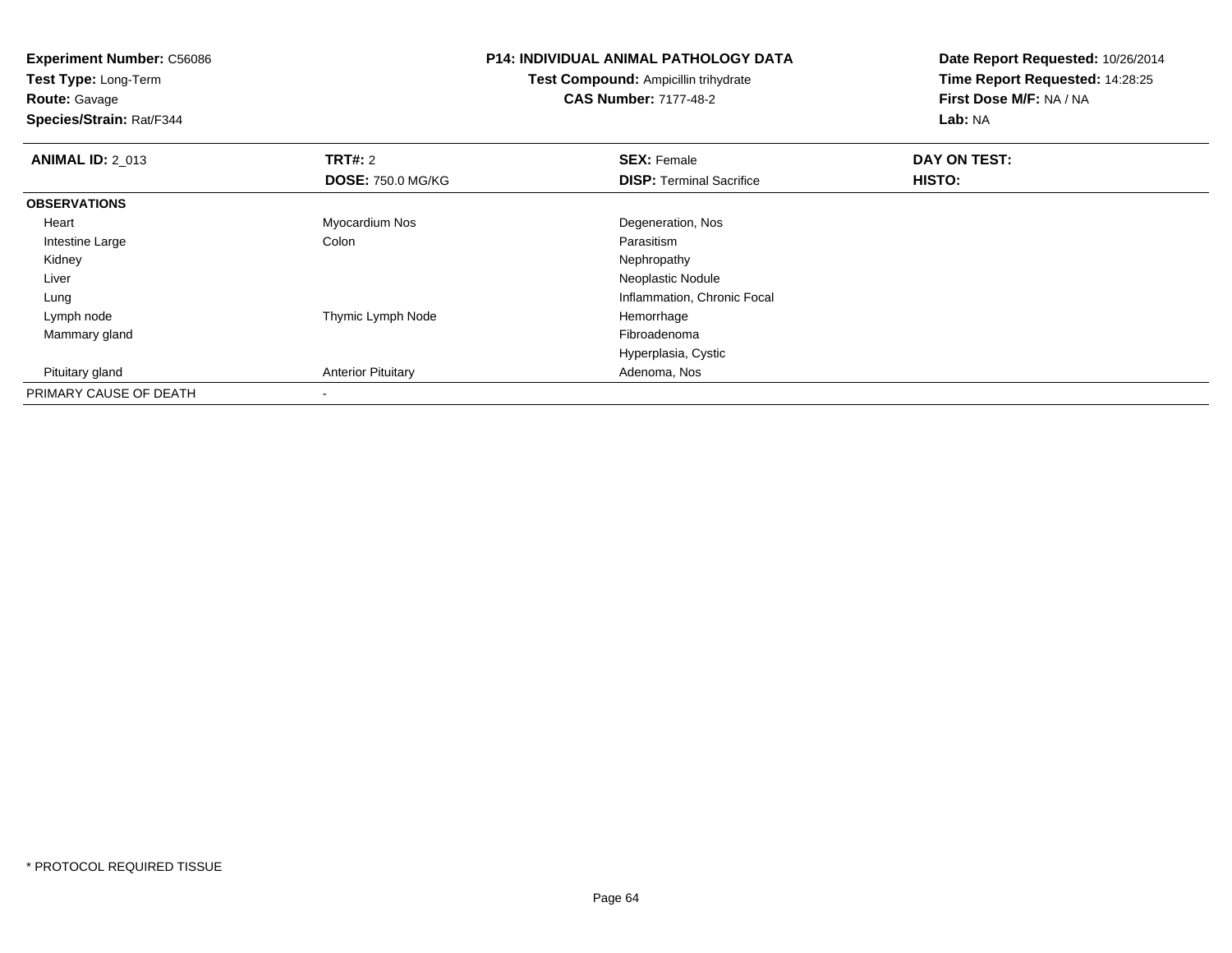**Test Type:** Long-Term

**Route:** Gavage

**Species/Strain:** Rat/F344

#### **P14: INDIVIDUAL ANIMAL PATHOLOGY DATA**

**Test Compound:** Ampicillin trihydrate**CAS Number:** 7177-48-2

| <b>ANIMAL ID: 2 014</b> | TRT#: 2                   | <b>SEX: Female</b>               | DAY ON TEST: |  |
|-------------------------|---------------------------|----------------------------------|--------------|--|
|                         | <b>DOSE: 750.0 MG/KG</b>  | <b>DISP: Terminal Sacrifice</b>  | HISTO:       |  |
| <b>OBSERVATIONS</b>     |                           |                                  |              |  |
| Adrenal gland           | Cortex Nos                | Hyperplasia, Focal               |              |  |
| Kidney                  |                           | Nephropathy                      |              |  |
| Liver                   |                           | Cytoplasmic Change, Basophilic   |              |  |
|                         |                           | Hematopoiesis                    |              |  |
| Lung                    |                           | Inflammation, Chronic Focal      |              |  |
| Lymph node              | Mandibular Lymph Node     | Hemorrhage                       |              |  |
|                         | Thymic Lymph Node         | Hemorrhage                       |              |  |
| Mammary gland           |                           | Fibroadenoma                     |              |  |
|                         |                           | Hyperplasia, Focal               |              |  |
| Pituitary gland         | <b>Anterior Pituitary</b> | Cyst, Multiple                   |              |  |
| Spleen                  |                           | Hematopoiesis                    |              |  |
| Thyroid                 |                           | Hyperplasia, C Cell              |              |  |
| Unspecified             | Multiple Organs Nos       | Leukemia, Mononuclear Cell       |              |  |
| Uterus                  |                           | <b>Endometrial Stromal Polyp</b> |              |  |
| PRIMARY CAUSE OF DEATH  | $\,$                      |                                  |              |  |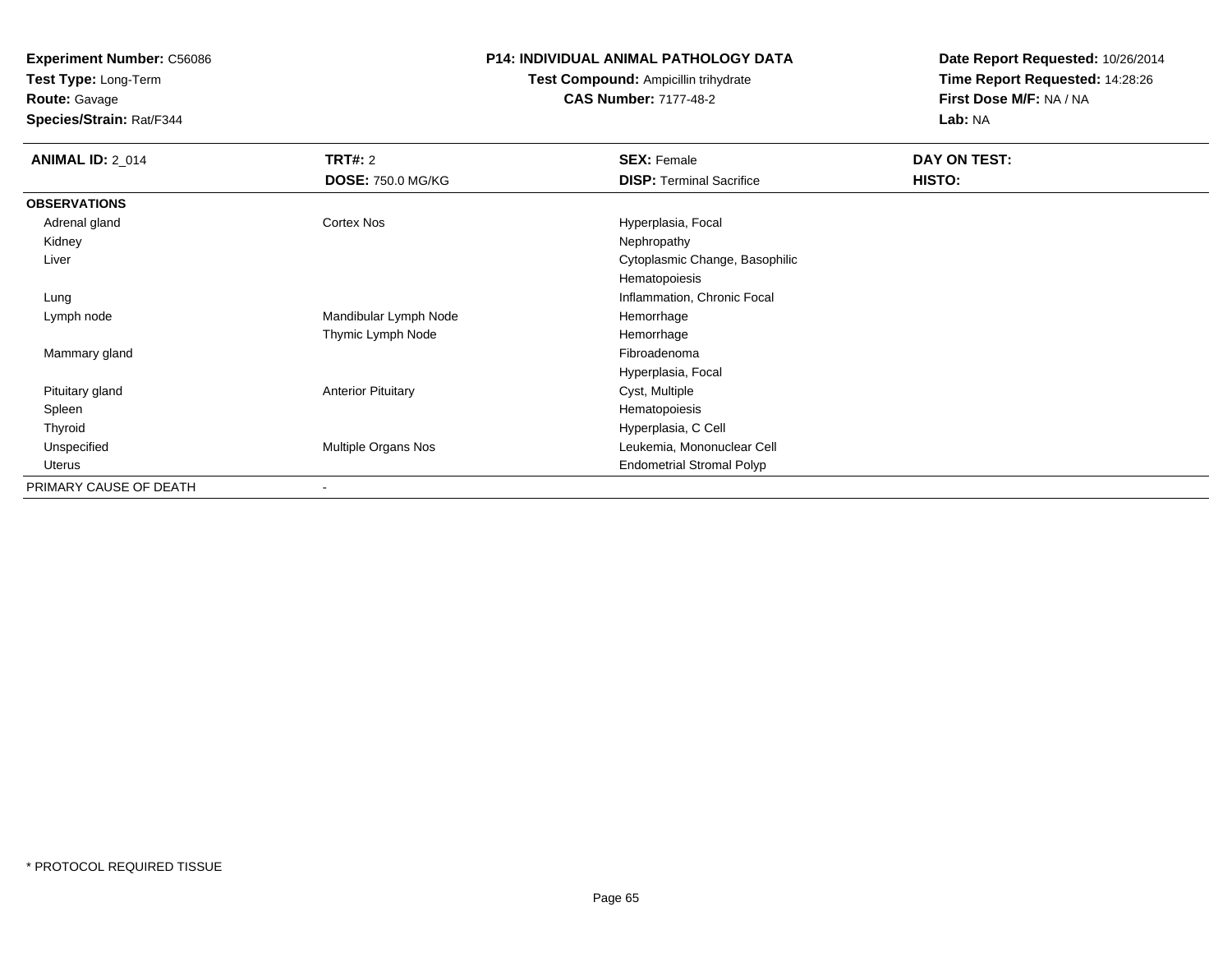| <b>Experiment Number: C56086</b><br>Test Type: Long-Term<br><b>Route: Gavage</b> |                          | <b>P14: INDIVIDUAL ANIMAL PATHOLOGY DATA</b><br>Test Compound: Ampicillin trihydrate<br><b>CAS Number: 7177-48-2</b> | Date Report Requested: 10/26/2014<br>Time Report Requested: 14:28:26<br>First Dose M/F: NA / NA |  |
|----------------------------------------------------------------------------------|--------------------------|----------------------------------------------------------------------------------------------------------------------|-------------------------------------------------------------------------------------------------|--|
| Species/Strain: Rat/F344                                                         |                          |                                                                                                                      | Lab: NA                                                                                         |  |
| <b>ANIMAL ID: 2 015</b>                                                          | <b>TRT#: 2</b>           | <b>SEX: Female</b>                                                                                                   | DAY ON TEST:                                                                                    |  |
|                                                                                  | <b>DOSE: 750.0 MG/KG</b> | <b>DISP:</b> Terminal Sacrifice                                                                                      | HISTO:                                                                                          |  |
| <b>OBSERVATIONS</b>                                                              |                          |                                                                                                                      |                                                                                                 |  |
| Heart                                                                            | Myocardium Nos           | Degeneration, Nos                                                                                                    |                                                                                                 |  |
| Intestine Small                                                                  | Mesentery Nos            | Inflammation, Acute/Chronic                                                                                          |                                                                                                 |  |
|                                                                                  | <b>Mesentery Nos</b>     | Necrosis, Fat                                                                                                        |                                                                                                 |  |
| Kidney                                                                           |                          | Nephropathy                                                                                                          |                                                                                                 |  |
| Liver                                                                            | <b>Bile Duct</b>         | Hyperplasia, Focal                                                                                                   |                                                                                                 |  |
|                                                                                  |                          | Inflammation, Granulomatous Focal                                                                                    |                                                                                                 |  |
| Mammary gland                                                                    |                          | Hyperplasia, Diffuse                                                                                                 |                                                                                                 |  |
| Pancreas                                                                         | Acinus                   | Atrophy, Focal                                                                                                       |                                                                                                 |  |
| PRIMARY CAUSE OF DEATH                                                           |                          |                                                                                                                      |                                                                                                 |  |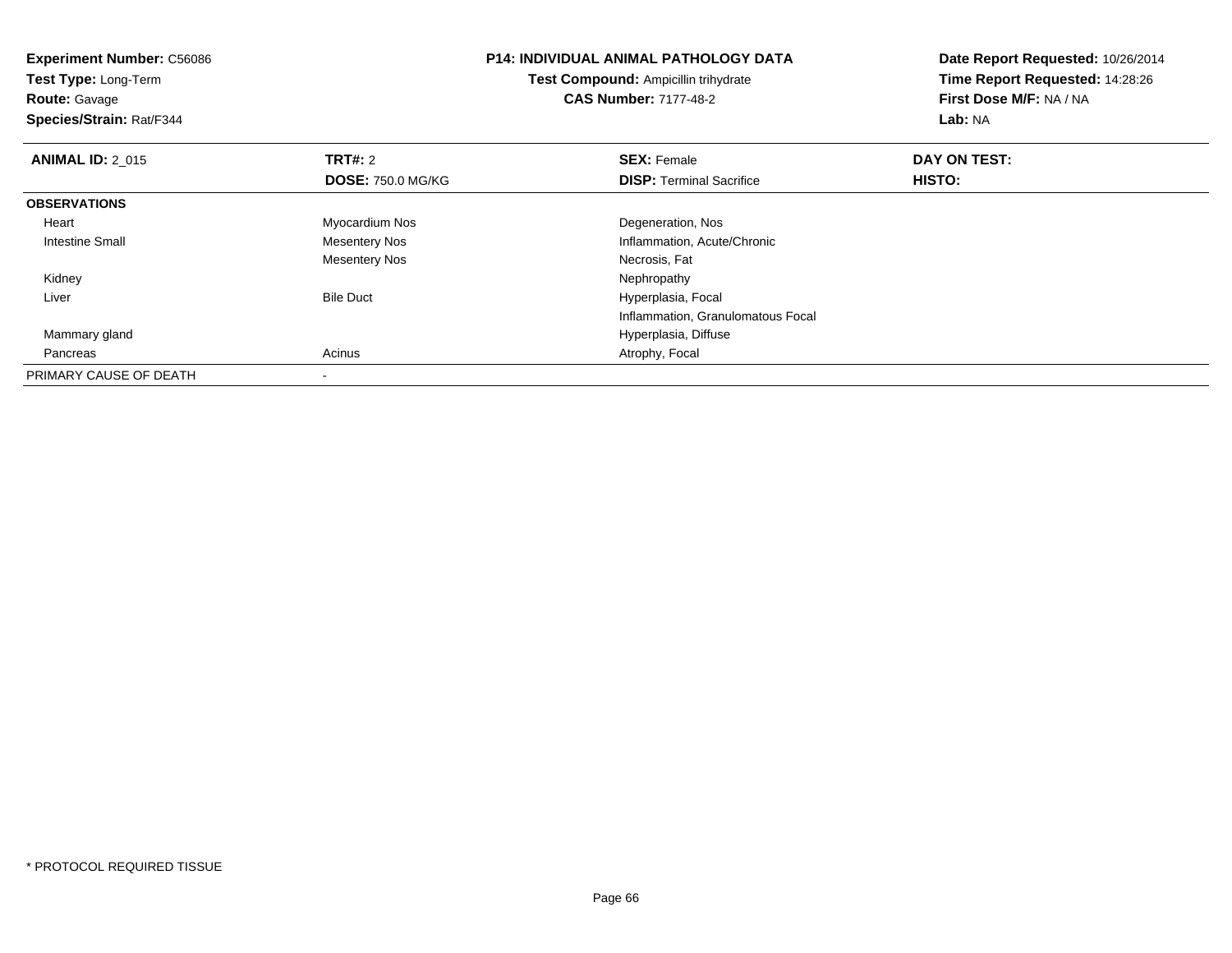| <b>Experiment Number: C56086</b><br>Test Type: Long-Term<br><b>Route: Gavage</b><br>Species/Strain: Rat/F344 |                          | <b>P14: INDIVIDUAL ANIMAL PATHOLOGY DATA</b><br>Test Compound: Ampicillin trihydrate<br><b>CAS Number: 7177-48-2</b> | Date Report Requested: 10/26/2014<br>Time Report Requested: 14:28:26<br>First Dose M/F: NA / NA<br>Lab: NA |  |
|--------------------------------------------------------------------------------------------------------------|--------------------------|----------------------------------------------------------------------------------------------------------------------|------------------------------------------------------------------------------------------------------------|--|
| <b>ANIMAL ID: 2 016</b>                                                                                      | <b>TRT#: 2</b>           | <b>SEX: Female</b>                                                                                                   | DAY ON TEST:                                                                                               |  |
|                                                                                                              | <b>DOSE: 750.0 MG/KG</b> | <b>DISP:</b> Terminal Sacrifice                                                                                      | <b>HISTO:</b>                                                                                              |  |
| <b>OBSERVATIONS</b>                                                                                          |                          |                                                                                                                      |                                                                                                            |  |
| Adrenal gland                                                                                                | Cortex Nos               | <b>Focal Cellular Change</b>                                                                                         |                                                                                                            |  |
| Kidney                                                                                                       |                          | Nephropathy                                                                                                          |                                                                                                            |  |
| Liver                                                                                                        |                          | Cytoplasmic Change, Basophilic                                                                                       |                                                                                                            |  |
| Ovary                                                                                                        |                          | Cyst, Parovarian                                                                                                     |                                                                                                            |  |
|                                                                                                              |                          | Hyperplasia, Epithelial                                                                                              |                                                                                                            |  |
| Thyroid                                                                                                      |                          | Hyperplasia, C Cell                                                                                                  |                                                                                                            |  |
| PRIMARY CAUSE OF DEATH                                                                                       |                          |                                                                                                                      |                                                                                                            |  |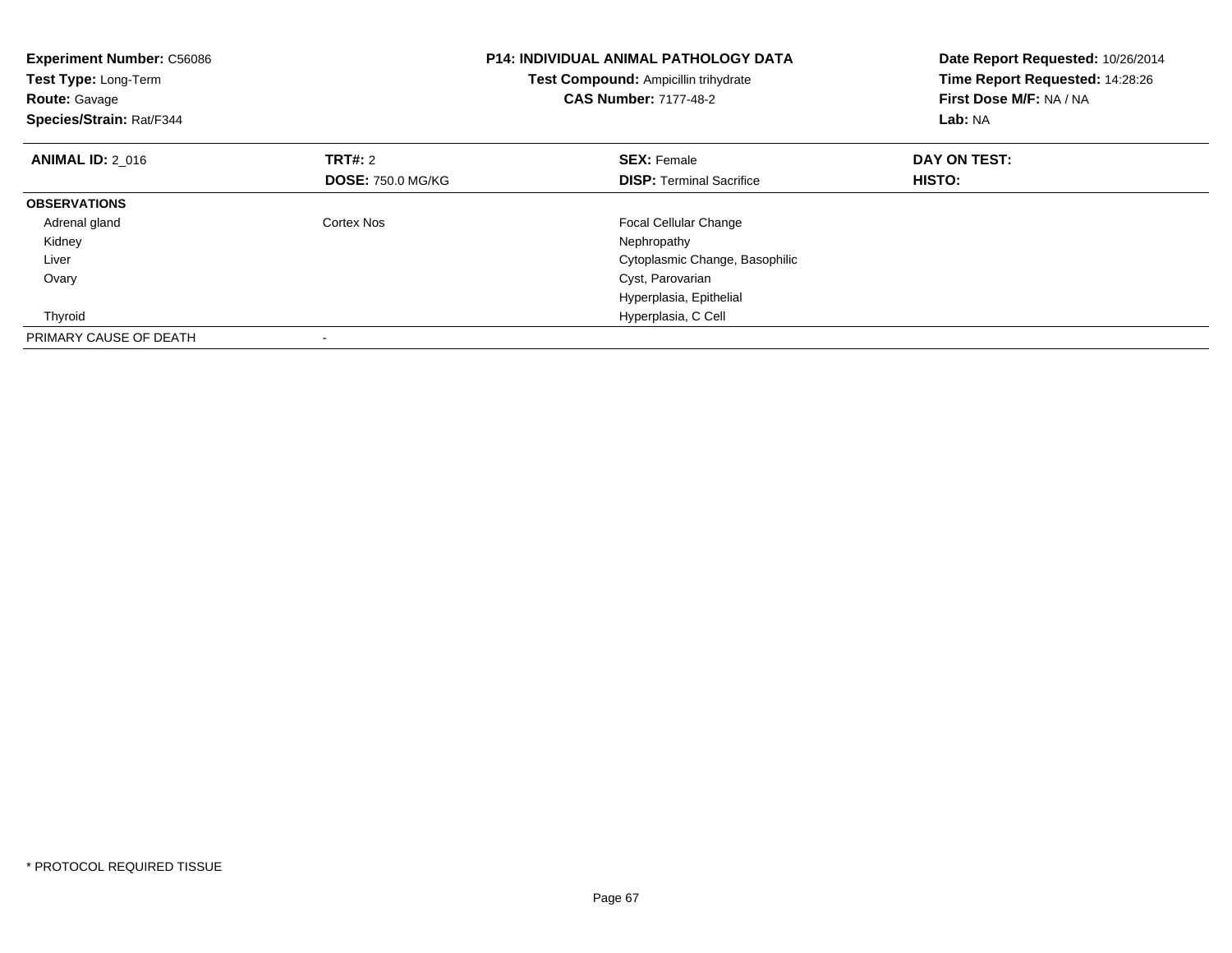**Test Type:** Long-Term

**Route:** Gavage

**Species/Strain:** Rat/F344

### **P14: INDIVIDUAL ANIMAL PATHOLOGY DATA**

**Test Compound:** Ampicillin trihydrate**CAS Number:** 7177-48-2

| <b>ANIMAL ID: 2 017</b> | TRT#: 2                  | <b>SEX: Female</b>                | DAY ON TEST: |  |
|-------------------------|--------------------------|-----------------------------------|--------------|--|
|                         | <b>DOSE: 750.0 MG/KG</b> | <b>DISP:</b> Moribund Sacrifice   | HISTO:       |  |
| <b>OBSERVATIONS</b>     |                          |                                   |              |  |
| Heart                   | Myocardium Nos           | Degeneration, Nos                 |              |  |
| Liver                   |                          | Cytoplasmic Change, Basophilic    |              |  |
|                         | Hepatocytes              | Cytoplasmic Vacuolization         |              |  |
|                         |                          | Inflammation, Granulomatous Focal |              |  |
| Lung                    |                          | Hemorrhage                        |              |  |
| Pancreas                | <b>Islets</b>            | Islet-Cell Carcinoma              |              |  |
| Stomach                 | Cardiac Stomach          | Inflammation, Chronic Focal       |              |  |
|                         | Cardiac Stomach          | Necrosis, Focal                   |              |  |
| Thymus                  |                          | Hemorrhage                        |              |  |
| Uterus                  | <b>Endometrial Gland</b> | Hyperplasia, Diffuse              |              |  |
| PRIMARY CAUSE OF DEATH  | $\overline{\phantom{a}}$ |                                   |              |  |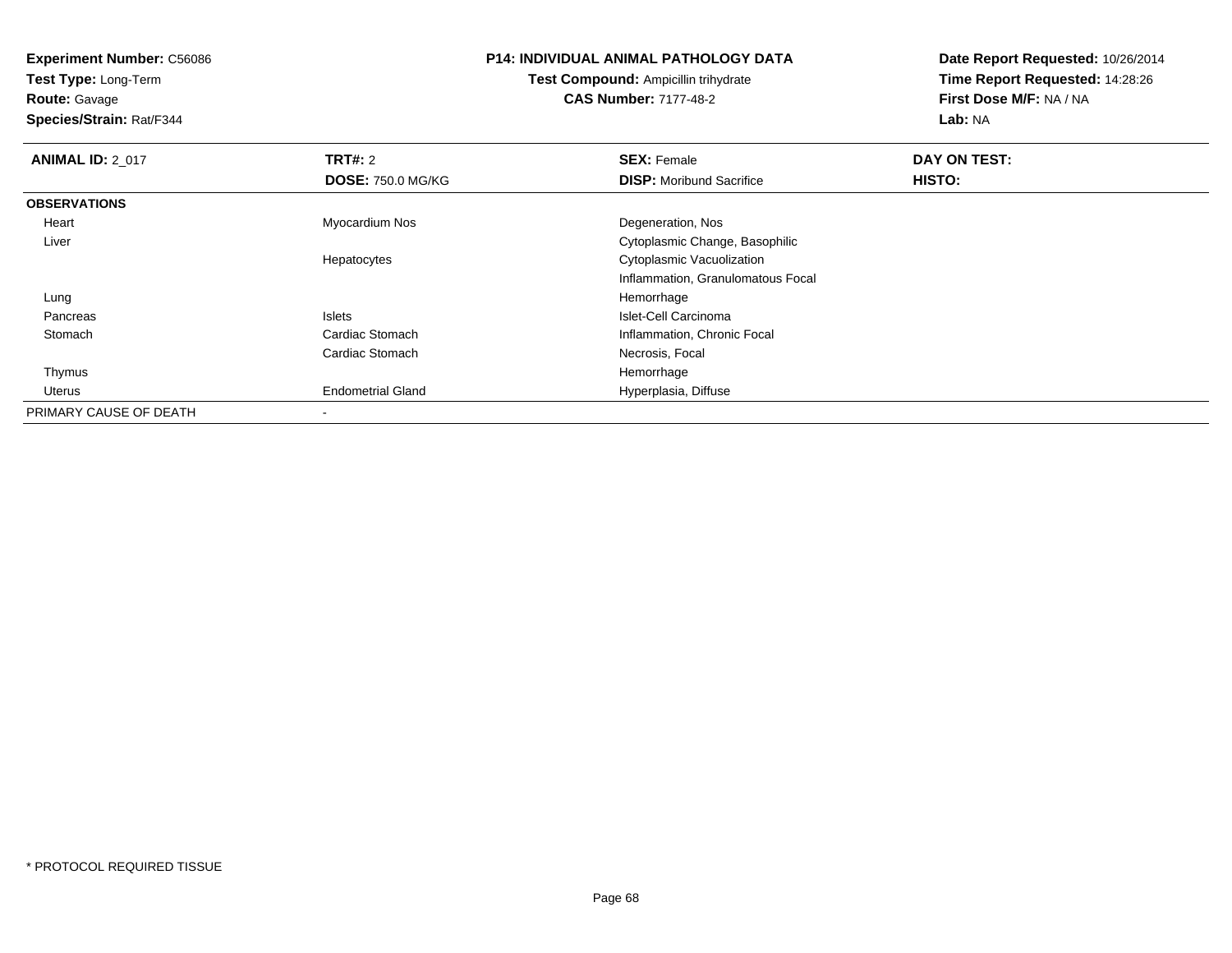**Test Type:** Long-Term**Route:** Gavage

**Species/Strain:** Rat/F344

#### **P14: INDIVIDUAL ANIMAL PATHOLOGY DATA**

## **Test Compound:** Ampicillin trihydrate**CAS Number:** 7177-48-2

| <b>ANIMAL ID: 2 018</b> | <b>TRT#: 2</b>            | <b>SEX: Female</b>                | DAY ON TEST: |  |
|-------------------------|---------------------------|-----------------------------------|--------------|--|
|                         | <b>DOSE: 750.0 MG/KG</b>  | <b>DISP: Terminal Sacrifice</b>   | HISTO:       |  |
| <b>OBSERVATIONS</b>     |                           |                                   |              |  |
| Adrenal gland           | Cortex Nos                | <b>Focal Cellular Change</b>      |              |  |
| Bone marrow             |                           | Hyperplasia, Hematopoietic        |              |  |
| Heart                   | Myocardium Nos            | Degeneration, Nos                 |              |  |
| Kidney                  |                           | Nephropathy                       |              |  |
| Liver                   |                           | Cytoplasmic Change, Basophilic    |              |  |
|                         |                           | Inflammation, Granulomatous Focal |              |  |
| Lymph node              | Mandibular Lymph Node     | Plasmacytosis                     |              |  |
| Mammary gland           |                           | Fibroadenoma                      |              |  |
| Pituitary gland         | <b>Anterior Pituitary</b> | Adenoma, Nos                      |              |  |
| Spleen                  |                           | Hematopoiesis                     |              |  |
| Thyroid                 |                           | C-Cell Carcinoma                  |              |  |
| Urinary bladder         |                           | Inflammation, Chronic Focal       |              |  |
| PRIMARY CAUSE OF DEATH  |                           |                                   |              |  |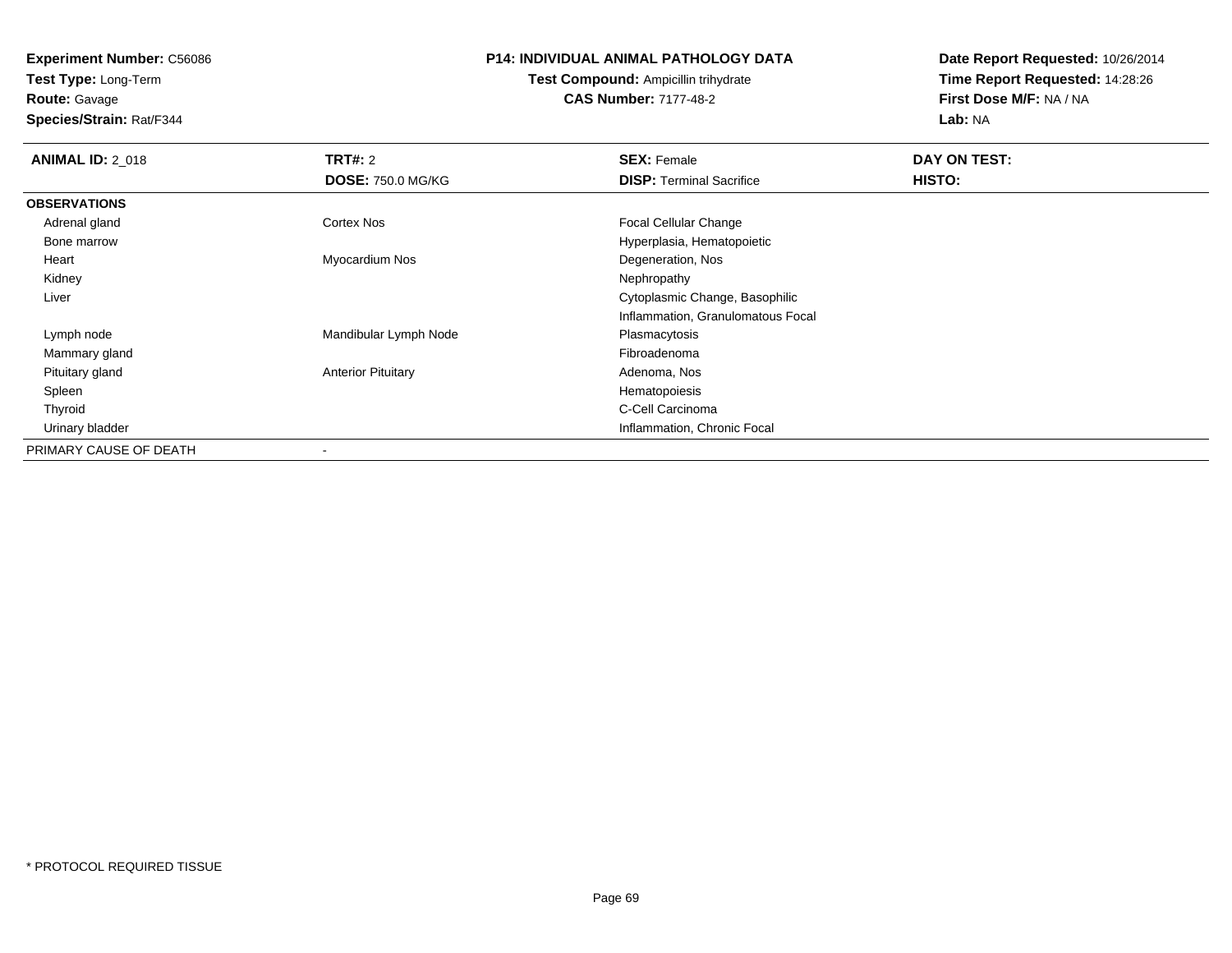**Test Type:** Long-Term**Route:** Gavage

**Species/Strain:** Rat/F344

### **P14: INDIVIDUAL ANIMAL PATHOLOGY DATA**

## **Test Compound:** Ampicillin trihydrate**CAS Number:** 7177-48-2

| <b>ANIMAL ID: 2_019</b> | TRT#: 2<br><b>DOSE: 750.0 MG/KG</b> | <b>SEX: Female</b><br><b>DISP:</b> Moribund Sacrifice | DAY ON TEST:<br>HISTO: |
|-------------------------|-------------------------------------|-------------------------------------------------------|------------------------|
| <b>OBSERVATIONS</b>     |                                     |                                                       |                        |
| Adrenal gland           | <b>Cortex Nos</b>                   | Cytoplasmic Vacuolization                             |                        |
| Bone marrow             |                                     | Hyperplasia, Hematopoietic                            |                        |
| <b>Brain</b>            |                                     | Hemorrhage                                            |                        |
| Eye                     |                                     | Inflammation, Acute Diffuse                           |                        |
| Harderian gland         | <b>Hardarian Gland</b>              | Pigmentation, Nos                                     |                        |
| Heart                   | Myocardium Nos                      | Degeneration, Nos                                     |                        |
| <b>Intestine Small</b>  | <b>Mesentery Nos</b>                | Necrosis, Fat                                         |                        |
| Liver                   |                                     | Cytoplasmic Change, Basophilic                        |                        |
|                         | Hepatocytes                         | Cytoplasmic Vacuolization                             |                        |
|                         |                                     | Hematopoiesis                                         |                        |
|                         |                                     | Necrosis, Coagulative                                 |                        |
| Mammary gland           |                                     | Hyperplasia, Diffuse                                  |                        |
| Pituitary gland         | <b>Anterior Pituitary</b>           | Abscess, Nos                                          |                        |
| Spleen                  |                                     | Hematopoiesis                                         |                        |
| Thyroid                 |                                     | Hyperplasia, C Cell                                   |                        |
|                         |                                     | Hyperplasia, Follicular Cell                          |                        |
| Unspecified             | Multiple Organs Nos                 | Inflammation, Acute Focal                             |                        |
| Uterus                  |                                     | Leiomyosarcoma                                        |                        |
| PRIMARY CAUSE OF DEATH  |                                     |                                                       |                        |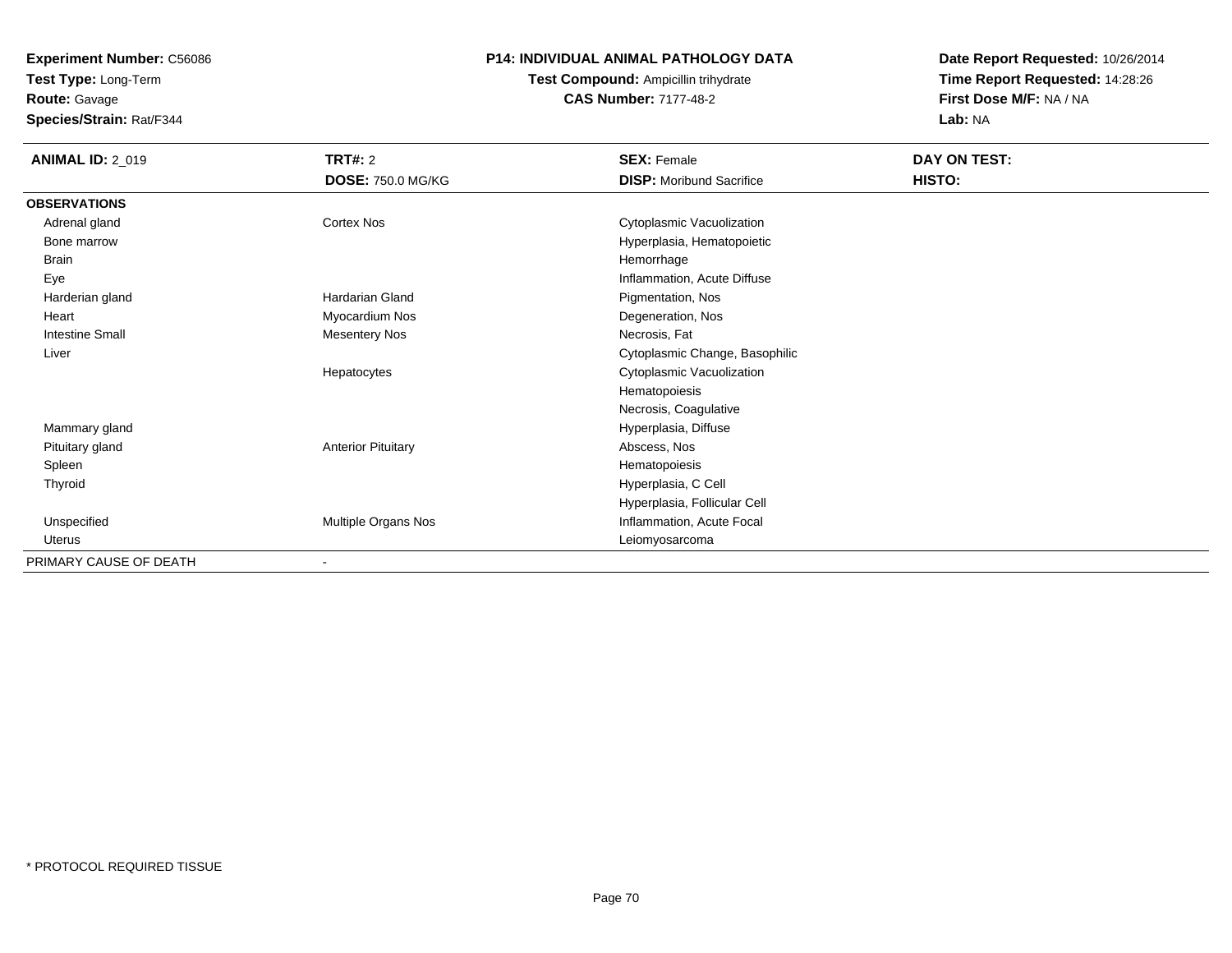| <b>Experiment Number: C56086</b><br>Test Type: Long-Term<br><b>Route:</b> Gavage<br>Species/Strain: Rat/F344 |                          | <b>P14: INDIVIDUAL ANIMAL PATHOLOGY DATA</b><br><b>Test Compound: Ampicillin trihydrate</b><br><b>CAS Number: 7177-48-2</b> | Date Report Requested: 10/26/2014<br>Time Report Requested: 14:28:26<br>First Dose M/F: NA / NA<br>Lab: NA |  |
|--------------------------------------------------------------------------------------------------------------|--------------------------|-----------------------------------------------------------------------------------------------------------------------------|------------------------------------------------------------------------------------------------------------|--|
| <b>ANIMAL ID: 2 020</b>                                                                                      | <b>TRT#: 2</b>           | <b>SEX: Female</b>                                                                                                          | DAY ON TEST:                                                                                               |  |
|                                                                                                              | <b>DOSE: 750.0 MG/KG</b> | <b>DISP:</b> Terminal Sacrifice                                                                                             | HISTO:                                                                                                     |  |
| <b>OBSERVATIONS</b>                                                                                          |                          |                                                                                                                             |                                                                                                            |  |
| Adrenal gland                                                                                                | Cortex Nos               | <b>Focal Cellular Change</b>                                                                                                |                                                                                                            |  |
| Intestine Small                                                                                              | <b>Mesentery Nos</b>     | Necrosis, Fat                                                                                                               |                                                                                                            |  |
| Kidney                                                                                                       |                          | Nephropathy                                                                                                                 |                                                                                                            |  |
| Liver                                                                                                        |                          | Cytoplasmic Change, Basophilic                                                                                              |                                                                                                            |  |
|                                                                                                              |                          | Inflammation, Granulomatous Focal                                                                                           |                                                                                                            |  |
| Mammary gland                                                                                                |                          | Fibroadenoma                                                                                                                |                                                                                                            |  |
| Pancreas                                                                                                     | Acinus                   | Atrophy, Focal                                                                                                              |                                                                                                            |  |
| Thyroid                                                                                                      |                          | Hyperplasia, C Cell                                                                                                         |                                                                                                            |  |
| PRIMARY CAUSE OF DEATH                                                                                       |                          |                                                                                                                             |                                                                                                            |  |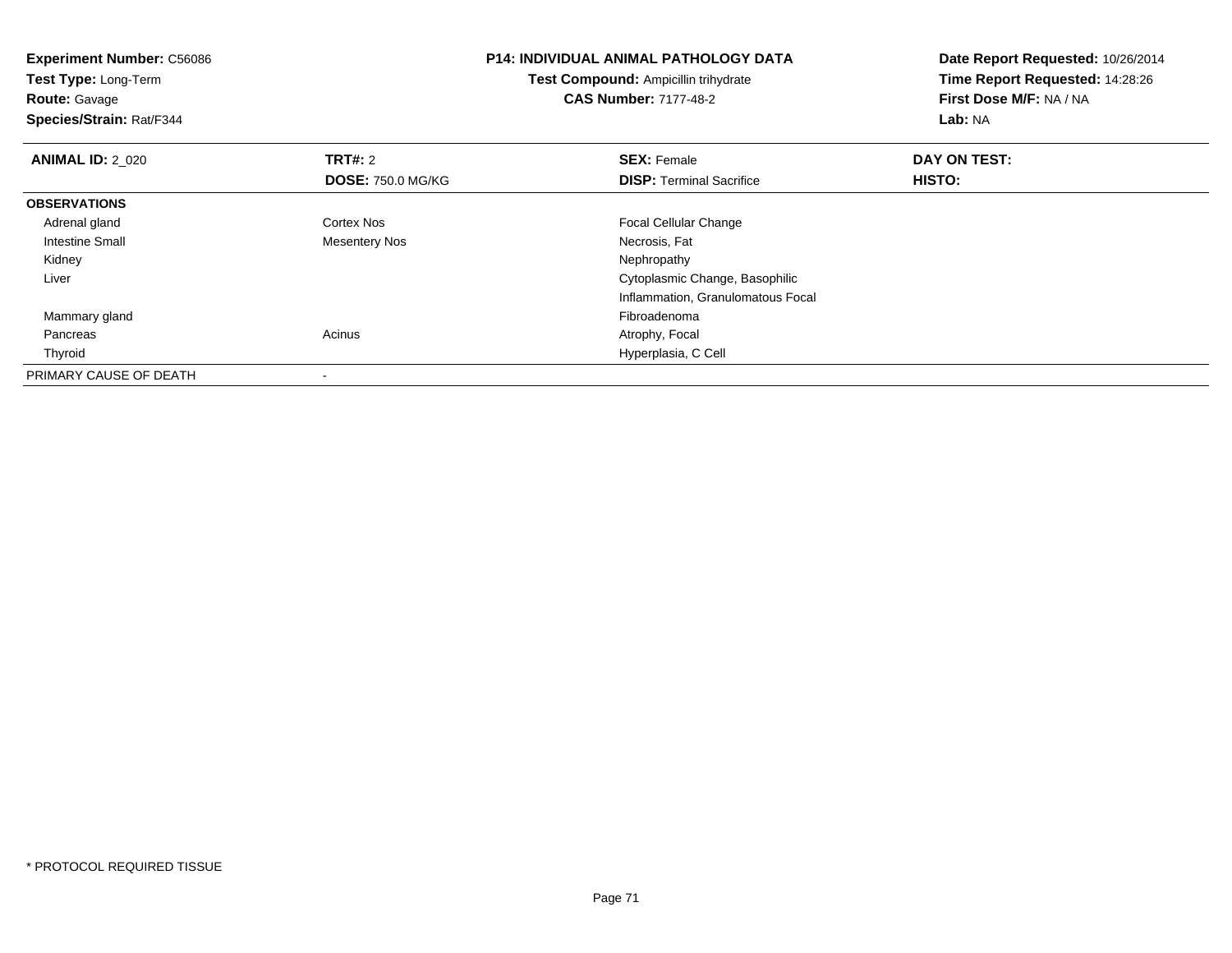**Test Type:** Long-Term

**Route:** Gavage

**Species/Strain:** Rat/F344

#### **P14: INDIVIDUAL ANIMAL PATHOLOGY DATA**

**Test Compound:** Ampicillin trihydrate**CAS Number:** 7177-48-2

| <b>ANIMAL ID: 2 021</b> | TRT#: 2                   | <b>SEX: Female</b>                | DAY ON TEST: |
|-------------------------|---------------------------|-----------------------------------|--------------|
|                         | <b>DOSE: 750.0 MG/KG</b>  | <b>DISP:</b> Moribund Sacrifice   | HISTO:       |
| <b>OBSERVATIONS</b>     |                           |                                   |              |
| Kidney                  |                           | Nephropathy                       |              |
| Liver                   |                           | Cytoplasmic Change, Basophilic    |              |
|                         |                           | Inflammation, Granulomatous Focal |              |
| Lymph node              | Thymic Lymph Node         | Hemorrhage                        |              |
| Mammary gland           |                           | Fibroadenoma                      |              |
|                         |                           | Hyperplasia, Cystic               |              |
| Pituitary gland         | <b>Anterior Pituitary</b> | Adenoma, Nos                      |              |
| Salivary gland          |                           | Inflammation, Chronic Focal       |              |
|                         |                           | Metaplasia, Nos                   |              |
| Uterus                  | <b>Endometrial Gland</b>  | Hyperplasia, Diffuse              |              |
| PRIMARY CAUSE OF DEATH  | $\overline{\phantom{a}}$  |                                   |              |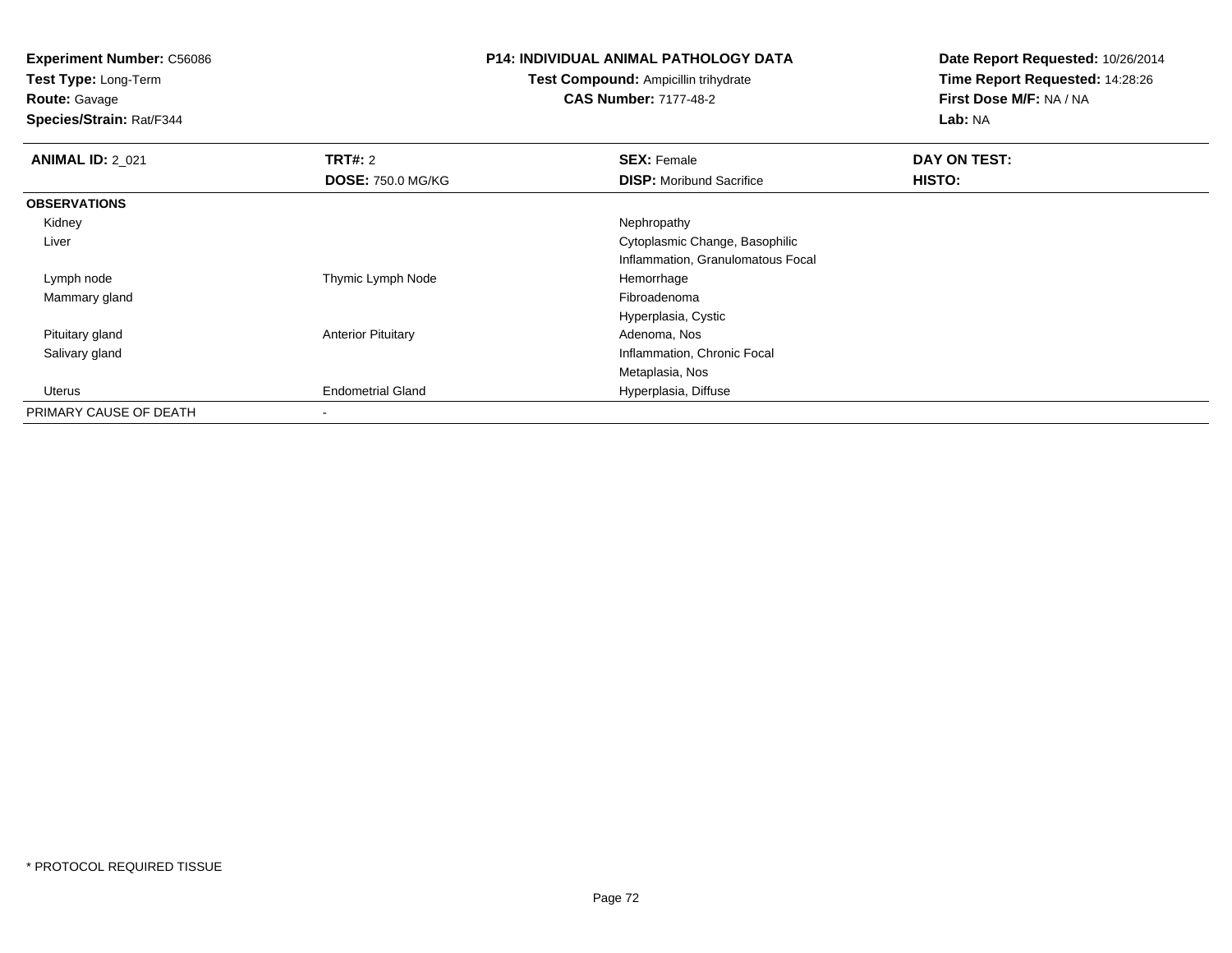**Test Type:** Long-Term

**Route:** Gavage

**Species/Strain:** Rat/F344

## **P14: INDIVIDUAL ANIMAL PATHOLOGY DATA**

**Test Compound:** Ampicillin trihydrate**CAS Number:** 7177-48-2

| <b>ANIMAL ID: 2 022</b> | <b>TRT#: 2</b>            | <b>SEX: Female</b>             | DAY ON TEST: |  |
|-------------------------|---------------------------|--------------------------------|--------------|--|
|                         | <b>DOSE: 750.0 MG/KG</b>  | <b>DISP: Natural Death</b>     | HISTO:       |  |
| <b>OBSERVATIONS</b>     |                           |                                |              |  |
| Bone                    | Femur                     | Osteosclerosis                 |              |  |
| Heart                   | Myocardium Nos            | Degeneration, Nos              |              |  |
| Kidney                  |                           | Nephropathy                    |              |  |
| Liver                   |                           | Cytoplasmic Change, Basophilic |              |  |
| Lung                    |                           | Inflammation, Chronic Focal    |              |  |
| Lymph node              | Mandibular Lymph Node     | Plasmacytosis                  |              |  |
| Mammary gland           |                           | Hyperplasia, Diffuse           |              |  |
| Pituitary gland         | <b>Anterior Pituitary</b> | Adenoma, Nos                   |              |  |
| Uterus                  | <b>Endometrial Gland</b>  | Dilatation, Nos                |              |  |
| PRIMARY CAUSE OF DEATH  |                           |                                |              |  |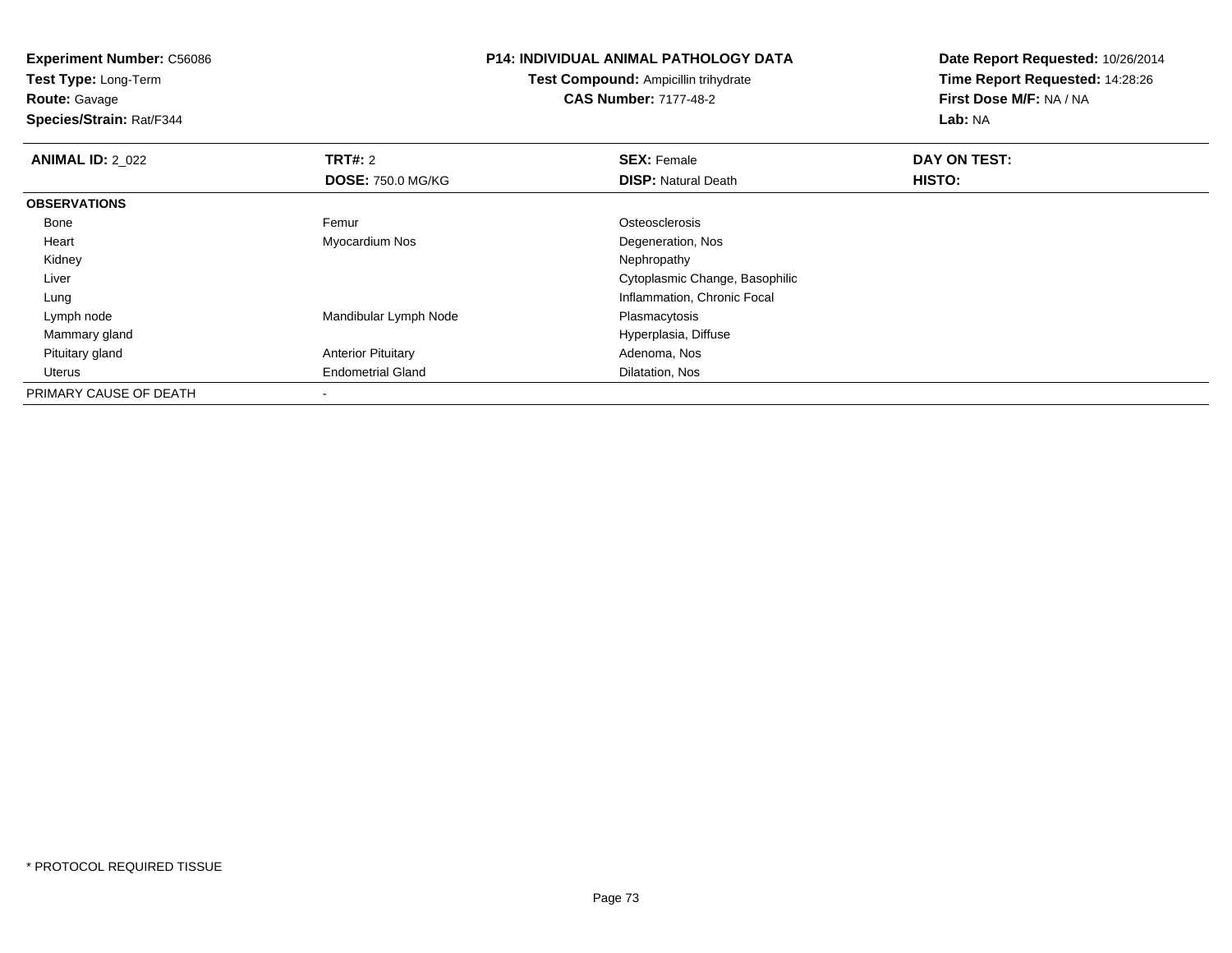**Test Type:** Long-Term

**Route:** Gavage

**Species/Strain:** Rat/F344

## **P14: INDIVIDUAL ANIMAL PATHOLOGY DATA**

**Test Compound:** Ampicillin trihydrate**CAS Number:** 7177-48-2

| <b>ANIMAL ID: 2_023</b> | <b>TRT#: 2</b>            | <b>SEX: Female</b>              | DAY ON TEST: |  |
|-------------------------|---------------------------|---------------------------------|--------------|--|
|                         | <b>DOSE: 750.0 MG/KG</b>  | <b>DISP: Terminal Sacrifice</b> | HISTO:       |  |
| <b>OBSERVATIONS</b>     |                           |                                 |              |  |
| Adrenal gland           | Cortex Nos                | Cytoplasmic Vacuolization       |              |  |
|                         | Cortex Nos                | Focal Cellular Change           |              |  |
|                         | Medulla                   | Hyperplasia, Focal              |              |  |
| Bone marrow             |                           | Hyperplasia, Hematopoietic      |              |  |
| Eye                     | Crystalline Lens          | Cataract                        |              |  |
|                         | Retina                    | Degeneration, Nos               |              |  |
|                         |                           | Synechia, Posterior             |              |  |
| Heart                   | Myocardium Nos            | Degeneration, Nos               |              |  |
| Kidney                  |                           | Nephropathy                     |              |  |
| Liver                   |                           | Inflammation, Chronic Focal     |              |  |
| Lung                    |                           | Inflammation, Chronic Focal     |              |  |
| Lymph node              | Thymic Lymph Node         | Hemorrhage                      |              |  |
| Mammary gland           |                           | Fibroadenoma                    |              |  |
|                         |                           | Hyperplasia, Cystic             |              |  |
| Pituitary gland         | <b>Anterior Pituitary</b> | Adenoma, Nos                    |              |  |
| Spleen                  |                           | Hematopoiesis                   |              |  |
| Unspecified             | Multiple Organs Nos       | Leukemia, Mononuclear Cell      |              |  |
| <b>Uterus</b>           |                           | Dilatation, Nos                 |              |  |
|                         | <b>Endometrial Gland</b>  | Hyperplasia, Cystic             |              |  |
| PRIMARY CAUSE OF DEATH  | ٠                         |                                 |              |  |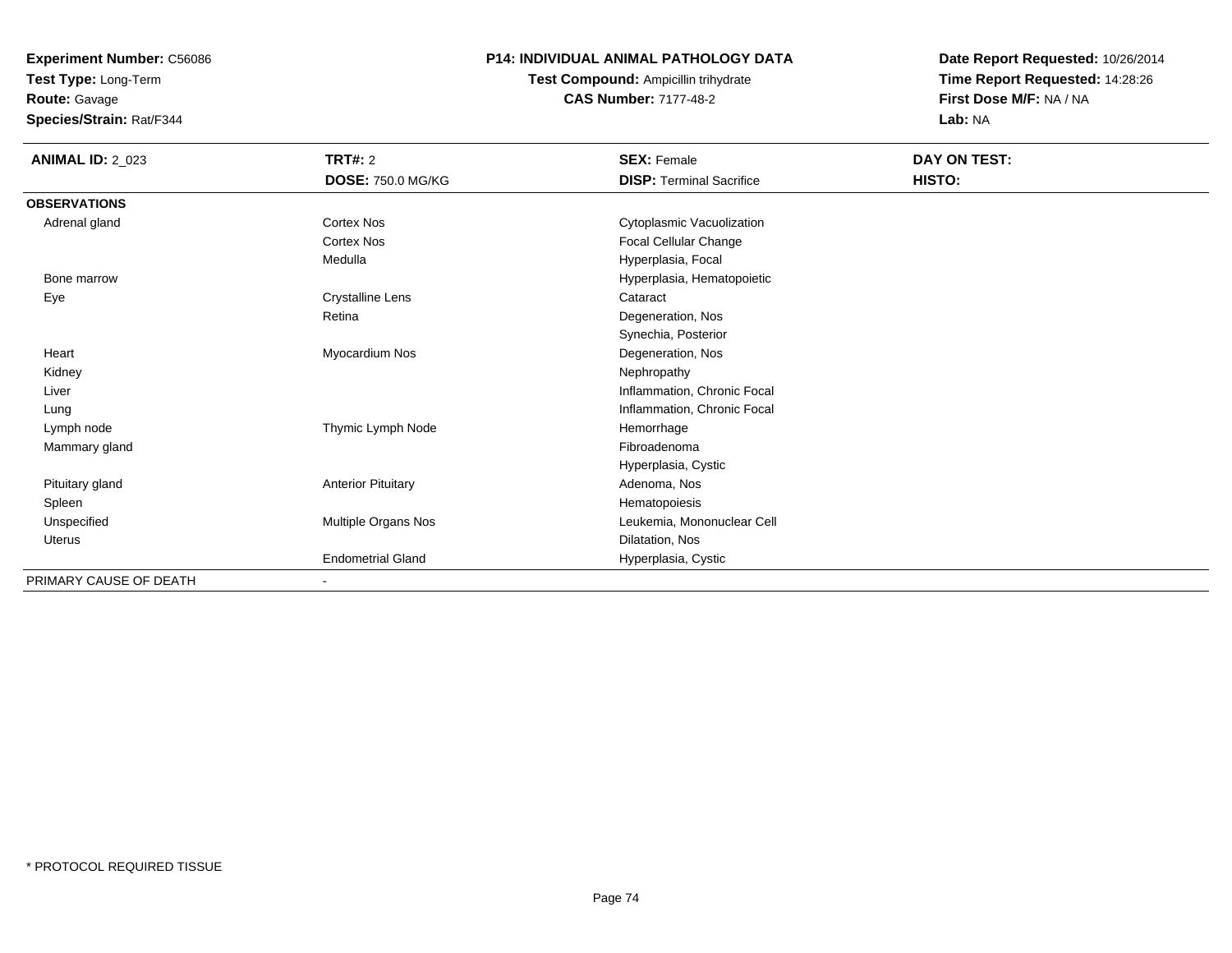**Experiment Number:** C56086**Test Type:** Long-Term**Route:** Gavage **Species/Strain:** Rat/F344**P14: INDIVIDUAL ANIMAL PATHOLOGY DATATest Compound:** Ampicillin trihydrate**CAS Number:** 7177-48-2**Date Report Requested:** 10/26/2014**Time Report Requested:** 14:28:26**First Dose M/F:** NA / NA**Lab:** NA**ANIMAL ID: 2 024 TRT#:** 2 **SEX:** Female **DAY ON TEST: DOSE:** 750.0 MG/KG**DISP:** Natural Death **HISTO: OBSERVATIONS** Adrenal glandd **Cortex Nos** Cortex Nos and the Cortex Nos and the Cortex Nos and the Necrosis, Focal and the Cortex Nos and the Necrosia, Focal and the Cortex Nos and the Cortex Nos and the Cortex Nos and the Cortex Nos and the Cortex Bone marrow Hyperplasia, Hematopoietic Heart Myocardium Nos Degeneration, Nos Mammary gland Hyperplasia, Cystic Salivary gland Inflammation, Acute/Chronic Metaplasia, Nosh **Submucosa Inflammation**, Chronic Focal Stomach Unspecified Multiple Organs Nos Leukemia, Mononuclear Cell Uterus Endometrial Stromal PolypPRIMARY CAUSE OF DEATH-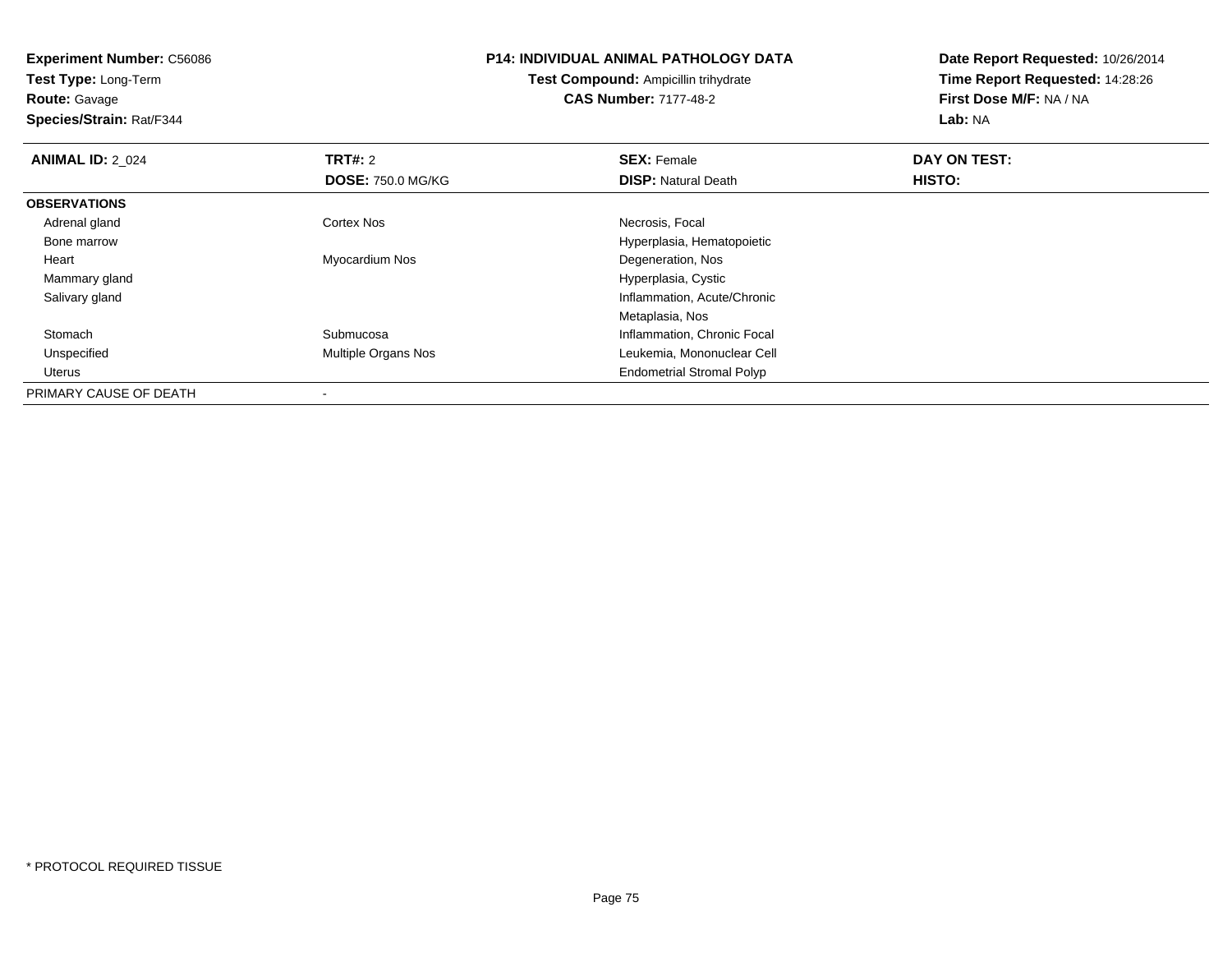| <b>Experiment Number: C56086</b> |                              | <b>P14: INDIVIDUAL ANIMAL PATHOLOGY DATA</b> | Date Report Requested: 10/26/2014 |
|----------------------------------|------------------------------|----------------------------------------------|-----------------------------------|
| Test Type: Long-Term             |                              | Test Compound: Ampicillin trihydrate         | Time Report Requested: 14:28:26   |
| <b>Route: Gavage</b>             | <b>CAS Number: 7177-48-2</b> |                                              | First Dose M/F: NA / NA           |
| Species/Strain: Rat/F344         |                              |                                              | <b>Lab: NA</b>                    |
| <b>ANIMAL ID: 2 025</b>          | <b>TRT#: 2</b>               | <b>SEX: Female</b>                           | DAY ON TEST:                      |
|                                  | <b>DOSE: 750.0 MG/KG</b>     | <b>DISP:</b> Terminal Sacrifice              | HISTO:                            |
| <b>OBSERVATIONS</b>              |                              |                                              |                                   |
| Adrenal gland                    | Medulla                      | Hyperplasia, Focal                           |                                   |
| Bone marrow                      |                              | Fibrosis, Myelo                              |                                   |
| Kidney                           |                              | Nephropathy                                  |                                   |
| Liver                            |                              | Cytoplasmic Change, Basophilic               |                                   |
|                                  |                              | Inflammation, Granulomatous Focal            |                                   |
| Lymph node                       | Mandibular Lymph Node        | Plasmacytosis                                |                                   |
| Spleen                           |                              | Hematopoiesis                                |                                   |
| Uterus                           | <b>Endometrial Gland</b>     | Hyperplasia, Focal                           |                                   |
| PRIMARY CAUSE OF DEATH           |                              |                                              |                                   |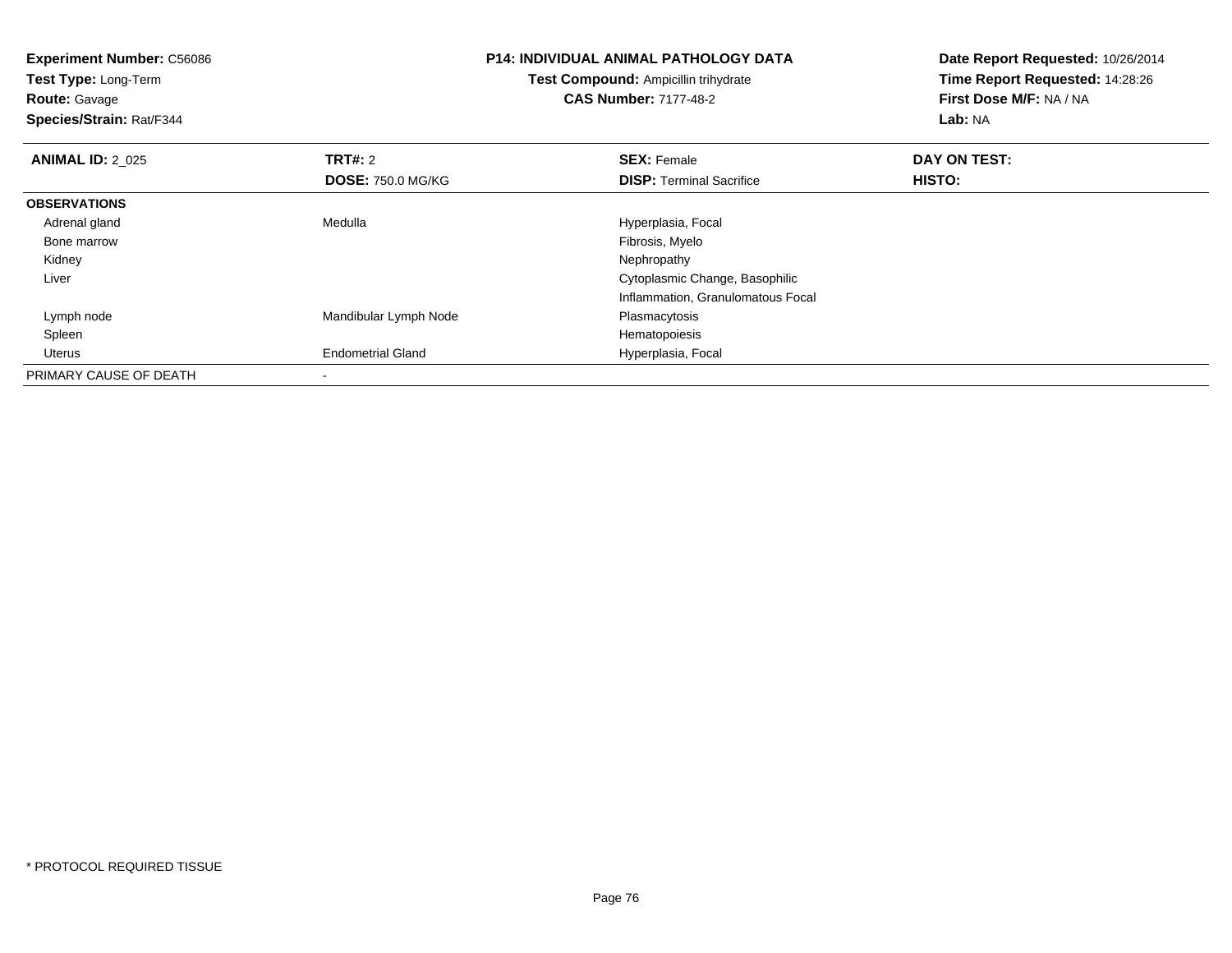**Test Type:** Long-Term

**Route:** Gavage

**Species/Strain:** Rat/F344

## **P14: INDIVIDUAL ANIMAL PATHOLOGY DATA**

**Test Compound:** Ampicillin trihydrate**CAS Number:** 7177-48-2

| <b>ANIMAL ID: 2_026</b> | <b>TRT#:</b> 2            | <b>SEX: Female</b>                | DAY ON TEST: |  |
|-------------------------|---------------------------|-----------------------------------|--------------|--|
|                         | <b>DOSE: 750.0 MG/KG</b>  | <b>DISP: Natural Death</b>        | HISTO:       |  |
| <b>OBSERVATIONS</b>     |                           |                                   |              |  |
| Brain                   | Thalamus                  | Atrophy, Pressure                 |              |  |
|                         | Thalamus                  | Carcinoma, Nos, Invasive          |              |  |
| Heart                   | Myocardium Nos            | Degeneration, Nos                 |              |  |
| Kidney                  |                           | Nephropathy                       |              |  |
| Liver                   |                           | Congestion, Acute Passive         |              |  |
|                         |                           | Cytoplasmic Change, Basophilic    |              |  |
|                         | <b>Bile Duct</b>          | Hyperplasia, Focal                |              |  |
|                         |                           | Inflammation, Granulomatous Focal |              |  |
| Lung                    |                           | Inflammation, Chronic Focal       |              |  |
| Mammary gland           |                           | Fibroadenoma                      |              |  |
|                         |                           | Hyperplasia, Cystic               |              |  |
| Pancreas                | Acinus                    | Atrophy, Focal                    |              |  |
| Pituitary gland         | <b>Anterior Pituitary</b> | Carcinoma, Nos                    |              |  |
| Spleen                  |                           | Hemosiderosis                     |              |  |
| PRIMARY CAUSE OF DEATH  | $\blacksquare$            |                                   |              |  |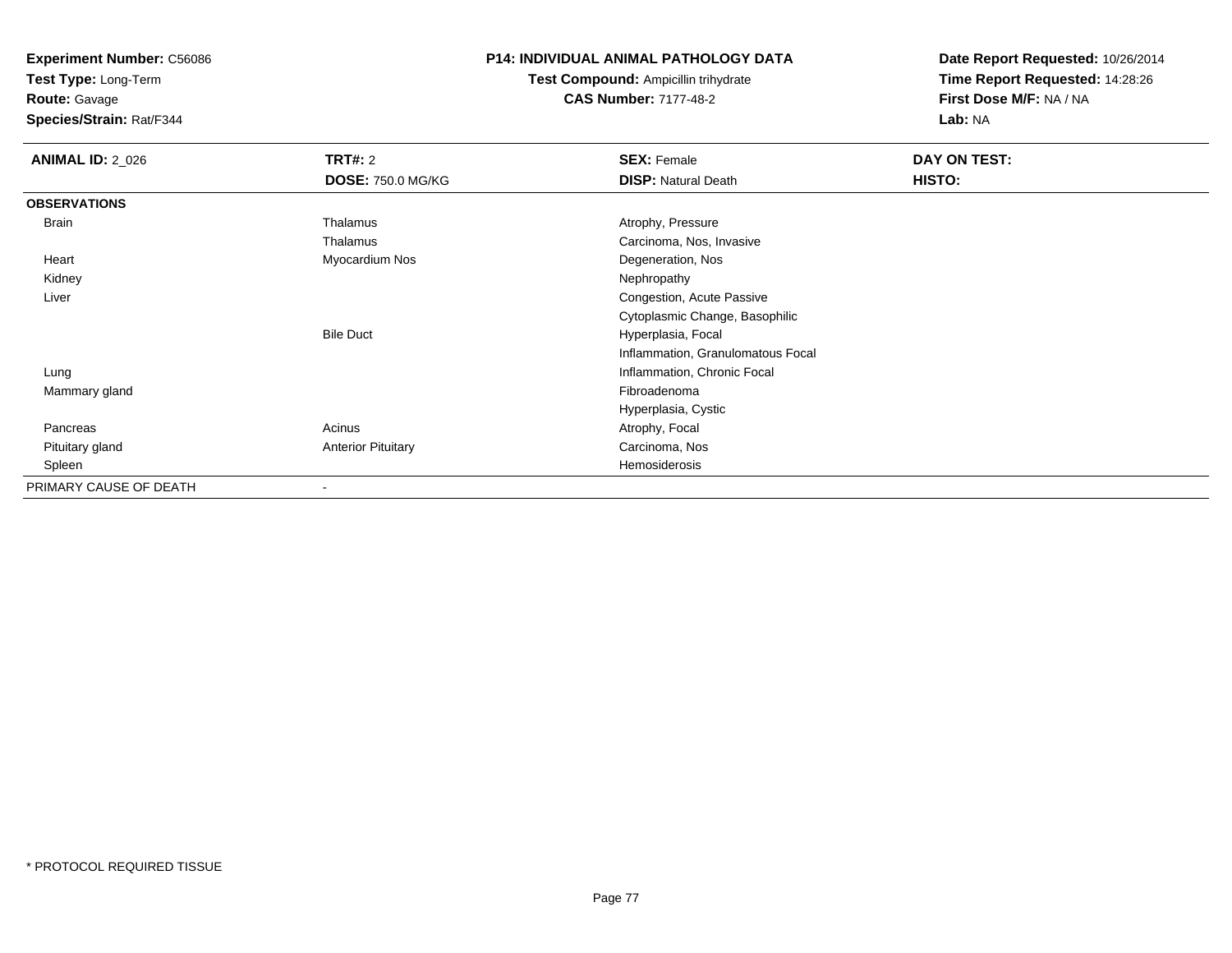**Test Type:** Long-Term

**Route:** Gavage

**Species/Strain:** Rat/F344

## **P14: INDIVIDUAL ANIMAL PATHOLOGY DATA**

**Test Compound:** Ampicillin trihydrate**CAS Number:** 7177-48-2

| <b>ANIMAL ID: 2_027</b> | <b>TRT#:</b> 2            | <b>SEX: Female</b>              | DAY ON TEST: |  |
|-------------------------|---------------------------|---------------------------------|--------------|--|
|                         | <b>DOSE: 750.0 MG/KG</b>  | <b>DISP: Terminal Sacrifice</b> | HISTO:       |  |
| <b>OBSERVATIONS</b>     |                           |                                 |              |  |
| Adrenal gland           | Cortex Nos                | Cyst, Nos                       |              |  |
|                         | Cortex Nos                | Hyperplasia, Focal              |              |  |
|                         | Medulla                   | Hyperplasia, Focal              |              |  |
| Bone marrow             |                           | Hyperplasia, Hematopoietic      |              |  |
| Heart                   | Myocardium Nos            | Degeneration, Nos               |              |  |
| Kidney                  |                           | Nephropathy                     |              |  |
| Liver                   |                           | Cytoplasmic Change, Basophilic  |              |  |
|                         |                           | Inflammation, Chronic Focal     |              |  |
| Lung                    |                           | Inflammation, Chronic Focal     |              |  |
|                         | Alveoli                   | Mineralization                  |              |  |
| Mammary gland           |                           | Fibroadenoma                    |              |  |
| Pituitary gland         | <b>Anterior Pituitary</b> | Adenoma, Nos                    |              |  |
| Salivary gland          |                           | Metaplasia, Nos                 |              |  |
| Trachea                 |                           | Inflammation, Chronic Focal     |              |  |
| Unspecified             | Multiple Organs Nos       | Leukemia, Mononuclear Cell      |              |  |
| PRIMARY CAUSE OF DEATH  | -                         |                                 |              |  |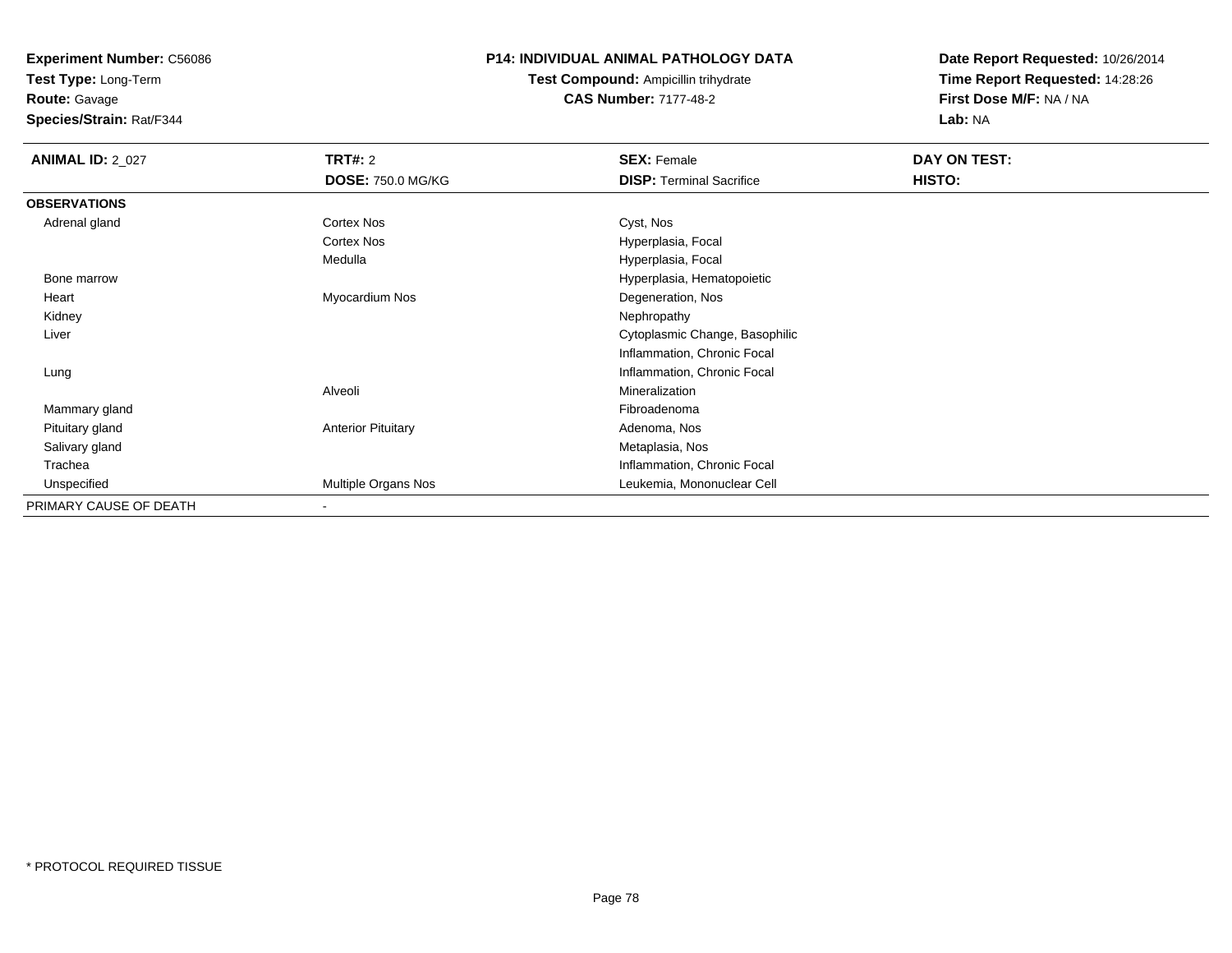**Test Type:** Long-Term

**Route:** Gavage

**Species/Strain:** Rat/F344

## **P14: INDIVIDUAL ANIMAL PATHOLOGY DATA**

**Test Compound:** Ampicillin trihydrate**CAS Number:** 7177-48-2

| <b>ANIMAL ID: 2_028</b> | TRT#: 2                   | <b>SEX: Female</b>                 | DAY ON TEST: |
|-------------------------|---------------------------|------------------------------------|--------------|
|                         | <b>DOSE: 750.0 MG/KG</b>  | <b>DISP: Terminal Sacrifice</b>    | HISTO:       |
| <b>OBSERVATIONS</b>     |                           |                                    |              |
| Adrenal gland           |                           | Cortical Adenoma                   |              |
|                         | Cortex Nos                | Focal Cellular Change              |              |
| Bone marrow             |                           | Hyperplasia, Hematopoietic         |              |
| Eye                     | <b>Crystalline Lens</b>   | Cataract                           |              |
|                         | Retina                    | Degeneration, Nos                  |              |
| Heart                   | Myocardium Nos            | Degeneration, Nos                  |              |
| Intestine Small         | <b>Mesentery Nos</b>      | Inflammation, Chronic Diffuse      |              |
|                         | <b>Mesentery Nos</b>      | Necrosis, Fat                      |              |
| Kidney                  |                           | Nephropathy                        |              |
|                         | Pelvis                    | <b>Transitional-Cell Carcinoma</b> |              |
| Liver                   |                           | Cytoplasmic Change, Basophilic     |              |
|                         | <b>Bile Duct</b>          | Hyperplasia, Focal                 |              |
| Mammary gland           |                           | Hyperplasia, Cystic                |              |
| Pancreas                | Acinus                    | Atrophy, Focal                     |              |
| Pituitary gland         | <b>Anterior Pituitary</b> | Adenoma, Nos                       |              |
| Unspecified             | Multiple Organs Nos       | Leukemia, Mononuclear Cell         |              |
| PRIMARY CAUSE OF DEATH  | $\,$                      |                                    |              |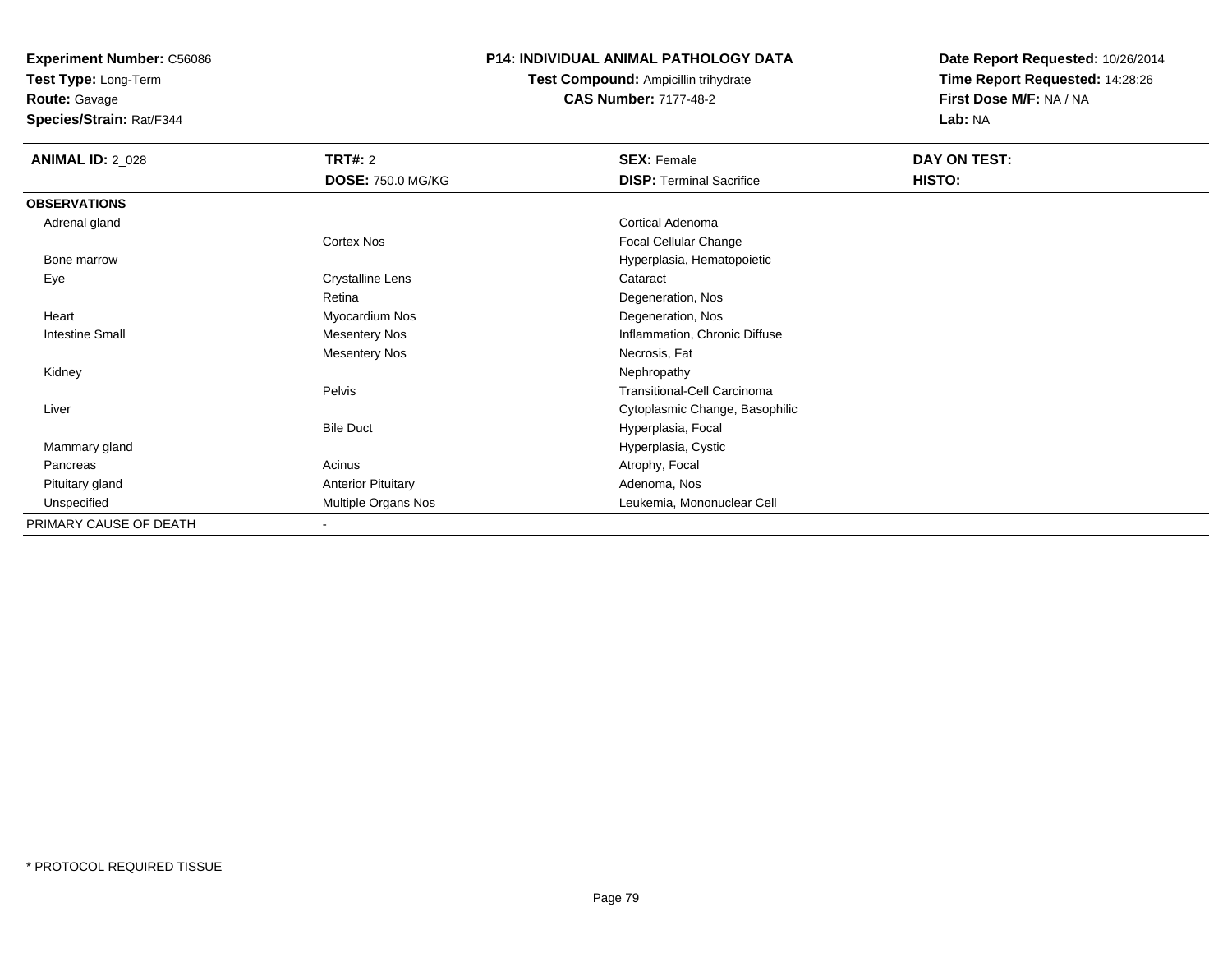**Test Type:** Long-Term

## **Route:** Gavage

**Species/Strain:** Rat/F344

## **P14: INDIVIDUAL ANIMAL PATHOLOGY DATA**

## **Test Compound:** Ampicillin trihydrate**CAS Number:** 7177-48-2

| <b>ANIMAL ID: 2 029</b> | TRT#: 2                   | <b>SEX: Female</b>              | DAY ON TEST: |  |
|-------------------------|---------------------------|---------------------------------|--------------|--|
|                         | <b>DOSE: 750.0 MG/KG</b>  | <b>DISP: Terminal Sacrifice</b> | HISTO:       |  |
| <b>OBSERVATIONS</b>     |                           |                                 |              |  |
| Bone marrow             |                           | Fibrosis, Myelo                 |              |  |
|                         |                           | Hyperplasia, Hematopoietic      |              |  |
| Heart                   | Myocardium Nos            | Degeneration, Nos               |              |  |
| Kidney                  |                           | Nephropathy                     |              |  |
| Liver                   |                           | Cytoplasmic Change, Basophilic  |              |  |
| Lymph node              | Thymic Lymph Node         | Hyperplasia, Lymphoid           |              |  |
| Mammary gland           |                           | Cyst, Nos                       |              |  |
|                         |                           | Fibroadenoma                    |              |  |
| Pituitary gland         | <b>Anterior Pituitary</b> | Adenoma, Nos                    |              |  |
| Thyroid                 |                           | Hyperplasia, C Cell             |              |  |
| Unspecified             | Multiple Organs Nos       | Leukemia, Mononuclear Cell      |              |  |
| Uterus                  |                           | Dilatation, Nos                 |              |  |
| PRIMARY CAUSE OF DEATH  | -                         |                                 |              |  |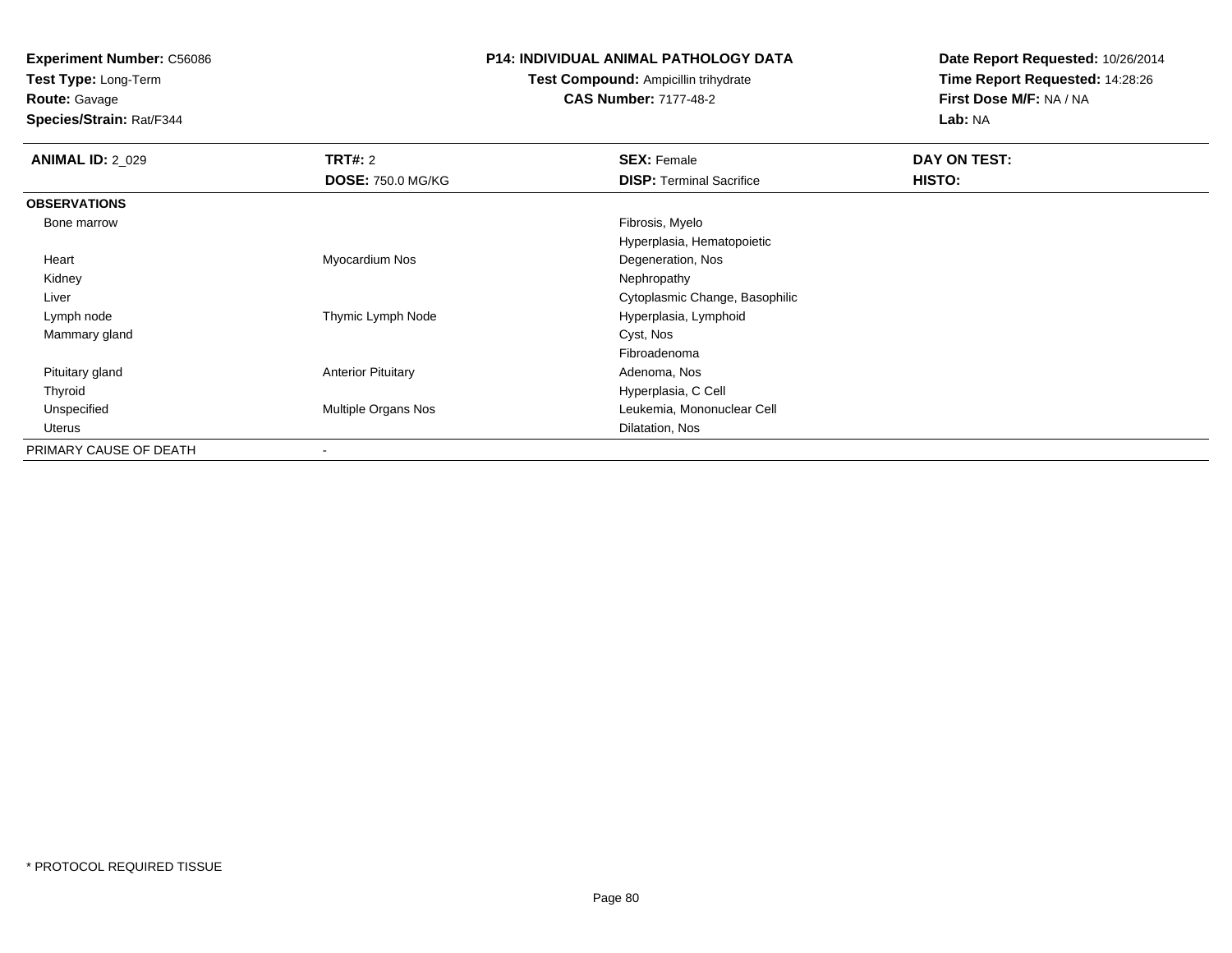| <b>Experiment Number: C56086</b><br>Test Type: Long-Term<br><b>Route: Gavage</b><br>Species/Strain: Rat/F344 |                          | <b>P14: INDIVIDUAL ANIMAL PATHOLOGY DATA</b><br><b>Test Compound: Ampicillin trihydrate</b><br><b>CAS Number: 7177-48-2</b> | Date Report Requested: 10/26/2014<br>Time Report Requested: 14:28:26<br>First Dose M/F: NA / NA<br>Lab: NA |
|--------------------------------------------------------------------------------------------------------------|--------------------------|-----------------------------------------------------------------------------------------------------------------------------|------------------------------------------------------------------------------------------------------------|
| <b>ANIMAL ID: 2 030</b>                                                                                      | TRT#: 2                  | <b>SEX: Female</b>                                                                                                          | DAY ON TEST:                                                                                               |
|                                                                                                              | <b>DOSE: 750.0 MG/KG</b> | <b>DISP:</b> Moribund Sacrifice                                                                                             | HISTO:                                                                                                     |
| <b>OBSERVATIONS</b>                                                                                          |                          |                                                                                                                             |                                                                                                            |
| Adrenal gland                                                                                                | <b>Cortex Nos</b>        | Cyst, Hemorrhagic                                                                                                           |                                                                                                            |
|                                                                                                              | <b>Cortex Nos</b>        | Cytoplasmic Vacuolization                                                                                                   |                                                                                                            |
| Bone marrow                                                                                                  |                          | Fibrosis, Myelo                                                                                                             |                                                                                                            |
|                                                                                                              |                          | Hyperplasia, Hematopoietic                                                                                                  |                                                                                                            |
| Clitoral gland                                                                                               |                          | Carcinoma, Nos                                                                                                              |                                                                                                            |
| <b>Intestine Small</b>                                                                                       | <b>Mesentery Nos</b>     | Necrosis, Fat                                                                                                               |                                                                                                            |
| Liver                                                                                                        |                          | Cytoplasmic Change, Basophilic                                                                                              |                                                                                                            |
| Spleen                                                                                                       |                          | Hematopoiesis                                                                                                               |                                                                                                            |
| PRIMARY CAUSE OF DEATH                                                                                       |                          |                                                                                                                             |                                                                                                            |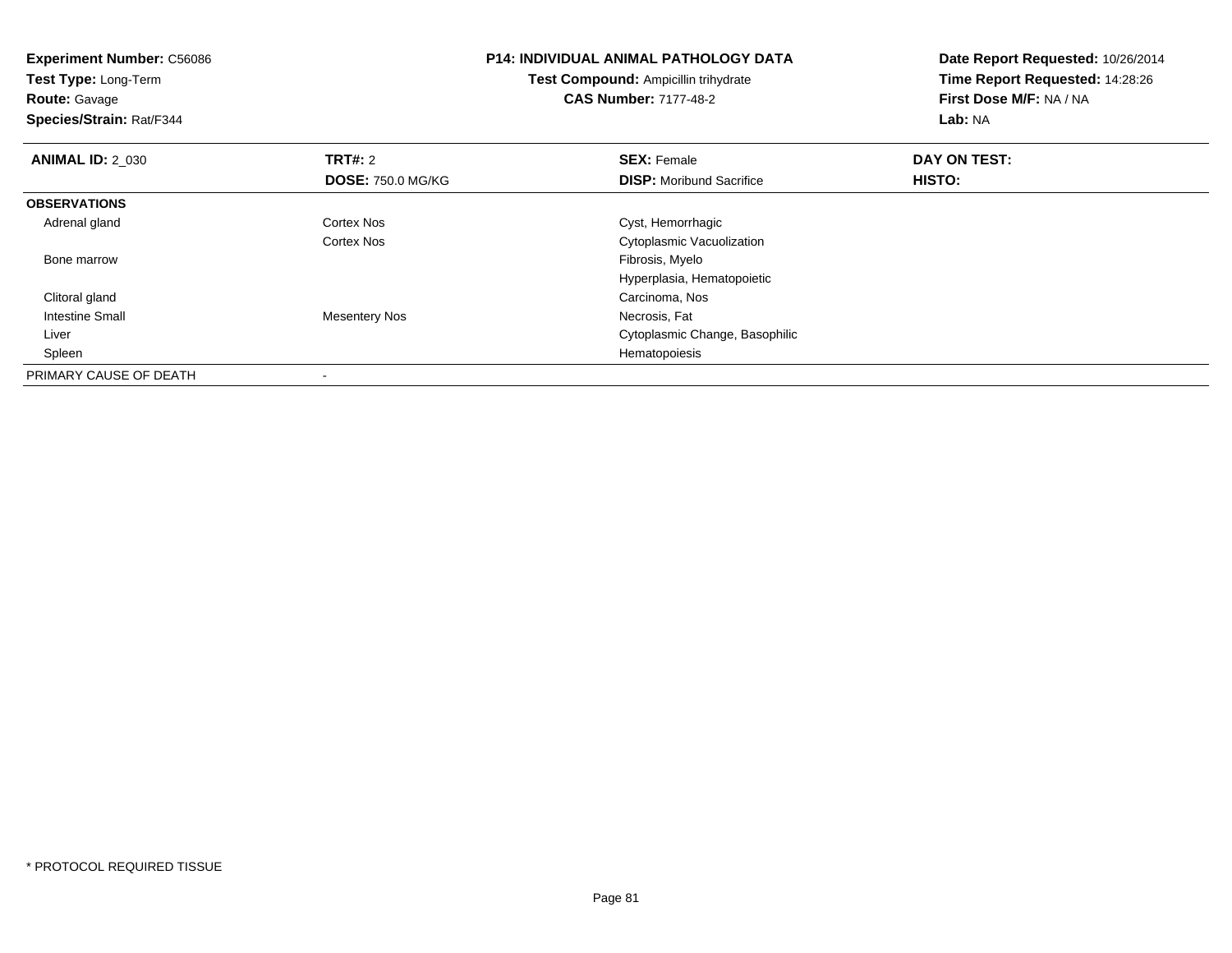**Test Type:** Long-Term

**Route:** Gavage

**Species/Strain:** Rat/F344

## **P14: INDIVIDUAL ANIMAL PATHOLOGY DATA**

**Test Compound:** Ampicillin trihydrate**CAS Number:** 7177-48-2

| <b>ANIMAL ID: 2_031</b> | TRT#: 2                   | <b>SEX: Female</b>                | DAY ON TEST: |  |
|-------------------------|---------------------------|-----------------------------------|--------------|--|
|                         | <b>DOSE: 750.0 MG/KG</b>  | <b>DISP: Terminal Sacrifice</b>   | HISTO:       |  |
| <b>OBSERVATIONS</b>     |                           |                                   |              |  |
| Adrenal gland           | Cortex Nos                | Focal Cellular Change             |              |  |
| Bone                    | Femur                     | Osteosclerosis                    |              |  |
|                         | Tibia                     | Osteosclerosis                    |              |  |
| Eye                     | Retina                    | Degeneration, Nos                 |              |  |
|                         |                           | Hemorrhage, Chronic               |              |  |
| Heart                   | Myocardium Nos            | Degeneration, Nos                 |              |  |
| Intestine Small         | <b>Mesentery Nos</b>      | Necrosis, Fat                     |              |  |
| Kidney                  |                           | Nephropathy                       |              |  |
| Liver                   |                           | Cytoplasmic Change, Basophilic    |              |  |
|                         | <b>Bile Duct</b>          | Fibrosis, Focal                   |              |  |
|                         | <b>Bile Duct</b>          | Hyperplasia, Focal                |              |  |
|                         |                           | Inflammation, Granulomatous Focal |              |  |
| Lung                    |                           | Inflammation, Chronic Focal       |              |  |
| Lymph node              | Mandibular Lymph Node     | Plasmacytosis                     |              |  |
| Mammary gland           |                           | Fibroadenoma                      |              |  |
|                         |                           | Hyperplasia, Cystic               |              |  |
| Pituitary gland         | <b>Anterior Pituitary</b> | Adenoma, Nos                      |              |  |
| Thymus                  |                           | Hyperplasia, Epithelial           |              |  |
| Thyroid                 |                           | Hyperplasia, C Cell               |              |  |
| PRIMARY CAUSE OF DEATH  |                           |                                   |              |  |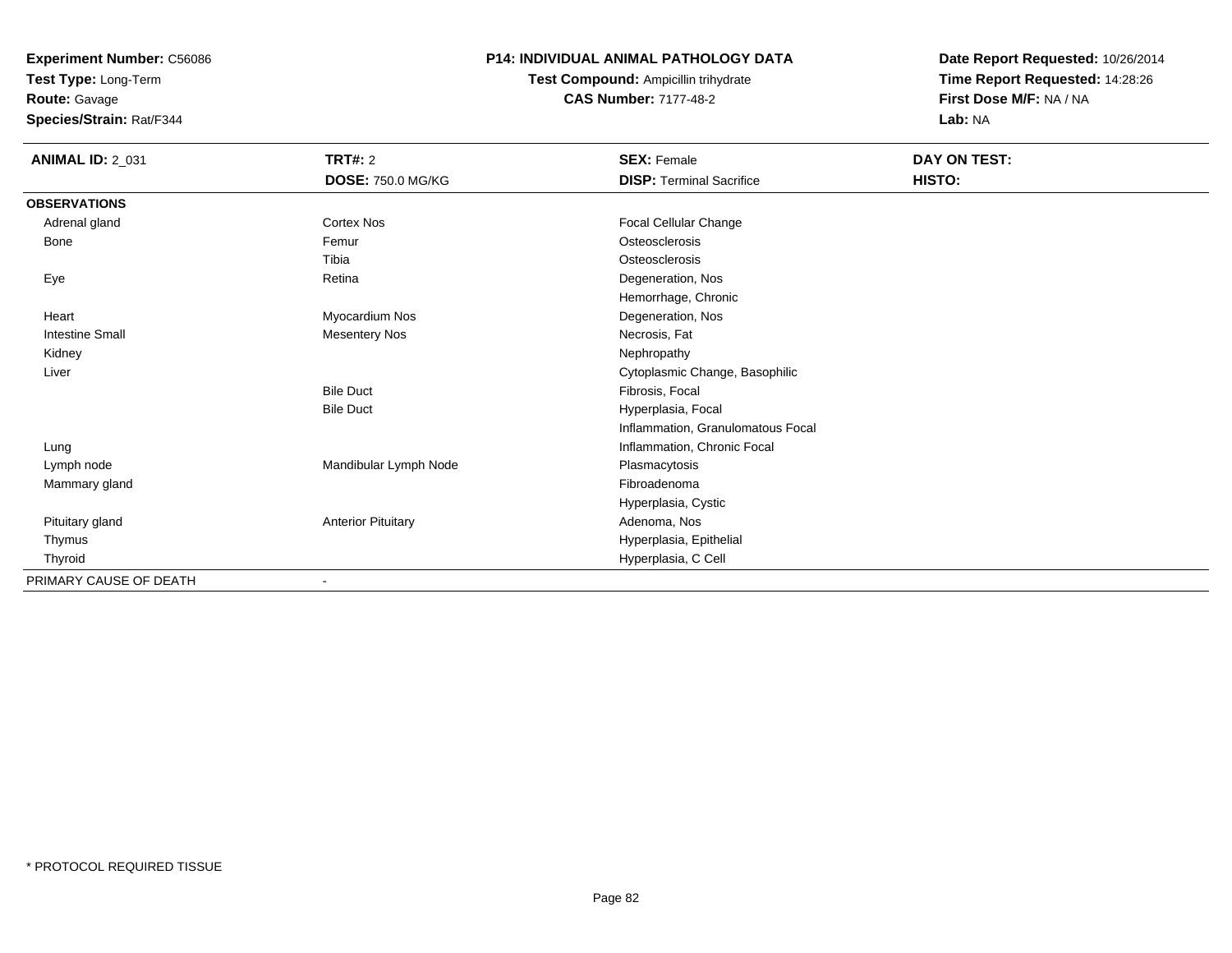**Test Type:** Long-Term

**Route:** Gavage

**Species/Strain:** Rat/F344

## **P14: INDIVIDUAL ANIMAL PATHOLOGY DATA**

**Test Compound:** Ampicillin trihydrate**CAS Number:** 7177-48-2

| <b>ANIMAL ID: 2_032</b> | <b>TRT#: 2</b>            | <b>SEX: Female</b>              | DAY ON TEST: |  |
|-------------------------|---------------------------|---------------------------------|--------------|--|
|                         | <b>DOSE: 750.0 MG/KG</b>  | <b>DISP: Terminal Sacrifice</b> | HISTO:       |  |
| <b>OBSERVATIONS</b>     |                           |                                 |              |  |
| Adrenal gland           | Cortex Nos                | Cytoplasmic Vacuolization       |              |  |
|                         | Medulla                   | Pheochromocytoma                |              |  |
| Bone                    | Skull                     | Osteosclerosis                  |              |  |
|                         | <b>Temporal Bone</b>      | Osteosclerosis                  |              |  |
| Bone marrow             |                           | Hyperplasia, Hematopoietic      |              |  |
|                         |                           | Osteosclerosis                  |              |  |
| Heart                   | Myocardium Nos            | Degeneration, Nos               |              |  |
| Kidney                  |                           | Nephropathy                     |              |  |
| Liver                   |                           | Cytoplasmic Change, Basophilic  |              |  |
|                         | <b>Bile Duct</b>          | Hyperplasia, Focal              |              |  |
| Lung                    |                           | Inflammation, Chronic Focal     |              |  |
| Lymph node              | Mandibular Lymph Node     | Plasmacytosis                   |              |  |
| Mammary gland           |                           | Fibroadenoma                    |              |  |
| Pituitary gland         | <b>Anterior Pituitary</b> | Cyst, Multiple                  |              |  |
| PRIMARY CAUSE OF DEATH  | $\overline{\phantom{a}}$  |                                 |              |  |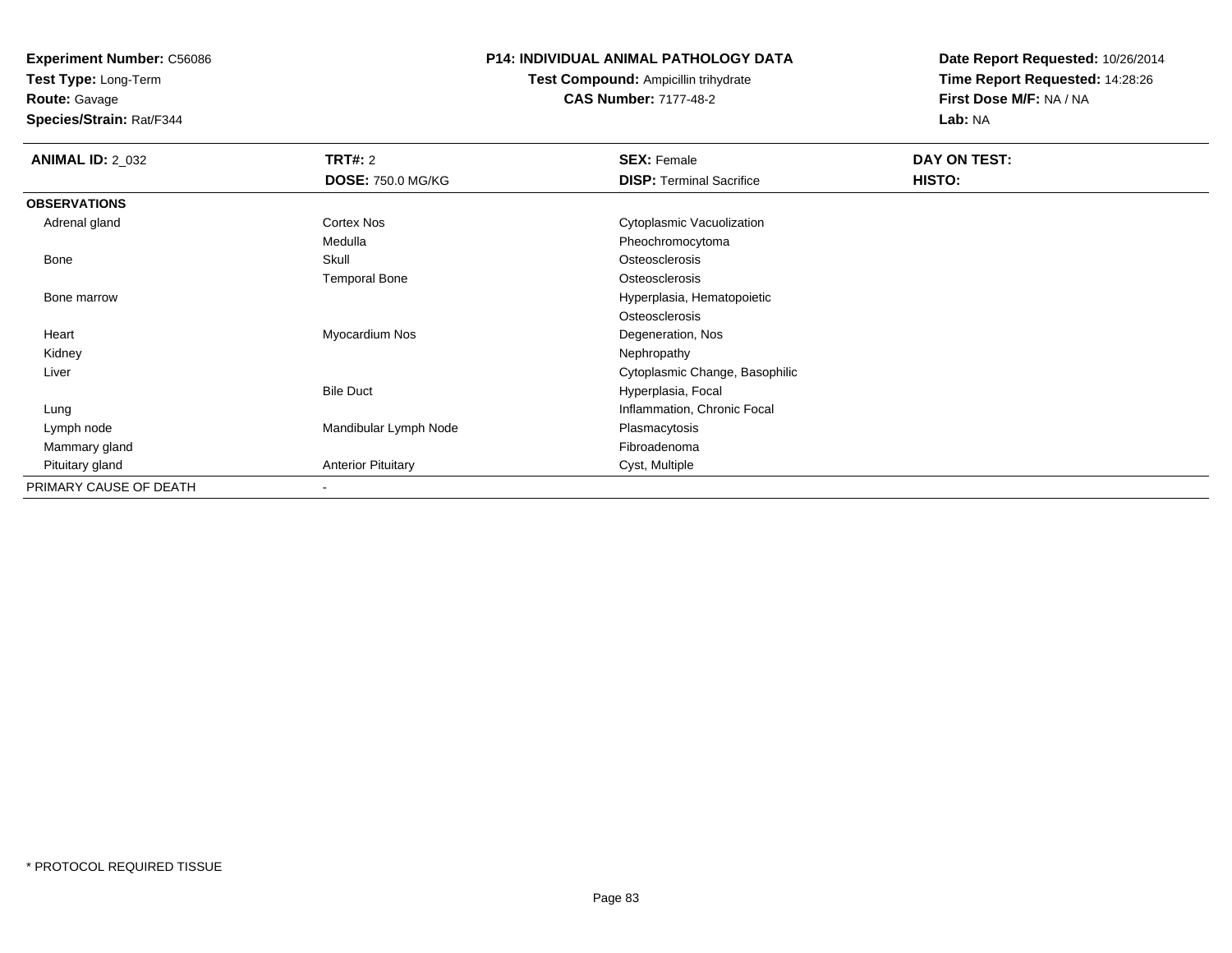**Experiment Number:** C56086**Test Type:** Long-Term**Route:** Gavage **Species/Strain:** Rat/F344**P14: INDIVIDUAL ANIMAL PATHOLOGY DATATest Compound:** Ampicillin trihydrate**CAS Number:** 7177-48-2**Date Report Requested:** 10/26/2014**Time Report Requested:** 14:28:26**First Dose M/F:** NA / NA**Lab:** NA**ANIMAL ID: 2 033 TRT#:** 2 **SEX:** Female **DAY ON TEST: DOSE:** 750.0 MG/KG**DISP:** Moribund Sacrifice **HISTO: OBSERVATIONS** Adrenal glandCortex Nos **Focal Cellular Change**<br>
Thalamus **Focal Cellular Change**<br>
Atrophy, Pressure BrainAtrophy, Pressure Hydrocephalus, Nos Kidneyy the control of the control of the control of the control of the control of the control of the control of the control of the control of the control of the control of the control of the control of the control of the contro Liver Hepatocytes Cytoplasmic Vacuolization Mammary glandHyperplasia, Focal<br>Adenoma, Nos Pituitary glandAnterior Pituitary Salivary glandDilatation, Ducts<br>Hemosiderosis Spleenn de la constitución de la constitución de la constitución de la constitución de la constitución de la constitución<br>En la constitución de la constitución de la constitución de la constitución de la constitución de la const PRIMARY CAUSE OF DEATH-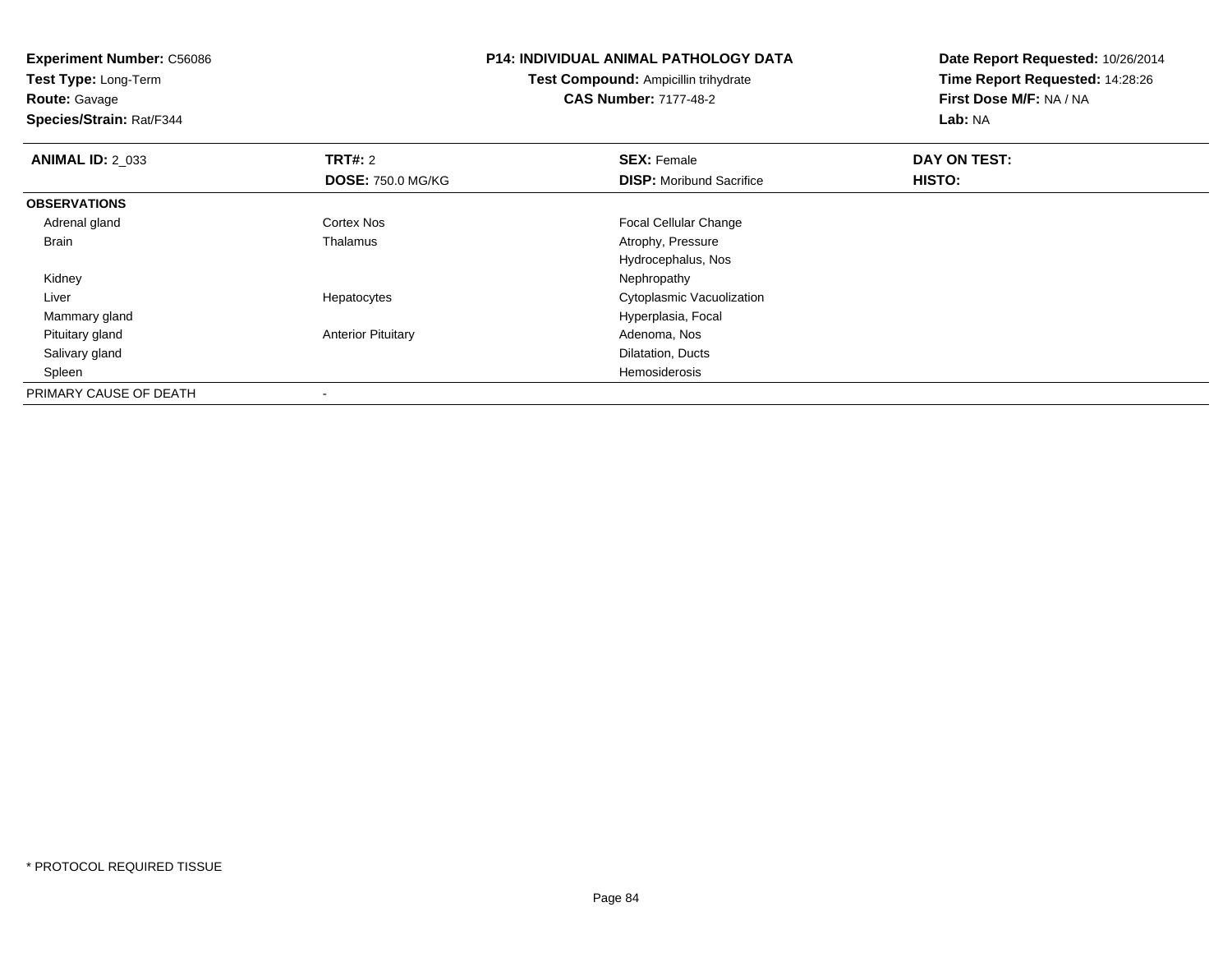**Test Type:** Long-Term

# **Route:** Gavage

**Species/Strain:** Rat/F344

## **P14: INDIVIDUAL ANIMAL PATHOLOGY DATA**

## **Test Compound:** Ampicillin trihydrate**CAS Number:** 7177-48-2

| <b>ANIMAL ID: 2_034</b> | TRT#: 2                  | <b>SEX: Female</b>                | DAY ON TEST: |  |
|-------------------------|--------------------------|-----------------------------------|--------------|--|
|                         | <b>DOSE: 750.0 MG/KG</b> | <b>DISP: Terminal Sacrifice</b>   | HISTO:       |  |
| <b>OBSERVATIONS</b>     |                          |                                   |              |  |
| Heart                   | Myocardium Nos           | Degeneration, Nos                 |              |  |
| Kidney                  |                          | Nephropathy                       |              |  |
| Liver                   |                          | Cytoplasmic Change, Basophilic    |              |  |
|                         |                          | Fibrosis, Focal                   |              |  |
|                         |                          | Hematopoiesis                     |              |  |
|                         |                          | Inflammation, Granulomatous Focal |              |  |
| Lung                    |                          | Congestion, Acute Passive         |              |  |
|                         | Pleura Nos               | Fibrosis, Focal                   |              |  |
| Lymph node              | Thymic Lymph Node        | Hemorrhage                        |              |  |
| Uterus                  |                          | <b>Endometrial Stromal Polyp</b>  |              |  |
| PRIMARY CAUSE OF DEATH  | $\overline{\phantom{a}}$ |                                   |              |  |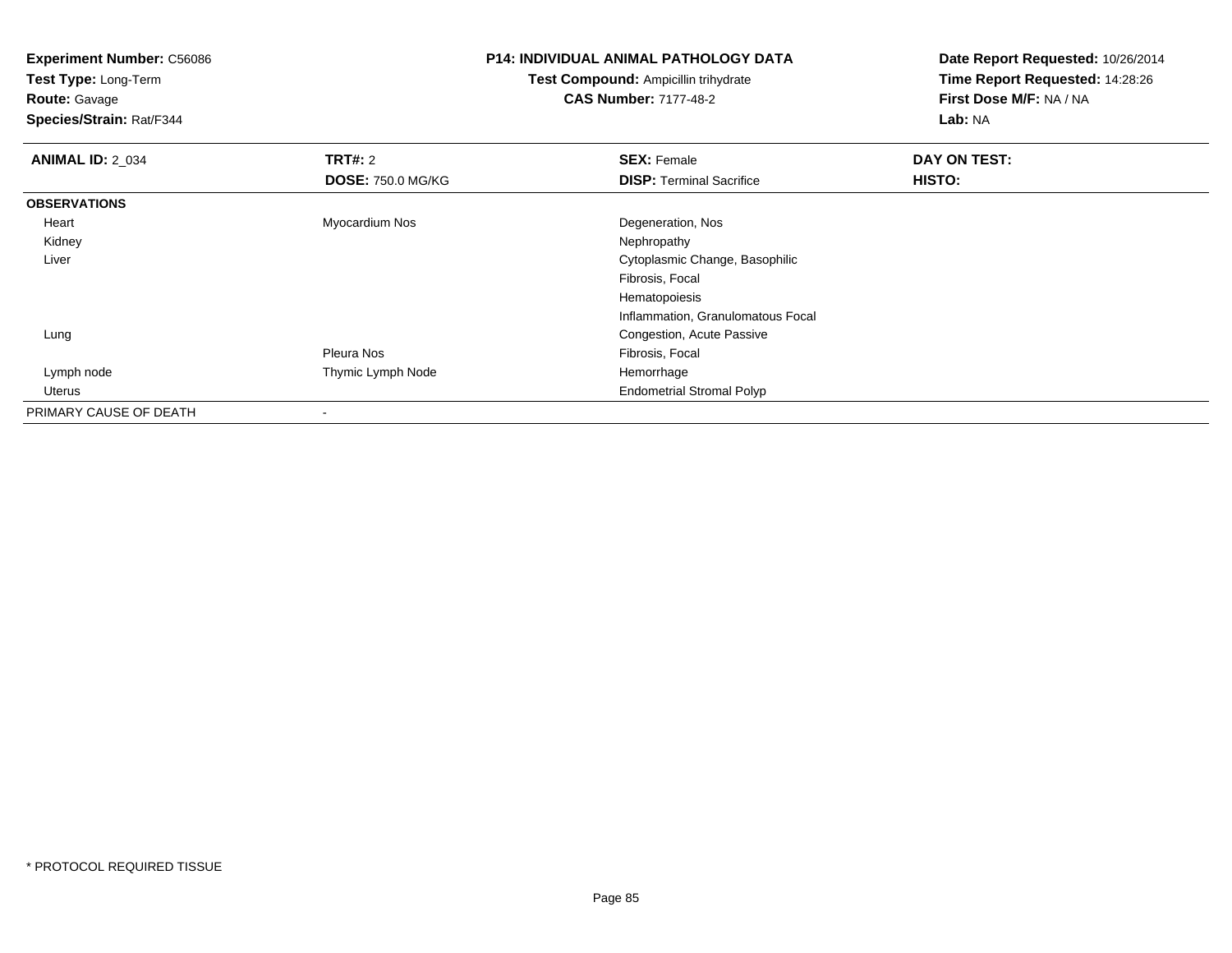**Test Type:** Long-Term**Route:** Gavage

**Species/Strain:** Rat/F344

## **P14: INDIVIDUAL ANIMAL PATHOLOGY DATA**

**Test Compound:** Ampicillin trihydrate**CAS Number:** 7177-48-2

| <b>ANIMAL ID: 2_035</b> | TRT#: 2                    | <b>SEX: Female</b>              | DAY ON TEST: |  |
|-------------------------|----------------------------|---------------------------------|--------------|--|
|                         | <b>DOSE: 750.0 MG/KG</b>   | <b>DISP:</b> Terminal Sacrifice | HISTO:       |  |
| <b>OBSERVATIONS</b>     |                            |                                 |              |  |
| Adrenal gland           | <b>Cortex Nos</b>          | <b>Focal Cellular Change</b>    |              |  |
| Bone marrow             |                            | Fibrosis, Myelo                 |              |  |
| Heart                   | Myocardium Nos             | Degeneration, Nos               |              |  |
| <b>Intestine Small</b>  | <b>Mesentery Nos</b>       | Necrosis, Fat                   |              |  |
| Mammary gland           |                            | Fibroadenoma                    |              |  |
| Pancreas                | Acinus                     | Atrophy, Focal                  |              |  |
|                         | <b>Islets</b>              | Islet-Cell Carcinoma            |              |  |
| Pituitary gland         | <b>Anterior Pituitary</b>  | Cyst, Hemorrhagic               |              |  |
| Stomach                 | Submucosa                  | Inflammation, Chronic Focal     |              |  |
| Thyroid                 |                            | Hyperplasia, C Cell             |              |  |
| Unspecified             | <b>Multiple Organs Nos</b> | Leukemia, Mononuclear Cell      |              |  |
| PRIMARY CAUSE OF DEATH  |                            |                                 |              |  |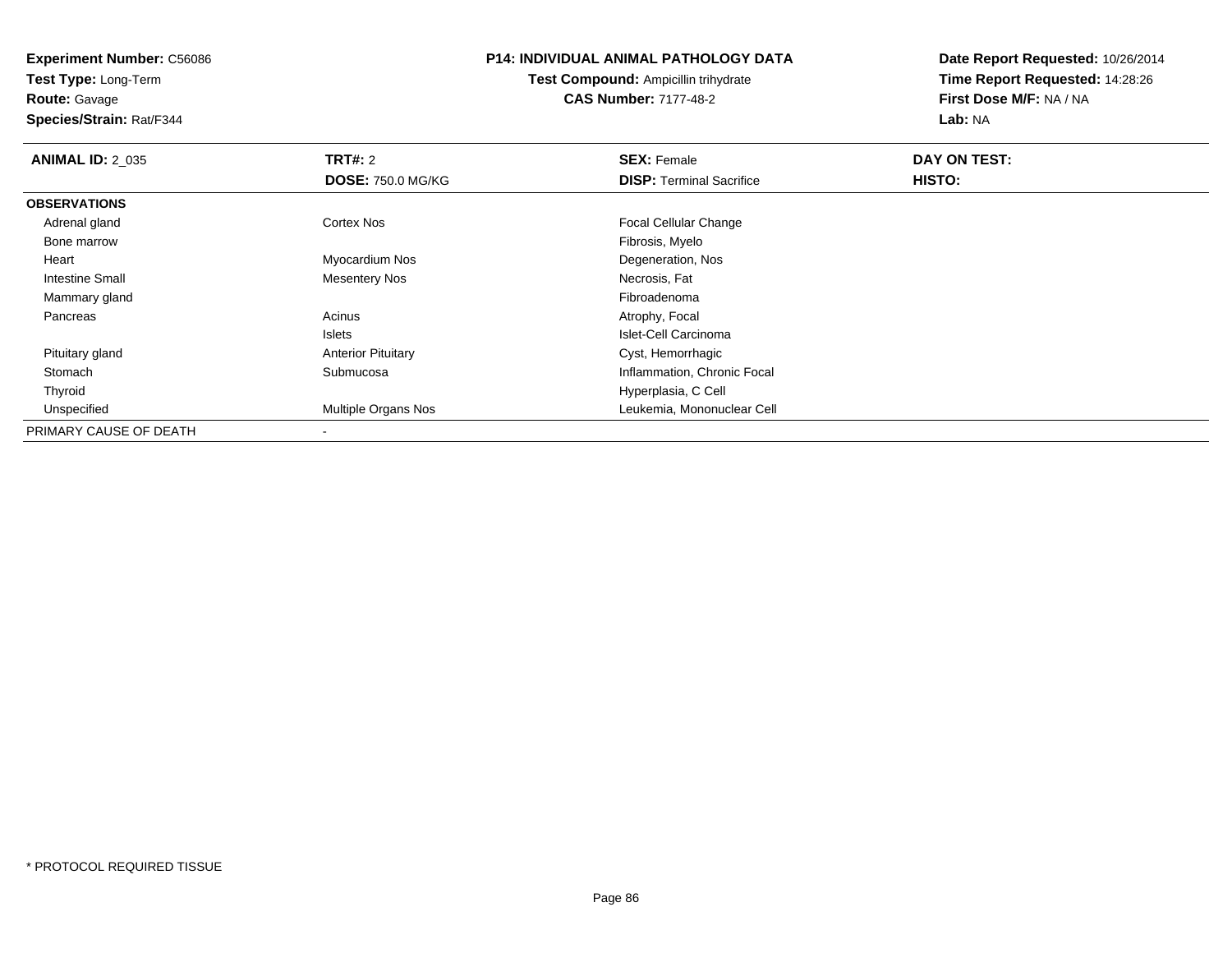| <b>Experiment Number: C56086</b><br>Test Type: Long-Term<br><b>Route: Gavage</b><br>Species/Strain: Rat/F344 |                           | <b>P14: INDIVIDUAL ANIMAL PATHOLOGY DATA</b><br>Test Compound: Ampicillin trihydrate<br><b>CAS Number: 7177-48-2</b> | Date Report Requested: 10/26/2014<br>Time Report Requested: 14:28:26<br>First Dose M/F: NA / NA<br>Lab: NA |  |
|--------------------------------------------------------------------------------------------------------------|---------------------------|----------------------------------------------------------------------------------------------------------------------|------------------------------------------------------------------------------------------------------------|--|
| <b>ANIMAL ID: 2 036</b>                                                                                      | <b>TRT#: 2</b>            | <b>SEX: Female</b>                                                                                                   | DAY ON TEST:                                                                                               |  |
|                                                                                                              | <b>DOSE: 750.0 MG/KG</b>  | <b>DISP:</b> Terminal Sacrifice                                                                                      | HISTO:                                                                                                     |  |
| <b>OBSERVATIONS</b>                                                                                          |                           |                                                                                                                      |                                                                                                            |  |
| Adrenal gland                                                                                                | Cortex Nos                | Cytoplasmic Vacuolization                                                                                            |                                                                                                            |  |
| Bone marrow                                                                                                  |                           | Hyperplasia, Hematopoietic                                                                                           |                                                                                                            |  |
| Heart                                                                                                        | Myocardium Nos            | Degeneration, Nos                                                                                                    |                                                                                                            |  |
| Kidney                                                                                                       |                           | Nephropathy                                                                                                          |                                                                                                            |  |
| Mammary gland                                                                                                |                           | Fibroadenoma                                                                                                         |                                                                                                            |  |
|                                                                                                              |                           | Hyperplasia, Cystic                                                                                                  |                                                                                                            |  |
| Pituitary gland                                                                                              | <b>Anterior Pituitary</b> | Adenoma, Nos                                                                                                         |                                                                                                            |  |
|                                                                                                              | <b>Anterior Pituitary</b> | Cyst, Hemorrhagic                                                                                                    |                                                                                                            |  |
| Unspecified                                                                                                  | Multiple Organs Nos       | Leukemia, Mononuclear Cell                                                                                           |                                                                                                            |  |
| PRIMARY CAUSE OF DEATH                                                                                       |                           |                                                                                                                      |                                                                                                            |  |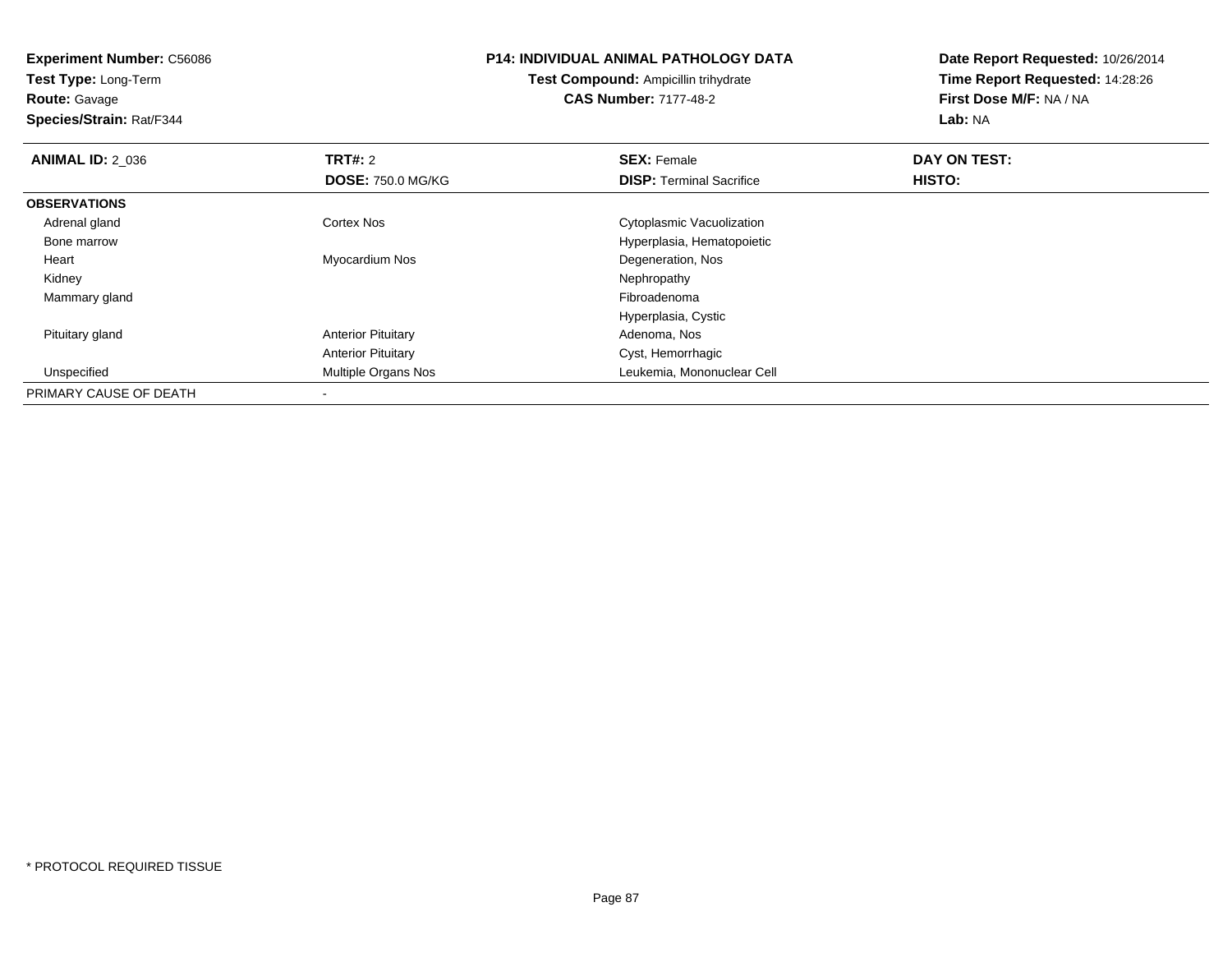**Test Type:** Long-Term

**Route:** Gavage

**Species/Strain:** Rat/F344

## **P14: INDIVIDUAL ANIMAL PATHOLOGY DATA**

**Test Compound:** Ampicillin trihydrate**CAS Number:** 7177-48-2

| <b>ANIMAL ID: 2_037</b> | <b>TRT#: 2</b>             | <b>SEX: Female</b>                | DAY ON TEST:  |
|-------------------------|----------------------------|-----------------------------------|---------------|
|                         | <b>DOSE: 750.0 MG/KG</b>   | <b>DISP:</b> Terminal Sacrifice   | <b>HISTO:</b> |
| <b>OBSERVATIONS</b>     |                            |                                   |               |
| Bone marrow             |                            | Hyperplasia, Hematopoietic        |               |
| Heart                   | Myocardium Nos             | Degeneration, Nos                 |               |
| Intestine Large         | Colon                      | Parasitism                        |               |
| Liver                   |                            | Cytoplasmic Change, Basophilic    |               |
|                         |                            | Inflammation, Granulomatous Focal |               |
| Lung                    |                            | Alveolar/Bronchiolar Adenoma      |               |
| Lymph node              | Mandibular Lymph Node      | Hyperplasia, Lymphoid             |               |
| Mammary gland           |                            | Hyperplasia, Cystic               |               |
| Pituitary gland         | <b>Anterior Pituitary</b>  | Adenoma, Nos                      |               |
| Unspecified             | <b>Multiple Organs Nos</b> | Leukemia, Mononuclear Cell        |               |
| Uterus                  |                            | Dilatation, Nos                   |               |
|                         |                            | Inflammation, Chronic Focal       |               |
|                         |                            | Prolapse                          |               |
| PRIMARY CAUSE OF DEATH  |                            |                                   |               |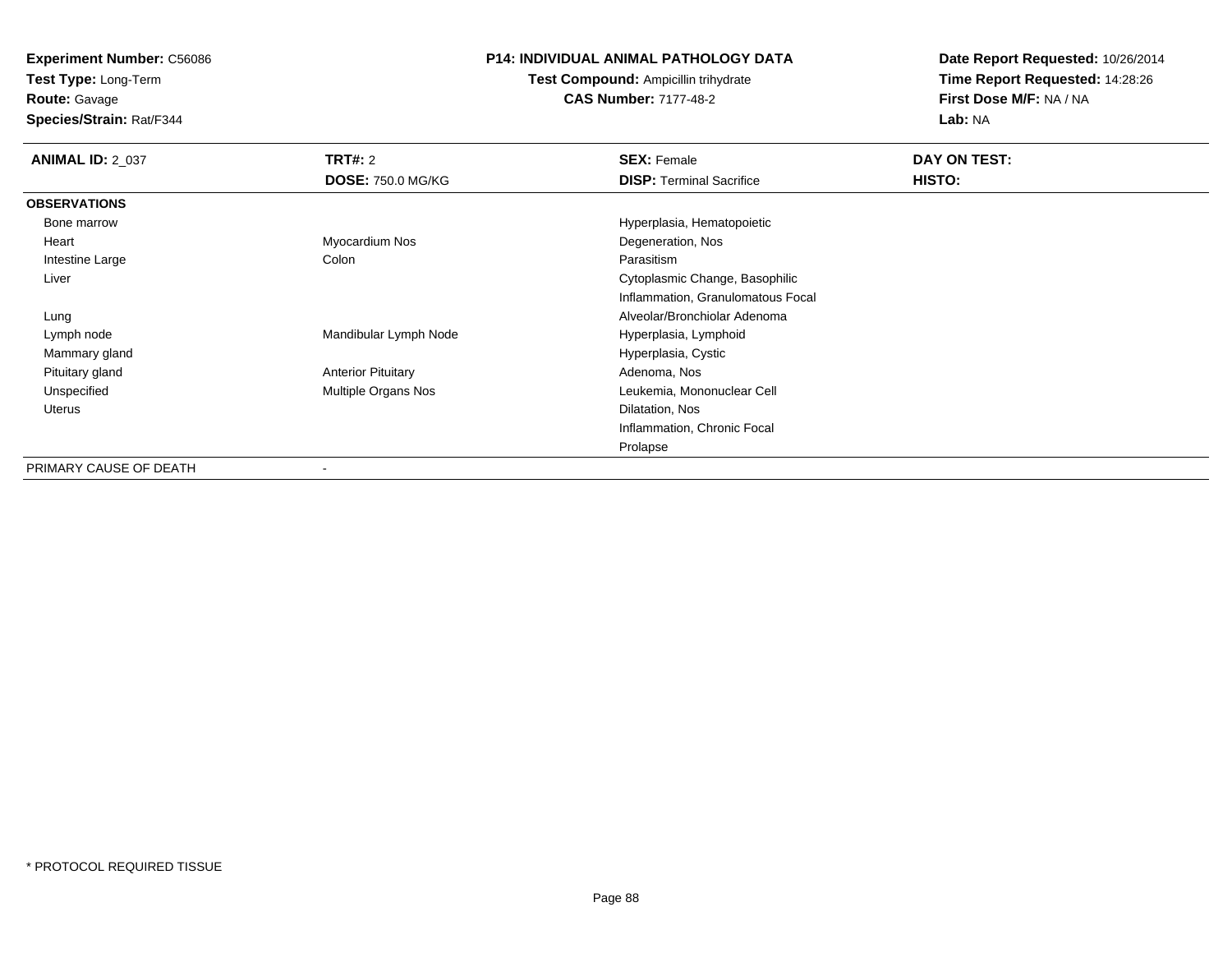| <b>Experiment Number: C56086</b><br>Test Type: Long-Term<br><b>CAS Number: 7177-48-2</b><br><b>Route:</b> Gavage<br>Species/Strain: Rat/F344 |                          | <b>P14: INDIVIDUAL ANIMAL PATHOLOGY DATA</b><br><b>Test Compound: Ampicillin trihydrate</b> | Date Report Requested: 10/26/2014<br>Time Report Requested: 14:28:26<br>First Dose M/F: NA / NA<br>Lab: NA |
|----------------------------------------------------------------------------------------------------------------------------------------------|--------------------------|---------------------------------------------------------------------------------------------|------------------------------------------------------------------------------------------------------------|
| <b>ANIMAL ID: 2 038</b>                                                                                                                      | <b>TRT#: 2</b>           | <b>SEX: Female</b>                                                                          | DAY ON TEST:                                                                                               |
|                                                                                                                                              | <b>DOSE: 750.0 MG/KG</b> | <b>DISP:</b> Terminal Sacrifice                                                             | HISTO:                                                                                                     |
| <b>OBSERVATIONS</b>                                                                                                                          |                          |                                                                                             |                                                                                                            |
| Adrenal gland                                                                                                                                | <b>Cortex Nos</b>        | Cytoplasmic Vacuolization                                                                   |                                                                                                            |
| Bone marrow                                                                                                                                  |                          | Hyperplasia, Hematopoietic                                                                  |                                                                                                            |
| Intestine Small                                                                                                                              | <b>Mesentery Nos</b>     | Fibrosis, Focal                                                                             |                                                                                                            |
|                                                                                                                                              | <b>Mesentery Nos</b>     | Necrosis, Fat                                                                               |                                                                                                            |
| Liver                                                                                                                                        | <b>Bile Duct</b>         | Hyperplasia, Focal                                                                          |                                                                                                            |
| Lung                                                                                                                                         |                          | Histiocytosis                                                                               |                                                                                                            |
| Skin                                                                                                                                         | Abdomen                  | Cyst, Epidermal Inclusion                                                                   |                                                                                                            |
| Unspecified                                                                                                                                  | Multiple Organs Nos      | Leukemia, Mononuclear Cell                                                                  |                                                                                                            |
| PRIMARY CAUSE OF DEATH                                                                                                                       |                          |                                                                                             |                                                                                                            |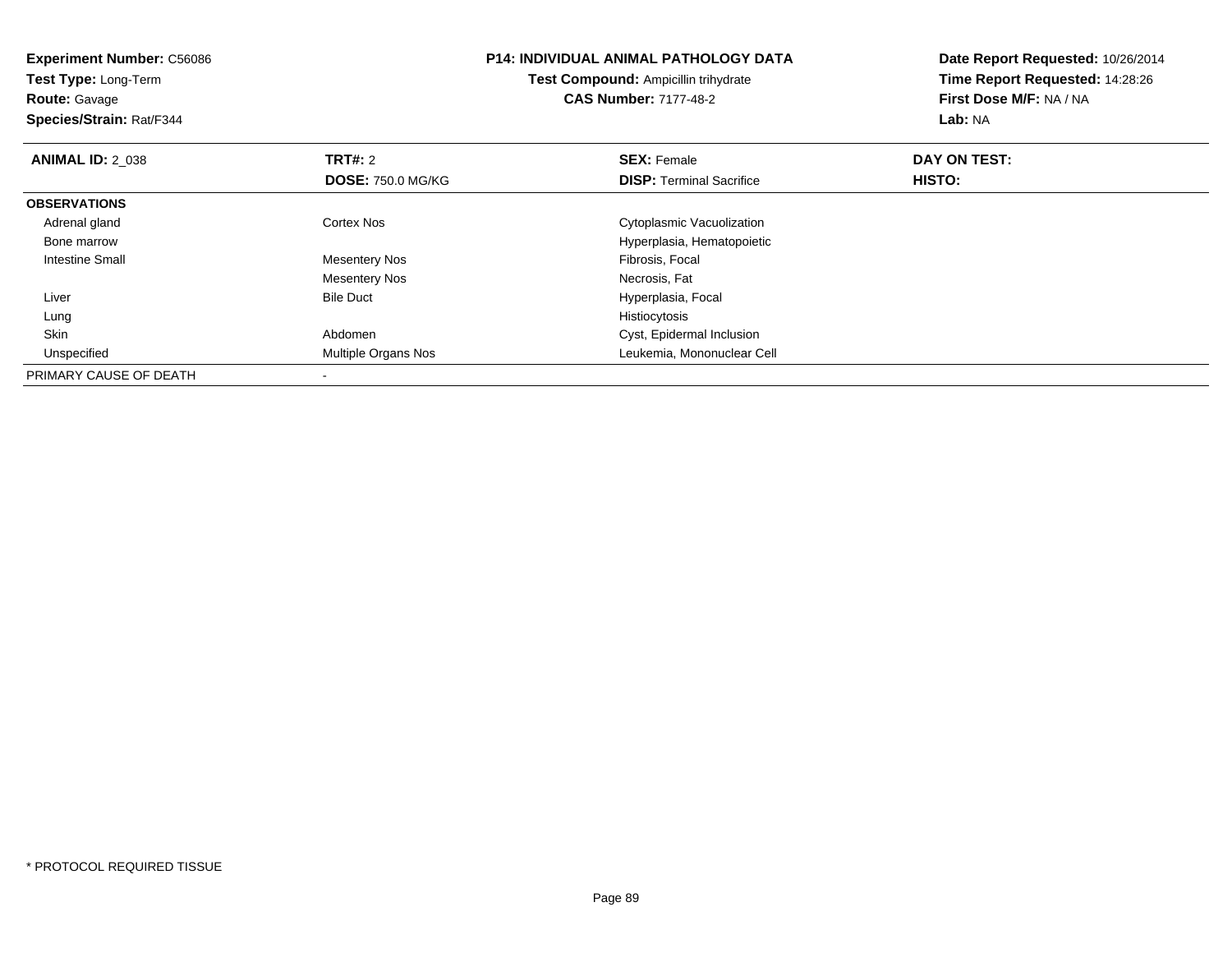| <b>Experiment Number: C56086</b><br><b>Test Type: Long-Term</b><br><b>Route: Gavage</b><br>Species/Strain: Rat/F344 |                           | <b>P14: INDIVIDUAL ANIMAL PATHOLOGY DATA</b><br><b>Test Compound: Ampicillin trihydrate</b><br><b>CAS Number: 7177-48-2</b> | Date Report Requested: 10/26/2014<br>Time Report Requested: 14:28:26<br>First Dose M/F: NA / NA<br>Lab: NA |
|---------------------------------------------------------------------------------------------------------------------|---------------------------|-----------------------------------------------------------------------------------------------------------------------------|------------------------------------------------------------------------------------------------------------|
| <b>ANIMAL ID: 2_039</b>                                                                                             | <b>TRT#: 2</b>            | <b>SEX: Female</b>                                                                                                          | DAY ON TEST:                                                                                               |
|                                                                                                                     | <b>DOSE: 750.0 MG/KG</b>  | <b>DISP:</b> Terminal Sacrifice                                                                                             | HISTO:                                                                                                     |
| <b>OBSERVATIONS</b>                                                                                                 |                           |                                                                                                                             |                                                                                                            |
| Bone marrow                                                                                                         |                           | Hyperplasia, Hematopoietic                                                                                                  |                                                                                                            |
| Kidney                                                                                                              |                           | Nephrosis, Nos                                                                                                              |                                                                                                            |
| Liver                                                                                                               | <b>Bile Duct</b>          | Hyperplasia, Focal                                                                                                          |                                                                                                            |
| Lymph node                                                                                                          | Thymic Lymph Node         | Histiocytosis                                                                                                               |                                                                                                            |
|                                                                                                                     | Mandibular Lymph Node     | Plasmacytosis                                                                                                               |                                                                                                            |
| Mammary gland                                                                                                       |                           | Fibroadenoma                                                                                                                |                                                                                                            |
|                                                                                                                     |                           | Hyperplasia, Cystic                                                                                                         |                                                                                                            |
| Pituitary gland                                                                                                     | <b>Anterior Pituitary</b> | Cyst, Nos                                                                                                                   |                                                                                                            |
| Unspecified                                                                                                         | Multiple Organs Nos       | Leukemia, Mononuclear Cell                                                                                                  |                                                                                                            |
| PRIMARY CAUSE OF DEATH                                                                                              |                           |                                                                                                                             |                                                                                                            |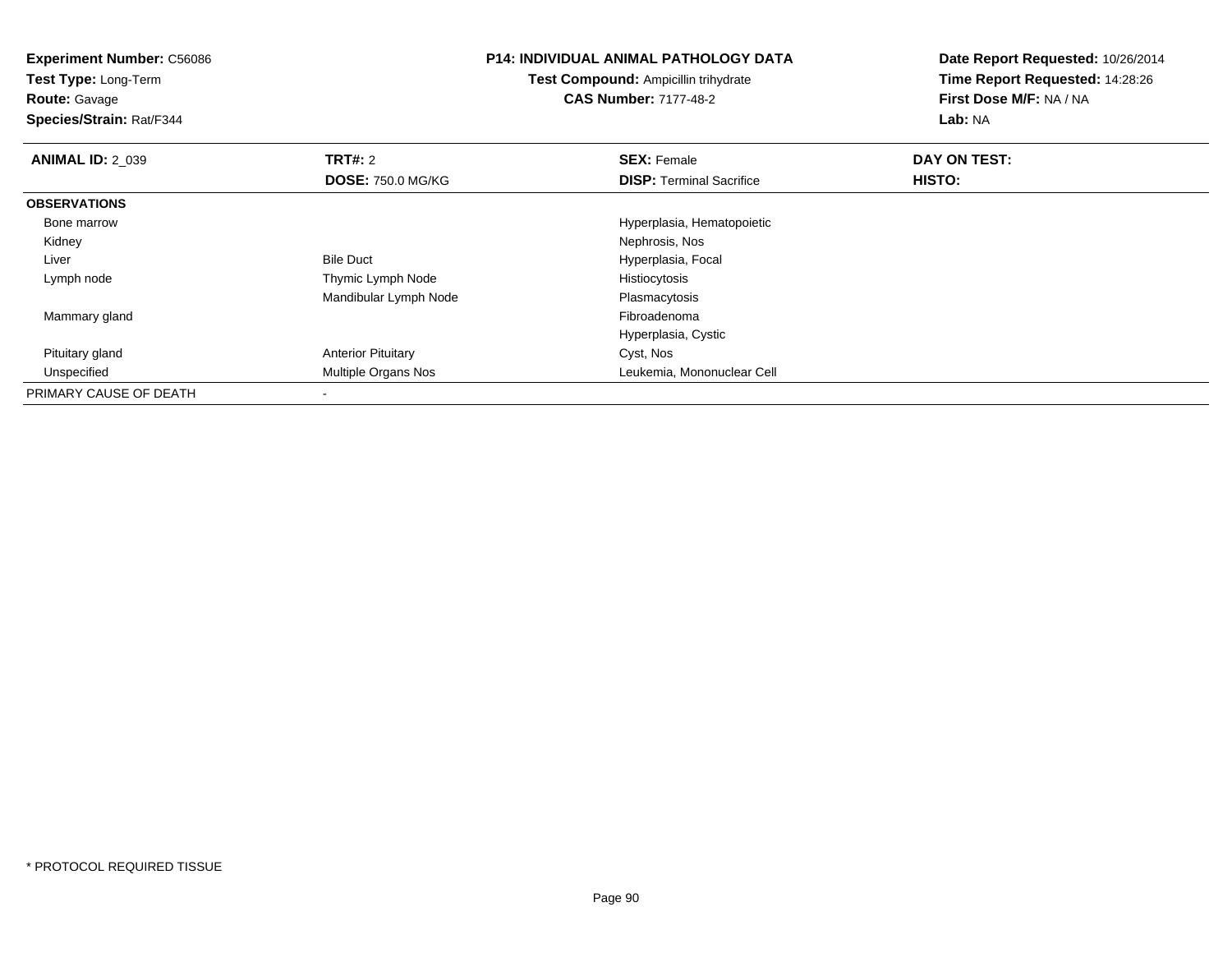**Test Type:** Long-Term

**Route:** Gavage

**Species/Strain:** Rat/F344

## **P14: INDIVIDUAL ANIMAL PATHOLOGY DATA**

**Test Compound:** Ampicillin trihydrate**CAS Number:** 7177-48-2

| <b>ANIMAL ID: 2_040</b> | TRT#: 2                   | <b>SEX: Female</b>                | DAY ON TEST: |
|-------------------------|---------------------------|-----------------------------------|--------------|
|                         | <b>DOSE: 750.0 MG/KG</b>  | <b>DISP: Terminal Sacrifice</b>   | HISTO:       |
| <b>OBSERVATIONS</b>     |                           |                                   |              |
| Adrenal gland           |                           | Cortical Adenoma                  |              |
| Heart                   | Myocardium Nos            | Degeneration, Nos                 |              |
| Kidney                  |                           | Nephropathy                       |              |
| Liver                   |                           | Angiectasis                       |              |
|                         |                           | Cytoplasmic Change, Basophilic    |              |
|                         |                           | Inflammation, Granulomatous Focal |              |
| Lymph node              | Mandibular Lymph Node     | Plasmacytosis                     |              |
| Mammary gland           |                           | Fibroadenoma                      |              |
| Pituitary gland         | <b>Anterior Pituitary</b> | Adenoma, Nos                      |              |
| Salivary gland          |                           | Dilatation, Ducts                 |              |
|                         |                           | Inflammation, Chronic Focal       |              |
| Thyroid                 |                           | Hyperplasia, C Cell               |              |
| Unspecified             | <b>Abdominal Cavity</b>   | Inflammation, Chronic Focal       |              |
| PRIMARY CAUSE OF DEATH  | $\overline{\phantom{a}}$  |                                   |              |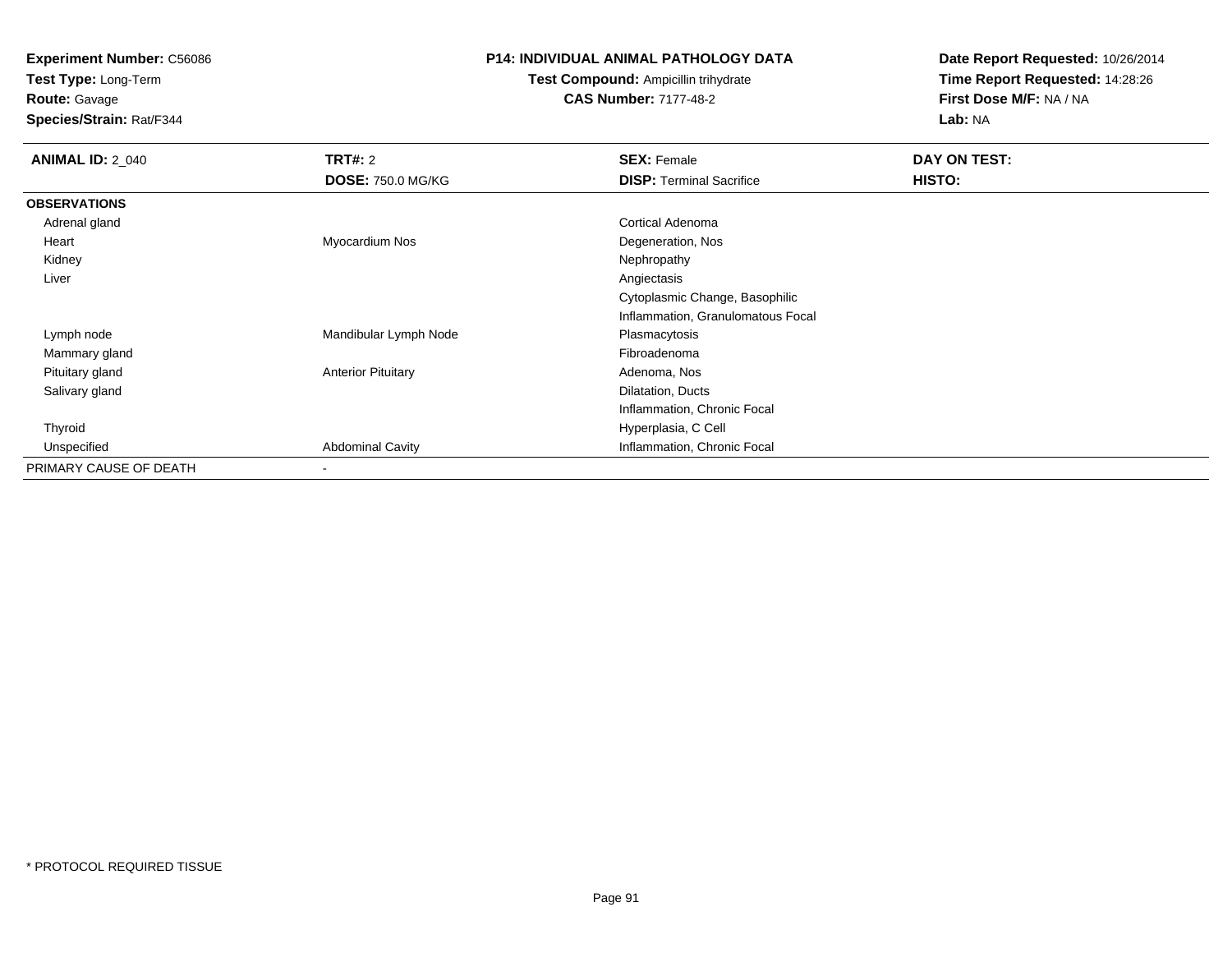| <b>Experiment Number: C56086</b><br>Test Compound: Ampicillin trihydrate<br>Test Type: Long-Term<br><b>CAS Number: 7177-48-2</b><br><b>Route: Gavage</b><br>Species/Strain: Rat/F344 |                           | <b>P14: INDIVIDUAL ANIMAL PATHOLOGY DATA</b> | Date Report Requested: 10/26/2014<br>Time Report Requested: 14:28:26<br>First Dose M/F: NA / NA<br>Lab: NA |
|--------------------------------------------------------------------------------------------------------------------------------------------------------------------------------------|---------------------------|----------------------------------------------|------------------------------------------------------------------------------------------------------------|
| <b>ANIMAL ID: 2 041</b>                                                                                                                                                              | TRT#: 2                   | <b>SEX: Female</b>                           | DAY ON TEST:                                                                                               |
|                                                                                                                                                                                      | <b>DOSE: 750.0 MG/KG</b>  | <b>DISP:</b> Moribund Sacrifice              | <b>HISTO:</b>                                                                                              |
| <b>OBSERVATIONS</b>                                                                                                                                                                  |                           |                                              |                                                                                                            |
| Kidney                                                                                                                                                                               |                           | Nephrosis, Nos                               |                                                                                                            |
| Liver                                                                                                                                                                                |                           | Cytoplasmic Change, Basophilic               |                                                                                                            |
|                                                                                                                                                                                      |                           | Inflammation, Granulomatous Focal            |                                                                                                            |
| Lung                                                                                                                                                                                 |                           | Hemorrhage                                   |                                                                                                            |
| Mammary gland                                                                                                                                                                        |                           | Fibroadenoma                                 |                                                                                                            |
| Pituitary gland                                                                                                                                                                      | <b>Anterior Pituitary</b> | Adenoma, Nos                                 |                                                                                                            |
| Trachea                                                                                                                                                                              |                           | Inflammation, Chronic Focal                  |                                                                                                            |
| PRIMARY CAUSE OF DEATH                                                                                                                                                               |                           |                                              |                                                                                                            |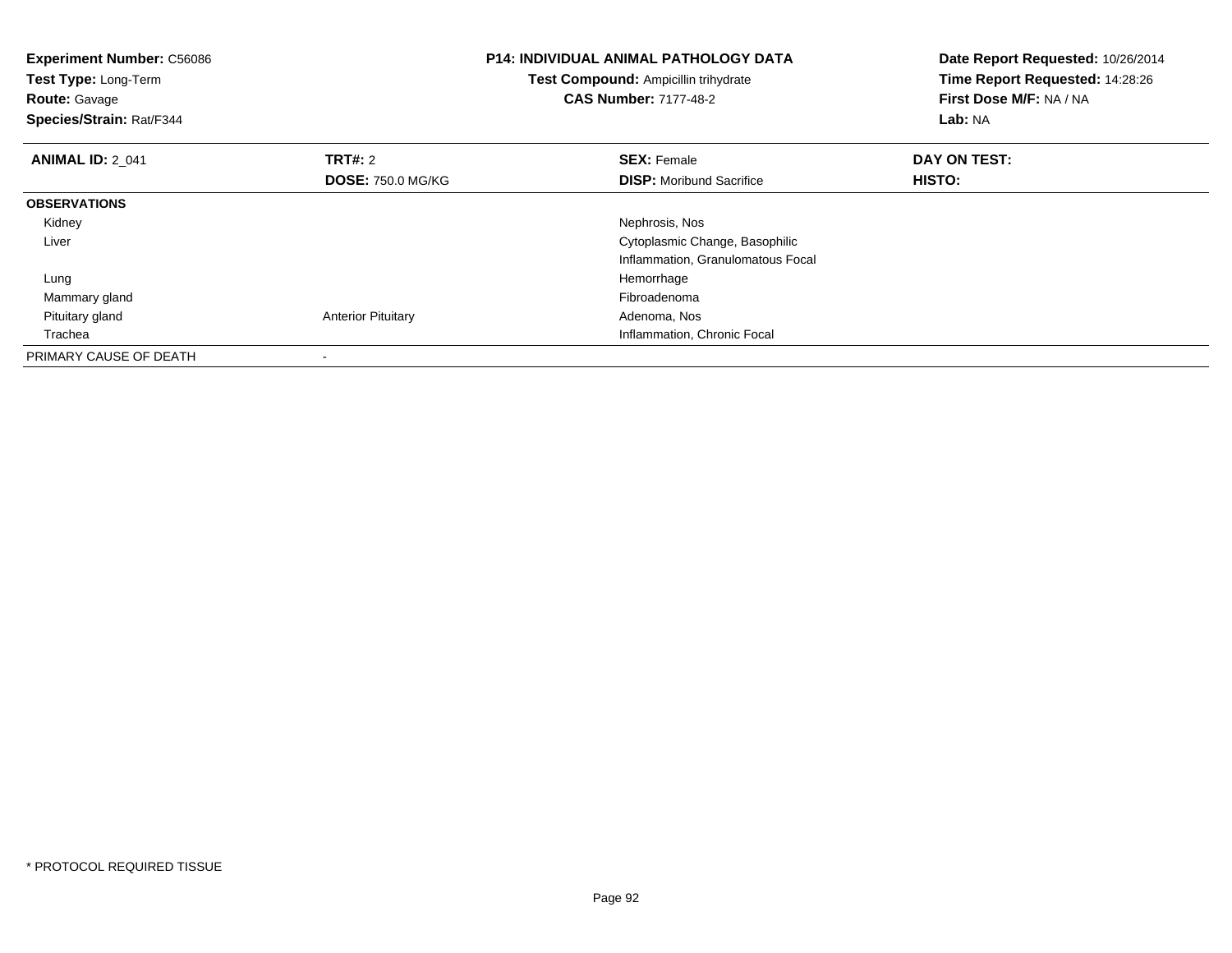| <b>Experiment Number: C56086</b><br>Test Type: Long-Term |                           | <b>P14: INDIVIDUAL ANIMAL PATHOLOGY DATA</b><br>Test Compound: Ampicillin trihydrate | Date Report Requested: 10/26/2014<br>Time Report Requested: 14:28:26 |  |
|----------------------------------------------------------|---------------------------|--------------------------------------------------------------------------------------|----------------------------------------------------------------------|--|
| <b>Route: Gavage</b><br>Species/Strain: Rat/F344         |                           | <b>CAS Number: 7177-48-2</b>                                                         | First Dose M/F: NA / NA<br>Lab: NA                                   |  |
| <b>ANIMAL ID: 2 042</b>                                  | <b>TRT#: 2</b>            | <b>SEX: Female</b>                                                                   | DAY ON TEST:                                                         |  |
|                                                          | <b>DOSE: 750.0 MG/KG</b>  | <b>DISP: Natural Death</b>                                                           | HISTO:                                                               |  |
| <b>OBSERVATIONS</b>                                      |                           |                                                                                      |                                                                      |  |
| Heart                                                    | Myocardium Nos            | Degeneration, Nos                                                                    |                                                                      |  |
| Liver                                                    |                           | Cytoplasmic Change, Basophilic                                                       |                                                                      |  |
|                                                          | <b>Bile Duct</b>          | Hyperplasia, Focal                                                                   |                                                                      |  |
|                                                          |                           | Inflammation, Granulomatous Focal                                                    |                                                                      |  |
| Lung                                                     |                           | Congestion, Acute Passive                                                            |                                                                      |  |
|                                                          |                           | Hemorrhage                                                                           |                                                                      |  |
| Mammary gland                                            |                           | Hyperplasia, Cystic                                                                  |                                                                      |  |
| Pituitary gland                                          | <b>Anterior Pituitary</b> | Adenoma, Nos                                                                         |                                                                      |  |
| PRIMARY CAUSE OF DEATH                                   |                           |                                                                                      |                                                                      |  |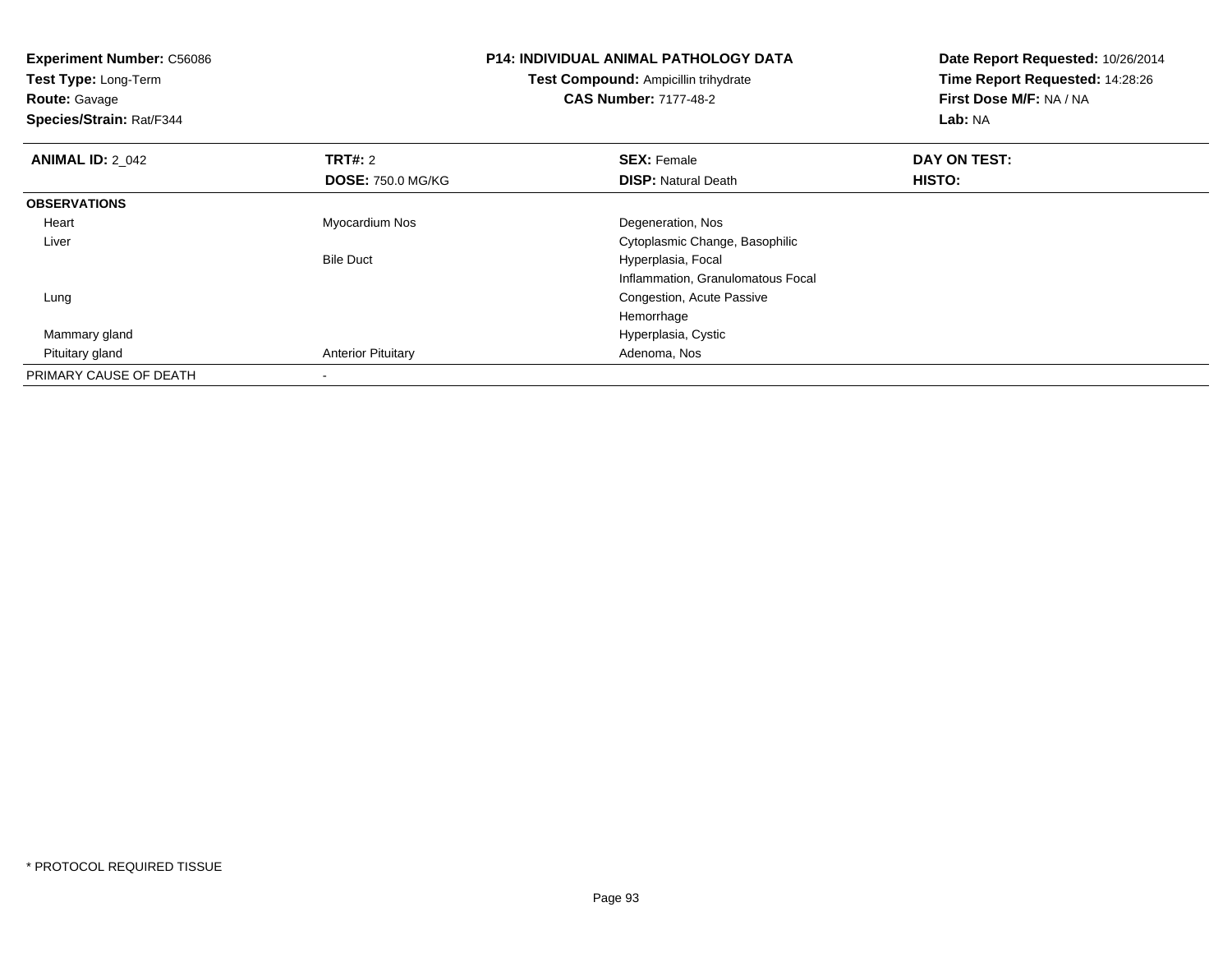| <b>Experiment Number: C56086</b><br>Test Type: Long-Term<br><b>Route: Gavage</b> | <b>P14: INDIVIDUAL ANIMAL PATHOLOGY DATA</b><br>Test Compound: Ampicillin trihydrate<br><b>CAS Number: 7177-48-2</b> |                                                    | Date Report Requested: 10/26/2014<br>Time Report Requested: 14:28:26<br>First Dose M/F: NA / NA |  |
|----------------------------------------------------------------------------------|----------------------------------------------------------------------------------------------------------------------|----------------------------------------------------|-------------------------------------------------------------------------------------------------|--|
| Species/Strain: Rat/F344                                                         |                                                                                                                      |                                                    | Lab: NA                                                                                         |  |
| <b>ANIMAL ID: 2 043</b>                                                          | TRT#: 2<br><b>DOSE: 750.0 MG/KG</b>                                                                                  | <b>SEX: Female</b><br><b>DISP:</b> Dosing Accident | DAY ON TEST:<br><b>HISTO:</b>                                                                   |  |
| <b>OBSERVATIONS</b>                                                              |                                                                                                                      |                                                    |                                                                                                 |  |
| Lung                                                                             |                                                                                                                      | Congestion, Acute Passive                          |                                                                                                 |  |
|                                                                                  |                                                                                                                      | Foreign Body, Nos                                  |                                                                                                 |  |
| PRIMARY CAUSE OF DEATH                                                           |                                                                                                                      |                                                    |                                                                                                 |  |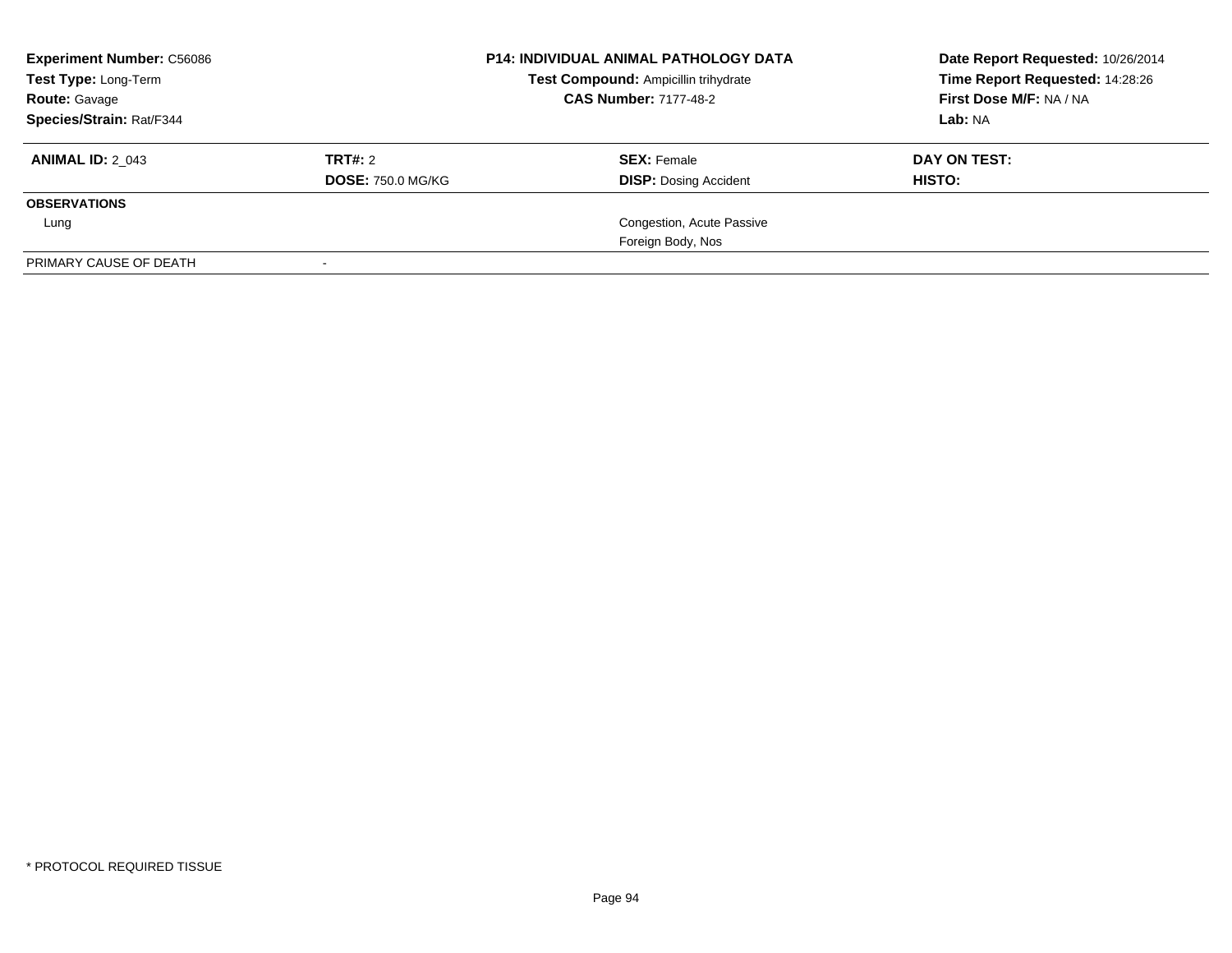| <b>Experiment Number: C56086</b><br>Test Type: Long-Term<br><b>Route: Gavage</b><br>Species/Strain: Rat/F344 |                           | <b>P14: INDIVIDUAL ANIMAL PATHOLOGY DATA</b><br><b>Test Compound: Ampicillin trihydrate</b><br><b>CAS Number: 7177-48-2</b> | Date Report Requested: 10/26/2014<br>Time Report Requested: 14:28:26<br>First Dose M/F: NA / NA<br>Lab: NA |  |
|--------------------------------------------------------------------------------------------------------------|---------------------------|-----------------------------------------------------------------------------------------------------------------------------|------------------------------------------------------------------------------------------------------------|--|
| <b>ANIMAL ID: 2 044</b>                                                                                      | <b>TRT#: 2</b>            | <b>SEX: Female</b>                                                                                                          | DAY ON TEST:                                                                                               |  |
|                                                                                                              | <b>DOSE: 750.0 MG/KG</b>  | <b>DISP:</b> Terminal Sacrifice                                                                                             | HISTO:                                                                                                     |  |
| <b>OBSERVATIONS</b>                                                                                          |                           |                                                                                                                             |                                                                                                            |  |
| Adrenal gland                                                                                                |                           | Atypia, Nos                                                                                                                 |                                                                                                            |  |
|                                                                                                              | Cortex Nos                | Cytoplasmic Vacuolization                                                                                                   |                                                                                                            |  |
| Heart                                                                                                        | Myocardium Nos            | Degeneration, Nos                                                                                                           |                                                                                                            |  |
| Kidney                                                                                                       |                           | Nephropathy                                                                                                                 |                                                                                                            |  |
| Liver                                                                                                        | <b>Bile Duct</b>          | Hyperplasia, Focal                                                                                                          |                                                                                                            |  |
|                                                                                                              |                           | Inflammation, Granulomatous Focal                                                                                           |                                                                                                            |  |
| Pituitary gland                                                                                              | <b>Anterior Pituitary</b> | Cyst, Hemorrhagic                                                                                                           |                                                                                                            |  |
|                                                                                                              | <b>Anterior Pituitary</b> | Cyst, Multiple                                                                                                              |                                                                                                            |  |
| PRIMARY CAUSE OF DEATH                                                                                       |                           |                                                                                                                             |                                                                                                            |  |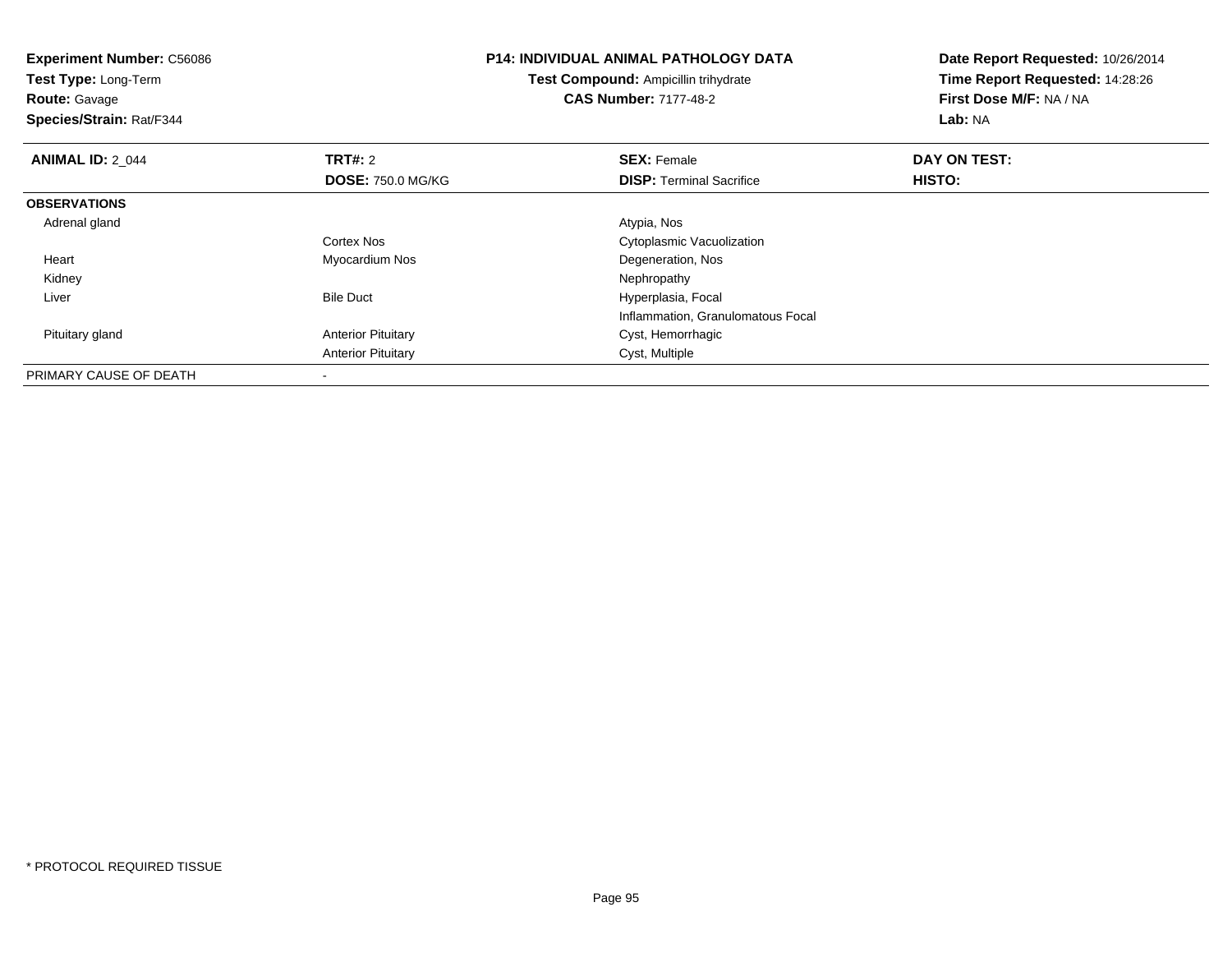**Test Type:** Long-Term

**Route:** Gavage

**Species/Strain:** Rat/F344

## **P14: INDIVIDUAL ANIMAL PATHOLOGY DATA**

**Test Compound:** Ampicillin trihydrate**CAS Number:** 7177-48-2

| <b>ANIMAL ID: 2 045</b> | <b>TRT#: 2</b>            | <b>SEX: Female</b>              | DAY ON TEST: |  |
|-------------------------|---------------------------|---------------------------------|--------------|--|
|                         | <b>DOSE: 750.0 MG/KG</b>  | <b>DISP:</b> Moribund Sacrifice | HISTO:       |  |
| <b>OBSERVATIONS</b>     |                           |                                 |              |  |
| Adrenal gland           | <b>Cortex Nos</b>         | Atypia, Nos                     |              |  |
|                         | <b>Cortex Nos</b>         | Hyperplasia, Focal              |              |  |
|                         | Medulla                   | Hyperplasia, Focal              |              |  |
| Bone marrow             |                           | Hyperplasia, Hematopoietic      |              |  |
| Intestine Large         | Colon                     | Parasitism                      |              |  |
| Kidney                  | Tubule                    | Pigmentation, Nos               |              |  |
| Liver                   | <b>Bile Duct</b>          | Hyperplasia, Focal              |              |  |
| Mammary gland           |                           | Hyperplasia, Cystic             |              |  |
| Pancreas                | Acinus                    | Atrophy, Focal                  |              |  |
| Pituitary gland         | <b>Anterior Pituitary</b> | Cyst, Nos                       |              |  |
| Skin                    | Abdomen                   | Hyperkeratosis                  |              |  |
| Trachea                 |                           | Inflammation, Chronic Focal     |              |  |
| Unspecified             | Multiple Organs Nos       | Leukemia, Mononuclear Cell      |              |  |
| PRIMARY CAUSE OF DEATH  | $\overline{\phantom{a}}$  |                                 |              |  |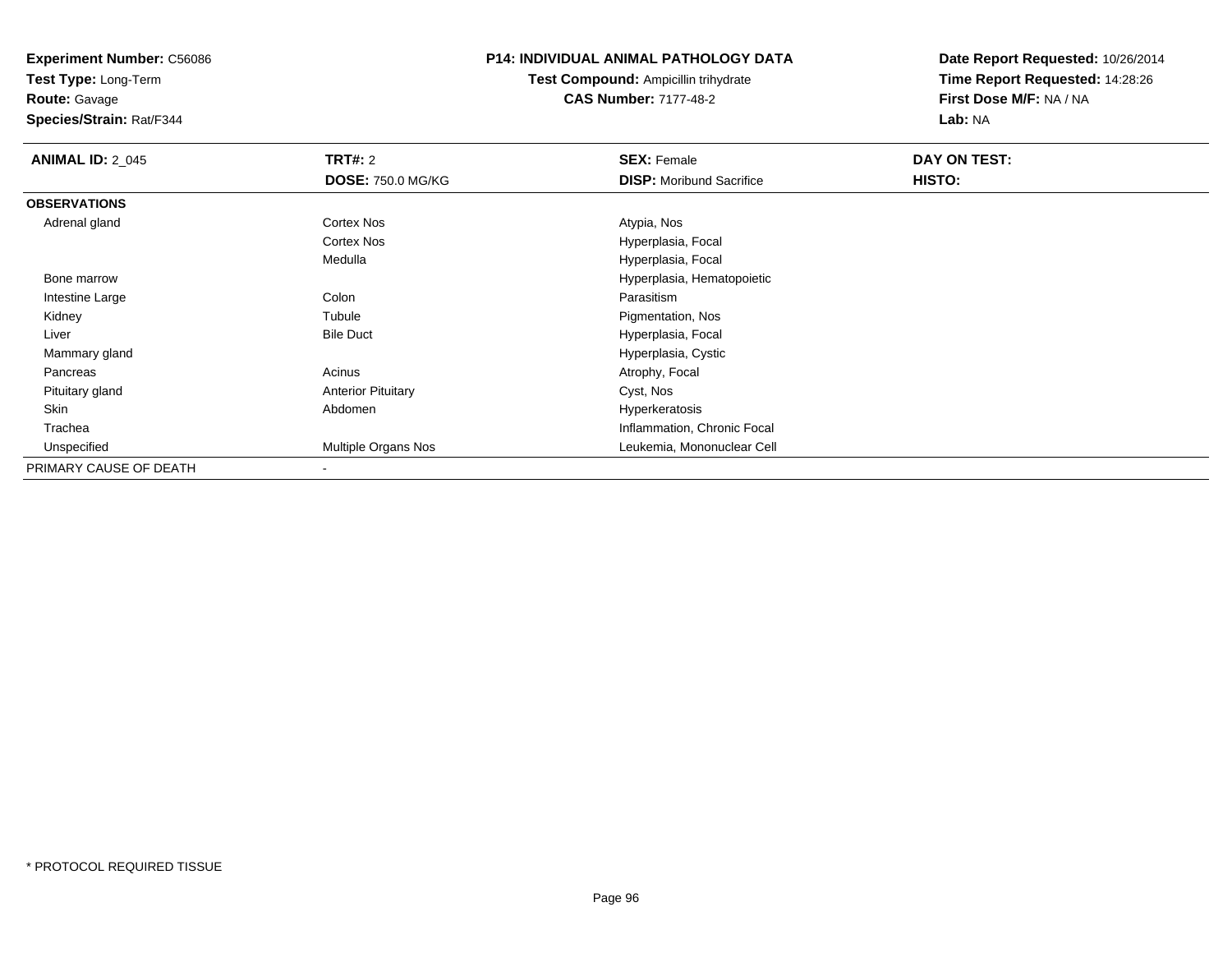**Experiment Number:** C56086**Test Type:** Long-Term**Route:** Gavage **Species/Strain:** Rat/F344**P14: INDIVIDUAL ANIMAL PATHOLOGY DATATest Compound:** Ampicillin trihydrate**CAS Number:** 7177-48-2**Date Report Requested:** 10/26/2014**Time Report Requested:** 14:28:26**First Dose M/F:** NA / NA**Lab:** NA**ANIMAL ID: 2 046 6 DAY ON TEST: TRT#:** 2 **SEX:** Female **SEX:** Female **DOSE:** 750.0 MG/KG**DISP:** Terminal Sacrifice **HISTO: OBSERVATIONS** Adrenal glandCortex Nos **Hyperplasia, Focal**<br>
Mastocytosis Bone marroww Mastocytosis **Mastocytosis**  Kidneyy the control of the control of the control of the control of the control of the control of the control of the control of the control of the control of the control of the control of the control of the control of the contro Liver Cytoplasmic Change, Basophilic Lymph nodeThymic Lymph Node **Edema**, Nos Thymic Lymph Node Hemorrhage Thymic Lymph NodePlasmacytosis<br>Fibroadenoma Mammary glandd and the control of the control of the control of the control of the control of the control of the control of the control of the control of the control of the control of the control of the control of the control of the co Pituitary glandAnterior Pituitary **Cyst, Multiple** PRIMARY CAUSE OF DEATH-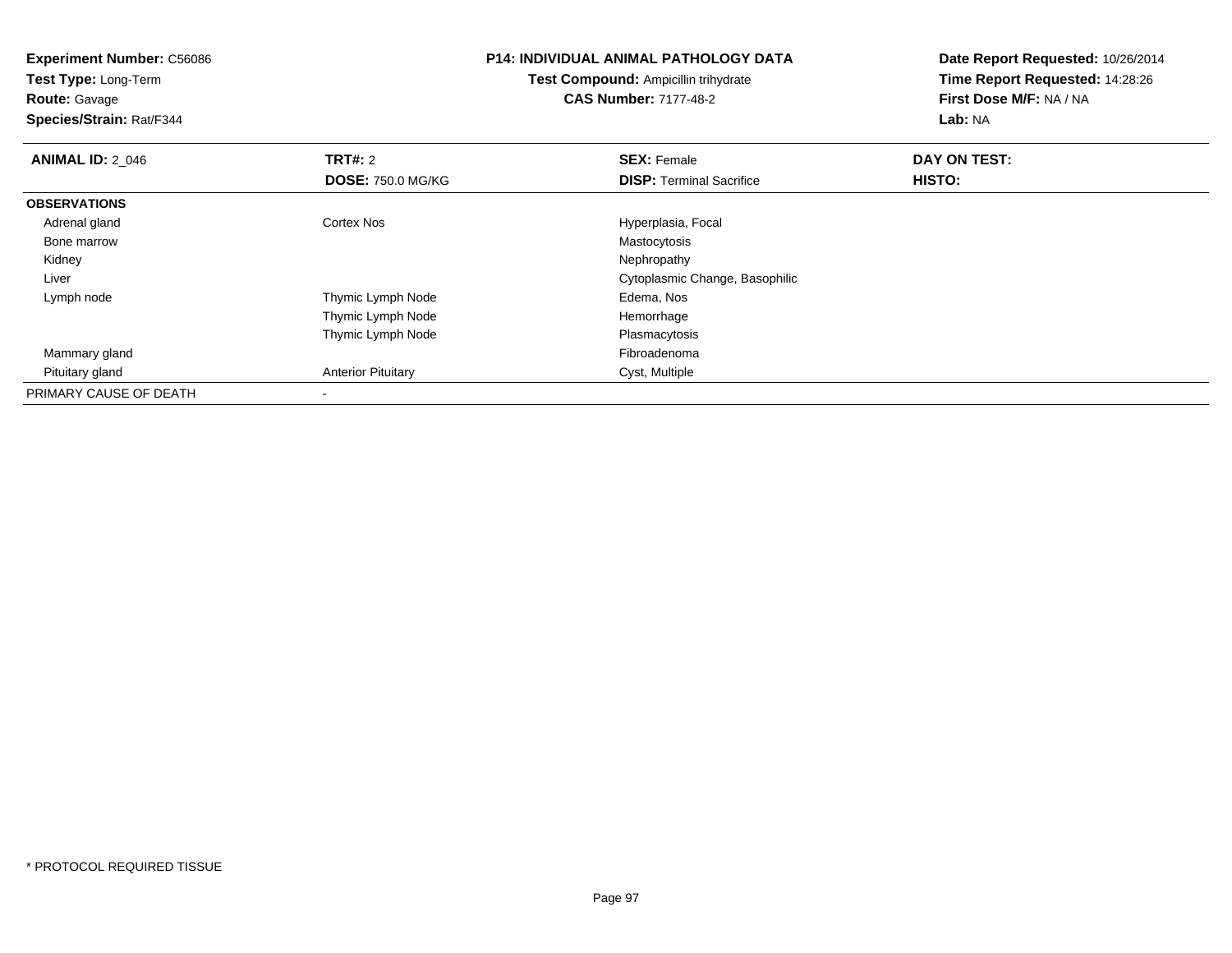| <b>Experiment Number: C56086</b><br>Test Type: Long-Term<br><b>Route: Gavage</b><br>Species/Strain: Rat/F344 | <b>P14: INDIVIDUAL ANIMAL PATHOLOGY DATA</b><br>Test Compound: Ampicillin trihydrate<br><b>CAS Number: 7177-48-2</b> |                                                  | Date Report Requested: 10/26/2014<br>Time Report Requested: 14:28:26<br>First Dose M/F: NA / NA<br>Lab: NA |
|--------------------------------------------------------------------------------------------------------------|----------------------------------------------------------------------------------------------------------------------|--------------------------------------------------|------------------------------------------------------------------------------------------------------------|
| <b>ANIMAL ID: 2 047</b>                                                                                      | TRT#: 2<br><b>DOSE: 750.0 MG/KG</b>                                                                                  | <b>SEX: Female</b><br><b>DISP:</b> Natural Death | DAY ON TEST:<br><b>HISTO:</b>                                                                              |
| <b>OBSERVATIONS</b>                                                                                          |                                                                                                                      |                                                  |                                                                                                            |
| Heart                                                                                                        | Myocardium Nos                                                                                                       | Degeneration, Nos                                |                                                                                                            |
| Liver                                                                                                        |                                                                                                                      | Cytoplasmic Change, Basophilic                   |                                                                                                            |
| Lung                                                                                                         |                                                                                                                      | Inflammation, Chronic Focal                      |                                                                                                            |
| Mammary gland                                                                                                |                                                                                                                      | Hyperplasia, Diffuse                             |                                                                                                            |
| PRIMARY CAUSE OF DEATH                                                                                       |                                                                                                                      |                                                  |                                                                                                            |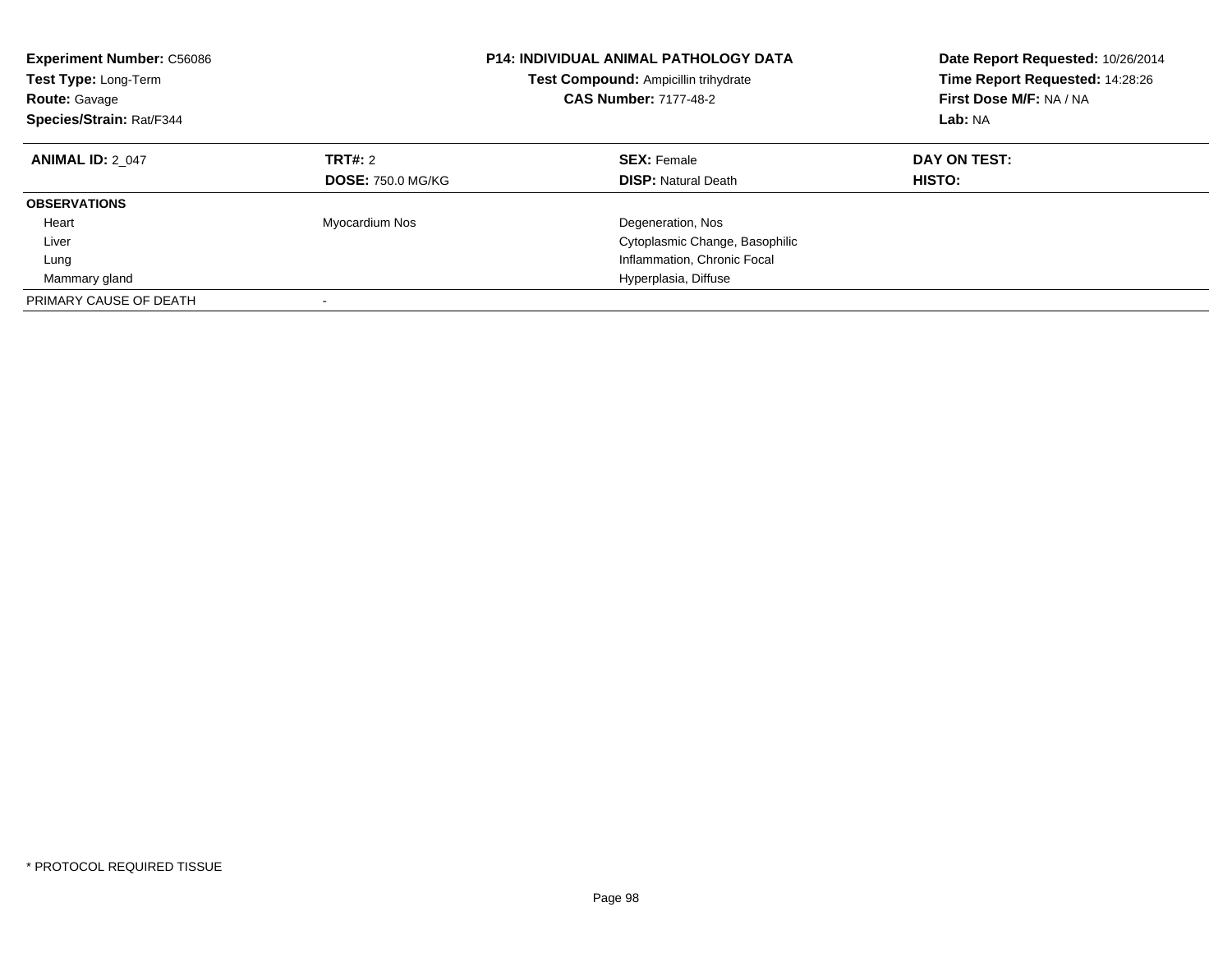**Test Type:** Long-Term**Route:** Gavage

**Species/Strain:** Rat/F344

## **P14: INDIVIDUAL ANIMAL PATHOLOGY DATA**

**Test Compound:** Ampicillin trihydrate**CAS Number:** 7177-48-2

| <b>ANIMAL ID: 2_048</b> | <b>TRT#: 2</b>            | <b>SEX: Female</b>              | DAY ON TEST: |  |
|-------------------------|---------------------------|---------------------------------|--------------|--|
|                         | <b>DOSE: 750.0 MG/KG</b>  | <b>DISP: Terminal Sacrifice</b> | HISTO:       |  |
| <b>OBSERVATIONS</b>     |                           |                                 |              |  |
| Adrenal gland           | Cortex Nos                | Focal Cellular Change           |              |  |
| Heart                   | Myocardium Nos            | Degeneration, Nos               |              |  |
| Kidney                  |                           | Nephropathy                     |              |  |
| Liver                   |                           | Cytoplasmic Change, Basophilic  |              |  |
|                         | <b>Bile Duct</b>          | Hyperplasia, Focal              |              |  |
| Lymph node              | Mandibular Lymph Node     | Hemorrhage                      |              |  |
|                         | Thymic Lymph Node         | Hemorrhage                      |              |  |
| Mammary gland           |                           | Fibroadenoma                    |              |  |
|                         |                           | Hyperplasia, Cystic             |              |  |
| Pancreas                | Acinus                    | Atrophy, Focal                  |              |  |
|                         | Acinus                    | Inflammation, Chronic Focal     |              |  |
| Pituitary gland         | <b>Anterior Pituitary</b> | Adenoma, Nos                    |              |  |
| Salivary gland          |                           | Atrophy, Focal                  |              |  |
| Thymus                  |                           | Hyperplasia, Epithelial         |              |  |
| Thyroid                 |                           | Hyperplasia, C Cell             |              |  |
| Uterus                  | <b>Endometrial Gland</b>  | Hyperplasia, Focal              |              |  |
| PRIMARY CAUSE OF DEATH  | $\overline{\phantom{a}}$  |                                 |              |  |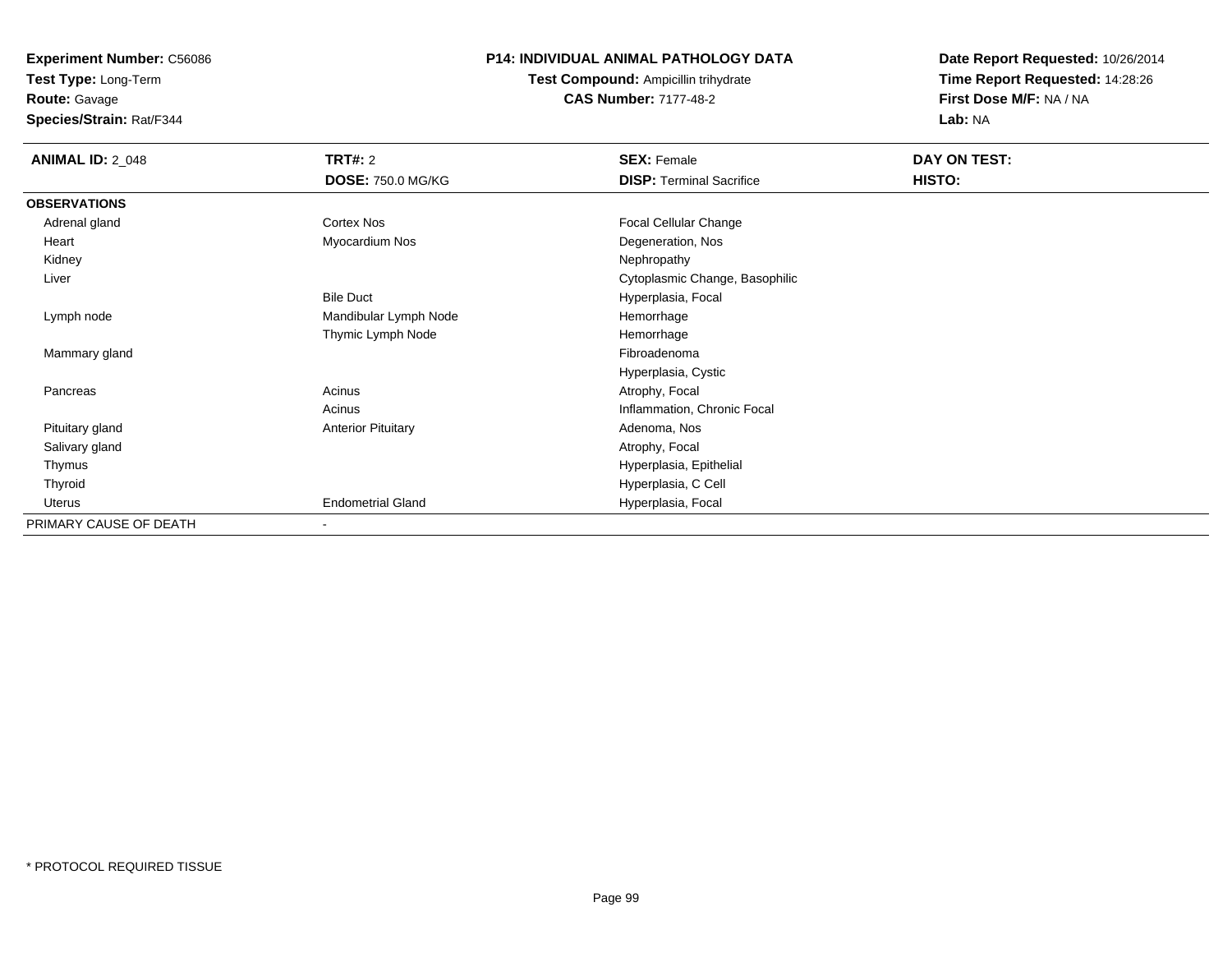| <b>Experiment Number: C56086</b><br>Test Type: Long-Term<br><b>Route: Gavage</b><br>Species/Strain: Rat/F344 |                           | <b>P14: INDIVIDUAL ANIMAL PATHOLOGY DATA</b><br>Test Compound: Ampicillin trihydrate<br><b>CAS Number: 7177-48-2</b> | Date Report Requested: 10/26/2014<br>Time Report Requested: 14:28:26<br>First Dose M/F: NA / NA<br>Lab: NA |
|--------------------------------------------------------------------------------------------------------------|---------------------------|----------------------------------------------------------------------------------------------------------------------|------------------------------------------------------------------------------------------------------------|
| <b>ANIMAL ID: 2 049</b>                                                                                      | <b>TRT#: 2</b>            | <b>SEX: Female</b>                                                                                                   | DAY ON TEST:                                                                                               |
|                                                                                                              | <b>DOSE: 750.0 MG/KG</b>  | <b>DISP:</b> Moribund Sacrifice                                                                                      | HISTO:                                                                                                     |
| <b>OBSERVATIONS</b>                                                                                          |                           |                                                                                                                      |                                                                                                            |
| Bone marrow                                                                                                  |                           | Hyperplasia, Hematopoietic                                                                                           |                                                                                                            |
| Liver                                                                                                        |                           | Cytoplasmic Change, Basophilic                                                                                       |                                                                                                            |
| Mammary gland                                                                                                |                           | Fibroadenoma                                                                                                         |                                                                                                            |
|                                                                                                              |                           | Hyperplasia, Cystic                                                                                                  |                                                                                                            |
| Pancreas                                                                                                     | Acinus                    | Atrophy, Focal                                                                                                       |                                                                                                            |
| Pituitary gland                                                                                              | <b>Anterior Pituitary</b> | Carcinoma, Nos                                                                                                       |                                                                                                            |
| Unspecified                                                                                                  | Multiple Organs Nos       | Leukemia, Mononuclear Cell                                                                                           |                                                                                                            |
| PRIMARY CAUSE OF DEATH                                                                                       |                           |                                                                                                                      |                                                                                                            |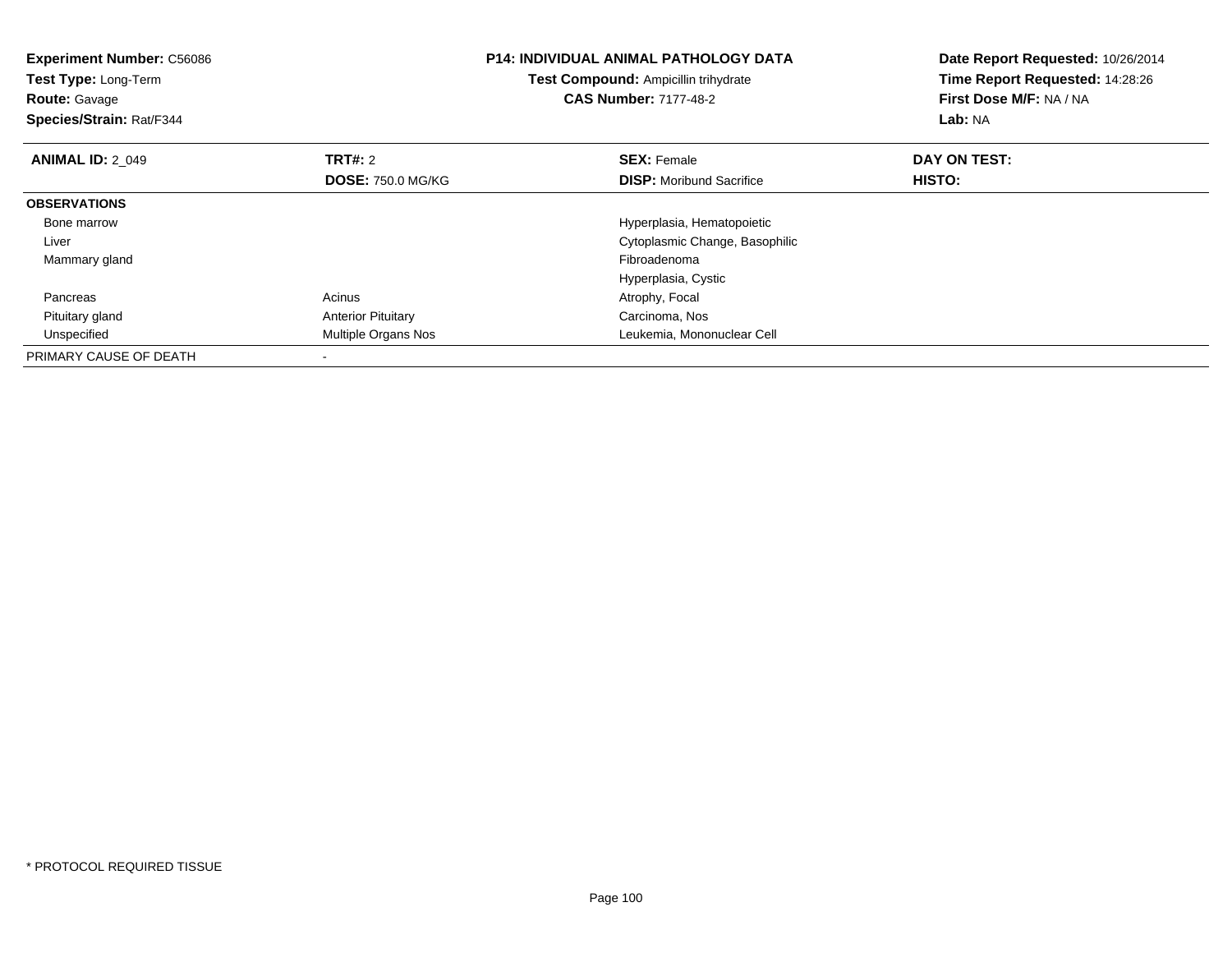**Test Type:** Long-Term

**Route:** Gavage

**Species/Strain:** Rat/F344

## **P14: INDIVIDUAL ANIMAL PATHOLOGY DATA**

**Test Compound:** Ampicillin trihydrate**CAS Number:** 7177-48-2

| <b>ANIMAL ID: 2_050</b> | <b>TRT#: 2</b>            | <b>SEX: Female</b>              | DAY ON TEST: |  |
|-------------------------|---------------------------|---------------------------------|--------------|--|
|                         | <b>DOSE: 750.0 MG/KG</b>  | <b>DISP:</b> Moribund Sacrifice | HISTO:       |  |
| <b>OBSERVATIONS</b>     |                           |                                 |              |  |
| Adrenal gland           | Cortex Nos                | <b>Focal Cellular Change</b>    |              |  |
| Bone marrow             |                           | Fibrosis, Myelo                 |              |  |
|                         |                           | Hyperplasia, Hematopoietic      |              |  |
| Heart                   | Myocardium Nos            | Degeneration, Nos               |              |  |
| Kidney                  |                           | Nephropathy                     |              |  |
| Liver                   |                           | Cytoplasmic Change, Basophilic  |              |  |
| Lymph node              |                           | Edema, Nos                      |              |  |
| Mammary gland           |                           | Fibroadenoma                    |              |  |
| Pancreas                | Acinus                    | Hyperplasia, Focal              |              |  |
|                         | Islets                    | Hyperplasia, Focal              |              |  |
| Pituitary gland         | <b>Anterior Pituitary</b> | Adenoma, Nos                    |              |  |
| Salivary gland          |                           | Inflammation, Acute Focal       |              |  |
| Thyroid                 |                           | Hyperplasia, C Cell             |              |  |
| Unspecified             | Multiple Organs Nos       | Hemorrhage                      |              |  |
|                         | Multiple Organs Nos       | Leukemia, Mononuclear Cell      |              |  |
| PRIMARY CAUSE OF DEATH  | ٠                         |                                 |              |  |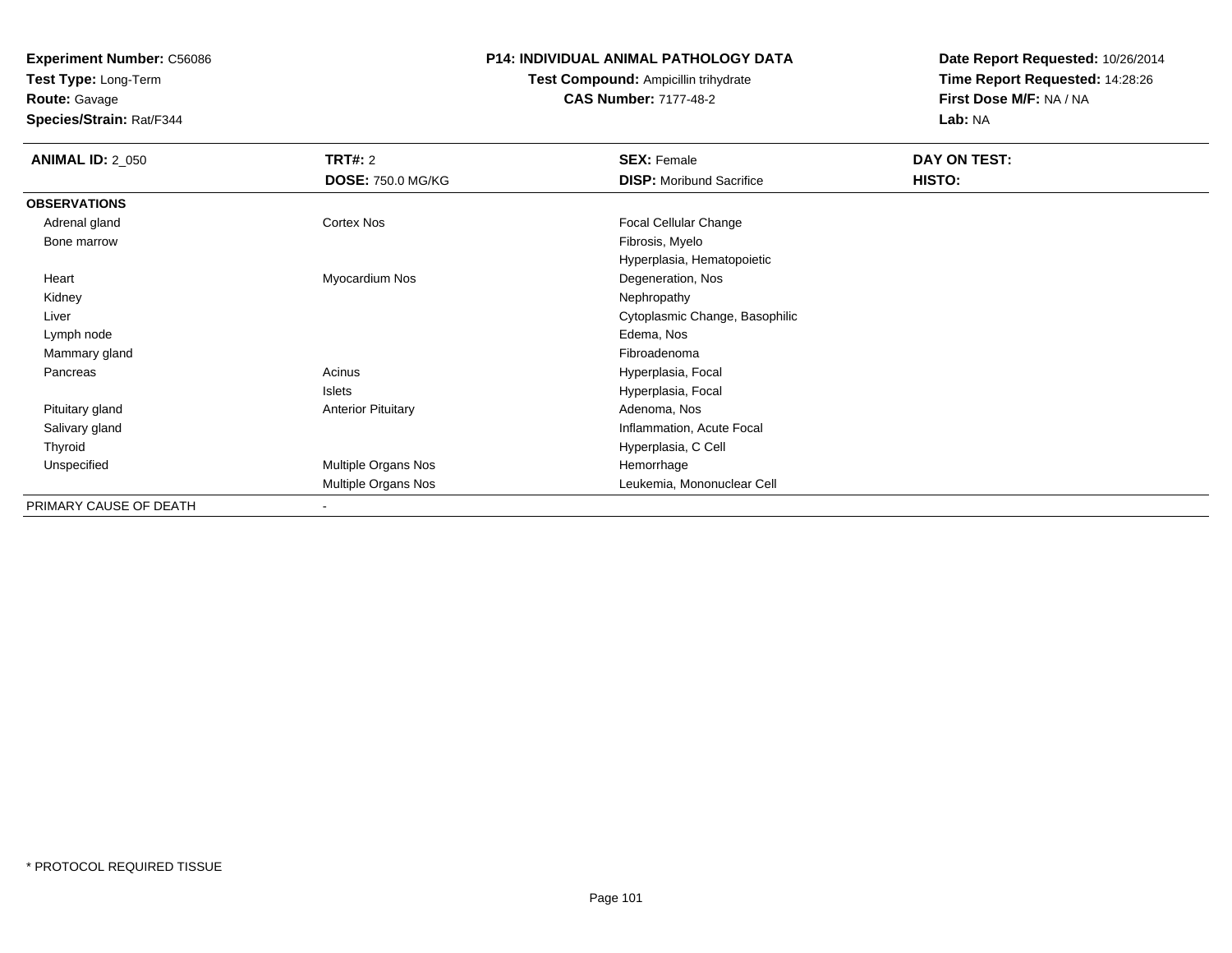**Test Type:** Long-Term

**Route:** Gavage

**Species/Strain:** Rat/F344

## **P14: INDIVIDUAL ANIMAL PATHOLOGY DATA**

**Test Compound:** Ampicillin trihydrate**CAS Number:** 7177-48-2

| <b>ANIMAL ID: 3_001</b> | TRT#: 3                   | <b>SEX: Female</b>             | DAY ON TEST: |
|-------------------------|---------------------------|--------------------------------|--------------|
|                         | <b>DOSE: 0</b>            | <b>DISP: Natural Death</b>     | HISTO:       |
| <b>OBSERVATIONS</b>     |                           |                                |              |
| Heart                   | Myocardium Nos            | Degeneration, Nos              |              |
| Liver                   |                           | Cytoplasmic Change, Basophilic |              |
|                         | <b>Bile Duct</b>          | Hyperplasia, Focal             |              |
| Lung                    |                           | Hemorrhage                     |              |
|                         |                           | Inflammation, Chronic Focal    |              |
| Lymph node              | Thymic Lymph Node         | Hemorrhage                     |              |
|                         | Thymic Lymph Node         | Inflammation, Chronic Diffuse  |              |
|                         | Mandibular Lymph Node     | Plasmacytosis                  |              |
| Mammary gland           |                           | Hyperplasia, Diffuse           |              |
| Pituitary gland         | <b>Anterior Pituitary</b> | Adenoma, Nos                   |              |
| Salivary gland          |                           | Inflammation, Chronic Focal    |              |
|                         |                           | Metaplasia, Nos                |              |
| Spleen                  |                           | Hemosiderosis                  |              |
| Uterus                  |                           | Inflammation, Chronic Focal    |              |
| PRIMARY CAUSE OF DEATH  | $\overline{\phantom{a}}$  |                                |              |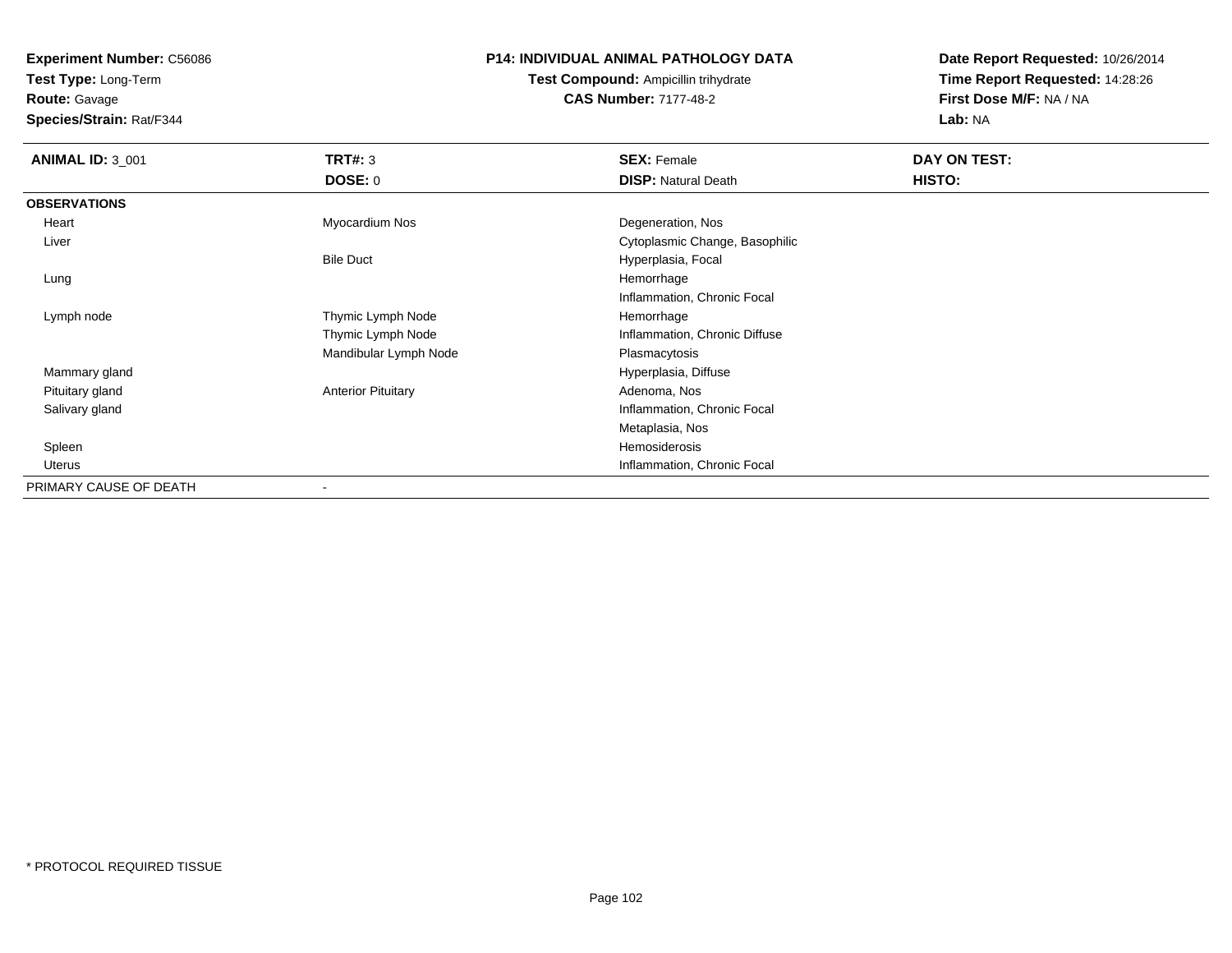| <b>Experiment Number: C56086</b><br>Test Type: Long-Term<br><b>Route: Gavage</b><br>Species/Strain: Rat/F344 |                  | <b>P14: INDIVIDUAL ANIMAL PATHOLOGY DATA</b><br><b>Test Compound: Ampicillin trihydrate</b><br><b>CAS Number: 7177-48-2</b> | Date Report Requested: 10/26/2014<br>Time Report Requested: 14:28:26<br>First Dose M/F: NA / NA<br>Lab: NA |
|--------------------------------------------------------------------------------------------------------------|------------------|-----------------------------------------------------------------------------------------------------------------------------|------------------------------------------------------------------------------------------------------------|
| <b>ANIMAL ID: 3 002</b>                                                                                      | <b>TRT#: 3</b>   | <b>SEX: Female</b>                                                                                                          | DAY ON TEST:                                                                                               |
|                                                                                                              | DOSE: 0          | <b>DISP:</b> Natural Death                                                                                                  | <b>HISTO:</b>                                                                                              |
| <b>OBSERVATIONS</b>                                                                                          |                  |                                                                                                                             |                                                                                                            |
| Bone marrow                                                                                                  |                  | Hyperplasia, Hematopoietic                                                                                                  |                                                                                                            |
| Heart                                                                                                        | Myocardium Nos   | Degeneration, Nos                                                                                                           |                                                                                                            |
| Liver                                                                                                        |                  | Cytoplasmic Change, Basophilic                                                                                              |                                                                                                            |
|                                                                                                              | <b>Bile Duct</b> | Hyperplasia, Focal                                                                                                          |                                                                                                            |
| Lung                                                                                                         |                  | Inflammation, Chronic Focal                                                                                                 |                                                                                                            |
| Mammary gland                                                                                                |                  | Hyperplasia, Focal                                                                                                          |                                                                                                            |
| Spleen                                                                                                       |                  | Hyperplasia, Lymphoid                                                                                                       |                                                                                                            |
| Uterus                                                                                                       |                  | <b>Endometrial Stromal Sarcoma</b>                                                                                          |                                                                                                            |
| PRIMARY CAUSE OF DEATH                                                                                       |                  |                                                                                                                             |                                                                                                            |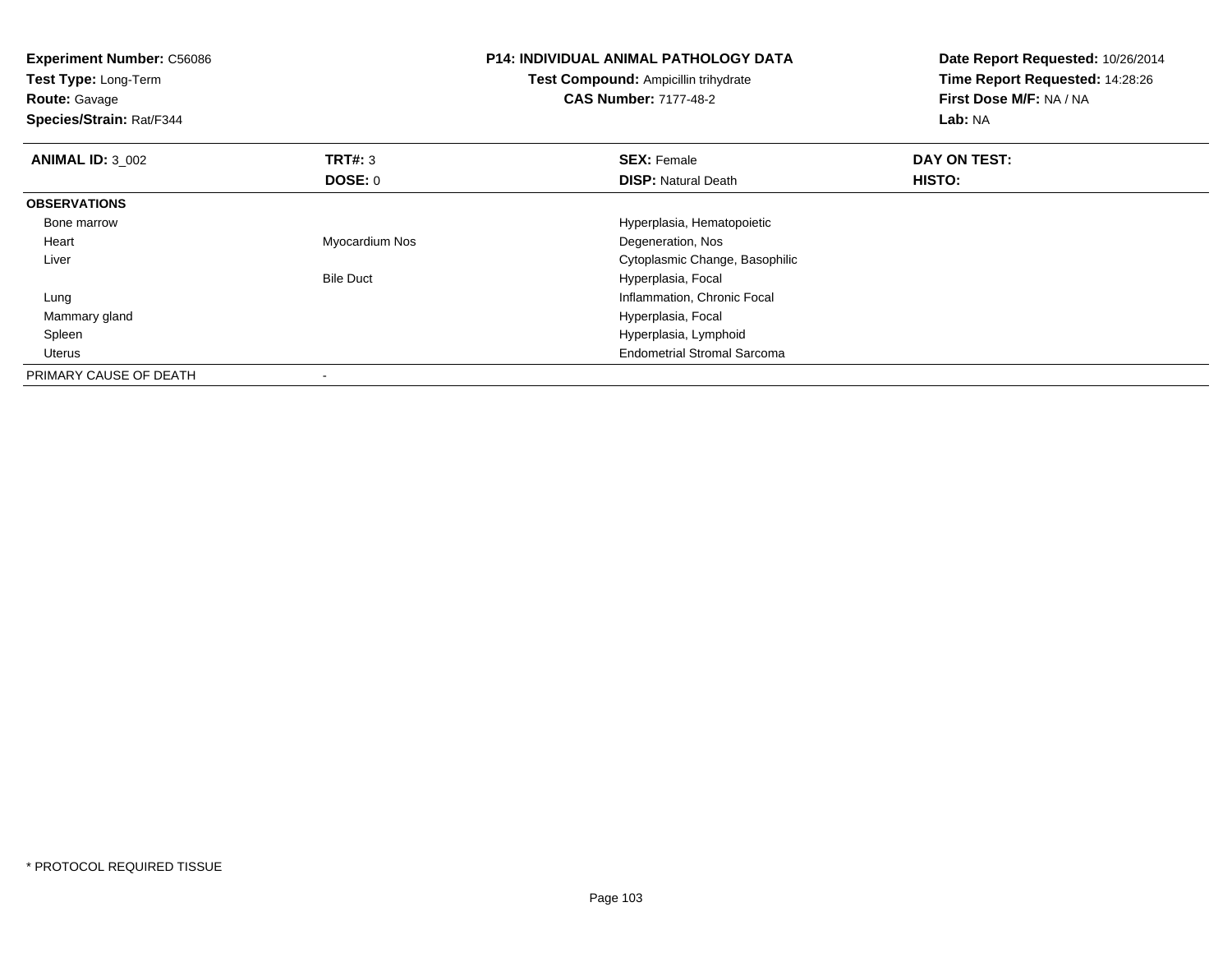| <b>Experiment Number: C56086</b><br>Test Type: Long-Term<br><b>Route: Gavage</b><br>Species/Strain: Rat/F344 |                  | <b>P14: INDIVIDUAL ANIMAL PATHOLOGY DATA</b><br><b>Test Compound: Ampicillin trihydrate</b><br><b>CAS Number: 7177-48-2</b> | Date Report Requested: 10/26/2014<br>Time Report Requested: 14:28:26<br>First Dose M/F: NA / NA<br>Lab: NA |  |
|--------------------------------------------------------------------------------------------------------------|------------------|-----------------------------------------------------------------------------------------------------------------------------|------------------------------------------------------------------------------------------------------------|--|
| <b>ANIMAL ID: 3 003</b>                                                                                      | <b>TRT#: 3</b>   | <b>SEX: Female</b>                                                                                                          | DAY ON TEST:                                                                                               |  |
|                                                                                                              | <b>DOSE: 0</b>   | <b>DISP:</b> Terminal Sacrifice                                                                                             | HISTO:                                                                                                     |  |
| <b>OBSERVATIONS</b>                                                                                          |                  |                                                                                                                             |                                                                                                            |  |
| Adrenal gland                                                                                                | Medulla          | Hyperplasia, Focal                                                                                                          |                                                                                                            |  |
| Eye                                                                                                          | Crystalline Lens | Cataract                                                                                                                    |                                                                                                            |  |
|                                                                                                              | Retina           | Degeneration, Nos                                                                                                           |                                                                                                            |  |
|                                                                                                              |                  | Hemorrhage, Chronic                                                                                                         |                                                                                                            |  |
|                                                                                                              |                  | Synechia, Posterior                                                                                                         |                                                                                                            |  |
| Kidney                                                                                                       |                  | Nephropathy                                                                                                                 |                                                                                                            |  |
| Liver                                                                                                        |                  | Cytoplasmic Change, Basophilic                                                                                              |                                                                                                            |  |
|                                                                                                              | <b>Bile Duct</b> | Hyperplasia, Focal                                                                                                          |                                                                                                            |  |
| Lung                                                                                                         |                  | Histiocytosis                                                                                                               |                                                                                                            |  |
| PRIMARY CAUSE OF DEATH                                                                                       |                  |                                                                                                                             |                                                                                                            |  |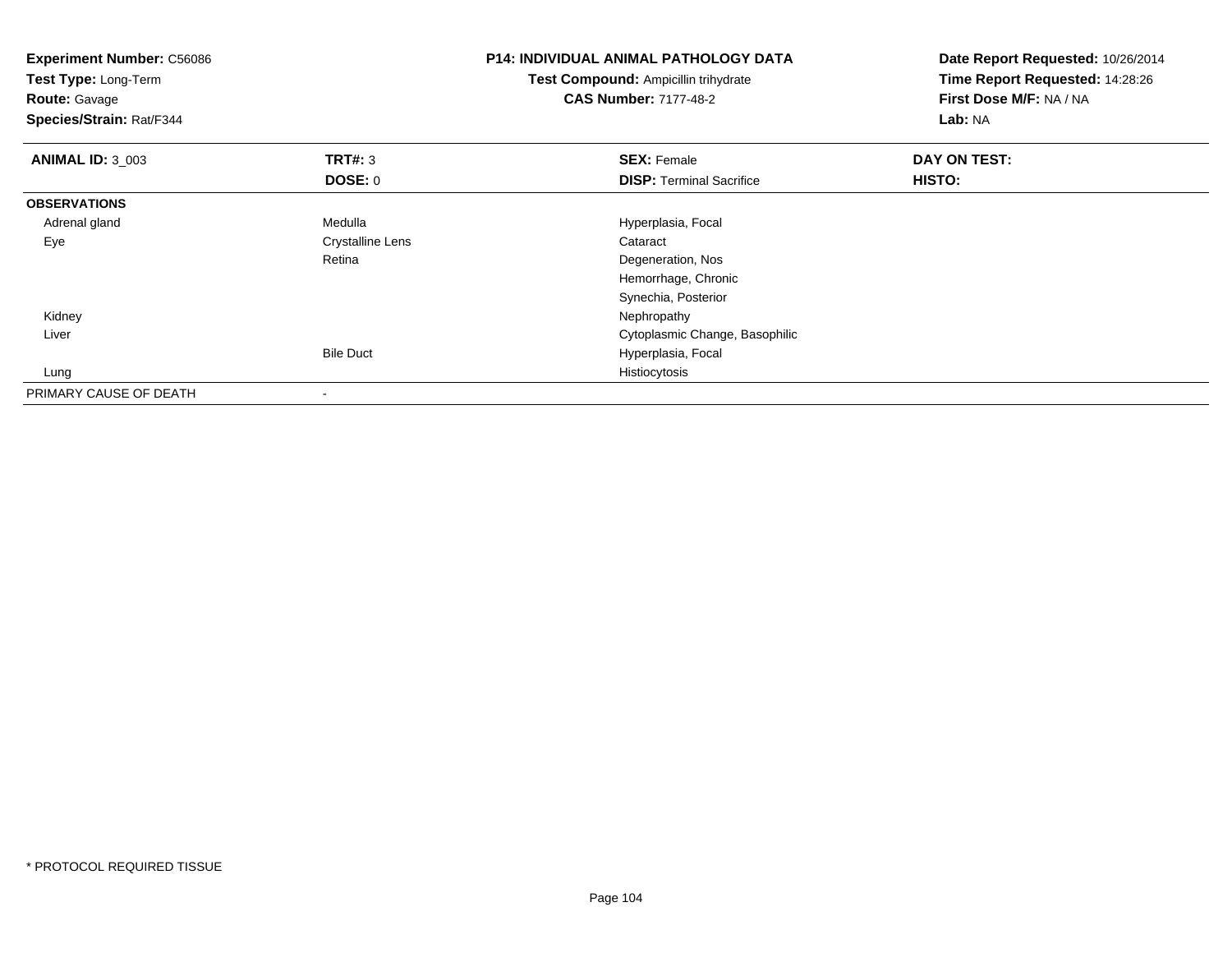**Test Type:** Long-Term

**Route:** Gavage

**Species/Strain:** Rat/F344

## **P14: INDIVIDUAL ANIMAL PATHOLOGY DATA**

**Test Compound:** Ampicillin trihydrate**CAS Number:** 7177-48-2

| <b>ANIMAL ID: 3_004</b> | <b>TRT#: 3</b>            | <b>SEX: Female</b>                | DAY ON TEST: |
|-------------------------|---------------------------|-----------------------------------|--------------|
|                         | <b>DOSE: 0</b>            | <b>DISP: Terminal Sacrifice</b>   | HISTO:       |
| <b>OBSERVATIONS</b>     |                           |                                   |              |
| Adrenal gland           | Cortex Nos                | Focal Cellular Change             |              |
| Eye                     | <b>Crystalline Lens</b>   | Cataract                          |              |
|                         | Retina                    | Degeneration, Nos                 |              |
|                         |                           | Hemorrhage, Chronic               |              |
|                         |                           | Synechia, Anterior                |              |
|                         |                           | Synechia, Posterior               |              |
| Kidney                  |                           | Nephropathy                       |              |
| Liver                   |                           | Cytoplasmic Change, Basophilic    |              |
|                         | <b>Bile Duct</b>          | Hyperplasia, Focal                |              |
|                         |                           | Inflammation, Granulomatous Focal |              |
| Lung                    |                           | Inflammation, Granulomatous Focal |              |
| Mammary gland           |                           | Hyperplasia, Cystic               |              |
| Pituitary gland         | <b>Anterior Pituitary</b> | Adenoma, Nos                      |              |
| Salivary gland          |                           | Inflammation, Chronic Focal       |              |
| Unspecified             | Adipose Tissue            | Necrosis, Fat                     |              |
| Uterus                  |                           | Dilatation, Nos                   |              |
| PRIMARY CAUSE OF DEATH  |                           |                                   |              |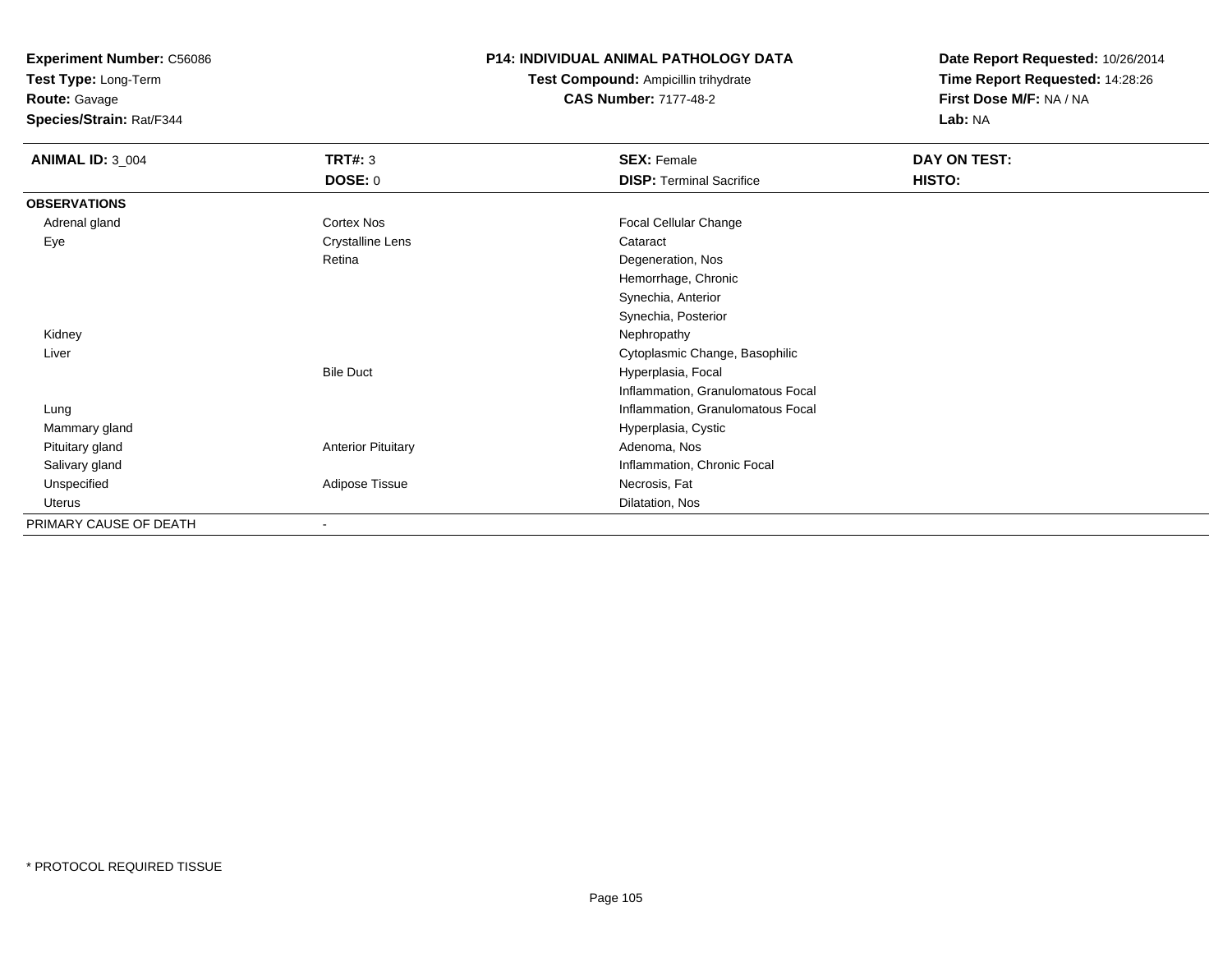**Experiment Number:** C56086**Test Type:** Long-Term**Route:** Gavage **Species/Strain:** Rat/F344**P14: INDIVIDUAL ANIMAL PATHOLOGY DATATest Compound:** Ampicillin trihydrate**CAS Number:** 7177-48-2**Date Report Requested:** 10/26/2014**Time Report Requested:** 14:28:26**First Dose M/F:** NA / NA**Lab:** NA**ANIMAL ID:** 3\_005 **TRT#:** <sup>3</sup> **SEX:** Female **DAY ON TEST: DOSE:** 0**DISP:** Moribund Sacrifice **HISTO: OBSERVATIONS** Heart Myocardium Nos Degeneration, Nos Kidneyy the control of the control of the control of the control of the control of the control of the control of the control of the control of the control of the control of the control of the control of the control of the contro Liver Cytoplasmic Change, BasophilicBile Duct Hyperplasia, Focal Lung Inflammation, Granulomatous Focal Lymph nodeMandibular Lymph Node<br>
Fibroadenoma<br>
Fibroadenoma Mammary glandd and the control of the control of the control of the control of the control of the control of the control of the control of the control of the control of the control of the control of the control of the control of the co Pituitary glandAnterior Pituitary **Cyst, Nos** PRIMARY CAUSE OF DEATH-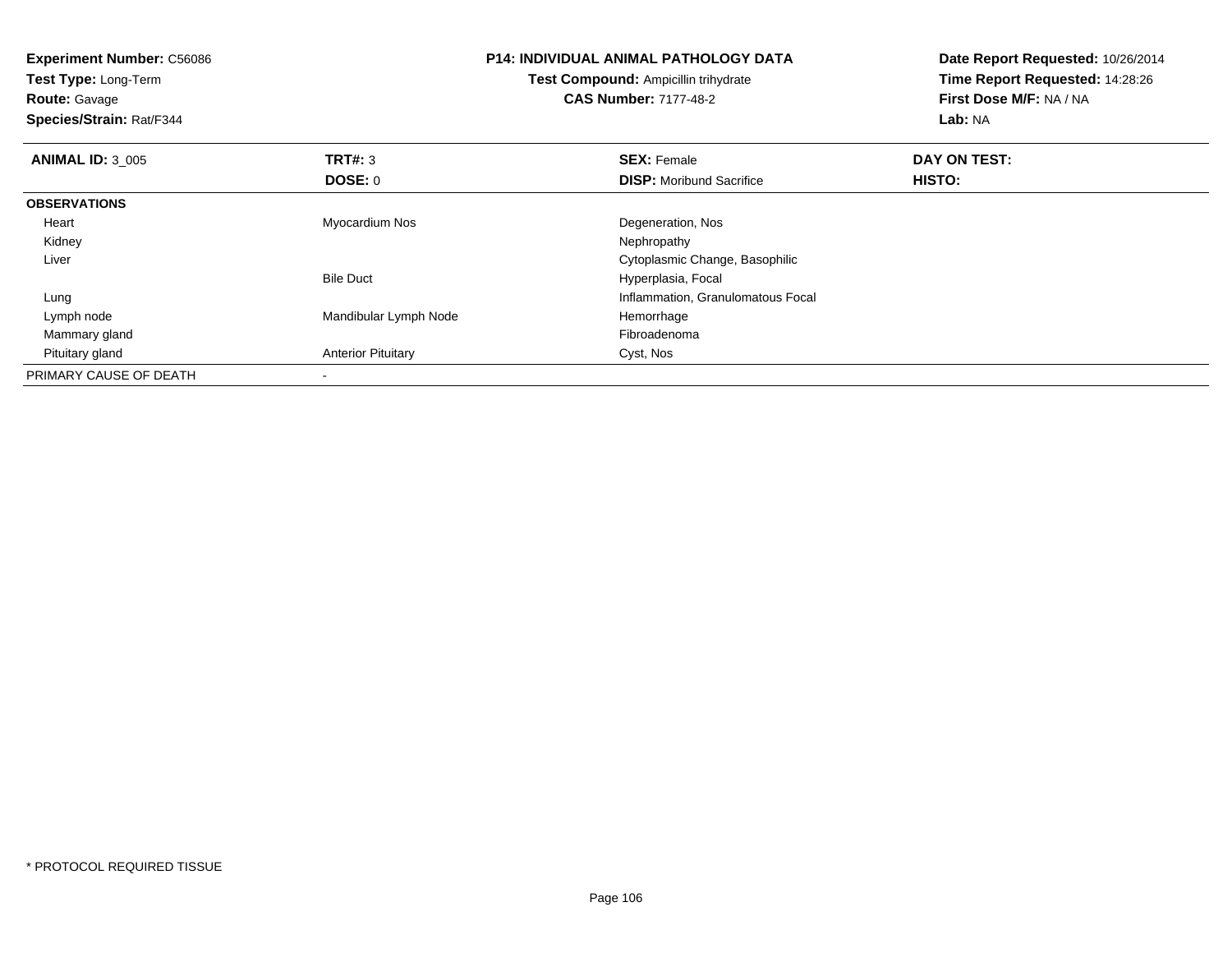**Test Type:** Long-Term

**Route:** Gavage

**Species/Strain:** Rat/F344

## **P14: INDIVIDUAL ANIMAL PATHOLOGY DATA**

**Test Compound:** Ampicillin trihydrate**CAS Number:** 7177-48-2

| <b>ANIMAL ID: 3_006</b> | <b>TRT#: 3</b>            | <b>SEX: Female</b>                | DAY ON TEST: |  |
|-------------------------|---------------------------|-----------------------------------|--------------|--|
|                         | <b>DOSE: 0</b>            | <b>DISP: Terminal Sacrifice</b>   | HISTO:       |  |
| <b>OBSERVATIONS</b>     |                           |                                   |              |  |
| Adrenal gland           | Cortex Nos                | Focal Cellular Change             |              |  |
|                         | <b>Cortex Nos</b>         | Hyperplasia, Focal                |              |  |
|                         | Medulla                   | Hyperplasia, Focal                |              |  |
|                         | Cortex Nos                | Hypertrophy, Focal                |              |  |
| Eye                     | <b>Crystalline Lens</b>   | Cataract                          |              |  |
|                         | Retina                    | Degeneration, Nos                 |              |  |
|                         |                           | Hemorrhage, Chronic               |              |  |
|                         |                           | Synechia, Posterior               |              |  |
| Heart                   | Myocardium Nos            | Degeneration, Nos                 |              |  |
| Kidney                  |                           | Nephropathy                       |              |  |
| Liver                   |                           | Cytoplasmic Change, Basophilic    |              |  |
|                         | <b>Bile Duct</b>          | Hyperplasia, Focal                |              |  |
|                         |                           | Inflammation, Granulomatous Focal |              |  |
| Pituitary gland         | <b>Anterior Pituitary</b> | Adenoma, Nos                      |              |  |
|                         | <b>Anterior Pituitary</b> | Hemorrhage, Chronic               |              |  |
| PRIMARY CAUSE OF DEATH  | $\overline{\phantom{a}}$  |                                   |              |  |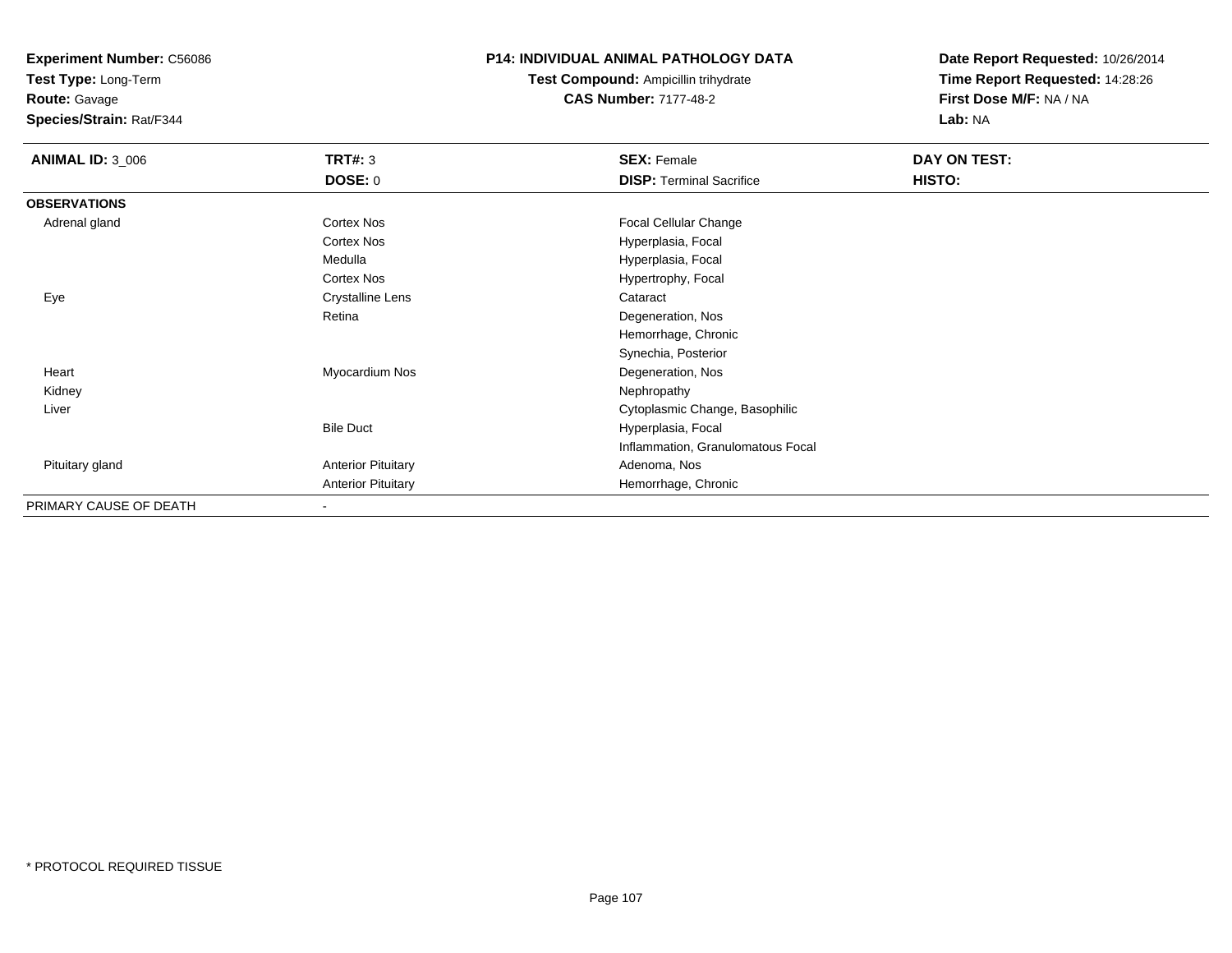**Test Type:** Long-Term

**Route:** Gavage

**Species/Strain:** Rat/F344

## **P14: INDIVIDUAL ANIMAL PATHOLOGY DATA**

**Test Compound:** Ampicillin trihydrate**CAS Number:** 7177-48-2

| <b>ANIMAL ID: 3_007</b> | TRT#: 3                    | <b>SEX: Female</b>                | DAY ON TEST: |  |
|-------------------------|----------------------------|-----------------------------------|--------------|--|
|                         | <b>DOSE: 0</b>             | <b>DISP: Terminal Sacrifice</b>   | HISTO:       |  |
| <b>OBSERVATIONS</b>     |                            |                                   |              |  |
| Adrenal gland           | Medulla                    | Hyperplasia, Focal                |              |  |
| Eye                     | <b>Crystalline Lens</b>    | Cataract                          |              |  |
|                         | Retina                     | Degeneration, Nos                 |              |  |
|                         |                            | Hemorrhage, Chronic               |              |  |
|                         |                            | Synechia, Posterior               |              |  |
| Heart                   | Myocardium Nos             | Degeneration, Nos                 |              |  |
| Kidney                  |                            | Nephropathy                       |              |  |
| Liver                   |                            | Cytoplasmic Change, Basophilic    |              |  |
|                         | <b>Bile Duct</b>           | Hyperplasia, Focal                |              |  |
|                         |                            | Inflammation, Granulomatous Focal |              |  |
| Lymph node              | Mandibular Lymph Node      | Plasmacytosis                     |              |  |
| Unspecified             | <b>Multiple Organs Nos</b> | Leukemia, Mononuclear Cell        |              |  |
| PRIMARY CAUSE OF DEATH  |                            |                                   |              |  |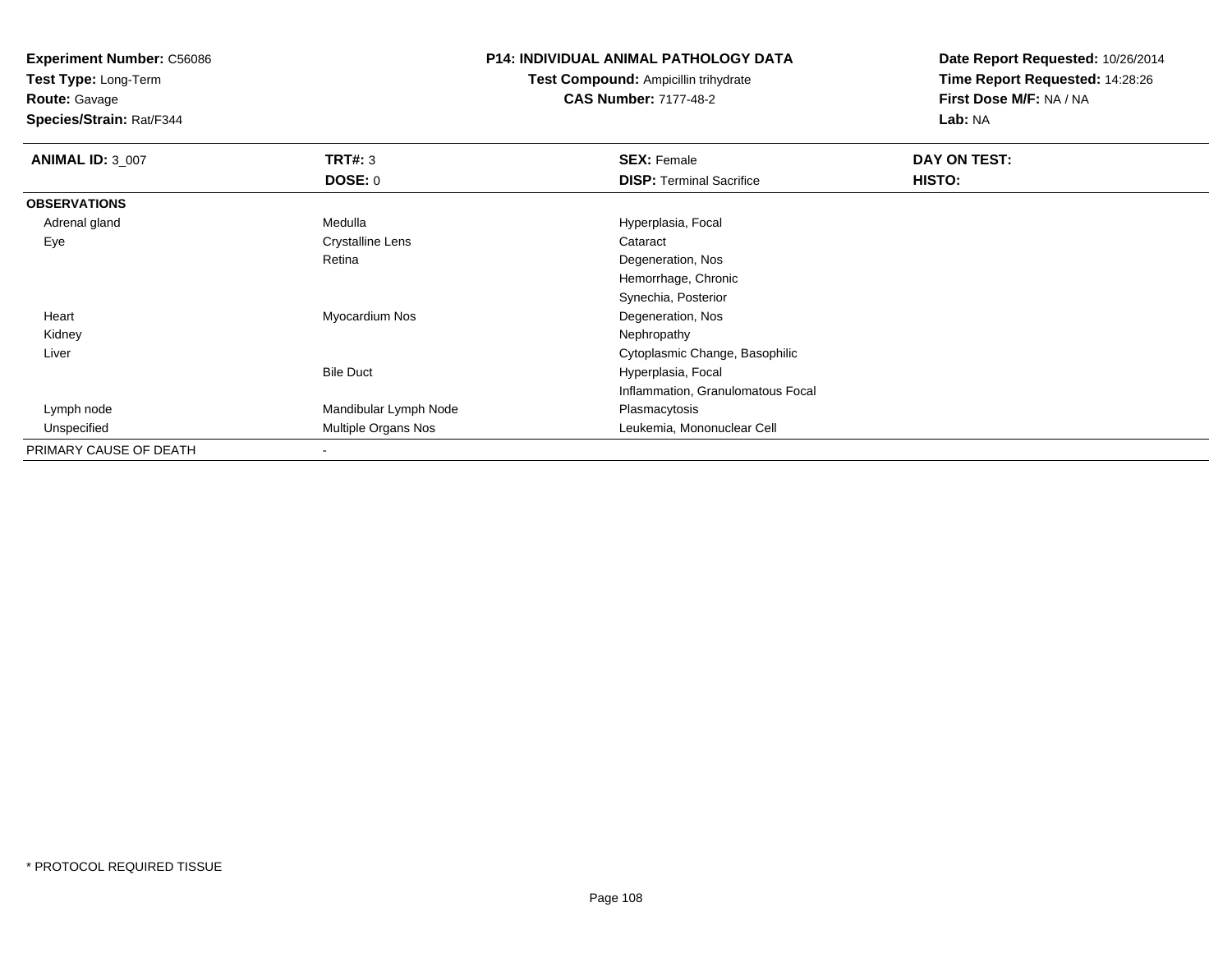**Test Type:** Long-Term

**Route:** Gavage

**Species/Strain:** Rat/F344

# **P14: INDIVIDUAL ANIMAL PATHOLOGY DATA**

**Test Compound:** Ampicillin trihydrate**CAS Number:** 7177-48-2

| <b>ANIMAL ID: 3_008</b> | TRT#: 3                   | <b>SEX: Female</b>                | DAY ON TEST: |  |
|-------------------------|---------------------------|-----------------------------------|--------------|--|
|                         | <b>DOSE: 0</b>            | <b>DISP: Terminal Sacrifice</b>   | HISTO:       |  |
| <b>OBSERVATIONS</b>     |                           |                                   |              |  |
| Adrenal gland           | Medulla                   | Hyperplasia, Focal                |              |  |
| Eye                     | <b>Crystalline Lens</b>   | Cataract                          |              |  |
|                         | Retina                    | Degeneration, Nos                 |              |  |
|                         |                           | Hemorrhage, Chronic               |              |  |
| Heart                   | Myocardium Nos            | Degeneration, Nos                 |              |  |
| Kidney                  |                           | Nephropathy                       |              |  |
| Liver                   | <b>Bile Duct</b>          | Hyperplasia, Focal                |              |  |
|                         |                           | Inflammation, Granulomatous Focal |              |  |
| Lung                    |                           | Inflammation, Chronic Focal       |              |  |
| Mammary gland           |                           | Hyperplasia, Cystic               |              |  |
| Ovary                   |                           | Cyst, Parovarian                  |              |  |
| Pancreas                |                           | Dilatation, Ducts                 |              |  |
|                         | Acinus                    | Inflammation, Chronic Focal       |              |  |
| Pituitary gland         | <b>Anterior Pituitary</b> | Cyst, Nos                         |              |  |
|                         | <b>Anterior Pituitary</b> | Hyperplasia, Focal                |              |  |
| Thyroid                 |                           | Hyperplasia, C Cell               |              |  |
| Unspecified             | Thorax                    | Fibroma                           |              |  |
|                         | Multiple Organs Nos       | Leukemia, Mononuclear Cell        |              |  |
| Urinary bladder         |                           | Transitional-Cell Papilloma       |              |  |
| PRIMARY CAUSE OF DEATH  |                           |                                   |              |  |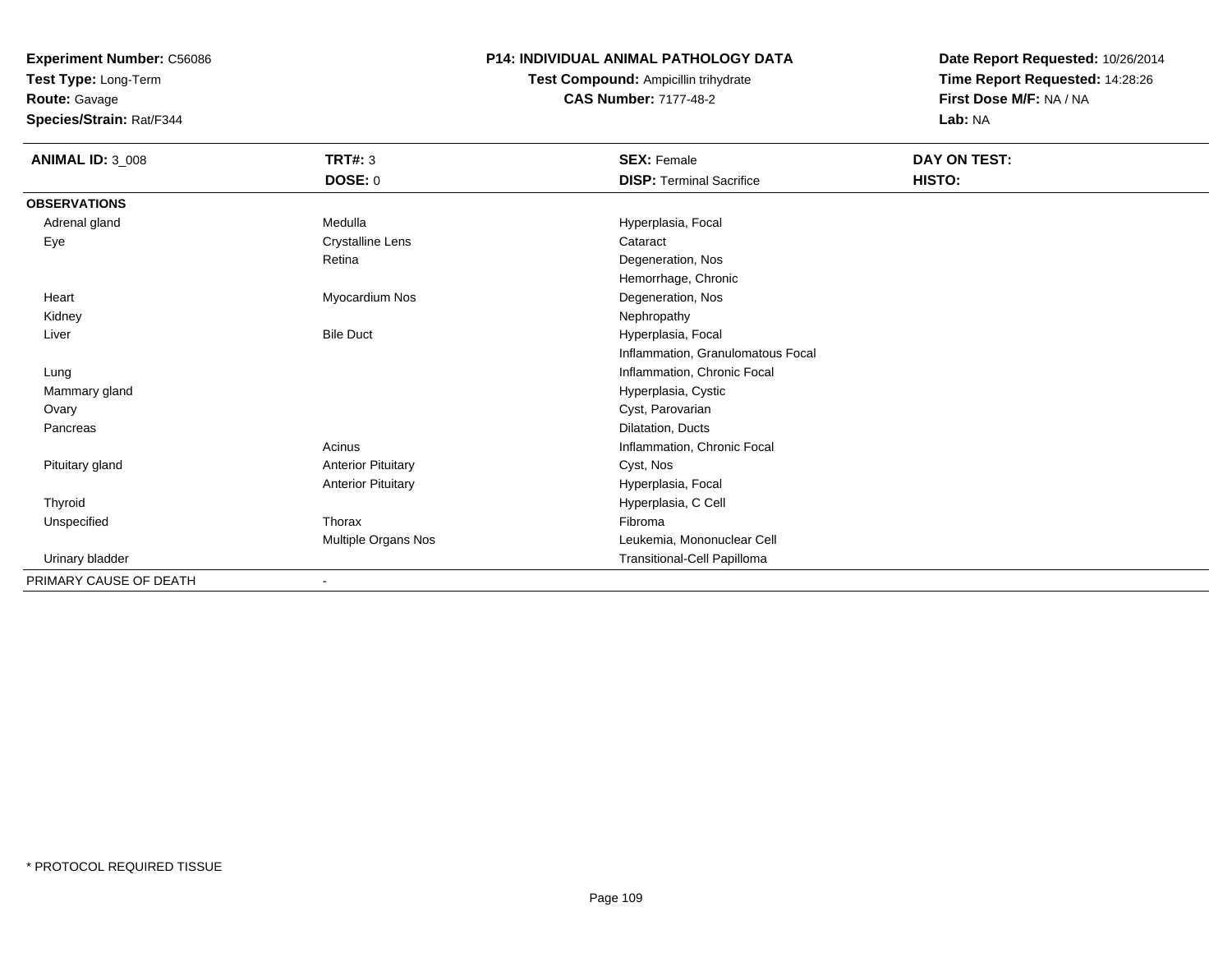**Test Type:** Long-Term

**Route:** Gavage

**Species/Strain:** Rat/F344

# **P14: INDIVIDUAL ANIMAL PATHOLOGY DATA**

**Test Compound:** Ampicillin trihydrate**CAS Number:** 7177-48-2

| <b>ANIMAL ID: 3_009</b> | TRT#: 3                   | <b>SEX: Female</b>                | DAY ON TEST: |  |
|-------------------------|---------------------------|-----------------------------------|--------------|--|
|                         | DOSE: 0                   | <b>DISP: Terminal Sacrifice</b>   | HISTO:       |  |
| <b>OBSERVATIONS</b>     |                           |                                   |              |  |
| Adrenal gland           | Medulla                   | Hyperplasia, Focal                |              |  |
| Bone marrow             |                           | Hyperplasia, Hematopoietic        |              |  |
| Eye                     | <b>Crystalline Lens</b>   | Cataract                          |              |  |
|                         | Retina                    | Degeneration, Nos                 |              |  |
|                         | Cornea                    | Hyperplasia, Epithelial           |              |  |
|                         |                           | Synechia, Anterior                |              |  |
| Heart                   | Myocardium Nos            | Degeneration, Nos                 |              |  |
| Liver                   |                           | Cytoplasmic Change, Basophilic    |              |  |
|                         | <b>Bile Duct</b>          | Hyperplasia, Focal                |              |  |
| Lung                    |                           | Inflammation, Granulomatous Focal |              |  |
| Mammary gland           |                           | Fibroadenoma                      |              |  |
|                         |                           | Hyperplasia, Cystic               |              |  |
| Pancreas                | Acinus                    | Atrophy, Focal                    |              |  |
| Pituitary gland         | <b>Anterior Pituitary</b> | Hyperplasia, Focal                |              |  |
| Preputial gland         |                           | Fibrosis, Multifocal              |              |  |
|                         |                           | Hyperplasia, Focal                |              |  |
|                         |                           | Squamous Cell Papilloma           |              |  |
| Unspecified             | Multiple Organs Nos       | Leukemia, Mononuclear Cell        |              |  |
| <b>Uterus</b>           |                           | <b>Endometrial Stromal Polyp</b>  |              |  |
| PRIMARY CAUSE OF DEATH  |                           |                                   |              |  |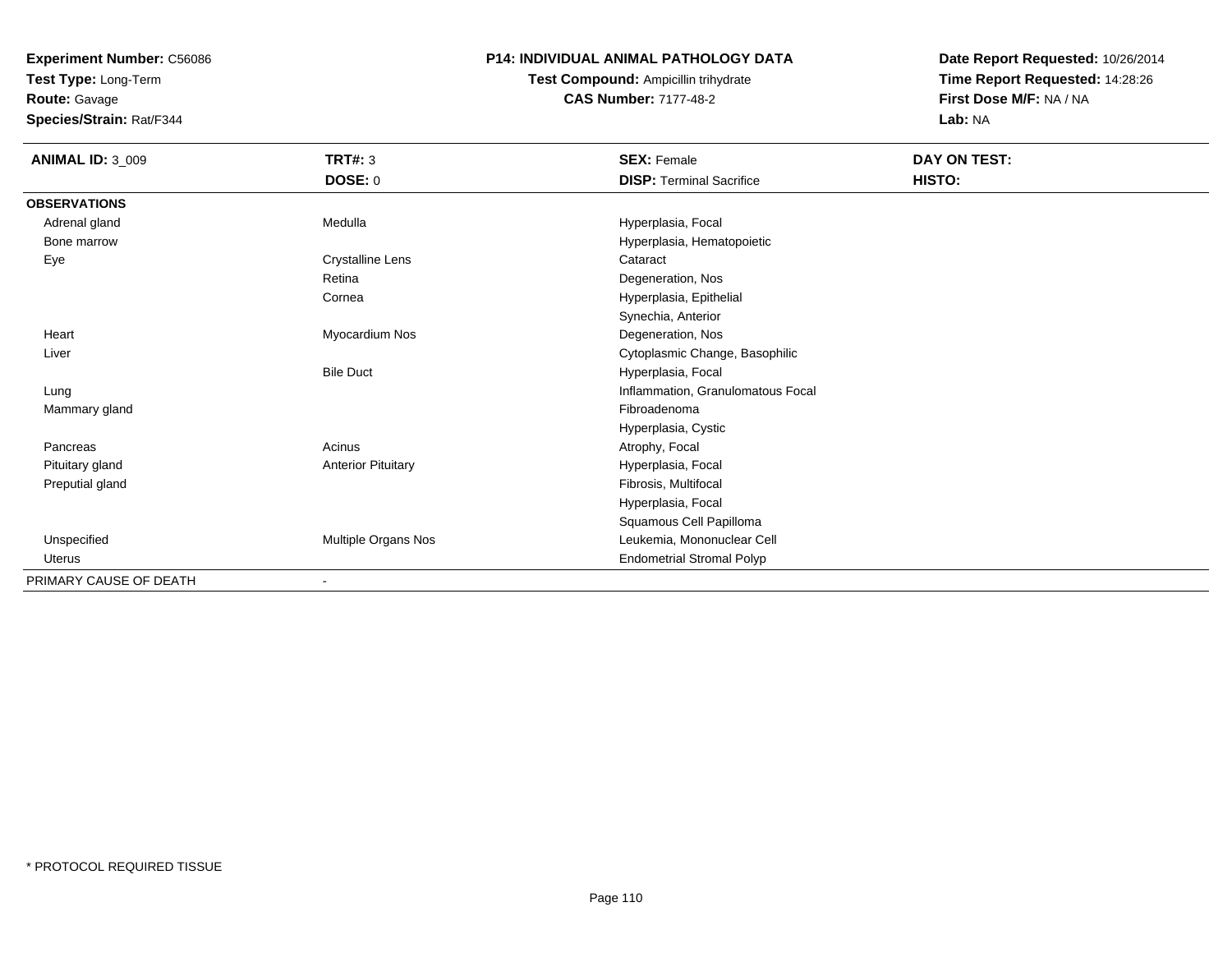**Experiment Number:** C56086**Test Type:** Long-Term**Route:** Gavage **Species/Strain:** Rat/F344**P14: INDIVIDUAL ANIMAL PATHOLOGY DATATest Compound:** Ampicillin trihydrate**CAS Number:** 7177-48-2**Date Report Requested:** 10/26/2014**Time Report Requested:** 14:28:26**First Dose M/F:** NA / NA**Lab:** NA**ANIMAL ID:** 3\_010**C SEX:** Female **DAY ON TEST: DAY ON TEST: DOSE:** 0**DISP:** Terminal Sacrifice **HISTO: OBSERVATIONS** EyeCrystalline Lens **Cataract** Retina Degeneration, Nos Hemorrhage, ChronicSynechia, Posterior Kidneyy the control of the control of the control of the control of the control of the control of the control of the control of the control of the control of the control of the control of the control of the control of the contro Liver Cytoplasmic Change, Basophilic Inflammation, Granulomatous Focal Mammary glandd and the control of the control of the control of the control of the control of the control of the control of the control of the control of the control of the control of the control of the control of the control of the co Hyperplasia, Cystic Pituitary glandAnterior Pituitary **Adenoma, Nos** Adenoma, Nos Urinary bladder Inflammation, Chronic Focal Uterus Endometrial Gland Hyperplasia, Focal PRIMARY CAUSE OF DEATH-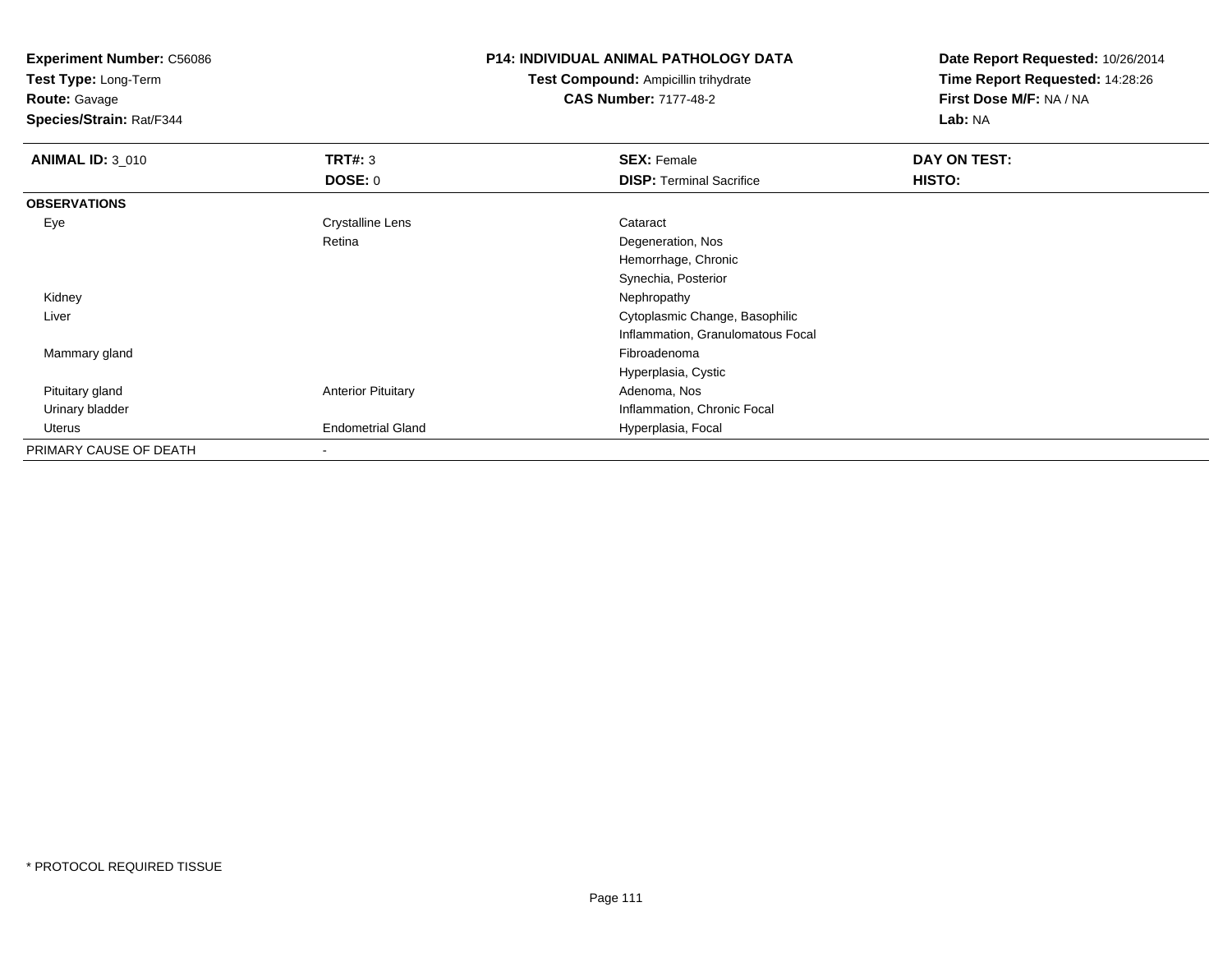**Experiment Number:** C56086**Test Type:** Long-Term**Route:** Gavage **Species/Strain:** Rat/F344**P14: INDIVIDUAL ANIMAL PATHOLOGY DATATest Compound:** Ampicillin trihydrate**CAS Number:** 7177-48-2**Date Report Requested:** 10/26/2014**Time Report Requested:** 14:28:26**First Dose M/F:** NA / NA**Lab:** NA**ANIMAL ID:** 3\_011**TRT#:** 3 **SEX:** Female **DAY ON TEST: DOSE:** 0**DISP:** Natural Death **HISTO: OBSERVATIONS** BrainThalamus **Atrophy, Pressure** Hydrocephalus, Nos**Cytoplasmic Change, Basophilic Change, Basophilic Change, Basophilic Change, Basophilic Change, Basophilic Change, Basophilic Change, Basophilic Change, Basophilic Change, Basophilic Change, Basophilic Change, Basophilic**  LiverHepatocytes Cytoplasmic Vacuolizationg **Congestion, Acute Passive**  Lung Mammary gland Hyperplasia, Focal Ovary Cyst, Parovarian Pituitary glandAnterior Pituitary **Adenoma, Nosting Adenoma, Nosting Adenoma**, Nosting Adenoma, Nosting Adenoma, Nosting Adenoma, Nosting Adenoma, Nosting Adenoma, Nosting Adenoma, Nosting Adenoma, Nosting Adenoma, Nosting Adenoma, Nosti Spleenn de la constitución de la constitución de la constitución de la constitución de la constitución de la constitución<br>En la constitución de la constitución de la constitución de la constitución de la constitución de la const PRIMARY CAUSE OF DEATH-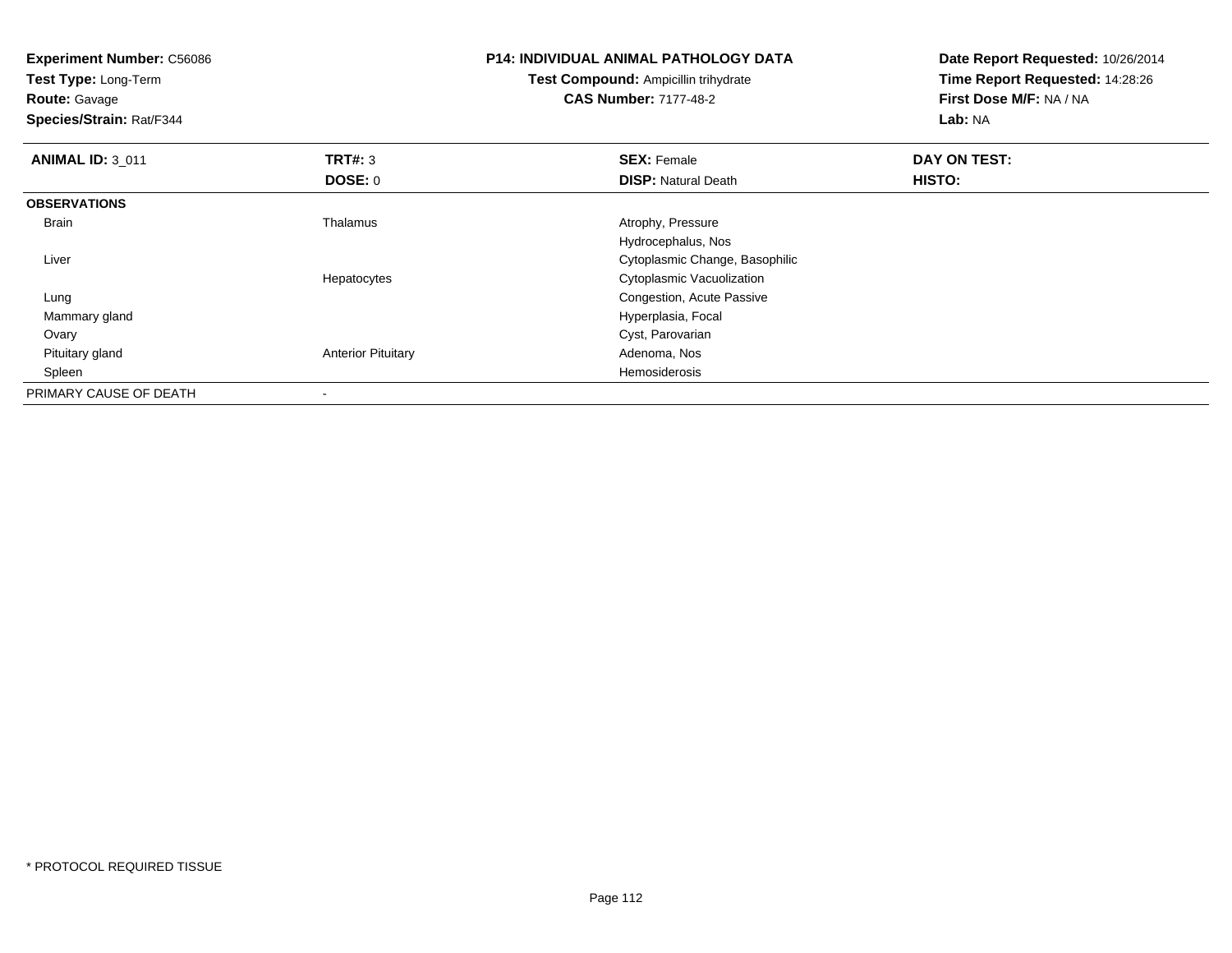**Test Type:** Long-Term

**Route:** Gavage

**Species/Strain:** Rat/F344

# **P14: INDIVIDUAL ANIMAL PATHOLOGY DATA**

**Test Compound:** Ampicillin trihydrate**CAS Number:** 7177-48-2

| <b>ANIMAL ID: 3_012</b> | <b>TRT#: 3</b>            | <b>SEX: Female</b>                | DAY ON TEST: |
|-------------------------|---------------------------|-----------------------------------|--------------|
|                         | <b>DOSE: 0</b>            | <b>DISP: Terminal Sacrifice</b>   | HISTO:       |
| <b>OBSERVATIONS</b>     |                           |                                   |              |
| Adrenal gland           | Cortex Nos                | Focal Cellular Change             |              |
| Bone marrow             |                           | Hyperplasia, Hematopoietic        |              |
| Eye                     | <b>Crystalline Lens</b>   | Cataract                          |              |
|                         | Retina                    | Degeneration, Nos                 |              |
|                         |                           | Synechia, Posterior               |              |
| Heart                   | Myocardium Nos            | Degeneration, Nos                 |              |
| Liver                   |                           | Cytoplasmic Change, Basophilic    |              |
|                         | <b>Bile Duct</b>          | Hyperplasia, Focal                |              |
| Lung                    |                           | Inflammation, Granulomatous Focal |              |
| Pancreas                | Acinus                    | Atrophy, Focal                    |              |
| Pituitary gland         | <b>Anterior Pituitary</b> | Cyst, Hemorrhagic                 |              |
| Thyroid                 |                           | Hyperplasia, C Cell               |              |
| Trachea                 |                           | Inflammation, Chronic Focal       |              |
| Unspecified             | Multiple Organs Nos       | Leukemia, Mononuclear Cell        |              |
| Uterus                  | Cervix Uteri              | Cyst, Nos                         |              |
|                         |                           | <b>Endometrial Stromal Polyp</b>  |              |
|                         | <b>Endometrial Gland</b>  | Hyperplasia, Focal                |              |
| PRIMARY CAUSE OF DEATH  | $\sim$                    |                                   |              |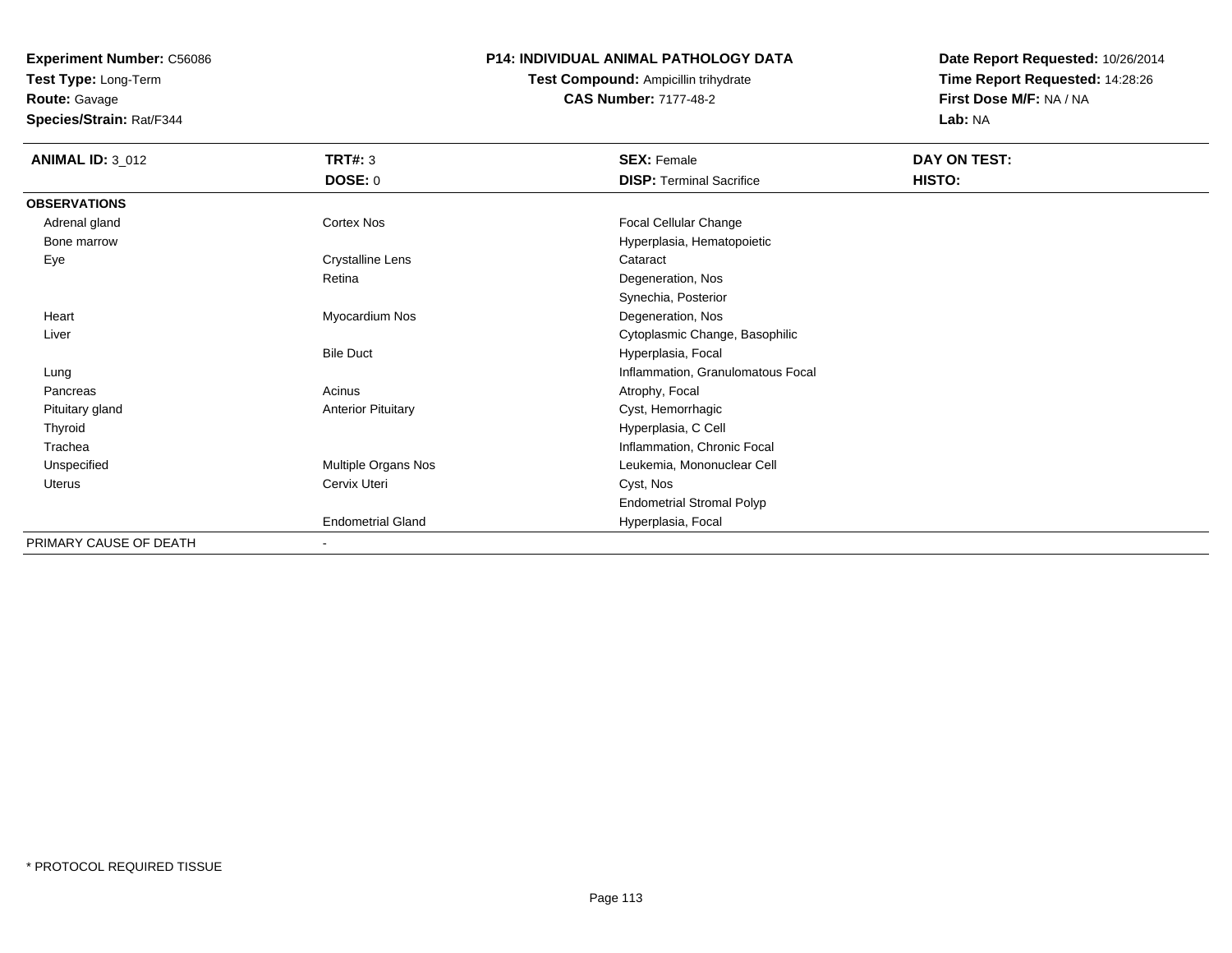**Test Type:** Long-Term

**Route:** Gavage

**Species/Strain:** Rat/F344

#### **P14: INDIVIDUAL ANIMAL PATHOLOGY DATA**

**Test Compound:** Ampicillin trihydrate**CAS Number:** 7177-48-2

| <b>ANIMAL ID: 3_013</b> | TRT#: 3                   | <b>SEX: Female</b>                | DAY ON TEST: |  |
|-------------------------|---------------------------|-----------------------------------|--------------|--|
|                         | <b>DOSE: 0</b>            | <b>DISP: Terminal Sacrifice</b>   | HISTO:       |  |
| <b>OBSERVATIONS</b>     |                           |                                   |              |  |
| Adrenal gland           | Medulla                   | Hyperplasia, Focal                |              |  |
|                         | <b>Cortex Nos</b>         | Hypertrophy, Focal                |              |  |
| Eye                     | <b>Crystalline Lens</b>   | Cataract                          |              |  |
|                         | Retina                    | Degeneration, Nos                 |              |  |
| Heart                   | Myocardium Nos            | Degeneration, Nos                 |              |  |
| Kidney                  |                           | Nephropathy                       |              |  |
| Liver                   |                           | Cytoplasmic Change, Basophilic    |              |  |
|                         | <b>Bile Duct</b>          | Hyperplasia, Focal                |              |  |
|                         |                           | Inflammation, Granulomatous Focal |              |  |
| Mammary gland           |                           | Hyperplasia, Cystic               |              |  |
| Pituitary gland         | <b>Anterior Pituitary</b> | Adenoma, Nos                      |              |  |
| Skin                    | Abdomen                   | Squamous Cell Papilloma           |              |  |
| Trachea                 |                           | Inflammation, Chronic Focal       |              |  |
| PRIMARY CAUSE OF DEATH  |                           |                                   |              |  |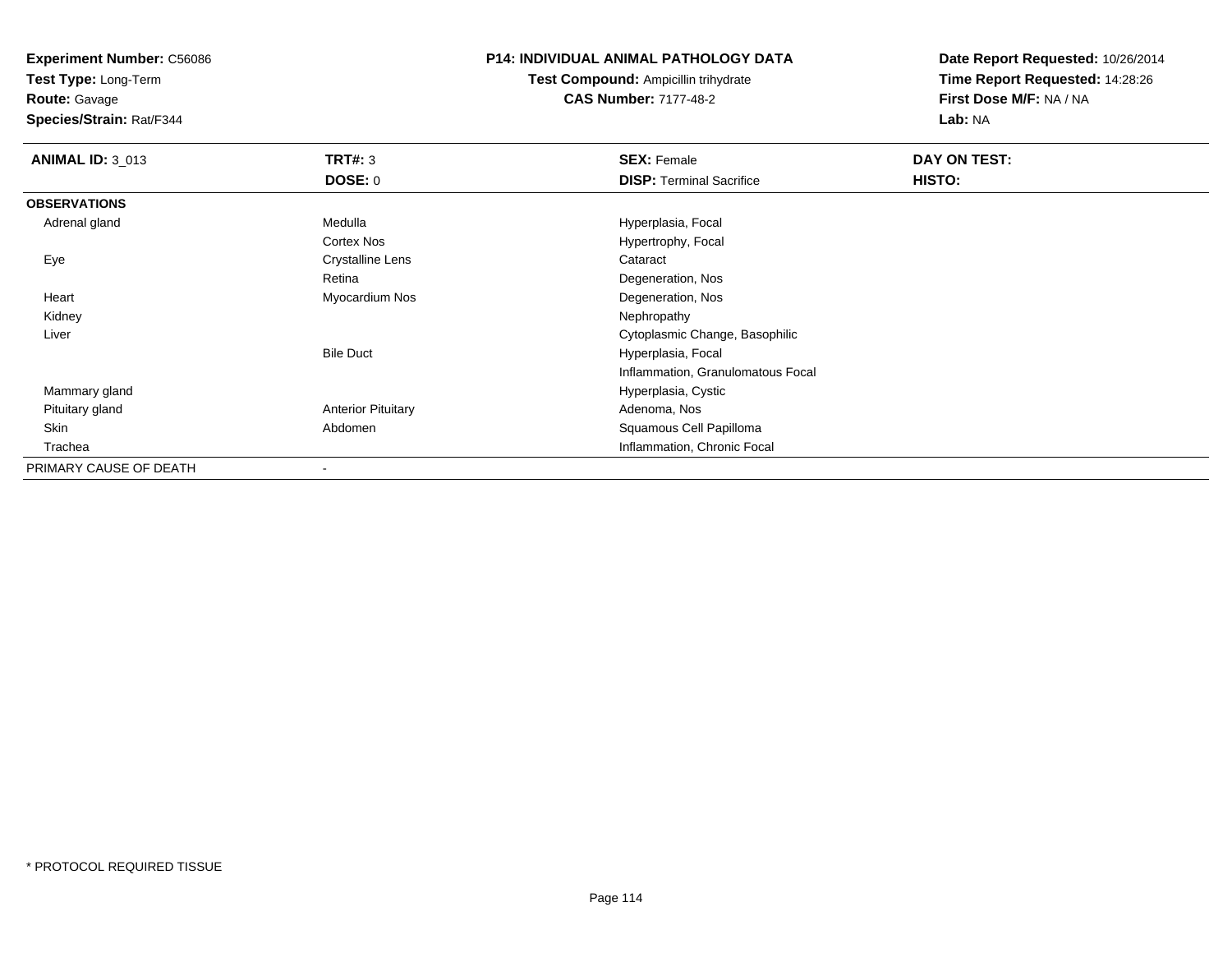**Test Type:** Long-Term

**Route:** Gavage

**Species/Strain:** Rat/F344

## **P14: INDIVIDUAL ANIMAL PATHOLOGY DATA**

**Test Compound:** Ampicillin trihydrate**CAS Number:** 7177-48-2

| <b>ANIMAL ID: 3_014</b> | <b>TRT#: 3</b>            | <b>SEX: Female</b>                | DAY ON TEST: |  |
|-------------------------|---------------------------|-----------------------------------|--------------|--|
|                         | <b>DOSE: 0</b>            | <b>DISP: Terminal Sacrifice</b>   | HISTO:       |  |
| <b>OBSERVATIONS</b>     |                           |                                   |              |  |
| Eye                     | Crystalline Lens          | Cataract                          |              |  |
|                         | Retina                    | Degeneration, Nos                 |              |  |
|                         |                           | Hemorrhage, Chronic               |              |  |
|                         |                           | Synechia, Posterior               |              |  |
| Heart                   | Myocardium Nos            | Degeneration, Nos                 |              |  |
| <b>Intestine Small</b>  | Mesentery Nos             | Inflammation, Chronic Focal       |              |  |
|                         | <b>Mesentery Nos</b>      | Necrosis, Fat                     |              |  |
| Kidney                  |                           | Nephropathy                       |              |  |
| Liver                   |                           | Cytoplasmic Change, Basophilic    |              |  |
|                         |                           | Inflammation, Granulomatous Focal |              |  |
| Lung                    |                           | Histiocytosis                     |              |  |
| Pituitary gland         | <b>Anterior Pituitary</b> | Adenoma, Nos                      |              |  |
| Uterus                  | <b>Endometrial Gland</b>  | Hyperplasia, Cystic               |              |  |
| PRIMARY CAUSE OF DEATH  | ۰                         |                                   |              |  |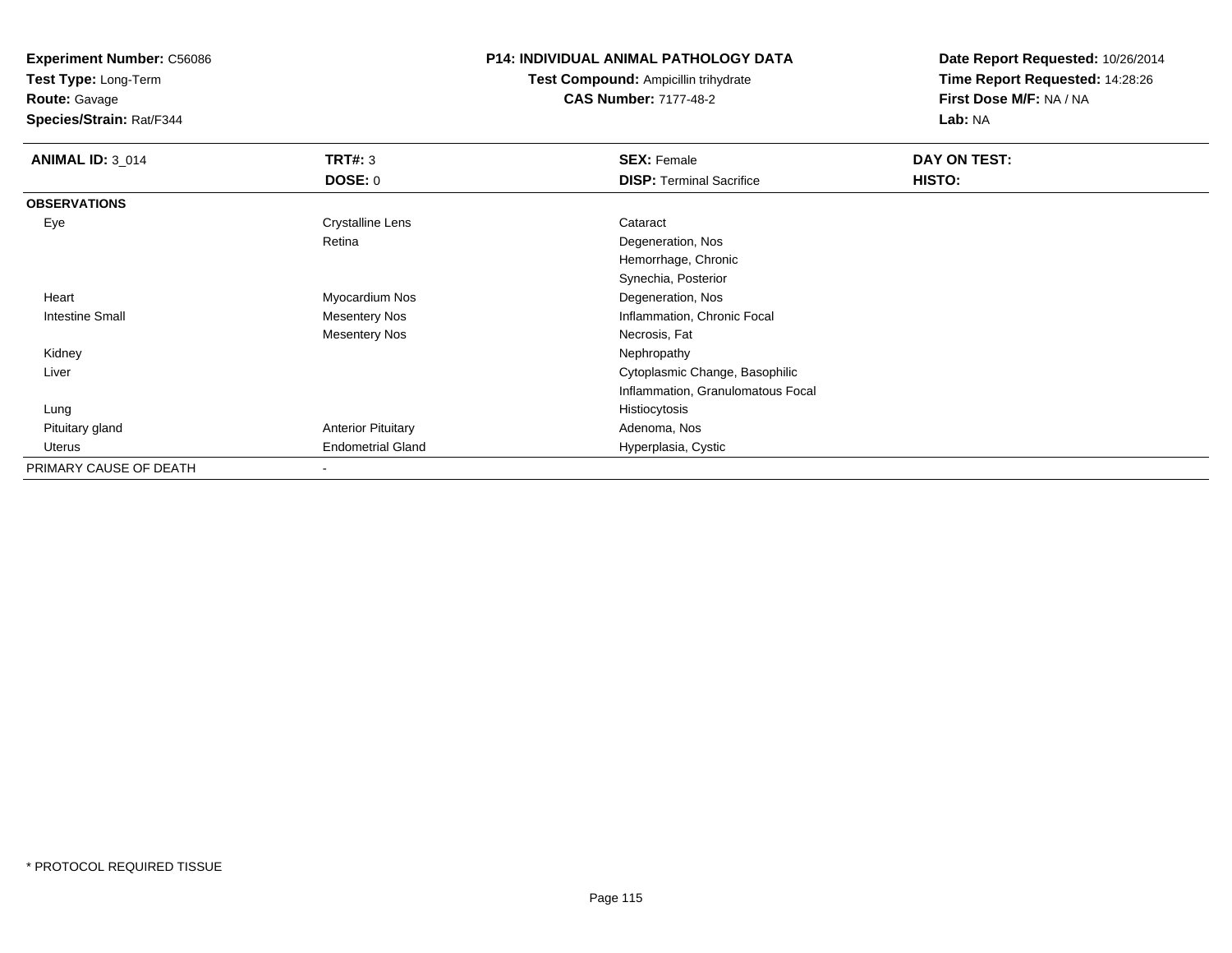| <b>Experiment Number: C56086</b><br><b>Test Type: Long-Term</b><br><b>Route: Gavage</b><br>Species/Strain: Rat/F344 |                           | P14: INDIVIDUAL ANIMAL PATHOLOGY DATA<br>Date Report Requested: 10/26/2014<br>Time Report Requested: 14:28:26<br>Test Compound: Ampicillin trihydrate<br><b>CAS Number: 7177-48-2</b><br>First Dose M/F: NA / NA<br>Lab: NA |              |
|---------------------------------------------------------------------------------------------------------------------|---------------------------|-----------------------------------------------------------------------------------------------------------------------------------------------------------------------------------------------------------------------------|--------------|
| <b>ANIMAL ID: 3 015</b>                                                                                             | <b>TRT#: 3</b>            | <b>SEX: Female</b>                                                                                                                                                                                                          | DAY ON TEST: |
|                                                                                                                     | <b>DOSE: 0</b>            | <b>DISP:</b> Moribund Sacrifice                                                                                                                                                                                             | HISTO:       |
| <b>OBSERVATIONS</b>                                                                                                 |                           |                                                                                                                                                                                                                             |              |
| Heart                                                                                                               | Myocardium Nos            | Degeneration, Nos                                                                                                                                                                                                           |              |
| Liver                                                                                                               |                           | Cytoplasmic Change, Basophilic                                                                                                                                                                                              |              |
|                                                                                                                     | Hepatocytes               | Cytoplasmic Vacuolization                                                                                                                                                                                                   |              |
| Lung                                                                                                                |                           | Hemorrhage                                                                                                                                                                                                                  |              |
| Pituitary gland                                                                                                     | <b>Anterior Pituitary</b> | Adenoma, Nos                                                                                                                                                                                                                |              |
| Spleen                                                                                                              |                           | Hemosiderosis                                                                                                                                                                                                               |              |
| PRIMARY CAUSE OF DEATH                                                                                              |                           |                                                                                                                                                                                                                             |              |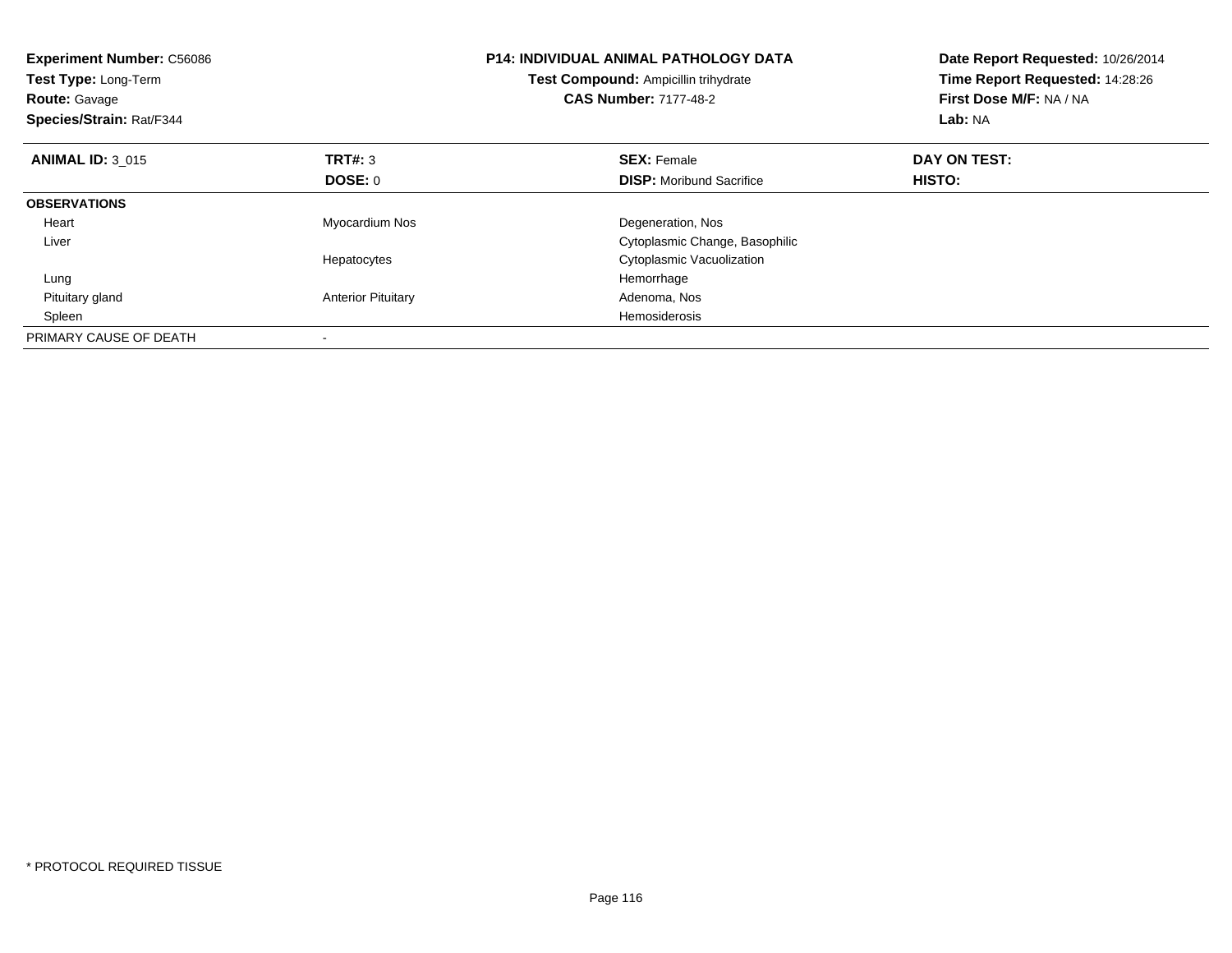| <b>Experiment Number: C56086</b><br>Test Type: Long-Term<br><b>Route: Gavage</b><br>Species/Strain: Rat/F344 |                           | <b>P14: INDIVIDUAL ANIMAL PATHOLOGY DATA</b><br>Test Compound: Ampicillin trihydrate<br><b>CAS Number: 7177-48-2</b> | Date Report Requested: 10/26/2014<br>Time Report Requested: 14:28:26<br>First Dose M/F: NA / NA<br>Lab: NA |
|--------------------------------------------------------------------------------------------------------------|---------------------------|----------------------------------------------------------------------------------------------------------------------|------------------------------------------------------------------------------------------------------------|
| <b>ANIMAL ID: 3 016</b>                                                                                      | <b>TRT#: 3</b>            | <b>SEX: Female</b>                                                                                                   | DAY ON TEST:                                                                                               |
|                                                                                                              | DOSE: 0                   | <b>DISP:</b> Moribund Sacrifice                                                                                      | HISTO:                                                                                                     |
| <b>OBSERVATIONS</b>                                                                                          |                           |                                                                                                                      |                                                                                                            |
| Heart                                                                                                        | Myocardium Nos            | Degeneration, Nos                                                                                                    |                                                                                                            |
| Mammary gland                                                                                                |                           | Hyperplasia, Cystic                                                                                                  |                                                                                                            |
| Ovary                                                                                                        |                           | Cyst, Parovarian                                                                                                     |                                                                                                            |
| Pituitary gland                                                                                              | <b>Anterior Pituitary</b> | Hemorrhage, Chronic                                                                                                  |                                                                                                            |
| Spleen                                                                                                       |                           | <b>Hemosiderosis</b>                                                                                                 |                                                                                                            |
| Trachea                                                                                                      | Gland                     | Dilatation, Nos                                                                                                      |                                                                                                            |
| Unspecified                                                                                                  | Adipose Tissue            | Inflammation, Chronic Diffuse                                                                                        |                                                                                                            |
| PRIMARY CAUSE OF DEATH                                                                                       |                           |                                                                                                                      |                                                                                                            |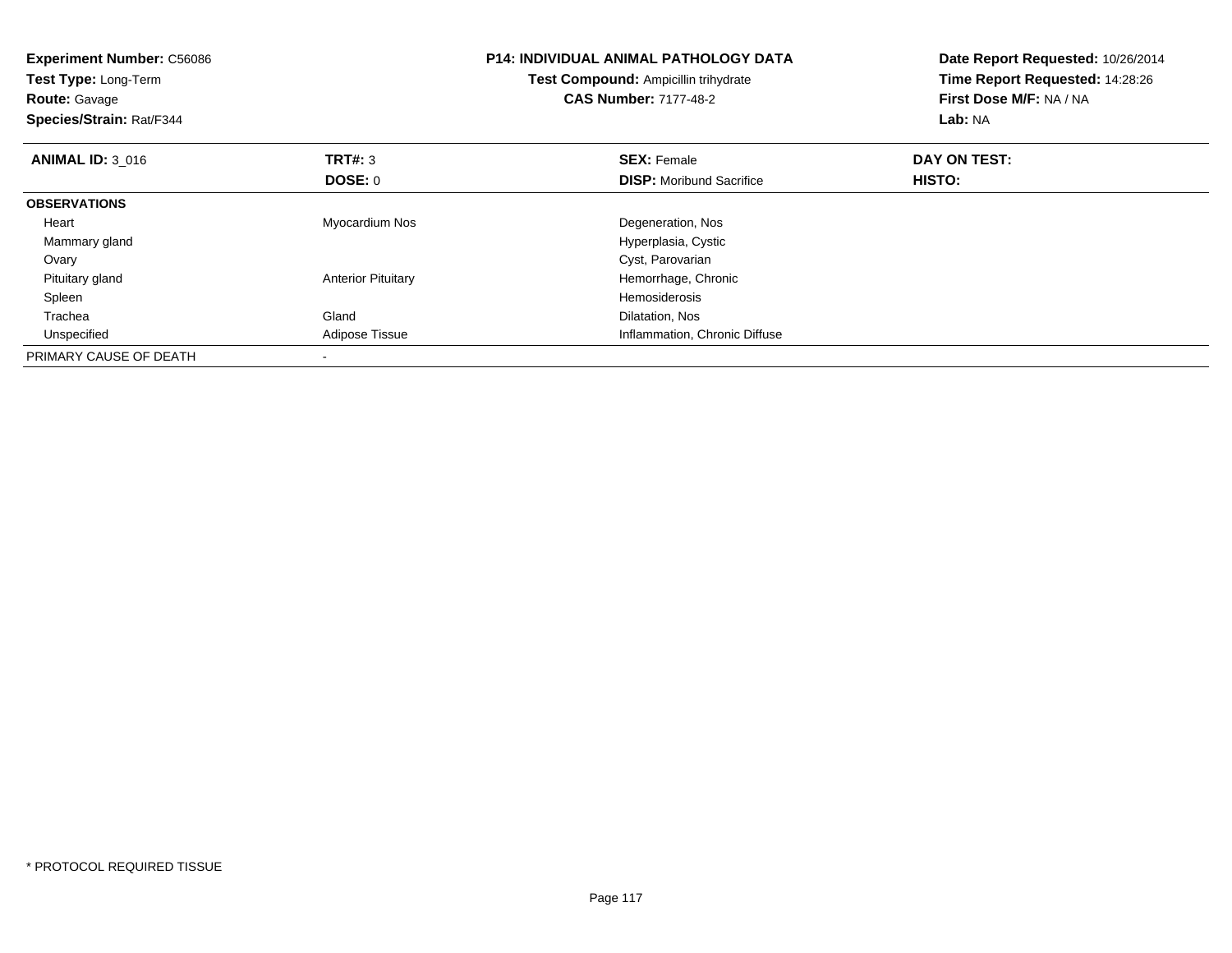**Test Type:** Long-Term

**Route:** Gavage

**Species/Strain:** Rat/F344

# **P14: INDIVIDUAL ANIMAL PATHOLOGY DATA**

**Test Compound:** Ampicillin trihydrate**CAS Number:** 7177-48-2

| <b>ANIMAL ID: 3_017</b> | <b>TRT#: 3</b><br><b>DOSE: 0</b> | <b>SEX: Female</b><br><b>DISP: Terminal Sacrifice</b> | DAY ON TEST:<br>HISTO: |
|-------------------------|----------------------------------|-------------------------------------------------------|------------------------|
| <b>OBSERVATIONS</b>     |                                  |                                                       |                        |
| Adrenal gland           | Medulla                          | Hyperplasia, Focal                                    |                        |
| Eye                     | <b>Crystalline Lens</b>          | Cataract                                              |                        |
|                         | Retina                           | Degeneration, Nos                                     |                        |
|                         |                                  | Hemorrhage, Chronic                                   |                        |
|                         |                                  | Synechia, Posterior                                   |                        |
| Heart                   | Myocardium Nos                   | Degeneration, Nos                                     |                        |
| Intestine Small         | <b>Mesentery Nos</b>             | Inflammation, Chronic Diffuse                         |                        |
|                         | <b>Mesentery Nos</b>             | Necrosis, Fat                                         |                        |
| Kidney                  |                                  | Nephropathy                                           |                        |
| Liver                   |                                  | Cytoplasmic Change, Basophilic                        |                        |
|                         | <b>Bile Duct</b>                 | Hyperplasia, Focal                                    |                        |
|                         |                                  | Inflammation, Granulomatous Focal                     |                        |
| Mammary gland           |                                  | Hyperplasia, Cystic                                   |                        |
| Pituitary gland         | <b>Anterior Pituitary</b>        | Adenoma, Nos                                          |                        |
|                         | <b>Anterior Pituitary</b>        | Hyperplasia, Focal                                    |                        |
| Unspecified             | Multiple Organs Nos              | Leukemia, Mononuclear Cell                            |                        |
| PRIMARY CAUSE OF DEATH  | $\blacksquare$                   |                                                       |                        |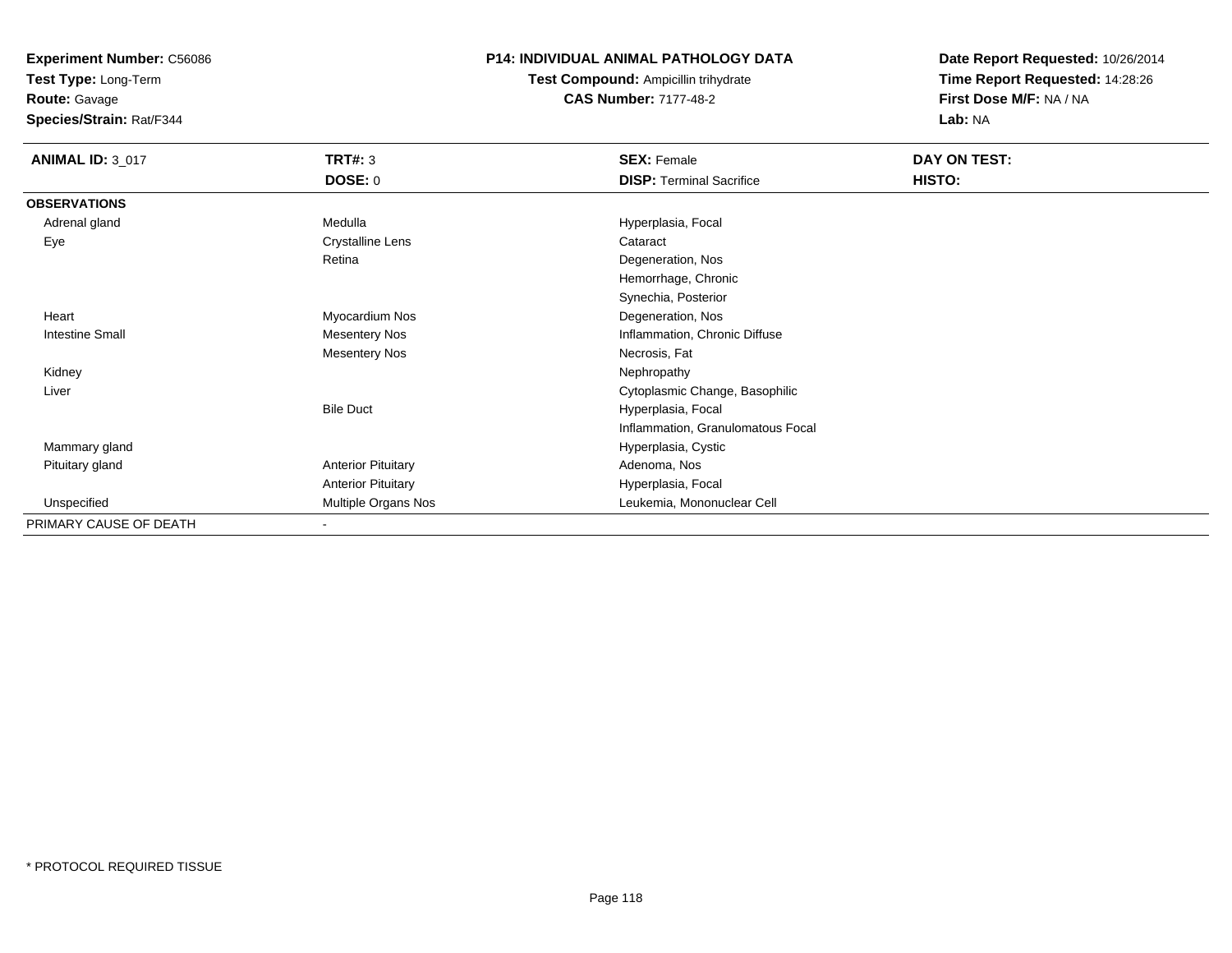**Test Type:** Long-Term

**Route:** Gavage

**Species/Strain:** Rat/F344

# **P14: INDIVIDUAL ANIMAL PATHOLOGY DATA**

**Test Compound:** Ampicillin trihydrate**CAS Number:** 7177-48-2

| <b>ANIMAL ID: 3_018</b> | <b>TRT#: 3</b>            | <b>SEX: Female</b>              | DAY ON TEST:  |  |
|-------------------------|---------------------------|---------------------------------|---------------|--|
|                         | <b>DOSE: 0</b>            | <b>DISP: Terminal Sacrifice</b> | <b>HISTO:</b> |  |
| <b>OBSERVATIONS</b>     |                           |                                 |               |  |
| Adrenal gland           | Medulla                   | Hyperplasia, Focal              |               |  |
|                         | Cortex Nos                | Hypertrophy, Focal              |               |  |
| Eye                     | <b>Crystalline Lens</b>   | Cataract                        |               |  |
|                         | Retina                    | Degeneration, Nos               |               |  |
|                         |                           | Synechia, Posterior             |               |  |
| Heart                   | Myocardium Nos            | Degeneration, Nos               |               |  |
| Kidney                  |                           | Nephropathy                     |               |  |
| Liver                   |                           | Cytoplasmic Change, Basophilic  |               |  |
|                         |                           | Hematopoiesis                   |               |  |
| Lung                    |                           | Inflammation, Chronic Focal     |               |  |
| Mammary gland           |                           | Fibroadenoma                    |               |  |
|                         |                           | Hyperplasia, Cystic             |               |  |
| Pituitary gland         | <b>Anterior Pituitary</b> | Hyperplasia, Focal              |               |  |
| Salivary gland          |                           | Dilatation, Ducts               |               |  |
| Stomach                 | Submucosa                 | Inflammation, Chronic Focal     |               |  |
| PRIMARY CAUSE OF DEATH  |                           |                                 |               |  |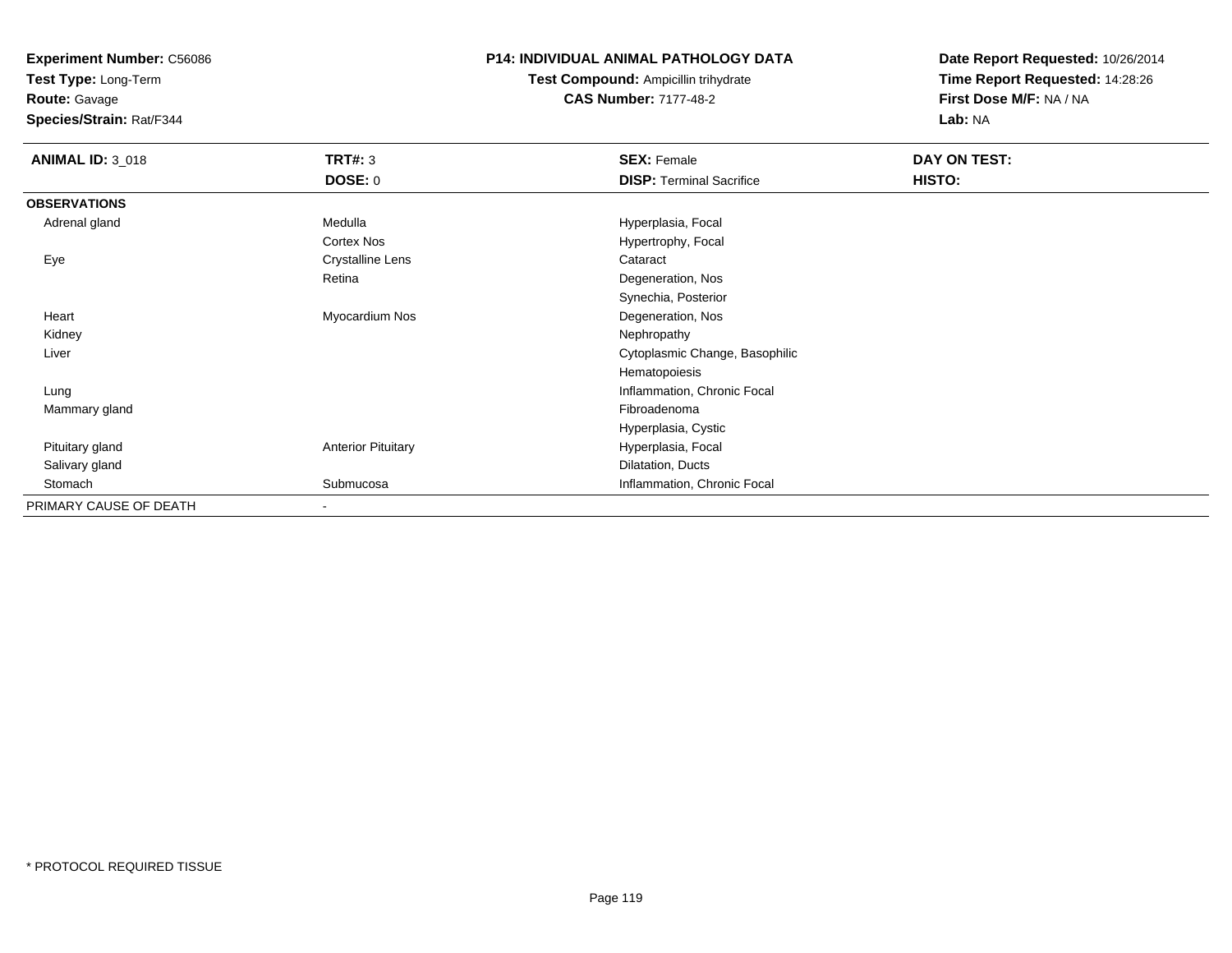| <b>Experiment Number: C56086</b><br>Test Type: Long-Term |                | <b>P14: INDIVIDUAL ANIMAL PATHOLOGY DATA</b> | Date Report Requested: 10/26/2014 |
|----------------------------------------------------------|----------------|----------------------------------------------|-----------------------------------|
|                                                          |                | <b>Test Compound: Ampicillin trihydrate</b>  | Time Report Requested: 14:28:26   |
| <b>Route: Gavage</b>                                     |                | <b>CAS Number: 7177-48-2</b>                 | First Dose M/F: NA / NA           |
| Species/Strain: Rat/F344                                 |                |                                              | Lab: NA                           |
| <b>ANIMAL ID: 3 019</b>                                  | <b>TRT#: 3</b> | <b>SEX: Female</b>                           | DAY ON TEST:                      |
|                                                          | <b>DOSE: 0</b> | <b>DISP: Natural Death</b>                   | HISTO:                            |
| <b>OBSERVATIONS</b>                                      |                |                                              |                                   |
| Bone marrow                                              |                | Hyperplasia, Hematopoietic                   |                                   |
| Clitoral gland                                           |                | Adenocarcinoma, Nos, Invasive                |                                   |
| Heart                                                    | Myocardium Nos | Degeneration, Nos                            |                                   |
| Kidney                                                   | Tubule         | Pigmentation, Nos                            |                                   |
| Liver                                                    |                | Congestion, Chronic Passive                  |                                   |
|                                                          |                | Cytoplasmic Change, Basophilic               |                                   |
| Mammary gland                                            |                | Adenocarcinoma, Nos                          |                                   |
| Salivary gland                                           |                | Hyperplasia, Focal                           |                                   |
|                                                          |                | Inflammation, Chronic Focal                  |                                   |
| Spleen                                                   |                | Hematopoiesis                                |                                   |
| PRIMARY CAUSE OF DEATH                                   |                |                                              |                                   |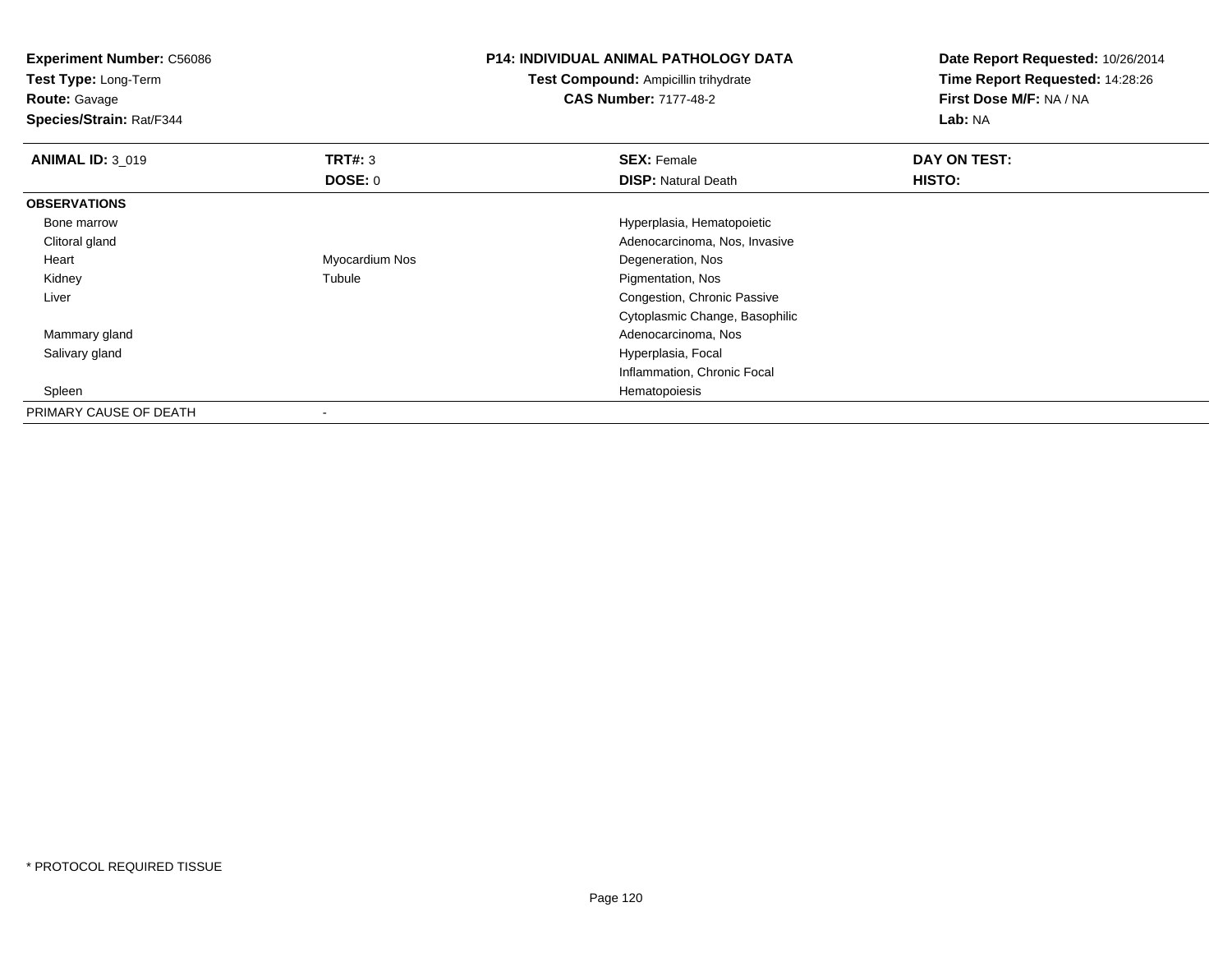**Test Type:** Long-Term

**Route:** Gavage

**Species/Strain:** Rat/F344

## **P14: INDIVIDUAL ANIMAL PATHOLOGY DATA**

**Test Compound:** Ampicillin trihydrate**CAS Number:** 7177-48-2

| <b>ANIMAL ID: 3_020</b> | TRT#: 3                   | <b>SEX: Female</b>               | DAY ON TEST: |
|-------------------------|---------------------------|----------------------------------|--------------|
|                         | DOSE: 0                   | <b>DISP: Terminal Sacrifice</b>  | HISTO:       |
| <b>OBSERVATIONS</b>     |                           |                                  |              |
| Adrenal gland           | Cortex Nos                | Cyst, Hemorrhagic                |              |
| Eye                     | <b>Crystalline Lens</b>   | Cataract                         |              |
|                         | Retina                    | Degeneration, Nos                |              |
|                         |                           | Hemorrhage, Chronic              |              |
| Heart                   | Myocardium Nos            | Degeneration, Nos                |              |
| Kidney                  |                           | Adenoma, Nos                     |              |
| Liver                   |                           | Cytoplasmic Change, Basophilic   |              |
| Lung                    |                           | Inflammation, Chronic Focal      |              |
| Mammary gland           |                           | Fibroadenoma                     |              |
| Pituitary gland         | <b>Anterior Pituitary</b> | Cyst, Nos                        |              |
| Uterus                  |                           | <b>Endometrial Stromal Polyp</b> |              |
| PRIMARY CAUSE OF DEATH  | $\overline{\phantom{a}}$  |                                  |              |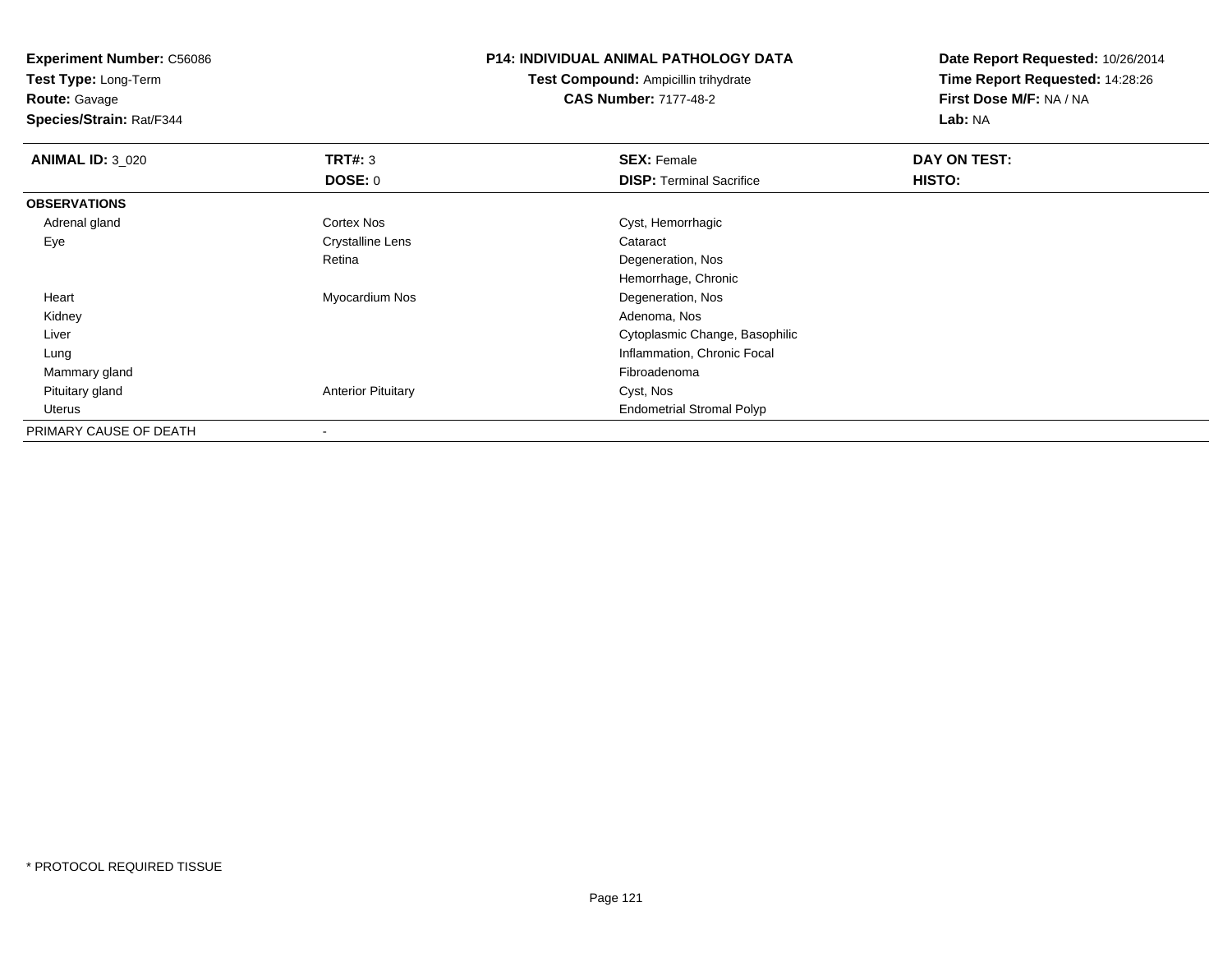**Test Type:** Long-Term

**Route:** Gavage

**Species/Strain:** Rat/F344

# **P14: INDIVIDUAL ANIMAL PATHOLOGY DATA**

# **Test Compound:** Ampicillin trihydrate**CAS Number:** 7177-48-2

| <b>ANIMAL ID: 3_021</b> | <b>TRT#: 3</b>             | <b>SEX: Female</b>                 | DAY ON TEST: |
|-------------------------|----------------------------|------------------------------------|--------------|
|                         | <b>DOSE: 0</b>             | <b>DISP: Natural Death</b>         | HISTO:       |
| <b>OBSERVATIONS</b>     |                            |                                    |              |
| Bone marrow             |                            | Hyperplasia, Hematopoietic         |              |
| <b>Brain</b>            | Meninges                   | Inflammation, Acute/Chronic        |              |
| Eye                     | Retina                     | Atrophy, Diffuse                   |              |
|                         |                            | Inflammation, Acute Diffuse        |              |
|                         | Conjunctiva                | Inflammation, Necrotizing          |              |
| Kidney                  |                            | Inflammation, Chronic              |              |
| Liver                   |                            | Hematopoiesis                      |              |
|                         |                            | Necrosis, Coagulative              |              |
| Lung                    |                            | Infection, Fungal                  |              |
|                         |                            | Inflammation, Necro Granulomatous  |              |
| Nasal cavity            | <b>Maxillary Sinus Nos</b> | Inflammation, Pyogranulomatous     |              |
| Nerve, peripheral       | <b>Facial Nerve Nos</b>    | Inflammation, Pyogranulomatous     |              |
| Spleen                  |                            | Hematopoiesis                      |              |
| Stomach                 | Cardiac Stomach            | Hyperplasia, Epithelial            |              |
|                         | Cardiac Stomach            | Ulcer, Nos                         |              |
| Uterus                  |                            | Abscess, Nos                       |              |
|                         |                            | <b>Endometrial Stromal Sarcoma</b> |              |
| PRIMARY CAUSE OF DEATH  |                            |                                    |              |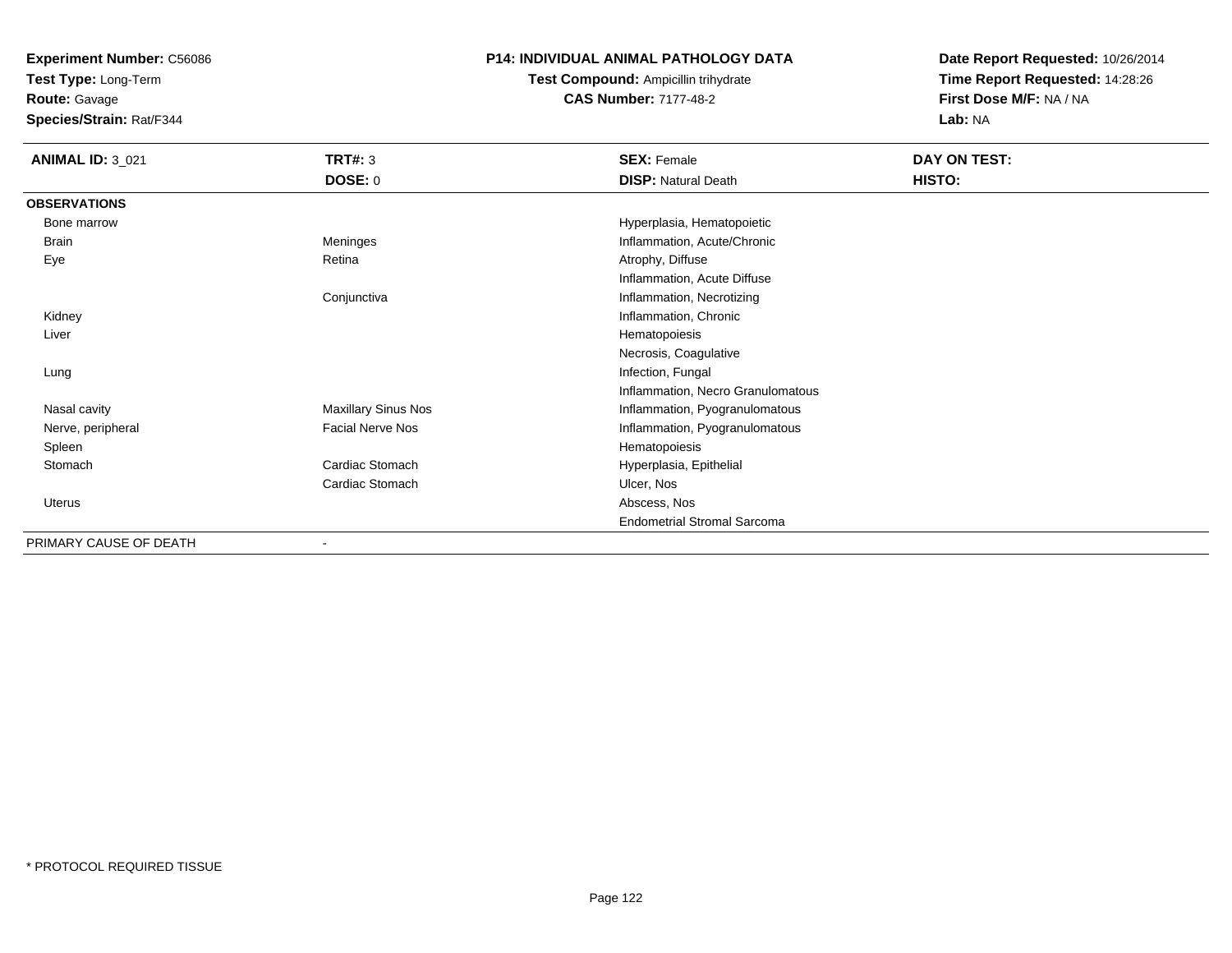**Test Type:** Long-Term

**Route:** Gavage

**Species/Strain:** Rat/F344

#### **P14: INDIVIDUAL ANIMAL PATHOLOGY DATA**

**Test Compound:** Ampicillin trihydrate**CAS Number:** 7177-48-2

| <b>ANIMAL ID: 3_022</b> | <b>TRT#: 3</b>            | <b>SEX: Female</b>                | DAY ON TEST: |
|-------------------------|---------------------------|-----------------------------------|--------------|
|                         | <b>DOSE: 0</b>            | <b>DISP: Terminal Sacrifice</b>   | HISTO:       |
| <b>OBSERVATIONS</b>     |                           |                                   |              |
| Adrenal gland           | Medulla                   | Hyperplasia, Focal                |              |
| Esophagus               |                           | Hemorrhage                        |              |
| Eye                     | <b>Crystalline Lens</b>   | Cataract                          |              |
|                         | Retina                    | Degeneration, Nos                 |              |
|                         |                           | Hemorrhage, Chronic               |              |
|                         |                           | Synechia, Posterior               |              |
| Heart                   | Myocardium Nos            | Degeneration, Nos                 |              |
| Kidney                  |                           | Nephropathy                       |              |
| Liver                   |                           | Inflammation, Granulomatous Focal |              |
| Lymph node              | Mandibular Lymph Node     | Plasmacytosis                     |              |
| Mammary gland           |                           | Fibroadenoma                      |              |
| Pancreas                | Acinus                    | Atrophy, Focal                    |              |
| Pituitary gland         | <b>Anterior Pituitary</b> | Hyperplasia, Focal                |              |
| Salivary gland          |                           | Hyperplasia, Focal                |              |
| Thyroid                 |                           | Hyperplasia, C Cell               |              |
| Uterus                  |                           | <b>Endometrial Stromal Polyp</b>  |              |
| PRIMARY CAUSE OF DEATH  |                           |                                   |              |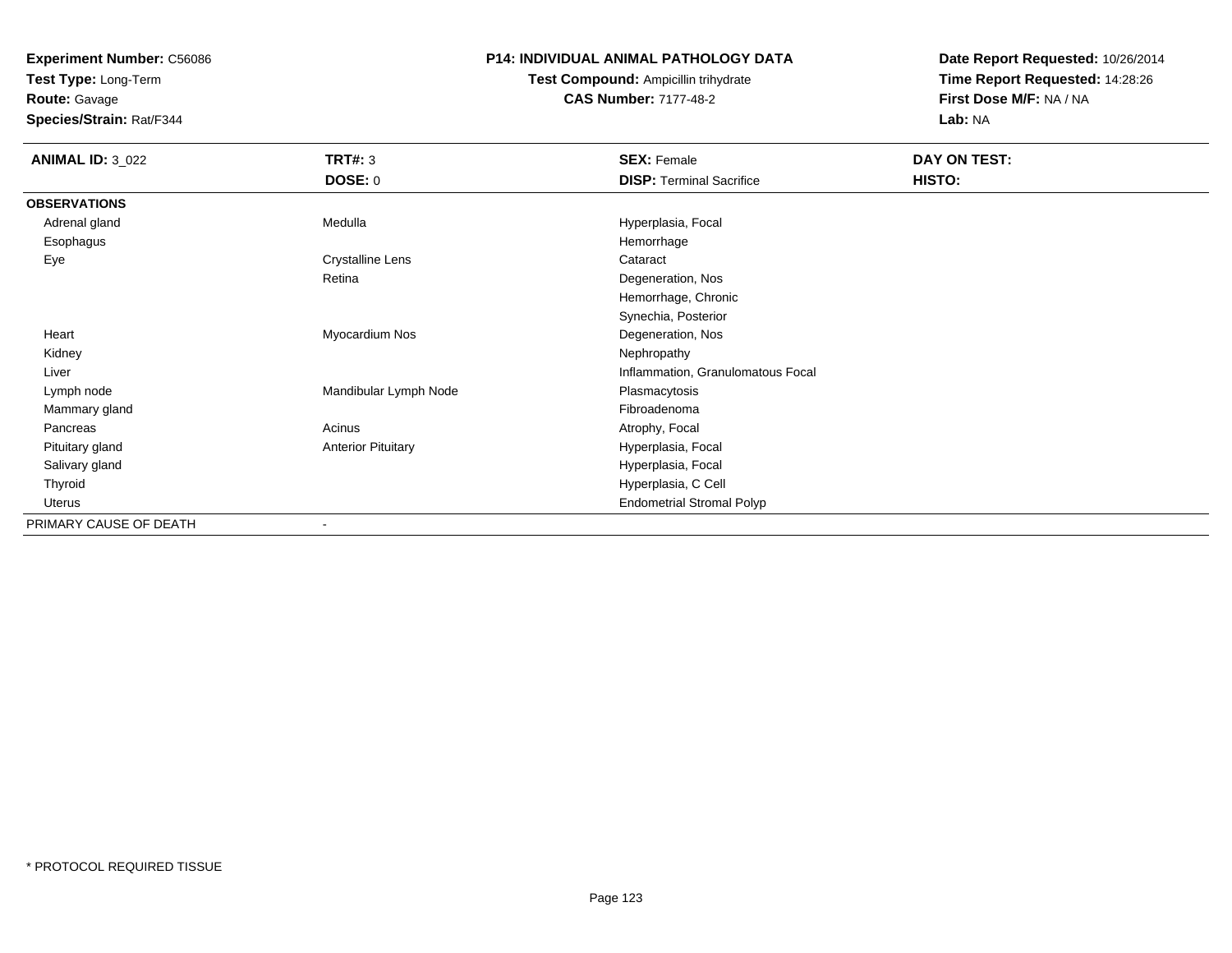**Test Type:** Long-Term

**Route:** Gavage

**Species/Strain:** Rat/F344

## **P14: INDIVIDUAL ANIMAL PATHOLOGY DATA**

**Test Compound:** Ampicillin trihydrate**CAS Number:** 7177-48-2

| <b>ANIMAL ID: 3 023</b> | TRT#: 3           | <b>SEX: Female</b>                | DAY ON TEST: |  |
|-------------------------|-------------------|-----------------------------------|--------------|--|
|                         | <b>DOSE: 0</b>    | <b>DISP: Terminal Sacrifice</b>   | HISTO:       |  |
| <b>OBSERVATIONS</b>     |                   |                                   |              |  |
| Adrenal gland           | Medulla           | Pheochromocytoma                  |              |  |
| Eye                     | Crystalline Lens  | Cataract                          |              |  |
|                         | Retina            | Degeneration, Nos                 |              |  |
|                         |                   | Hemorrhage, Chronic               |              |  |
| Heart                   | Myocardium Nos    | Degeneration, Nos                 |              |  |
| Kidney                  |                   | Nephropathy                       |              |  |
| Liver                   |                   | Cytoplasmic Change, Basophilic    |              |  |
| Lung                    |                   | Inflammation, Granulomatous Focal |              |  |
| Lymph node              | Thymic Lymph Node | Erythrophagocytosis               |              |  |
|                         | Thymic Lymph Node | Pigmentation, Nos                 |              |  |
| Pancreas                | Acinus            | Atrophy, Focal                    |              |  |
|                         | Acinus            | Inflammation, Chronic Focal       |              |  |
| Salivary gland          |                   | Inflammation, Chronic Focal       |              |  |
| PRIMARY CAUSE OF DEATH  |                   |                                   |              |  |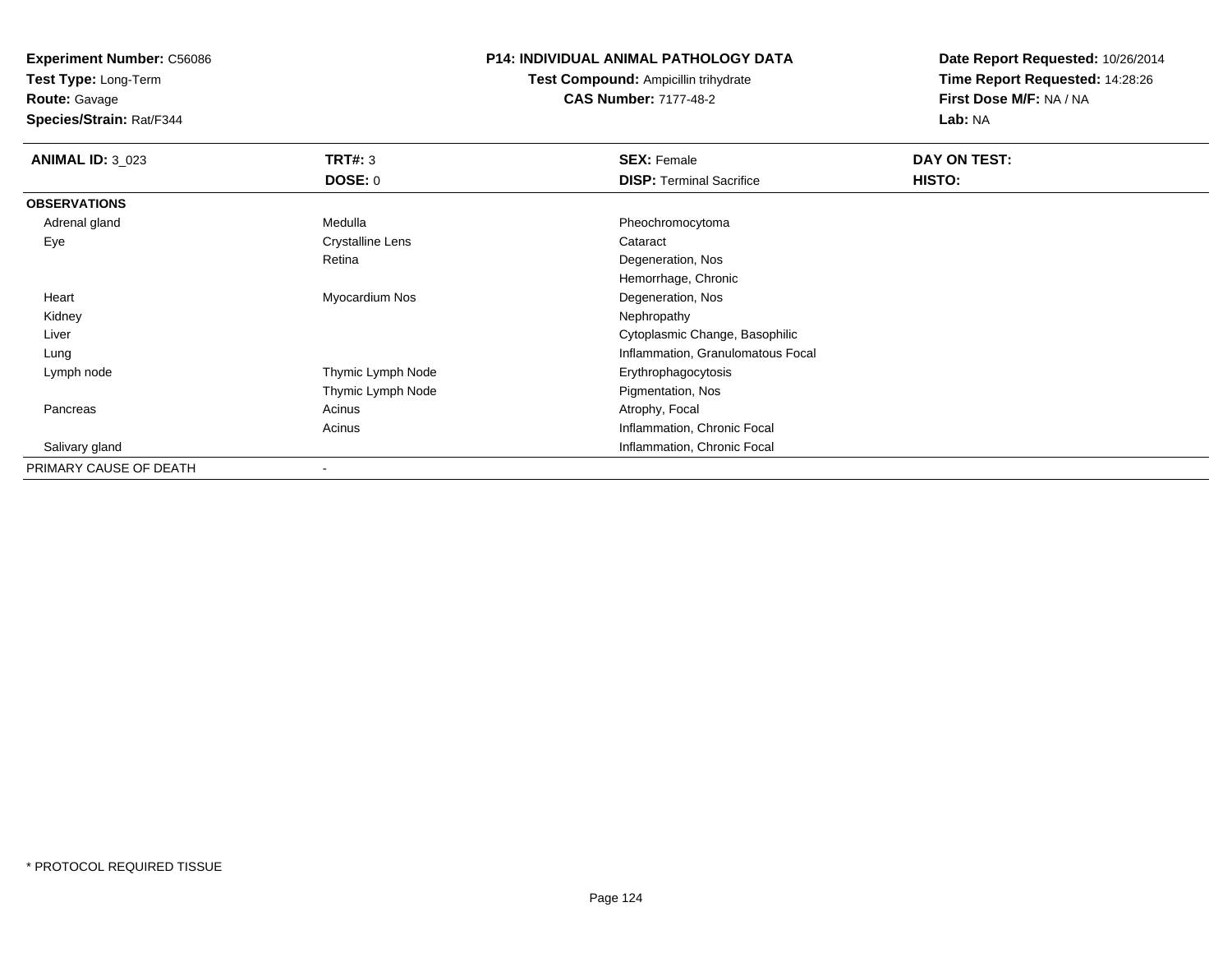**Test Type:** Long-Term

**Route:** Gavage

**Species/Strain:** Rat/F344

#### **P14: INDIVIDUAL ANIMAL PATHOLOGY DATA**

**Test Compound:** Ampicillin trihydrate**CAS Number:** 7177-48-2

| <b>ANIMAL ID: 3 024</b> | TRT#: 3                   | <b>SEX: Female</b>              | DAY ON TEST: |
|-------------------------|---------------------------|---------------------------------|--------------|
|                         | DOSE: 0                   | <b>DISP:</b> Moribund Sacrifice | HISTO:       |
| <b>OBSERVATIONS</b>     |                           |                                 |              |
| Adrenal gland           | Medulla                   | Hyperplasia, Focal              |              |
| Bone marrow             |                           | Fibrosis, Myelo                 |              |
|                         |                           | Hyperplasia, Hematopoietic      |              |
| Eye                     | <b>Crystalline Lens</b>   | Cataract                        |              |
|                         | Retina                    | Degeneration, Nos               |              |
|                         |                           | Synechia, Posterior             |              |
| Heart                   | Myocardium Nos            | Degeneration, Nos               |              |
| Kidney                  |                           | Nephropathy                     |              |
| Lung                    |                           | Hemorrhage                      |              |
| Lymph node              | Pancreatic Lymph Node     | Hemorrhage                      |              |
| Pancreas                | Acinus                    | Atrophy, Focal                  |              |
| Pituitary gland         | <b>Anterior Pituitary</b> | Hemorrhage, Chronic             |              |
| Thyroid                 |                           | Hyperplasia, C Cell             |              |
| Unspecified             | Multiple Organs Nos       | Leukemia, Mononuclear Cell      |              |
| PRIMARY CAUSE OF DEATH  | $\blacksquare$            |                                 |              |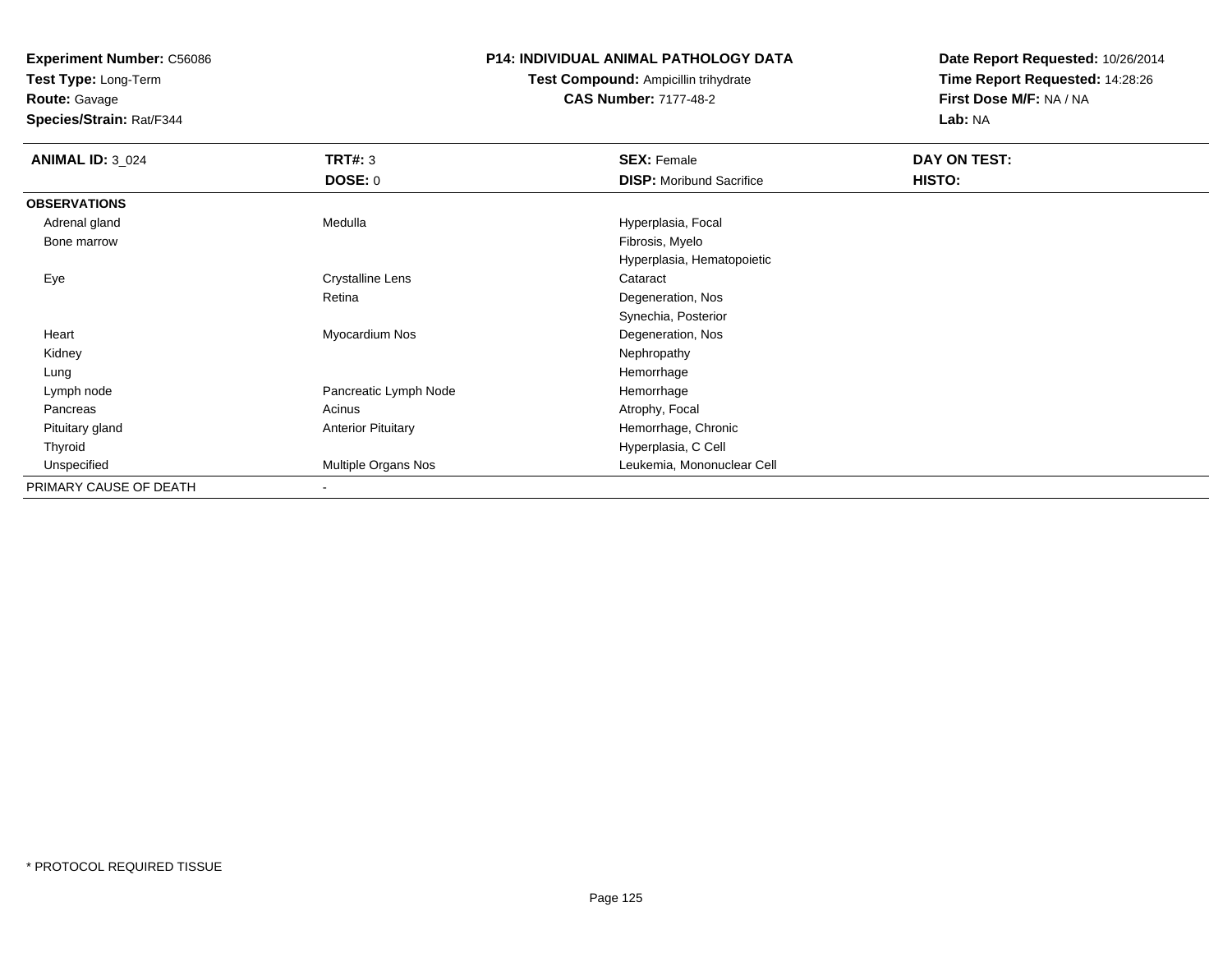| <b>Experiment Number: C56086</b><br>Test Type: Long-Term |                            | P14: INDIVIDUAL ANIMAL PATHOLOGY DATA | Date Report Requested: 10/26/2014 |
|----------------------------------------------------------|----------------------------|---------------------------------------|-----------------------------------|
|                                                          |                            | Test Compound: Ampicillin trihydrate  | Time Report Requested: 14:28:26   |
| <b>Route: Gavage</b>                                     |                            | <b>CAS Number: 7177-48-2</b>          | First Dose M/F: NA / NA           |
| Species/Strain: Rat/F344                                 |                            |                                       | Lab: NA                           |
| <b>ANIMAL ID: 3 025</b>                                  | TRT#: 3                    | <b>SEX: Female</b>                    | DAY ON TEST:                      |
|                                                          | DOSE: 0                    | <b>DISP:</b> Moribund Sacrifice       | HISTO:                            |
| <b>OBSERVATIONS</b>                                      |                            |                                       |                                   |
| Kidney                                                   |                            | Nephropathy                           |                                   |
| Spleen                                                   |                            | Necrosis, Focal                       |                                   |
| Unspecified                                              | <b>Multiple Organs Nos</b> | Leukemia, Mononuclear Cell            |                                   |
| PRIMARY CAUSE OF DEATH                                   |                            |                                       |                                   |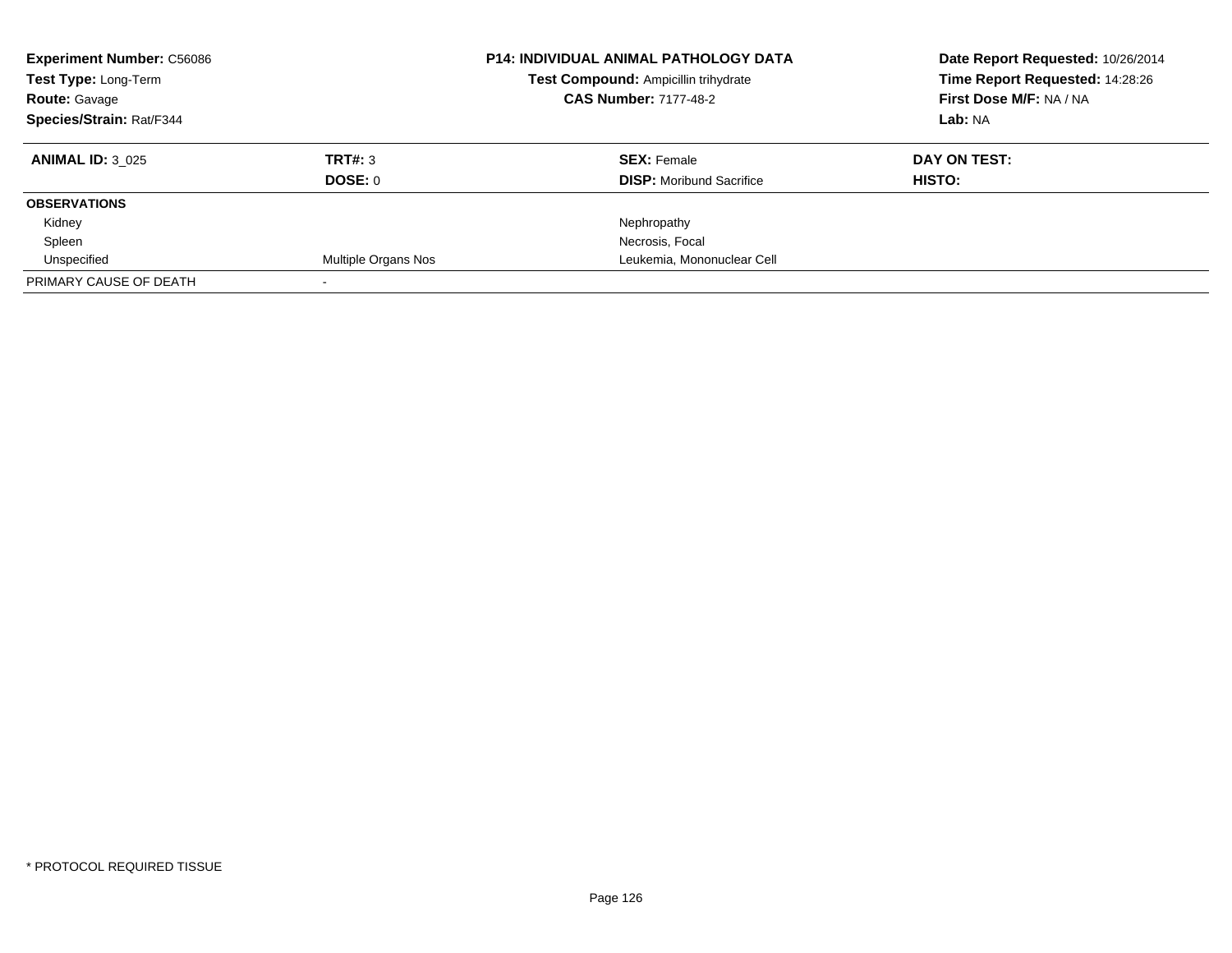**Test Type:** Long-Term

**Route:** Gavage

**Species/Strain:** Rat/F344

### **P14: INDIVIDUAL ANIMAL PATHOLOGY DATA**

**Test Compound:** Ampicillin trihydrate**CAS Number:** 7177-48-2

| <b>ANIMAL ID: 3_026</b> | TRT#: 3                  | <b>SEX: Female</b>                  | DAY ON TEST: |  |
|-------------------------|--------------------------|-------------------------------------|--------------|--|
|                         | <b>DOSE: 0</b>           | <b>DISP:</b> Moribund Sacrifice     | HISTO:       |  |
| <b>OBSERVATIONS</b>     |                          |                                     |              |  |
| Adrenal gland           | Medulla                  | Hyperplasia, Focal                  |              |  |
| Bone marrow             |                          | Fibrosis, Myelo                     |              |  |
| Clitoral gland          |                          | Adenoma, Nos                        |              |  |
| Heart                   | Myocardium Nos           | Degeneration, Nos                   |              |  |
| <b>Intestine Small</b>  | <b>Mesentery Nos</b>     | Necrosis, Fat                       |              |  |
| Liver                   |                          | Cytoplasmic Change, Basophilic      |              |  |
|                         | <b>Bile Duct</b>         | Hyperplasia, Focal                  |              |  |
| Lung                    |                          | Lymphocytic Inflammatory Infiltrate |              |  |
| Mammary gland           |                          | Fibroadenoma                        |              |  |
|                         |                          | Hyperplasia, Cystic                 |              |  |
| Unspecified             | Multiple Organs Nos      | Leukemia, Mononuclear Cell          |              |  |
| PRIMARY CAUSE OF DEATH  | $\overline{\phantom{a}}$ |                                     |              |  |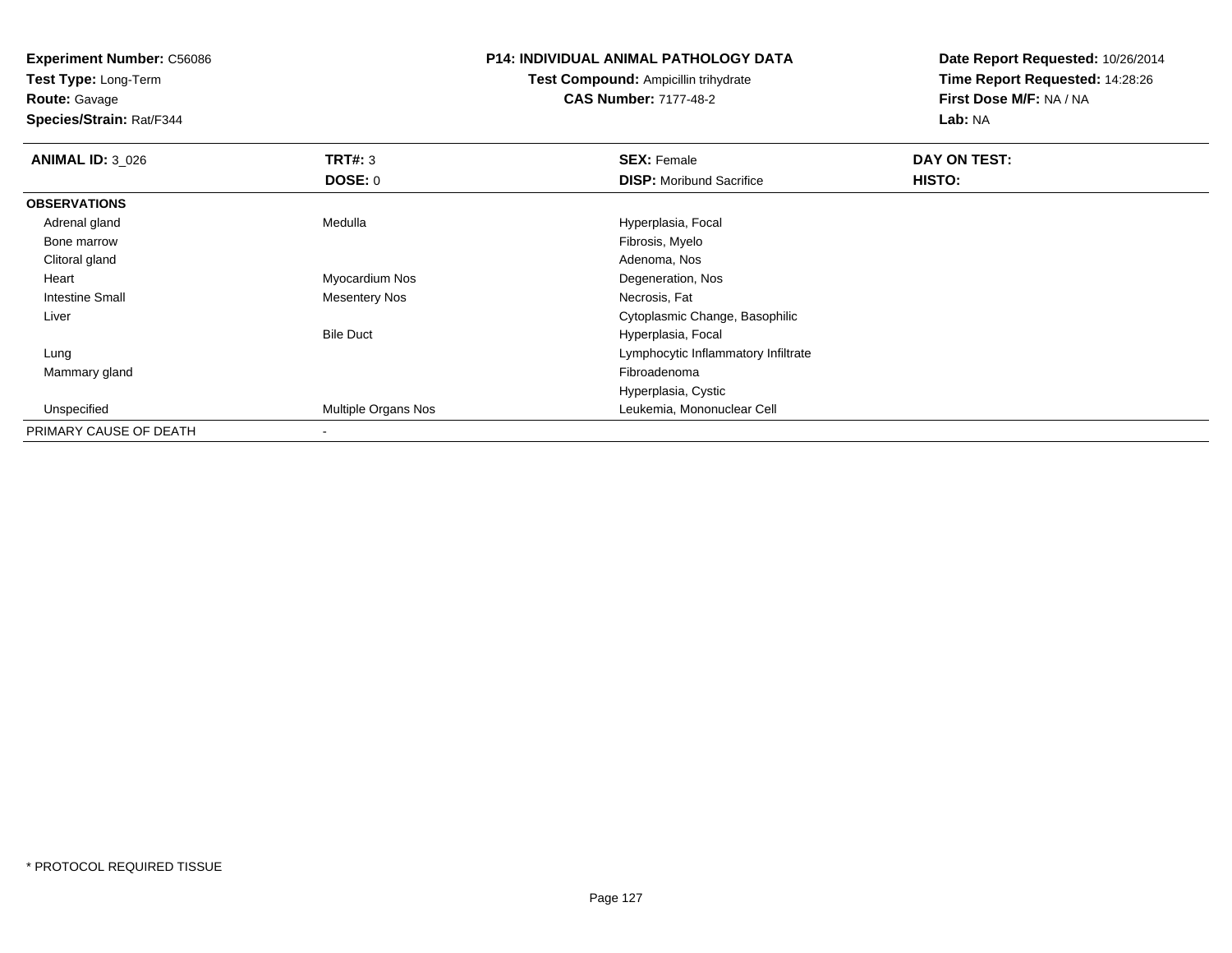**Test Type:** Long-Term

**Route:** Gavage

**Species/Strain:** Rat/F344

## **P14: INDIVIDUAL ANIMAL PATHOLOGY DATA**

**Test Compound:** Ampicillin trihydrate**CAS Number:** 7177-48-2

| <b>ANIMAL ID: 3_027</b> | TRT#: 3                   | <b>SEX: Female</b>              | DAY ON TEST: |
|-------------------------|---------------------------|---------------------------------|--------------|
|                         | <b>DOSE: 0</b>            | <b>DISP: Terminal Sacrifice</b> | HISTO:       |
| <b>OBSERVATIONS</b>     |                           |                                 |              |
| Heart                   | Myocardium Nos            | Degeneration, Nos               |              |
| Kidney                  |                           | Nephropathy                     |              |
| Liver                   |                           | Clear-Cell Change               |              |
|                         |                           | Cytoplasmic Change, Basophilic  |              |
| Mammary gland           |                           | Hyperplasia, Focal              |              |
| Ovary                   |                           | Cyst, Parovarian                |              |
| Pancreas                | Acinus                    | Atrophy, Focal                  |              |
|                         | Acinus                    | Hyperplasia, Focal              |              |
| Pituitary gland         | <b>Anterior Pituitary</b> | Cyst, Nos                       |              |
| Thyroid                 |                           | Follicular-Cell Carcinoma       |              |
|                         |                           | Hyperplasia, C Cell             |              |
| PRIMARY CAUSE OF DEATH  | $\blacksquare$            |                                 |              |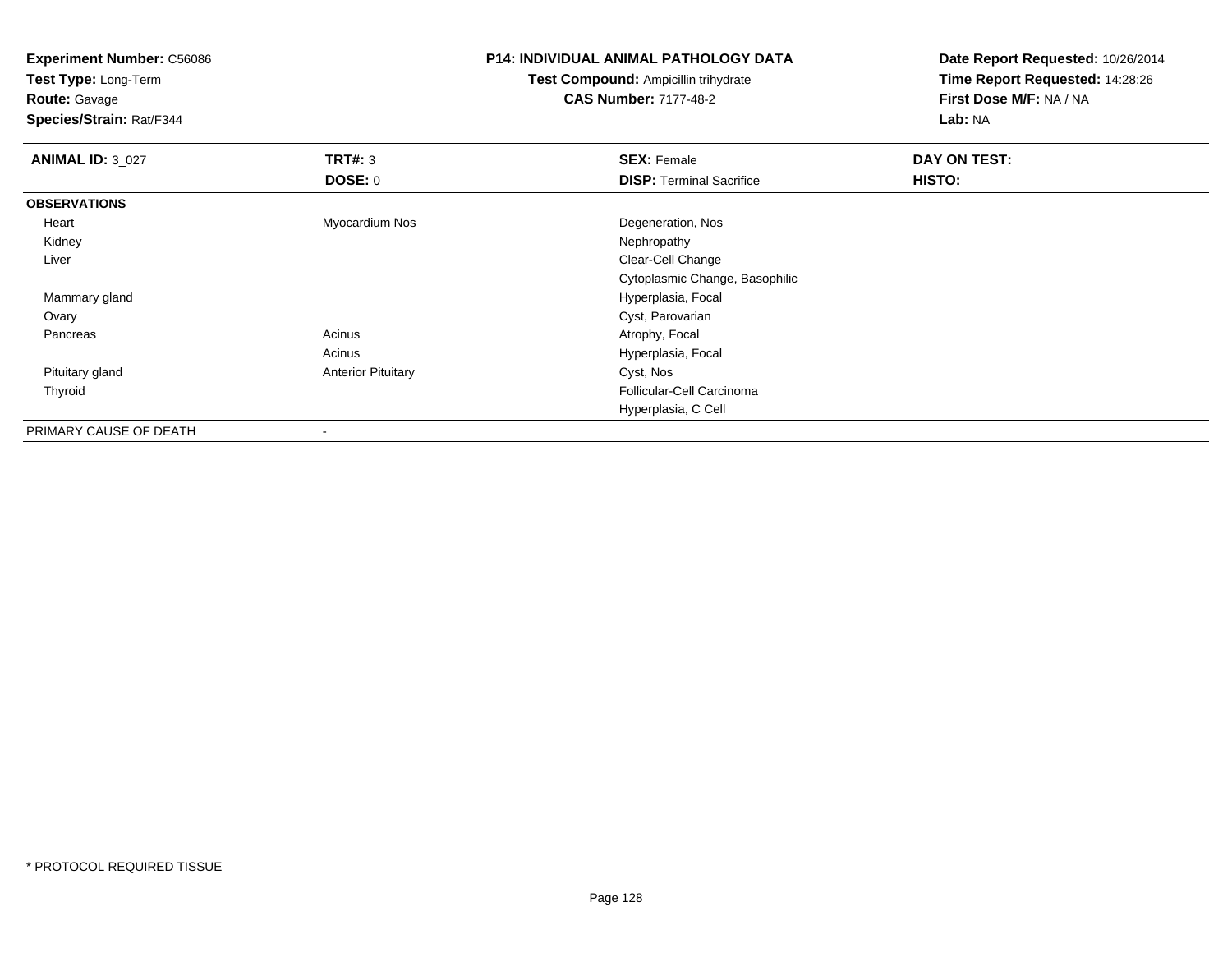**Experiment Number:** C56086**Test Type:** Long-Term**Route:** Gavage **Species/Strain:** Rat/F344**P14: INDIVIDUAL ANIMAL PATHOLOGY DATATest Compound:** Ampicillin trihydrate**CAS Number:** 7177-48-2**Date Report Requested:** 10/26/2014**Time Report Requested:** 14:28:26**First Dose M/F:** NA / NA**Lab:** NA**ANIMAL ID:** 3\_028**REX:** Female **DAY ON TEST: SEX:** Female **SEX:** Female **DOSE:** 0**DISP:** Terminal Sacrifice **HISTO: OBSERVATIONS** Heart Myocardium Nos Degeneration, Nos Kidneyy the control of the control of the control of the control of the control of the control of the control of the control of the control of the control of the control of the control of the control of the control of the contro Liver Cytoplasmic Change, Basophilic Inflammation, Granulomatous Focal Lung Inflammation, Granulomatous Focal Mammary glandd and the control of the control of the control of the control of the control of the control of the control of the control of the control of the control of the control of the control of the control of the control of the co PancreasAcinus **Acinus** Atrophy, Focal Pituitary glandAnterior Pituitary **Adenoma, Nos** Adenoma, Nos Salivary gland Inflammation, Chronic Focal Metaplasia, NosPRIMARY CAUSE OF DEATH

-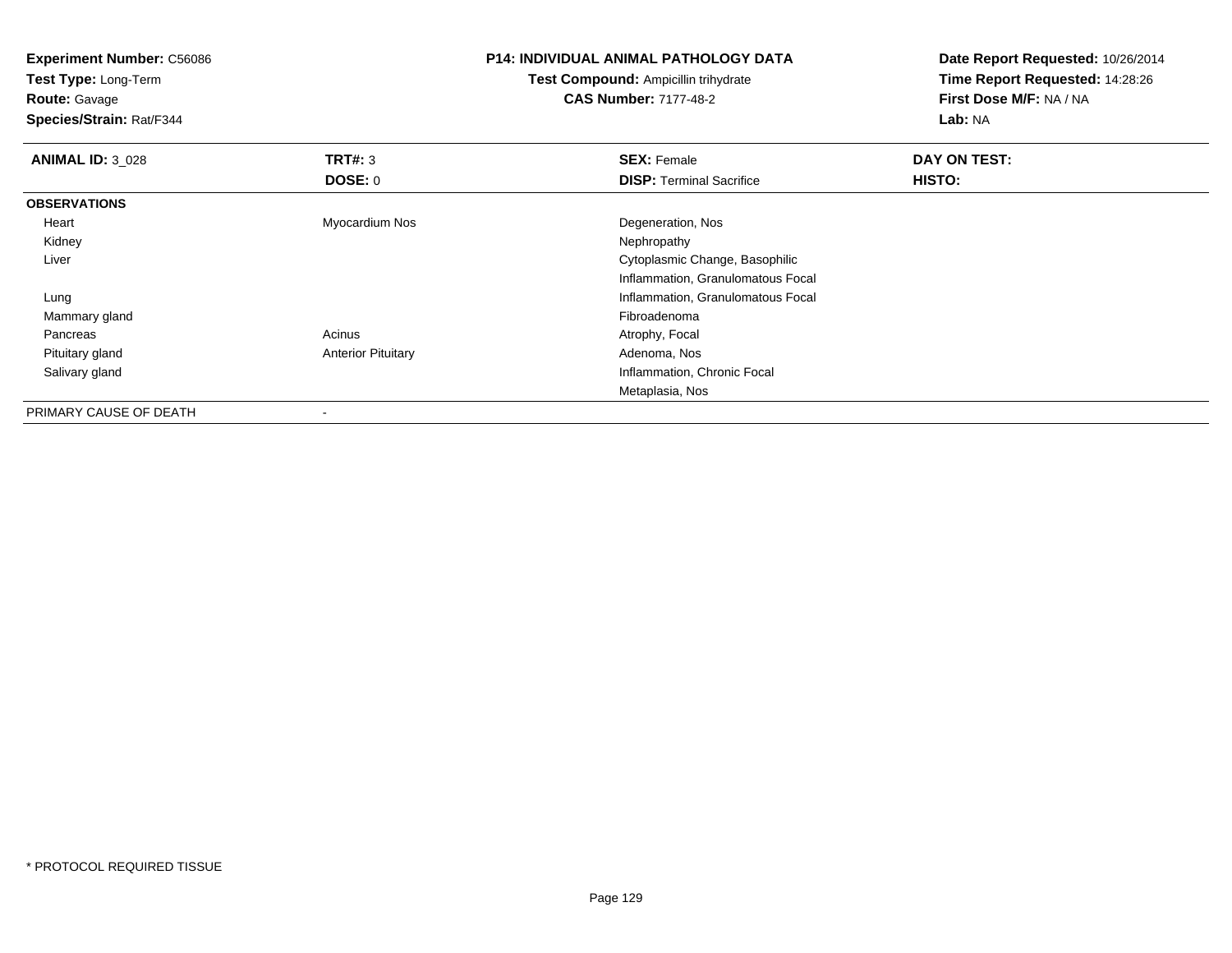**Test Type:** Long-Term

**Route:** Gavage

**Species/Strain:** Rat/F344

## **P14: INDIVIDUAL ANIMAL PATHOLOGY DATA**

**Test Compound:** Ampicillin trihydrate**CAS Number:** 7177-48-2

| <b>ANIMAL ID: 3_029</b> | TRT#: 3                  | <b>SEX: Female</b>                | DAY ON TEST: |  |
|-------------------------|--------------------------|-----------------------------------|--------------|--|
|                         | DOSE: 0                  | <b>DISP: Terminal Sacrifice</b>   | HISTO:       |  |
| <b>OBSERVATIONS</b>     |                          |                                   |              |  |
| Adrenal gland           | Medulla                  | Hyperplasia, Focal                |              |  |
| Heart                   | Myocardium Nos           | Degeneration, Nos                 |              |  |
| Kidney                  |                          | Nephropathy                       |              |  |
| Liver                   |                          | Clear-Cell Change                 |              |  |
|                         |                          | Cytoplasmic Change, Basophilic    |              |  |
|                         | <b>Bile Duct</b>         | Hyperplasia, Focal                |              |  |
| Lung                    |                          | Hyperplasia, Alveolar Epithelium  |              |  |
|                         |                          | Inflammation, Granulomatous Focal |              |  |
| Lymph node              | Mandibular Lymph Node    | Plasmacytosis                     |              |  |
| Mammary gland           |                          | Hyperplasia, Cystic               |              |  |
| Thymus                  |                          | Hyperplasia, Lymphoid             |              |  |
| PRIMARY CAUSE OF DEATH  | $\overline{\phantom{a}}$ |                                   |              |  |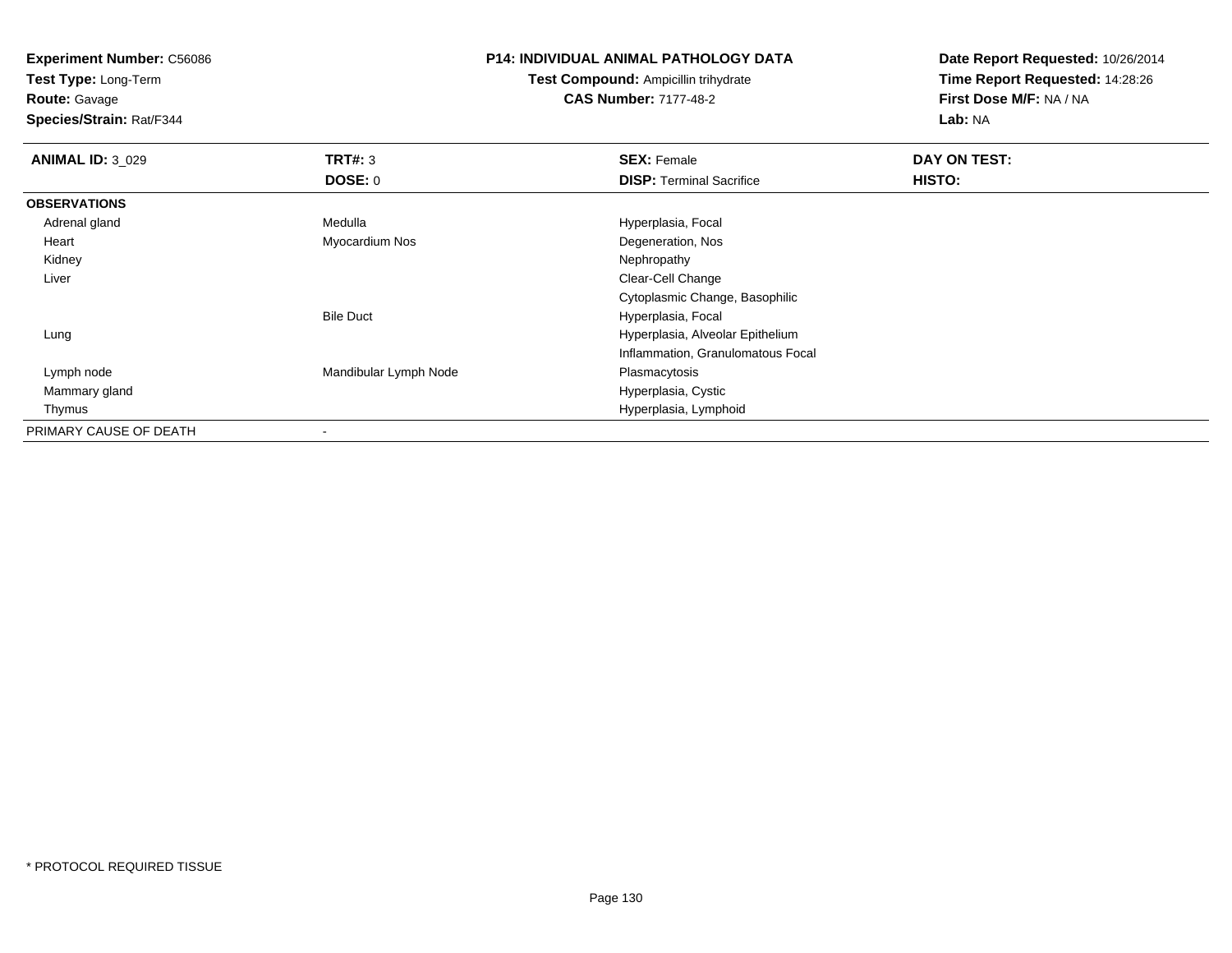**Test Type:** Long-Term

**Route:** Gavage

**Species/Strain:** Rat/F344

#### **P14: INDIVIDUAL ANIMAL PATHOLOGY DATA**

**Test Compound:** Ampicillin trihydrate**CAS Number:** 7177-48-2

| <b>ANIMAL ID: 3_030</b> | TRT#: 3                   | <b>SEX: Female</b>              | DAY ON TEST: |  |
|-------------------------|---------------------------|---------------------------------|--------------|--|
|                         | DOSE: 0                   | <b>DISP: Terminal Sacrifice</b> | HISTO:       |  |
| <b>OBSERVATIONS</b>     |                           |                                 |              |  |
| Adrenal gland           |                           | <b>Accessory Structure</b>      |              |  |
| Heart                   | Myocardium Nos            | Degeneration, Nos               |              |  |
| Kidney                  |                           | Nephropathy                     |              |  |
| Liver                   |                           | Cytoplasmic Change, Basophilic  |              |  |
| Lymph node              | Mandibular Lymph Node     | Hyperplasia, Lymphoid           |              |  |
| Mammary gland           |                           | Fibroadenoma                    |              |  |
|                         |                           | Hyperplasia, Cystic             |              |  |
| Pancreas                | Acinus                    | Atrophy, Focal                  |              |  |
| Pituitary gland         | <b>Anterior Pituitary</b> | Adenoma, Nos                    |              |  |
| Salivary gland          |                           | Inflammation, Chronic Focal     |              |  |
| PRIMARY CAUSE OF DEATH  |                           |                                 |              |  |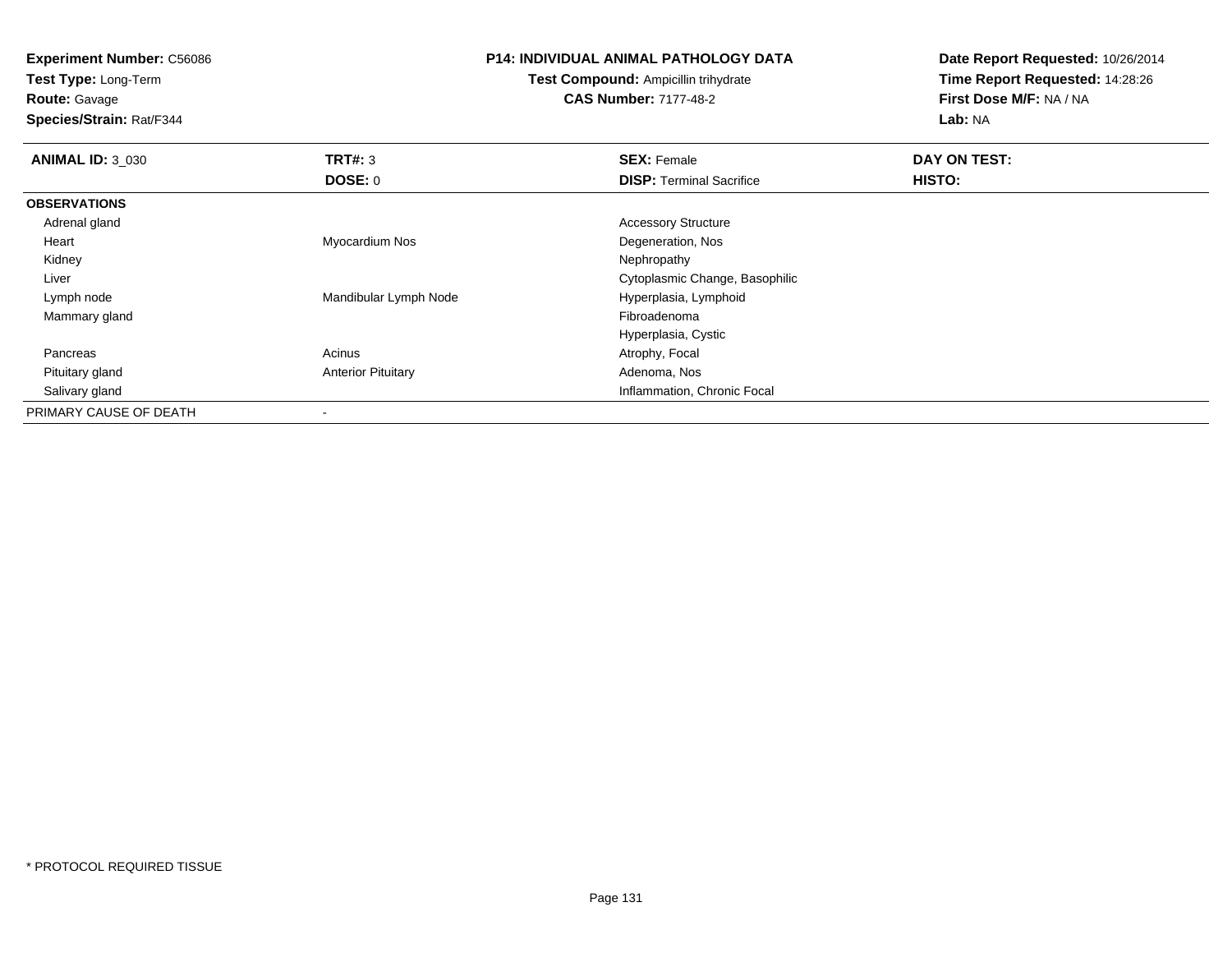| <b>Experiment Number: C56086</b><br>Test Type: Long-Term<br><b>Route: Gavage</b><br>Species/Strain: Rat/F344 |                           | <b>P14: INDIVIDUAL ANIMAL PATHOLOGY DATA</b><br><b>Test Compound: Ampicillin trihydrate</b><br><b>CAS Number: 7177-48-2</b> | Date Report Requested: 10/26/2014<br>Time Report Requested: 14:28:26<br>First Dose M/F: NA / NA<br><b>Lab: NA</b> |  |
|--------------------------------------------------------------------------------------------------------------|---------------------------|-----------------------------------------------------------------------------------------------------------------------------|-------------------------------------------------------------------------------------------------------------------|--|
| <b>ANIMAL ID: 3 031</b>                                                                                      | <b>TRT#: 3</b>            | <b>SEX: Female</b>                                                                                                          | DAY ON TEST:                                                                                                      |  |
|                                                                                                              | DOSE: 0                   | <b>DISP:</b> Terminal Sacrifice                                                                                             | HISTO:                                                                                                            |  |
| <b>OBSERVATIONS</b>                                                                                          |                           |                                                                                                                             |                                                                                                                   |  |
| Adrenal gland                                                                                                | <b>Cortex Nos</b>         | Focal Cellular Change                                                                                                       |                                                                                                                   |  |
| Heart                                                                                                        | Myocardium Nos            | Degeneration, Nos                                                                                                           |                                                                                                                   |  |
| Kidney                                                                                                       |                           | Nephropathy                                                                                                                 |                                                                                                                   |  |
| Liver                                                                                                        |                           | Cytoplasmic Change, Basophilic                                                                                              |                                                                                                                   |  |
|                                                                                                              | <b>Bile Duct</b>          | Hyperplasia, Focal                                                                                                          |                                                                                                                   |  |
| Lung                                                                                                         |                           | Inflammation, Granulomatous Focal                                                                                           |                                                                                                                   |  |
| Ovary                                                                                                        |                           | Granulosa-Cell Tumor                                                                                                        |                                                                                                                   |  |
| Pituitary gland                                                                                              | <b>Anterior Pituitary</b> | Cyst, Multiple                                                                                                              |                                                                                                                   |  |
| PRIMARY CAUSE OF DEATH                                                                                       |                           |                                                                                                                             |                                                                                                                   |  |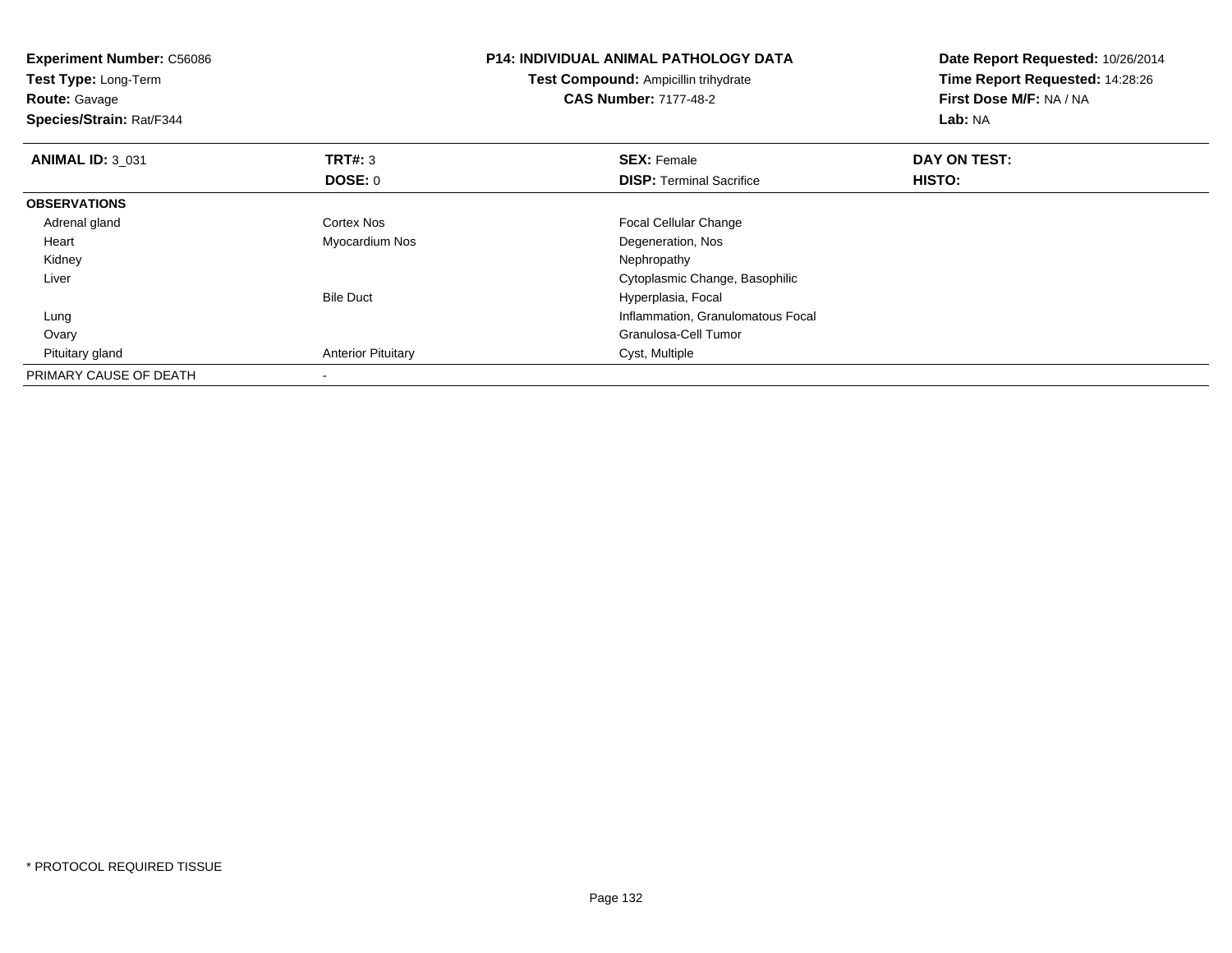| <b>Experiment Number: C56086</b><br>Test Type: Long-Term<br><b>Route: Gavage</b><br>Species/Strain: Rat/F344 |                     | P14: INDIVIDUAL ANIMAL PATHOLOGY DATA<br>Test Compound: Ampicillin trihydrate<br><b>CAS Number: 7177-48-2</b> | Date Report Requested: 10/26/2014<br>Time Report Requested: 14:28:26<br>First Dose M/F: NA / NA<br>Lab: NA |  |
|--------------------------------------------------------------------------------------------------------------|---------------------|---------------------------------------------------------------------------------------------------------------|------------------------------------------------------------------------------------------------------------|--|
| <b>ANIMAL ID: 3 032</b>                                                                                      | TRT#: 3             | <b>SEX: Female</b>                                                                                            | DAY ON TEST:                                                                                               |  |
|                                                                                                              | DOSE: 0             | <b>DISP:</b> Moribund Sacrifice                                                                               | HISTO:                                                                                                     |  |
| <b>OBSERVATIONS</b>                                                                                          |                     |                                                                                                               |                                                                                                            |  |
| Adrenal gland                                                                                                | Cortex Nos          | Amyloidosis                                                                                                   |                                                                                                            |  |
|                                                                                                              | Cortex Nos          | Cytoplasmic Vacuolization                                                                                     |                                                                                                            |  |
|                                                                                                              | Medulla             | Hyperplasia, Focal                                                                                            |                                                                                                            |  |
| Bone marrow                                                                                                  |                     | Fibrosis, Myelo                                                                                               |                                                                                                            |  |
| Mammary gland                                                                                                |                     | Hyperplasia, Focal                                                                                            |                                                                                                            |  |
| Spleen                                                                                                       |                     | Depletion, Lymphoid                                                                                           |                                                                                                            |  |
| Unspecified                                                                                                  | Multiple Organs Nos | Leukemia, Mononuclear Cell                                                                                    |                                                                                                            |  |
| PRIMARY CAUSE OF DEATH                                                                                       |                     |                                                                                                               |                                                                                                            |  |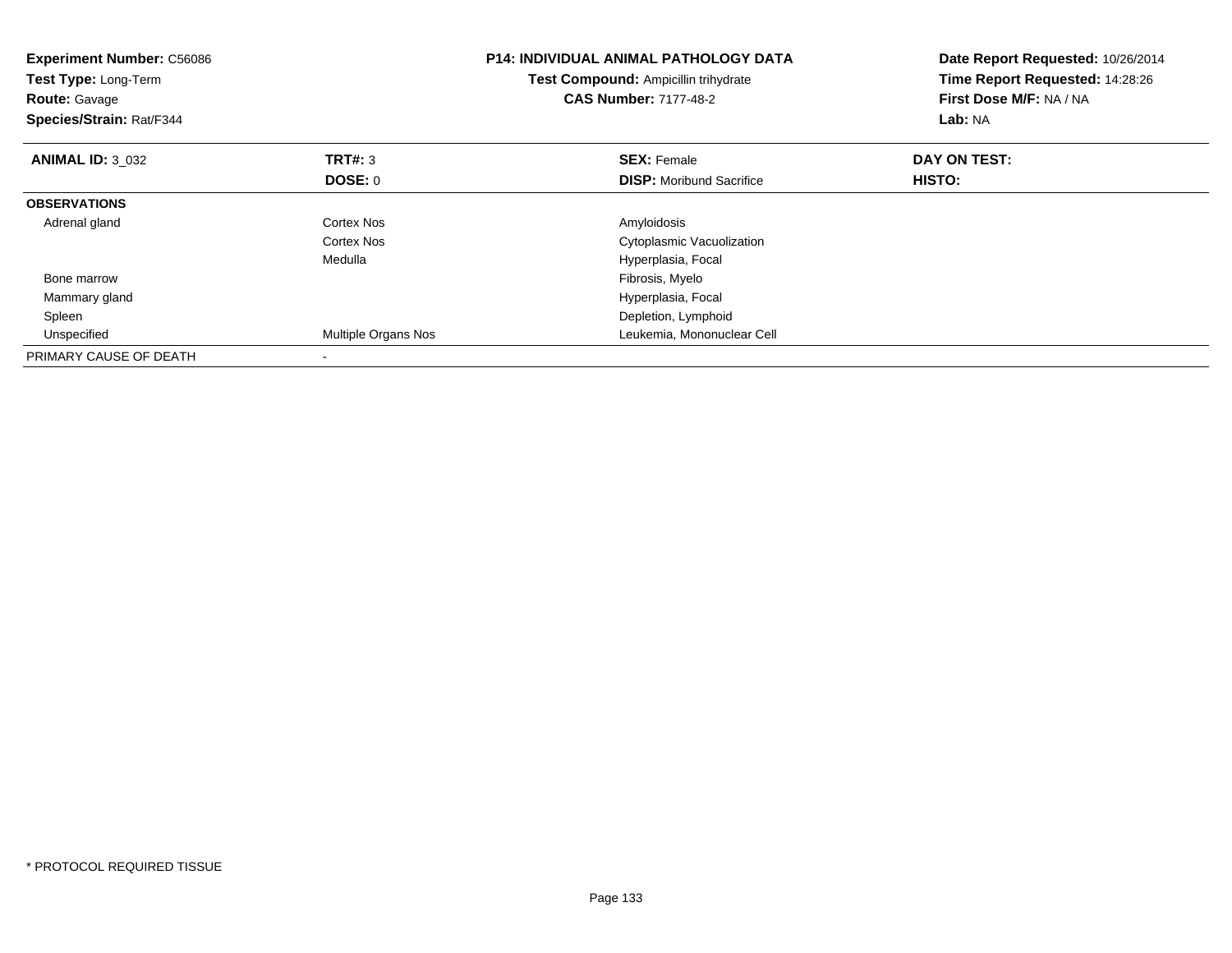**Test Type:** Long-Term

**Route:** Gavage

**Species/Strain:** Rat/F344

## **P14: INDIVIDUAL ANIMAL PATHOLOGY DATA**

**Test Compound:** Ampicillin trihydrate**CAS Number:** 7177-48-2

| <b>ANIMAL ID: 3_033</b> | <b>TRT#: 3</b>            | <b>SEX: Female</b>                | DAY ON TEST: |  |
|-------------------------|---------------------------|-----------------------------------|--------------|--|
|                         | <b>DOSE: 0</b>            | <b>DISP: Terminal Sacrifice</b>   | HISTO:       |  |
| <b>OBSERVATIONS</b>     |                           |                                   |              |  |
| Adrenal gland           | Medulla                   | Hyperplasia, Focal                |              |  |
| Bone marrow             |                           | Histiocytosis                     |              |  |
| Eye                     | Crystalline Lens          | Cataract                          |              |  |
|                         | Retina                    | Degeneration, Nos                 |              |  |
| Heart                   | Myocardium Nos            | Degeneration, Nos                 |              |  |
| Kidney                  |                           | Nephropathy                       |              |  |
| Liver                   |                           | Cytoplasmic Change, Basophilic    |              |  |
|                         |                           | Inflammation, Granulomatous Focal |              |  |
| Lymph node              | Mandibular Lymph Node     | Plasmacytosis                     |              |  |
| Pancreas                | Acinus                    | Atrophy, Focal                    |              |  |
| Pituitary gland         | <b>Anterior Pituitary</b> | Hyperplasia, Focal                |              |  |
| Salivary gland          |                           | Inflammation, Chronic Focal       |              |  |
|                         |                           | Metaplasia, Nos                   |              |  |
| Thyroid                 |                           | Hyperplasia, C Cell               |              |  |
| Uterus                  |                           | <b>Endometrial Stromal Polyp</b>  |              |  |
| PRIMARY CAUSE OF DEATH  | $\overline{\phantom{a}}$  |                                   |              |  |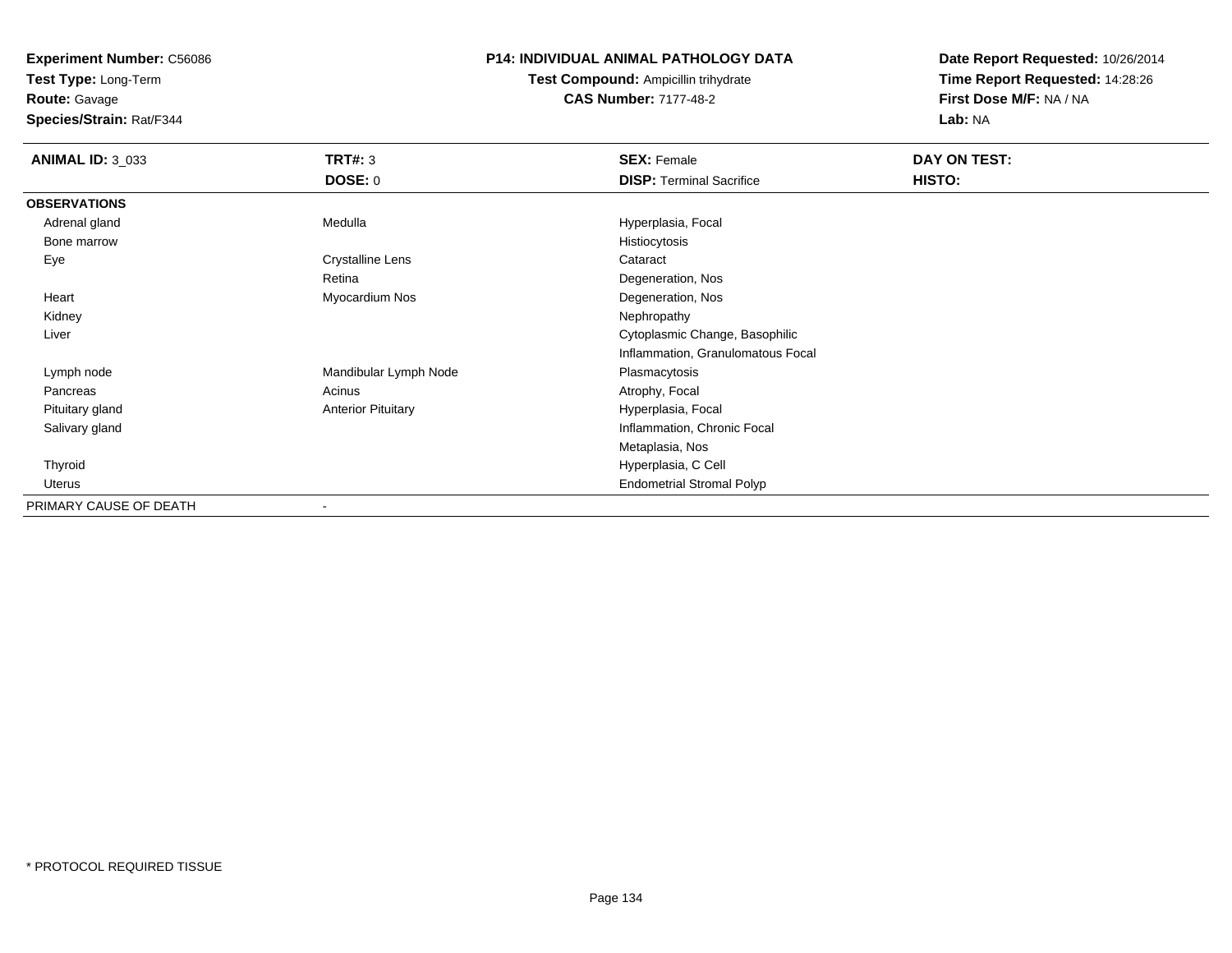**Test Type:** Long-Term

**Route:** Gavage

**Species/Strain:** Rat/F344

#### **P14: INDIVIDUAL ANIMAL PATHOLOGY DATA**

**Test Compound:** Ampicillin trihydrate**CAS Number:** 7177-48-2

| <b>ANIMAL ID: 3_034</b> | TRT#: 3               | <b>SEX: Female</b>                | DAY ON TEST: |  |
|-------------------------|-----------------------|-----------------------------------|--------------|--|
|                         | DOSE: 0               | <b>DISP: Terminal Sacrifice</b>   | HISTO:       |  |
| <b>OBSERVATIONS</b>     |                       |                                   |              |  |
| Heart                   | Myocardium Nos        | Degeneration, Nos                 |              |  |
| <b>Intestine Small</b>  | <b>Mesentery Nos</b>  | Inflammation, Chronic Focal       |              |  |
|                         | <b>Mesentery Nos</b>  | Necrosis, Fat                     |              |  |
| Kidney                  |                       | Nephropathy                       |              |  |
| Liver                   |                       | Cytoplasmic Change, Basophilic    |              |  |
|                         | <b>Bile Duct</b>      | Hyperplasia, Focal                |              |  |
|                         |                       | Inflammation, Granulomatous Focal |              |  |
| Lung                    |                       | Inflammation, Chronic Focal       |              |  |
| Lymph node              | Mandibular Lymph Node | Plasmacytosis                     |              |  |
| Mammary gland           |                       | Fibroadenoma                      |              |  |
|                         |                       | Hyperplasia, Cystic               |              |  |
| PRIMARY CAUSE OF DEATH  | $\blacksquare$        |                                   |              |  |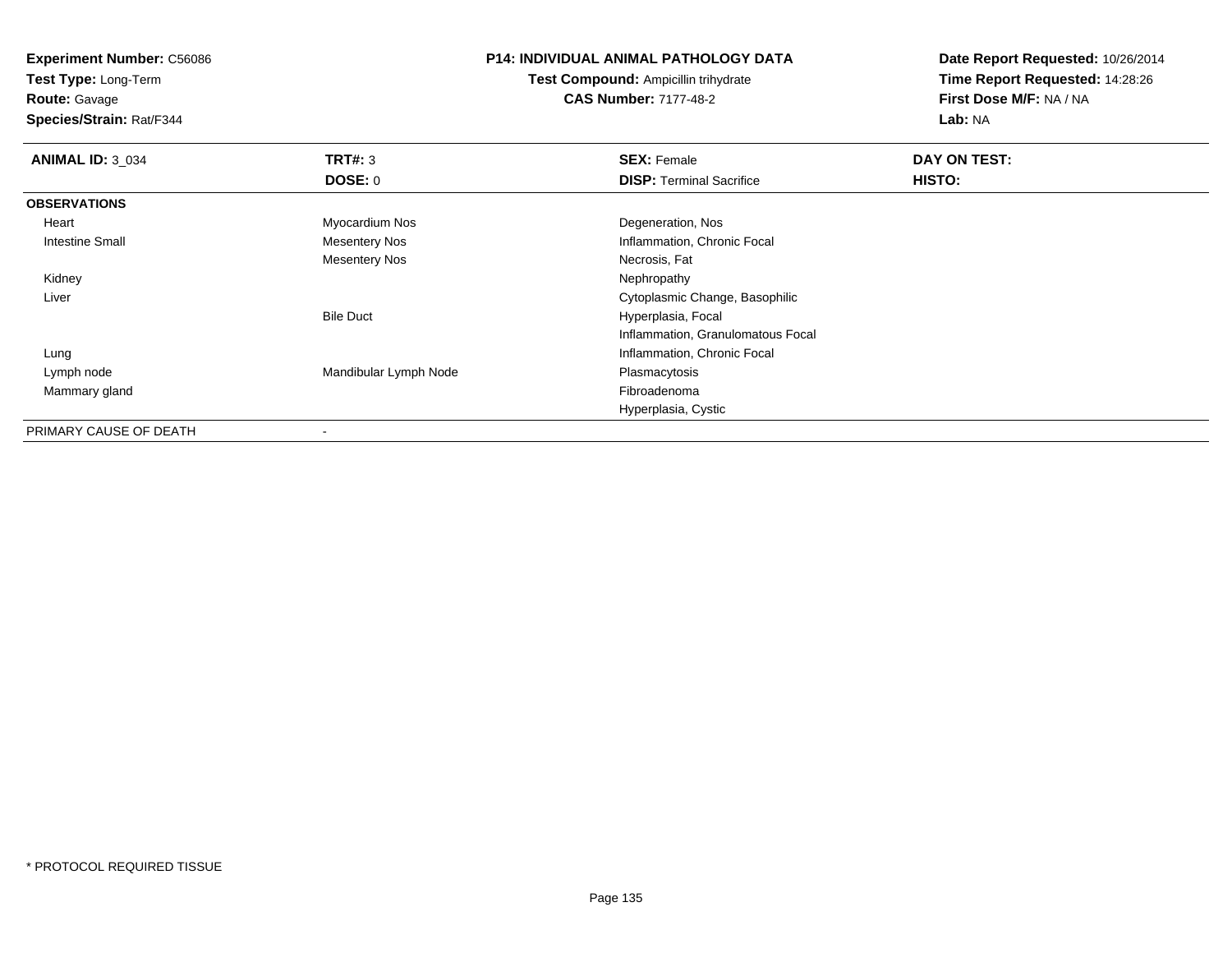**Test Type:** Long-Term

**Route:** Gavage

**Species/Strain:** Rat/F344

# **P14: INDIVIDUAL ANIMAL PATHOLOGY DATA**

**Test Compound:** Ampicillin trihydrate**CAS Number:** 7177-48-2

| <b>ANIMAL ID: 3 035</b> | TRT#: 3                   | <b>SEX: Female</b>                | DAY ON TEST: |
|-------------------------|---------------------------|-----------------------------------|--------------|
|                         | <b>DOSE: 0</b>            | <b>DISP:</b> Moribund Sacrifice   | HISTO:       |
| <b>OBSERVATIONS</b>     |                           |                                   |              |
| Bone marrow             |                           | Hyperplasia, Hematopoietic        |              |
| Brain                   | Cerebrum                  | Inflammation, Chronic Focal       |              |
| Heart                   | Myocardium Nos            | Degeneration, Nos                 |              |
| Kidney                  |                           | Nephropathy                       |              |
| Liver                   |                           | Cytoplasmic Change, Basophilic    |              |
|                         | <b>Bile Duct</b>          | Hyperplasia, Focal                |              |
|                         |                           | Inflammation, Granulomatous Focal |              |
| Lung                    |                           | Alveolar/Bronchiolar Adenoma      |              |
| Mammary gland           |                           | Fibroadenoma                      |              |
| Pancreas                |                           | <b>Cystic Ducts</b>               |              |
| Pituitary gland         | <b>Anterior Pituitary</b> | Adenoma, Nos                      |              |
| Skeletal muscle         | Neck                      | Inflammation, Chronic Focal       |              |
| Skin                    | Abdomen                   | Hyperkeratosis                    |              |
| Thyroid                 |                           | Cyst, Follicular Nos              |              |
|                         |                           | Follicular-Cell Carcinoma         |              |
| PRIMARY CAUSE OF DEATH  | -                         |                                   |              |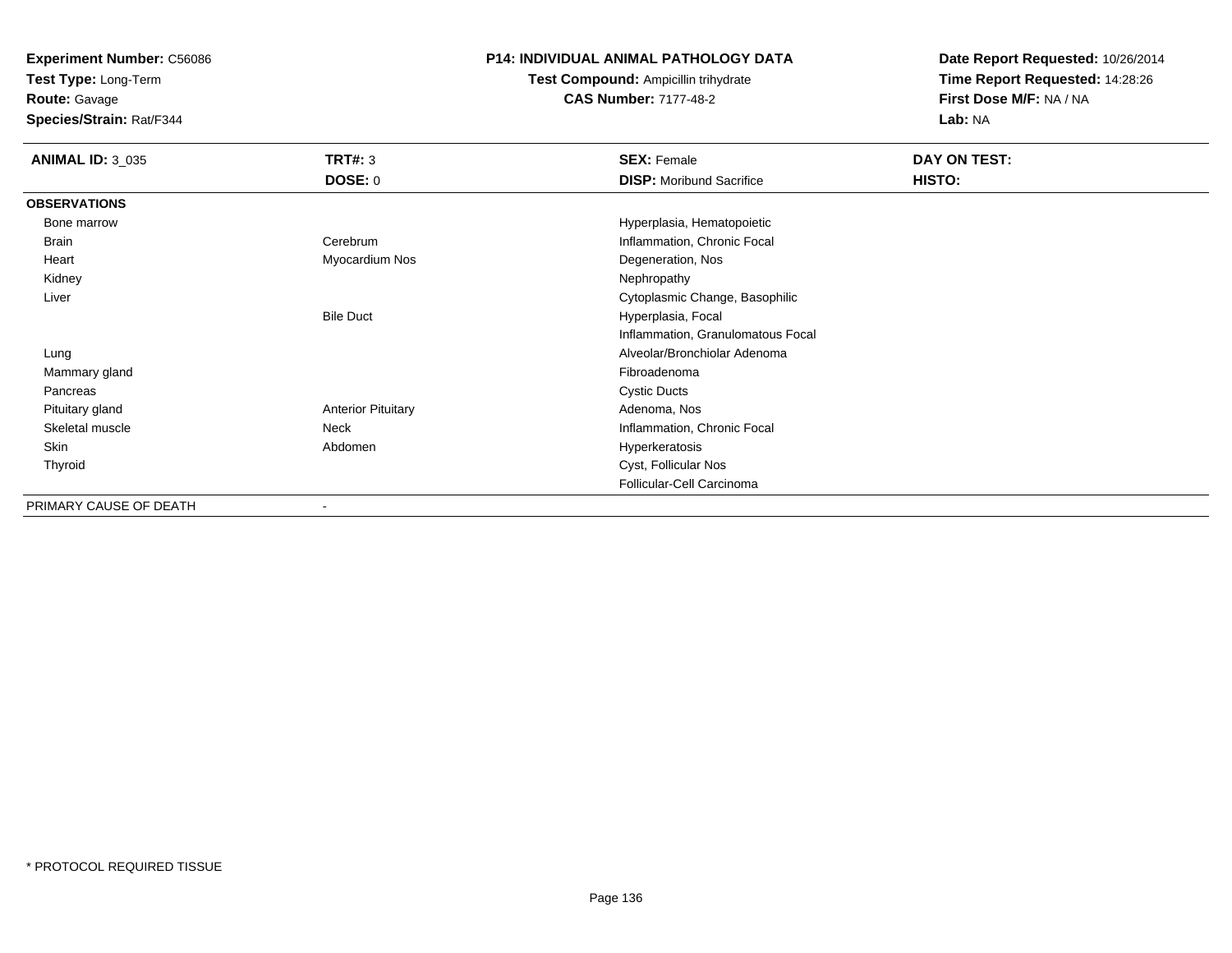**Test Type:** Long-Term

**Route:** Gavage

**Species/Strain:** Rat/F344

## **P14: INDIVIDUAL ANIMAL PATHOLOGY DATA**

**Test Compound:** Ampicillin trihydrate**CAS Number:** 7177-48-2

| <b>ANIMAL ID: 3_036</b> | <b>TRT#: 3</b>               | <b>SEX: Female</b>                  | DAY ON TEST: |  |
|-------------------------|------------------------------|-------------------------------------|--------------|--|
|                         | DOSE: 0                      | <b>DISP:</b> Terminal Sacrifice     | HISTO:       |  |
| <b>OBSERVATIONS</b>     |                              |                                     |              |  |
| Adrenal gland           | Cortex Nos                   | Hyperplasia, Focal                  |              |  |
| Heart                   | Myocardium Nos               | Degeneration, Nos                   |              |  |
| Kidney                  |                              | Nephropathy                         |              |  |
| Liver                   |                              | Cytoplasmic Change, Basophilic      |              |  |
|                         | <b>Bile Duct</b>             | Fibrosis, Focal                     |              |  |
|                         |                              | Inflammation, Granulomatous Focal   |              |  |
| Lung                    |                              | Inflammation, Granulomatous Focal   |              |  |
|                         |                              | Lymphocytic Inflammatory Infiltrate |              |  |
| Lymph node              | Mandibular Lymph Node        | Edema, Nos                          |              |  |
|                         | Pancreatic Lymph Node        | Erythrophagocytosis                 |              |  |
|                         | Mandibular Lymph Node        | Plasmacytosis                       |              |  |
| Salivary gland          |                              | Lymphocytic Inflammatory Infiltrate |              |  |
| Urinary bladder         |                              | Inflammation, Focal                 |              |  |
| Uterus                  |                              | Dilatation, Nos                     |              |  |
| PRIMARY CAUSE OF DEATH  | $\qquad \qquad \blacksquare$ |                                     |              |  |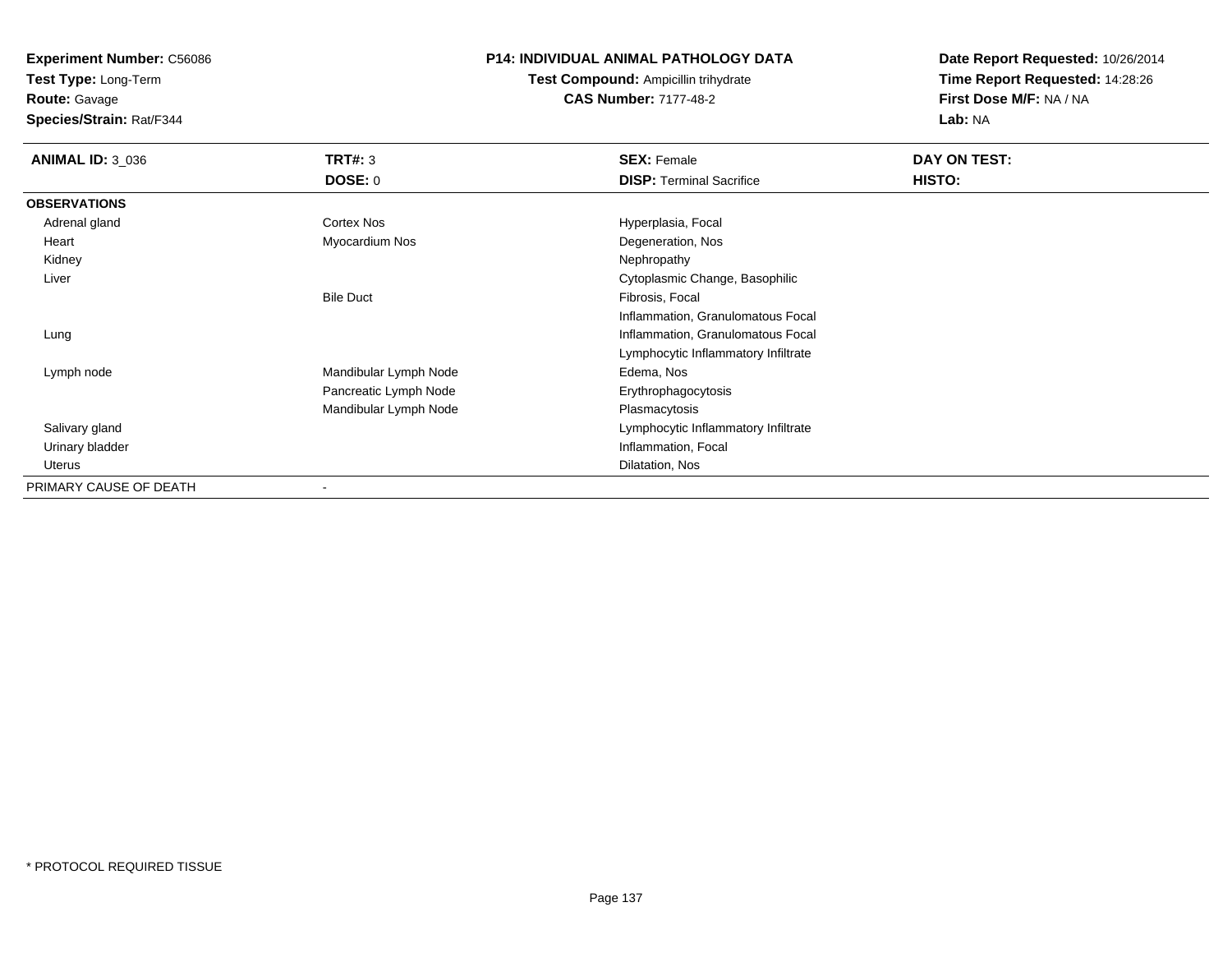**Test Type:** Long-Term

**Route:** Gavage

**Species/Strain:** Rat/F344

# **P14: INDIVIDUAL ANIMAL PATHOLOGY DATA**

**Test Compound:** Ampicillin trihydrate**CAS Number:** 7177-48-2

| <b>ANIMAL ID: 3 037</b> | <b>TRT#: 3</b>            | <b>SEX: Female</b>              | DAY ON TEST: |
|-------------------------|---------------------------|---------------------------------|--------------|
|                         | <b>DOSE: 0</b>            | <b>DISP:</b> Terminal Sacrifice | HISTO:       |
| <b>OBSERVATIONS</b>     |                           |                                 |              |
| Adrenal gland           | Medulla                   | Hyperplasia, Focal              |              |
| Bone marrow             |                           | Hyperplasia, Hematopoietic      |              |
| Heart                   | Myocardium Nos            | Degeneration, Nos               |              |
| Kidney                  |                           | Nephropathy                     |              |
| Lung                    |                           | Alveolar/Bronchiolar Carcinoma  |              |
| Lymph node              | Mandibular Lymph Node     | Cyst, Nos                       |              |
| Mammary gland           |                           | Hyperplasia, Cystic             |              |
| Pancreas                | Acinus                    | Atrophy, Focal                  |              |
| Pituitary gland         | <b>Anterior Pituitary</b> | Cyst, Multiple                  |              |
| Skin                    | Abdomen                   | Hyperkeratosis                  |              |
| Thymus                  |                           | Cyst, Nos                       |              |
| Unspecified             | Multiple Organs Nos       | Leukemia, Mononuclear Cell      |              |
| Uterus                  | <b>Endometrial Gland</b>  | Hyperplasia, Cystic             |              |
| PRIMARY CAUSE OF DEATH  |                           |                                 |              |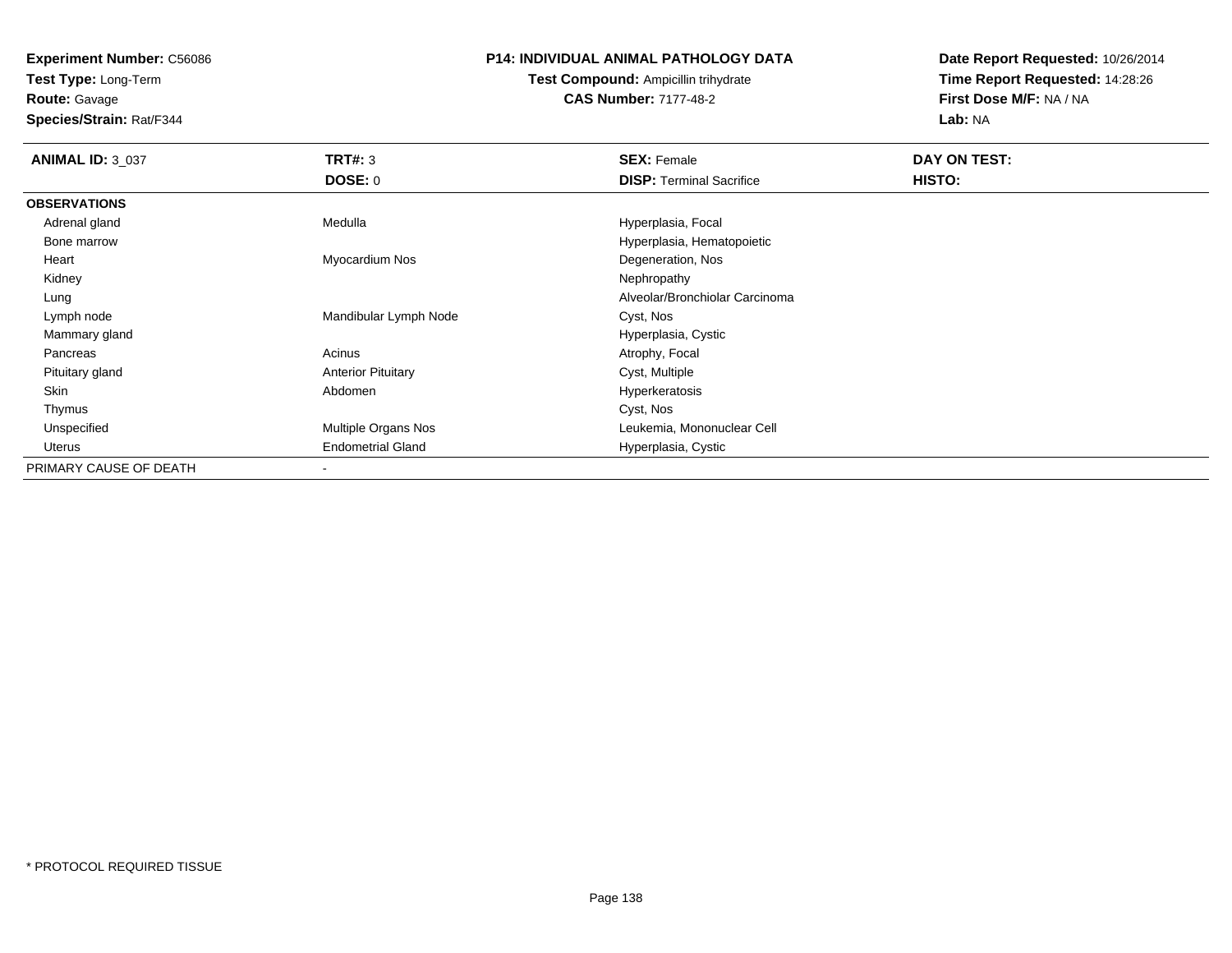**Test Type:** Long-Term

**Route:** Gavage

**Species/Strain:** Rat/F344

# **P14: INDIVIDUAL ANIMAL PATHOLOGY DATA**

**Test Compound:** Ampicillin trihydrate**CAS Number:** 7177-48-2

| <b>ANIMAL ID: 3_038</b> | TRT#: 3               | <b>SEX: Female</b>               | DAY ON TEST: |  |
|-------------------------|-----------------------|----------------------------------|--------------|--|
|                         | DOSE: 0               | <b>DISP:</b> Moribund Sacrifice  | HISTO:       |  |
| <b>OBSERVATIONS</b>     |                       |                                  |              |  |
| Adrenal gland           | Cortex Nos            | <b>Focal Cellular Change</b>     |              |  |
|                         | Medulla               | Pheochromocytoma                 |              |  |
| Bone marrow             |                       | Hyperplasia, Hematopoietic       |              |  |
| Heart                   | Myocardium Nos        | Degeneration, Nos                |              |  |
| <b>Intestine Small</b>  | Mesentery Nos         | Inflammation, Chronic Focal      |              |  |
|                         | Mesentery Nos         | Necrosis, Fat                    |              |  |
| Kidney                  |                       | Glomerulosclerosis, Nos          |              |  |
|                         |                       | Nephrosis, Hemoglobinuric        |              |  |
| Liver                   | <b>Bile Duct</b>      | Hyperplasia, Focal               |              |  |
| Mammary gland           |                       | Fibroadenoma                     |              |  |
| Pancreas                | Peripancreatic Tissue | Inflammation, Chronic Focal      |              |  |
| Thyroid                 |                       | C-Cell Adenoma                   |              |  |
|                         |                       | C-Cell Carcinoma                 |              |  |
| Unspecified             | Multiple Organs Nos   | Leukemia, Mononuclear Cell       |              |  |
| Uterus                  |                       | <b>Endometrial Stromal Polyp</b> |              |  |
| PRIMARY CAUSE OF DEATH  |                       |                                  |              |  |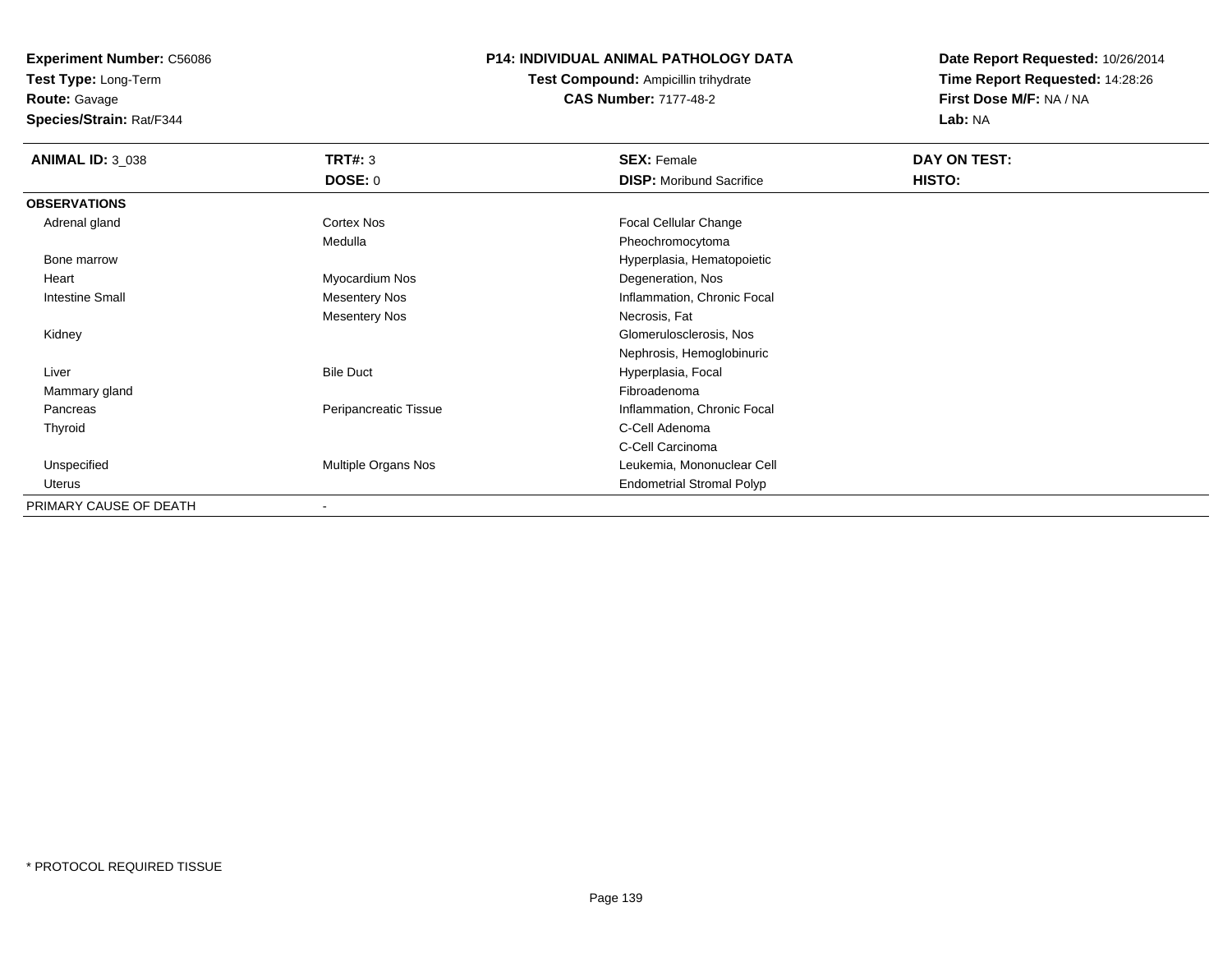**Test Type:** Long-Term

**Route:** Gavage

**Species/Strain:** Rat/F344

#### **P14: INDIVIDUAL ANIMAL PATHOLOGY DATA**

**Test Compound:** Ampicillin trihydrate**CAS Number:** 7177-48-2

| <b>ANIMAL ID: 3_039</b> | TRT#: 3                   | <b>SEX: Female</b>              | DAY ON TEST: |  |
|-------------------------|---------------------------|---------------------------------|--------------|--|
|                         | DOSE: 0                   | <b>DISP: Terminal Sacrifice</b> | HISTO:       |  |
| <b>OBSERVATIONS</b>     |                           |                                 |              |  |
| Adrenal gland           | Cortex Nos                | Hyperplasia, Focal              |              |  |
| Heart                   | Myocardium Nos            | Degeneration, Nos               |              |  |
| Kidney                  |                           | Nephropathy                     |              |  |
| Liver                   |                           | Clear-Cell Change               |              |  |
|                         |                           | Cytoplasmic Change, Basophilic  |              |  |
| Pancreas                | Acinus                    | Atrophy, Focal                  |              |  |
| Pituitary gland         | <b>Anterior Pituitary</b> | Adenoma, Nos                    |              |  |
|                         | <b>Anterior Pituitary</b> | Cyst, Nos                       |              |  |
| Salivary gland          |                           | Inflammation, Acute/Chronic     |              |  |
|                         |                           | Metaplasia, Nos                 |              |  |
| Thyroid                 |                           | C-Cell Carcinoma                |              |  |
| Uterus                  |                           | Dilatation, Nos                 |              |  |
| PRIMARY CAUSE OF DEATH  |                           |                                 |              |  |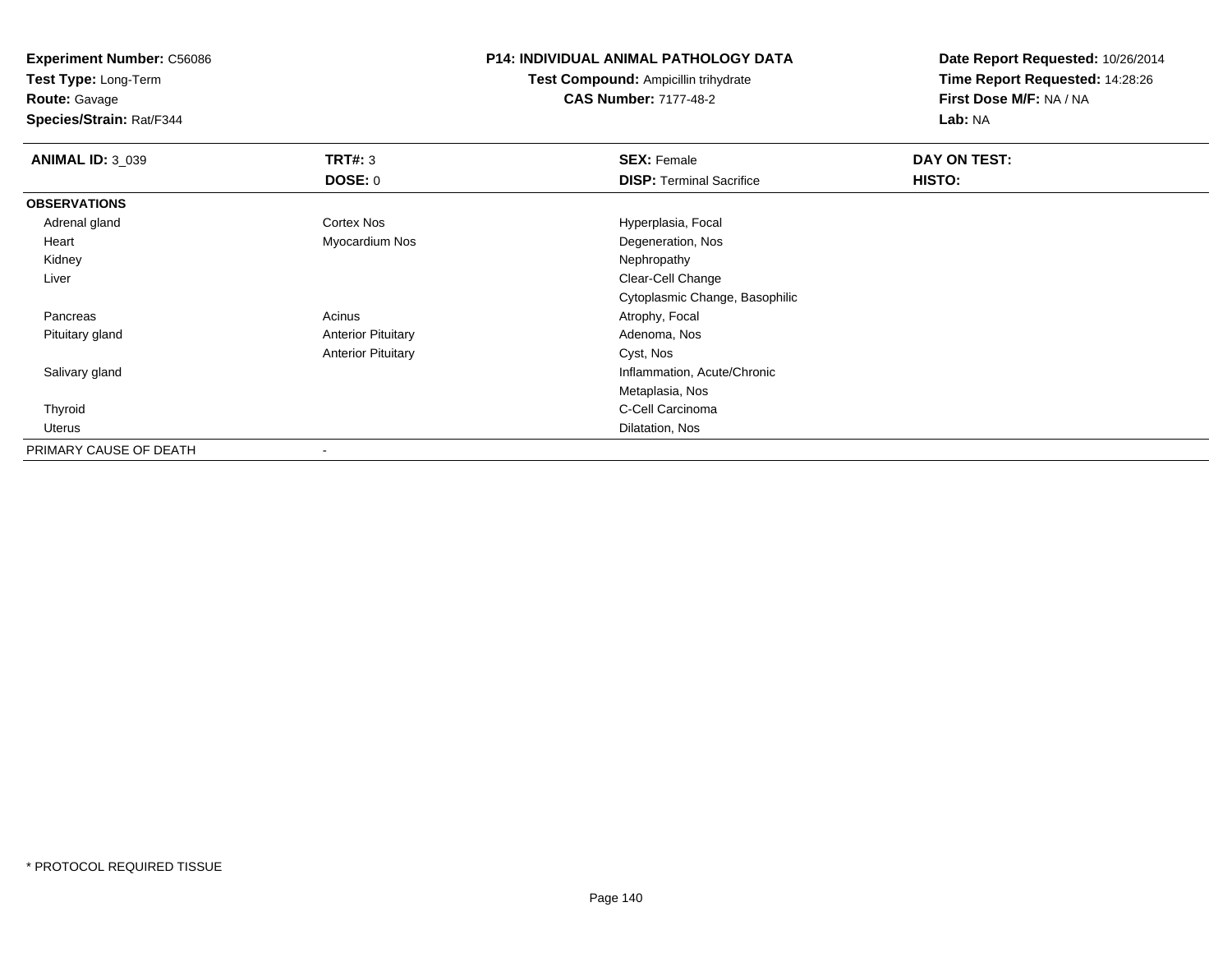**Test Type:** Long-Term

**Route:** Gavage

**Species/Strain:** Rat/F344

# **P14: INDIVIDUAL ANIMAL PATHOLOGY DATA**

**Test Compound:** Ampicillin trihydrate**CAS Number:** 7177-48-2

| <b>ANIMAL ID: 3_040</b> | <b>TRT#: 3</b>            | <b>SEX: Female</b>              | DAY ON TEST: |
|-------------------------|---------------------------|---------------------------------|--------------|
|                         | DOSE: 0                   | <b>DISP: Terminal Sacrifice</b> | HISTO:       |
| <b>OBSERVATIONS</b>     |                           |                                 |              |
| Adrenal gland           |                           | <b>Cortical Adenoma</b>         |              |
|                         |                           | Hematopoiesis                   |              |
|                         | Medulla                   | Hyperplasia, Focal              |              |
| Bone marrow             |                           | Hyperplasia, Hematopoietic      |              |
| Heart                   | Myocardium Nos            | Degeneration, Nos               |              |
| Kidney                  | Pelvis                    | Erosion                         |              |
|                         | Pelvis                    | Hemorrhage                      |              |
|                         | Pelvis                    | Inflammation, Focal             |              |
| Liver                   |                           | Cytoplasmic Change, Basophilic  |              |
|                         | <b>Bile Duct</b>          | Hyperplasia, Focal              |              |
| Lung                    |                           | Inflammation, Chronic Focal     |              |
| Mammary gland           |                           | Fibroadenoma                    |              |
| Ovary                   |                           | Cyst, Parovarian                |              |
| Pituitary gland         | <b>Anterior Pituitary</b> | Adenoma, Nos                    |              |
| Stomach                 | Cardiac Stomach           | Hyperkeratosis                  |              |
|                         | Cardiac Stomach           | Hyperplasia, Epithelial         |              |
|                         | Cardiac Stomach           | Inflammation, Chronic Focal     |              |
| Thyroid                 |                           | Hyperplasia, C Cell             |              |
| Trachea                 |                           | Inflammation, Chronic Focal     |              |
| Unspecified             | Multiple Organs Nos       | Leukemia, Mononuclear Cell      |              |
| Ureter                  |                           | Hyperplasia, Epithelial         |              |
| Urinary bladder         |                           | Epithelial Tumor, Nos, Benign   |              |
| Uterus                  | <b>Endometrial Gland</b>  | Hyperplasia, Cystic             |              |
| PRIMARY CAUSE OF DEATH  |                           |                                 |              |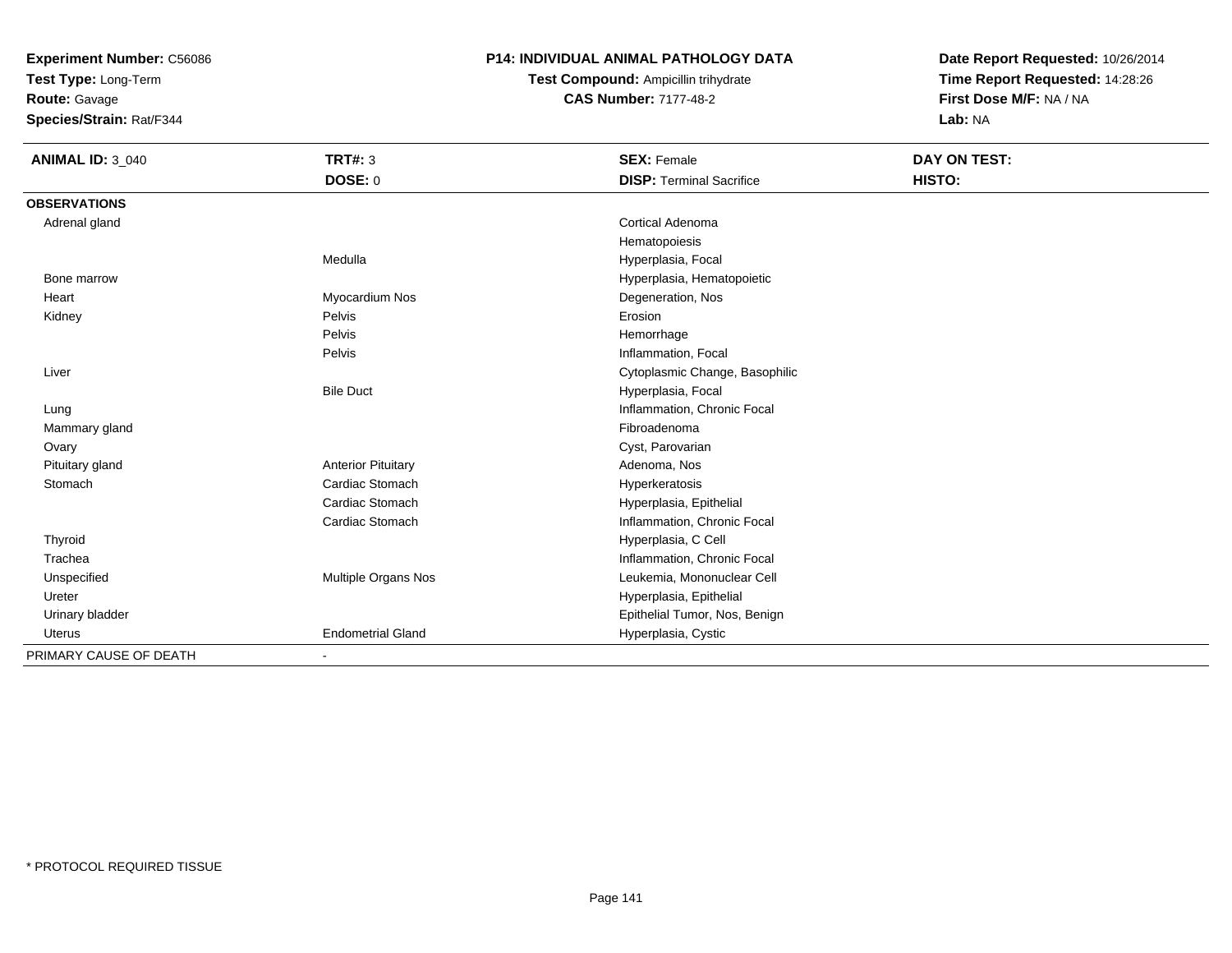**Test Type:** Long-Term**Route:** Gavage

**Species/Strain:** Rat/F344

#### **P14: INDIVIDUAL ANIMAL PATHOLOGY DATA**

**Test Compound:** Ampicillin trihydrate**CAS Number:** 7177-48-2

| <b>ANIMAL ID: 3_041</b> | TRT#: 3                   | <b>SEX: Female</b>                | DAY ON TEST: |  |
|-------------------------|---------------------------|-----------------------------------|--------------|--|
|                         | <b>DOSE: 0</b>            | <b>DISP: Terminal Sacrifice</b>   | HISTO:       |  |
| <b>OBSERVATIONS</b>     |                           |                                   |              |  |
| Adrenal gland           | Cortex Nos                | Hyperplasia, Focal                |              |  |
| Bone marrow             |                           | Hyperplasia, Hematopoietic        |              |  |
| Heart                   | Myocardium Nos            | Degeneration, Nos                 |              |  |
| Kidney                  |                           | Nephropathy                       |              |  |
| Liver                   | <b>Bile Duct</b>          | Hyperplasia, Focal                |              |  |
| Lung                    |                           | Inflammation, Granulomatous Focal |              |  |
| Mammary gland           |                           | Fibroadenoma                      |              |  |
|                         |                           | Hyperplasia, Cystic               |              |  |
| Pancreas                | Acinus                    | Atrophy, Focal                    |              |  |
| Pituitary gland         | <b>Anterior Pituitary</b> | Adenoma, Nos                      |              |  |
|                         | <b>Anterior Pituitary</b> | Cyst, Hemorrhagic                 |              |  |
| Unspecified             | Multiple Organs Nos       | Leukemia, Mononuclear Cell        |              |  |
| PRIMARY CAUSE OF DEATH  |                           |                                   |              |  |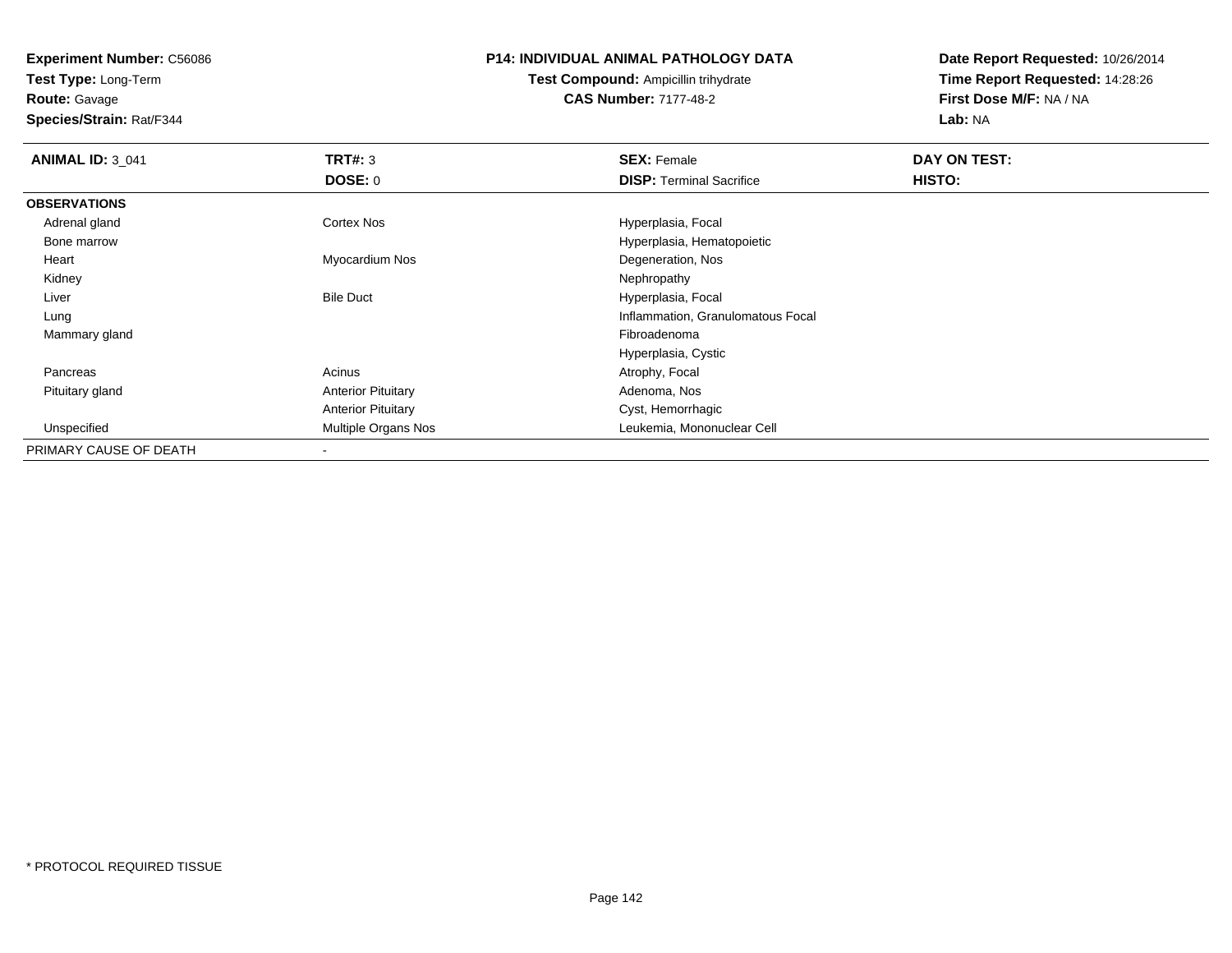| <b>Experiment Number: C56086</b><br>Test Type: Long-Term<br><b>Route: Gavage</b><br>Species/Strain: Rat/F344 |                           | <b>P14: INDIVIDUAL ANIMAL PATHOLOGY DATA</b><br><b>Test Compound: Ampicillin trihydrate</b><br><b>CAS Number: 7177-48-2</b> | Date Report Requested: 10/26/2014<br>Time Report Requested: 14:28:26<br>First Dose M/F: NA / NA<br>Lab: NA |
|--------------------------------------------------------------------------------------------------------------|---------------------------|-----------------------------------------------------------------------------------------------------------------------------|------------------------------------------------------------------------------------------------------------|
| <b>ANIMAL ID: 3_042</b>                                                                                      | TRT#: 3                   | <b>SEX: Female</b>                                                                                                          | DAY ON TEST:                                                                                               |
|                                                                                                              | <b>DOSE: 0</b>            | <b>DISP:</b> Moribund Sacrifice                                                                                             | HISTO:                                                                                                     |
| <b>OBSERVATIONS</b>                                                                                          |                           |                                                                                                                             |                                                                                                            |
| Adrenal gland                                                                                                | Cortex Nos                | Focal Cellular Change                                                                                                       |                                                                                                            |
| Bone marrow                                                                                                  |                           | Hyperplasia, Hematopoietic                                                                                                  |                                                                                                            |
| Heart                                                                                                        | Myocardium Nos            | Degeneration, Nos                                                                                                           |                                                                                                            |
| Kidney                                                                                                       |                           | Nephropathy                                                                                                                 |                                                                                                            |
| Liver                                                                                                        | <b>Bile Duct</b>          | Hyperplasia, Focal                                                                                                          |                                                                                                            |
| Pituitary gland                                                                                              | <b>Anterior Pituitary</b> | Adenoma, Nos                                                                                                                |                                                                                                            |
|                                                                                                              | <b>Anterior Pituitary</b> | Cyst, Hemorrhagic                                                                                                           |                                                                                                            |
| Skin                                                                                                         | Abdomen                   | Hyperkeratosis                                                                                                              |                                                                                                            |
| Unspecified                                                                                                  | Multiple Organs Nos       | Leukemia, Mononuclear Cell                                                                                                  |                                                                                                            |
| PRIMARY CAUSE OF DEATH                                                                                       |                           |                                                                                                                             |                                                                                                            |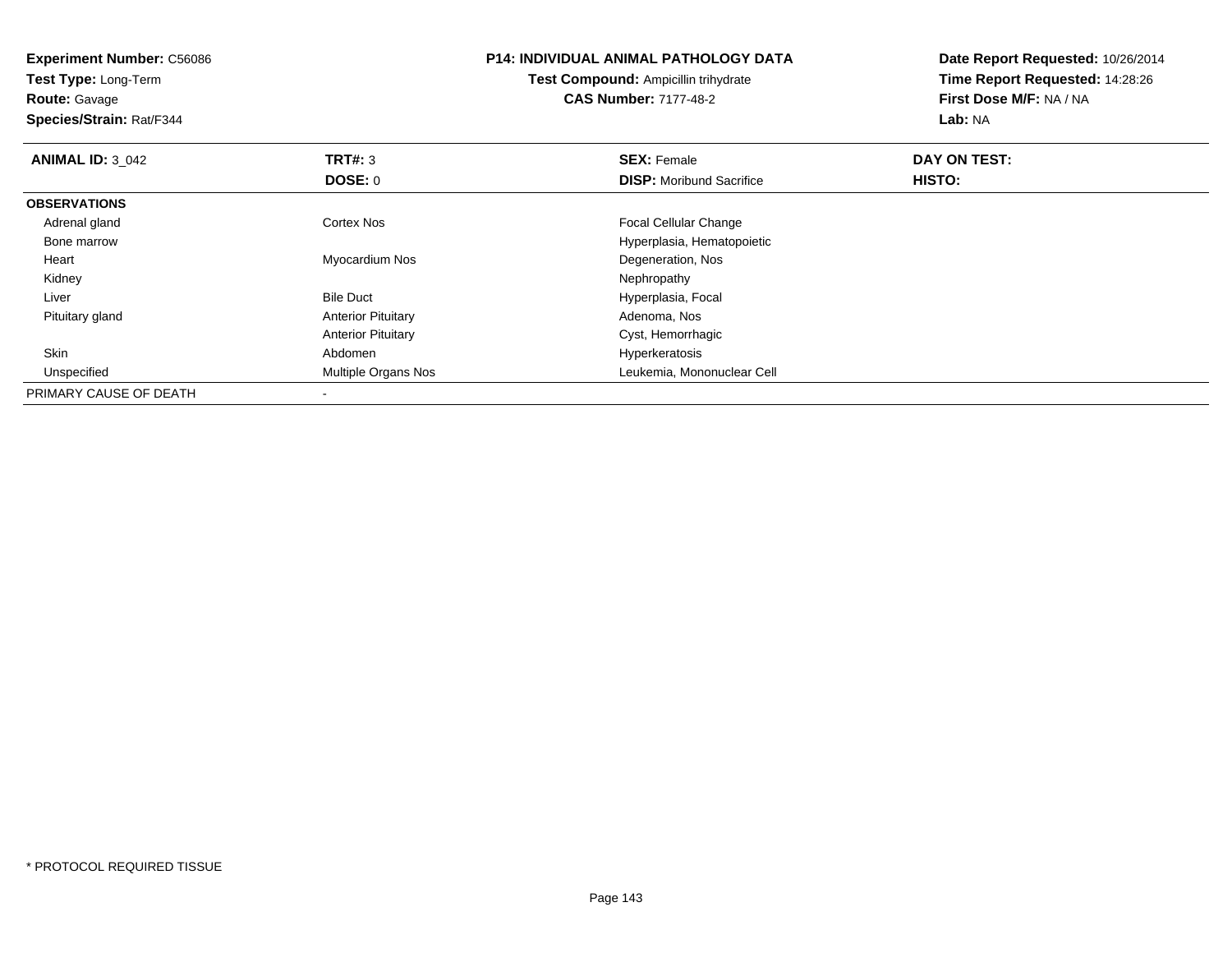**Test Type:** Long-Term

**Route:** Gavage

**Species/Strain:** Rat/F344

# **P14: INDIVIDUAL ANIMAL PATHOLOGY DATA**

**Test Compound:** Ampicillin trihydrate**CAS Number:** 7177-48-2

| <b>ANIMAL ID: 3_043</b> | <b>TRT#: 3</b>           | <b>SEX: Female</b>                | DAY ON TEST: |
|-------------------------|--------------------------|-----------------------------------|--------------|
|                         | <b>DOSE: 0</b>           | <b>DISP: Terminal Sacrifice</b>   | HISTO:       |
| <b>OBSERVATIONS</b>     |                          |                                   |              |
| Adrenal gland           | Cortex Nos               | Cyst, Hemorrhagic                 |              |
| Heart                   | Myocardium Nos           | Degeneration, Nos                 |              |
| Kidney                  |                          | Nephropathy                       |              |
| Liver                   |                          | Cytoplasmic Change, Basophilic    |              |
|                         | <b>Bile Duct</b>         | Hyperplasia, Focal                |              |
|                         |                          | Inflammation, Granulomatous Focal |              |
| Lung                    |                          | Inflammation, Chronic Focal       |              |
| Lymph node              | Mandibular Lymph Node    | Histiocytosis                     |              |
|                         | Mandibular Lymph Node    | Plasmacytosis                     |              |
| Pancreas                | Acinus                   | Atrophy, Focal                    |              |
|                         | Acinus                   | Inflammation, Chronic Focal       |              |
| Salivary gland          |                          | Inflammation, Chronic Focal       |              |
|                         |                          | Metaplasia, Nos                   |              |
| Uterus                  | <b>Endometrial Gland</b> | Hyperplasia, Focal                |              |
|                         |                          | Inflammation, Acute/Chronic       |              |
|                         | <b>Endometrial Gland</b> | Metaplasia, Squamous              |              |
| PRIMARY CAUSE OF DEATH  | $\overline{\phantom{0}}$ |                                   |              |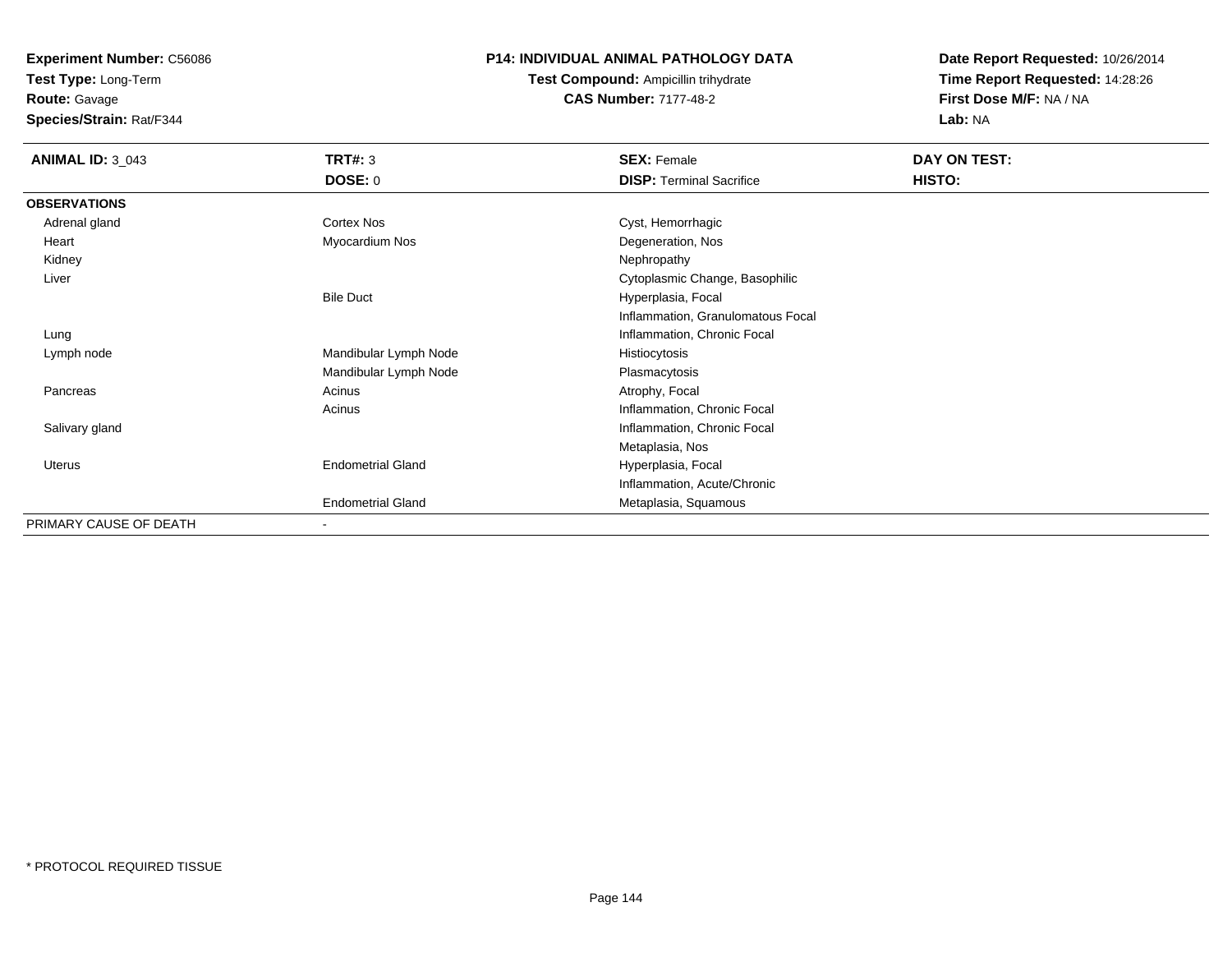**Test Type:** Long-Term

**Route:** Gavage

**Species/Strain:** Rat/F344

## **P14: INDIVIDUAL ANIMAL PATHOLOGY DATA**

# **Test Compound:** Ampicillin trihydrate**CAS Number:** 7177-48-2

| <b>ANIMAL ID: 3 044</b> | TRT#: 3                  | <b>SEX: Female</b>              | DAY ON TEST: |  |
|-------------------------|--------------------------|---------------------------------|--------------|--|
|                         | <b>DOSE: 0</b>           | <b>DISP:</b> Moribund Sacrifice | HISTO:       |  |
| <b>OBSERVATIONS</b>     |                          |                                 |              |  |
| Adrenal gland           |                          | Hematopoiesis                   |              |  |
| Bone marrow             |                          | Hyperplasia, Hematopoietic      |              |  |
| Heart                   | Myocardium Nos           | Degeneration, Nos               |              |  |
| Liver                   |                          | Clear-Cell Change               |              |  |
|                         |                          | Cytoplasmic Change, Basophilic  |              |  |
| Lymph node              | Thymic Lymph Node        | Carcinosarcoma, Metastatic      |              |  |
| Mammary gland           |                          | Carcinosarcoma                  |              |  |
|                         |                          | Hyperplasia, Focal              |              |  |
| Pancreas                | Acinus                   | Atrophy, Focal                  |              |  |
| Preputial gland         |                          | Inflammation, Chronic Focal     |              |  |
| Spleen                  |                          | Hematopoiesis                   |              |  |
| Trachea                 |                          | Inflammation, Chronic Focal     |              |  |
| PRIMARY CAUSE OF DEATH  | $\overline{\phantom{a}}$ |                                 |              |  |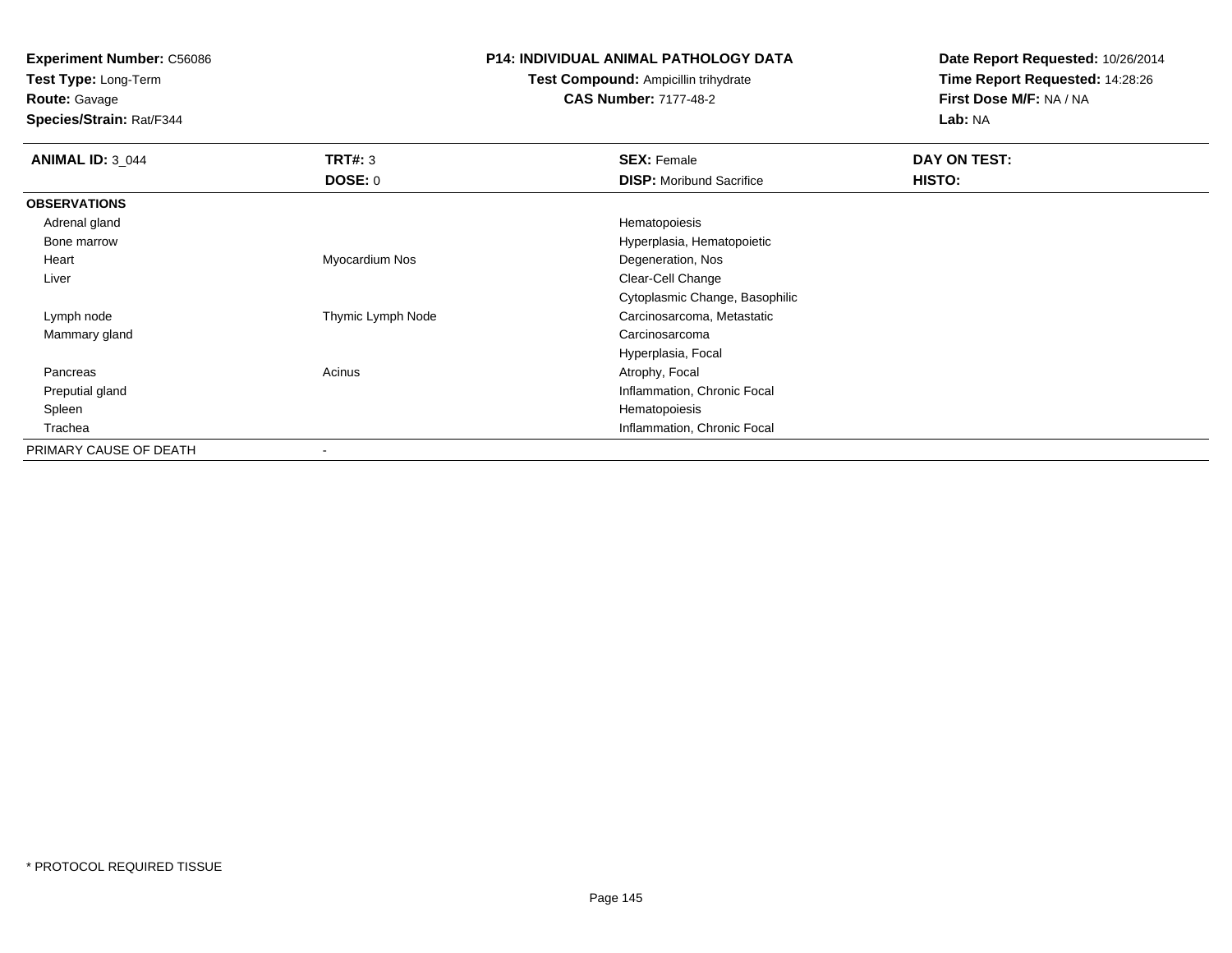**Test Type:** Long-Term

**Route:** Gavage

**Species/Strain:** Rat/F344

#### **P14: INDIVIDUAL ANIMAL PATHOLOGY DATA**

**Test Compound:** Ampicillin trihydrate**CAS Number:** 7177-48-2

| <b>ANIMAL ID: 3 045</b> | TRT#: 3                   | <b>SEX: Female</b>              | DAY ON TEST: |  |
|-------------------------|---------------------------|---------------------------------|--------------|--|
|                         | DOSE: 0                   | <b>DISP: Terminal Sacrifice</b> | HISTO:       |  |
| <b>OBSERVATIONS</b>     |                           |                                 |              |  |
| Adrenal gland           | Medulla                   | Hyperplasia, Focal              |              |  |
| Heart                   | Myocardium Nos            | Degeneration, Nos               |              |  |
| Kidney                  |                           | Nephropathy                     |              |  |
| Liver                   |                           | Cytoplasmic Change, Basophilic  |              |  |
| Lung                    |                           | Inflammation, Chronic Focal     |              |  |
| Lymph node              | Thymic Lymph Node         | Erythrophagocytosis             |              |  |
|                         | Mandibular Lymph Node     | Hemorrhage                      |              |  |
| Mammary gland           |                           | Hyperplasia, Cystic             |              |  |
| Pituitary gland         | <b>Anterior Pituitary</b> | Adenoma, Nos                    |              |  |
| Stomach                 | Submucosa                 | Inflammation, Chronic Focal     |              |  |
| Thyroid                 |                           | Hyperplasia, C Cell             |              |  |
| Unspecified             | Tail                      | Fibroma                         |              |  |
| PRIMARY CAUSE OF DEATH  |                           |                                 |              |  |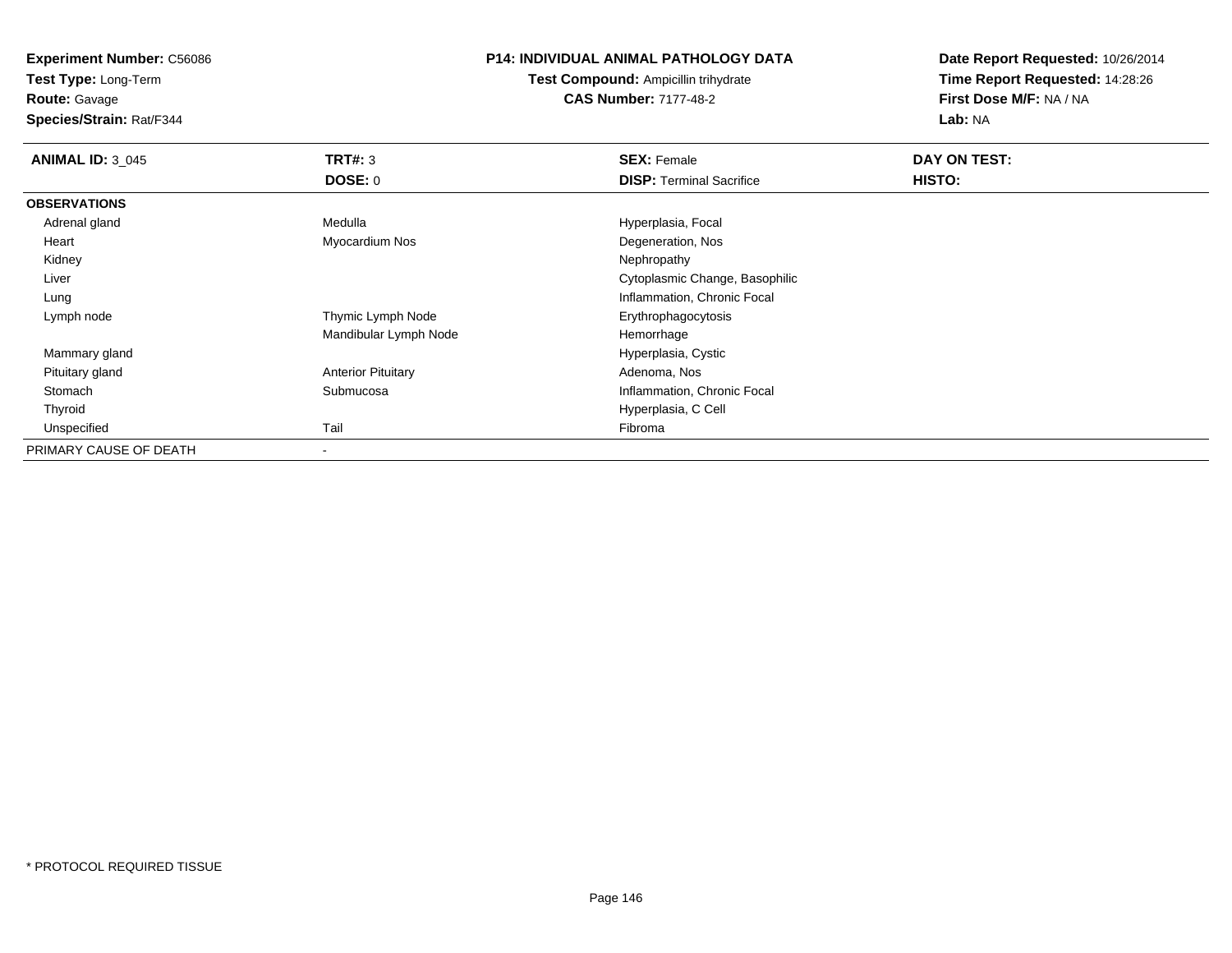**Test Type:** Long-Term

**Route:** Gavage

**Species/Strain:** Rat/F344

#### **P14: INDIVIDUAL ANIMAL PATHOLOGY DATA**

**Test Compound:** Ampicillin trihydrate**CAS Number:** 7177-48-2

| <b>ANIMAL ID: 3_046</b> | TRT#: 3                   | <b>SEX: Female</b>              | DAY ON TEST: |  |
|-------------------------|---------------------------|---------------------------------|--------------|--|
|                         | <b>DOSE: 0</b>            | <b>DISP: Terminal Sacrifice</b> | HISTO:       |  |
| <b>OBSERVATIONS</b>     |                           |                                 |              |  |
| Adrenal gland           | Cortex Nos                | Hyperplasia, Focal              |              |  |
| Heart                   | Myocardium Nos            | Degeneration, Nos               |              |  |
| <b>Intestine Small</b>  | <b>Mesentery Nos</b>      | Inflammation, Acute/Chronic     |              |  |
|                         | <b>Mesentery Nos</b>      | Necrosis, Fat                   |              |  |
| Kidney                  |                           | Nephropathy                     |              |  |
| Liver                   | <b>Bile Duct</b>          | Hyperplasia, Focal              |              |  |
| Mammary gland           |                           | Fibroadenoma                    |              |  |
| Pituitary gland         | <b>Anterior Pituitary</b> | Hyperplasia, Focal              |              |  |
| Skin                    | Abdomen                   | Hyperkeratosis                  |              |  |
|                         | Abdomen                   | Hyperplasia, Epithelial         |              |  |
| Thyroid                 |                           | Hyperplasia, C Cell             |              |  |
| PRIMARY CAUSE OF DEATH  | $\,$                      |                                 |              |  |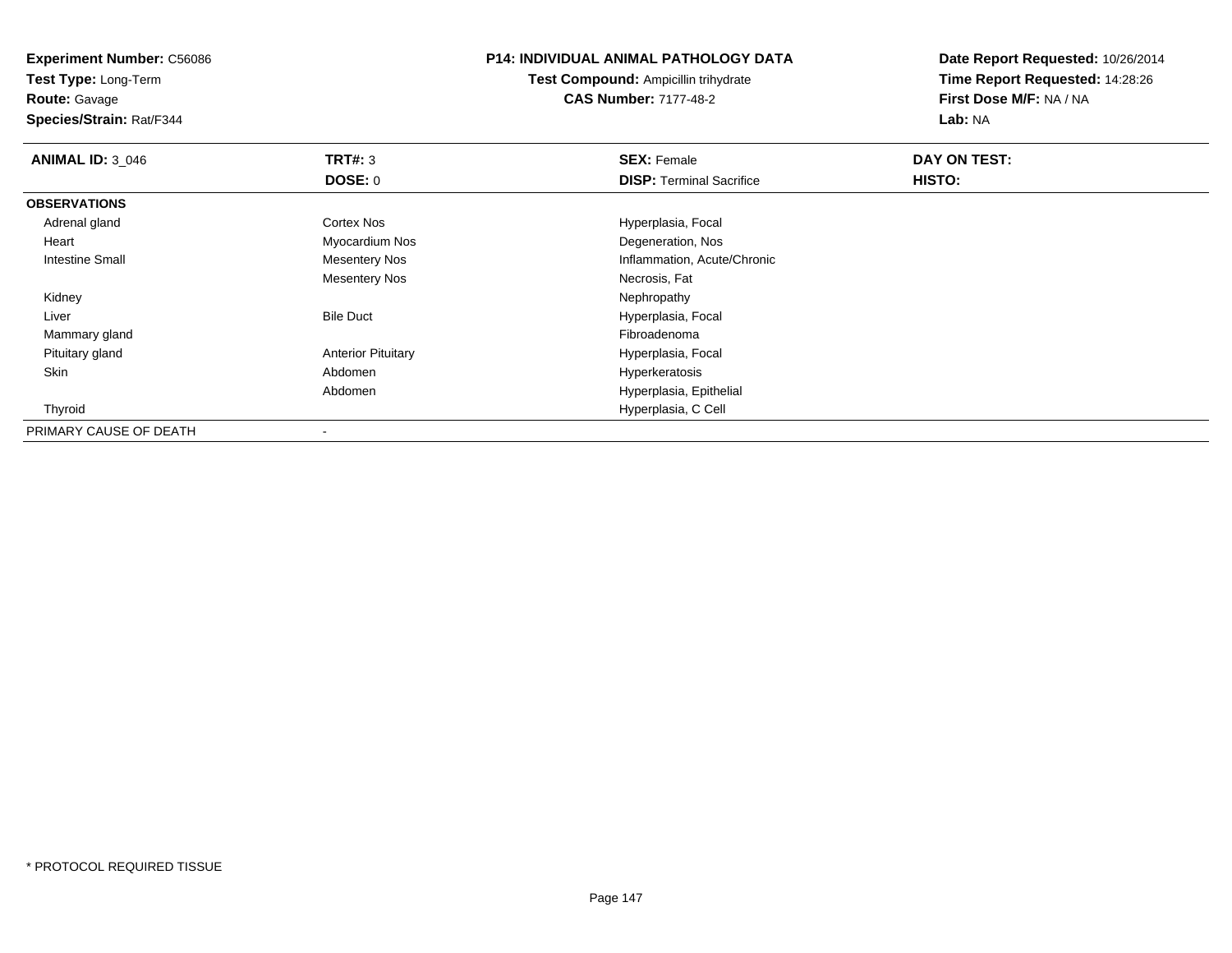**Test Type:** Long-Term

**Route:** Gavage

**Species/Strain:** Rat/F344

# **P14: INDIVIDUAL ANIMAL PATHOLOGY DATA**

**Test Compound:** Ampicillin trihydrate**CAS Number:** 7177-48-2

| <b>ANIMAL ID: 3_047</b> | <b>TRT#: 3</b>            | <b>SEX: Female</b>                | DAY ON TEST:  |  |
|-------------------------|---------------------------|-----------------------------------|---------------|--|
|                         | DOSE: 0                   | <b>DISP:</b> Moribund Sacrifice   | <b>HISTO:</b> |  |
| <b>OBSERVATIONS</b>     |                           |                                   |               |  |
| Adrenal gland           | Medulla                   | Pheochromocytoma                  |               |  |
| Heart                   | Epicardium                | Inflammation, Chronic Focal       |               |  |
| Kidney                  |                           | Nephropathy                       |               |  |
| Liver                   |                           | Clear-Cell Change                 |               |  |
|                         |                           | Cytoplasmic Change, Basophilic    |               |  |
|                         | <b>Bile Duct</b>          | Hyperplasia, Focal                |               |  |
| Lung                    |                           | Inflammation, Granulomatous Focal |               |  |
|                         |                           | Squamous Cell Carcinoma           |               |  |
| Mammary gland           |                           | Adenocarcinoma, Nos               |               |  |
|                         |                           | Fibroadenoma                      |               |  |
| Skeletal muscle         | <b>Intercostal Muscle</b> | Squamous Cell Carcinoma, Invasive |               |  |
| Stomach                 | Mucosa                    | Dilatation, Nos                   |               |  |
|                         | Cardiac Stomach           | Ulcer, Nos                        |               |  |
| Unspecified             | <b>Mediastinum Nos</b>    | Squamous Cell Carcinoma, Invasive |               |  |
| Uterus                  |                           | Adenocarcinoma, Nos               |               |  |
| PRIMARY CAUSE OF DEATH  | $\blacksquare$            |                                   |               |  |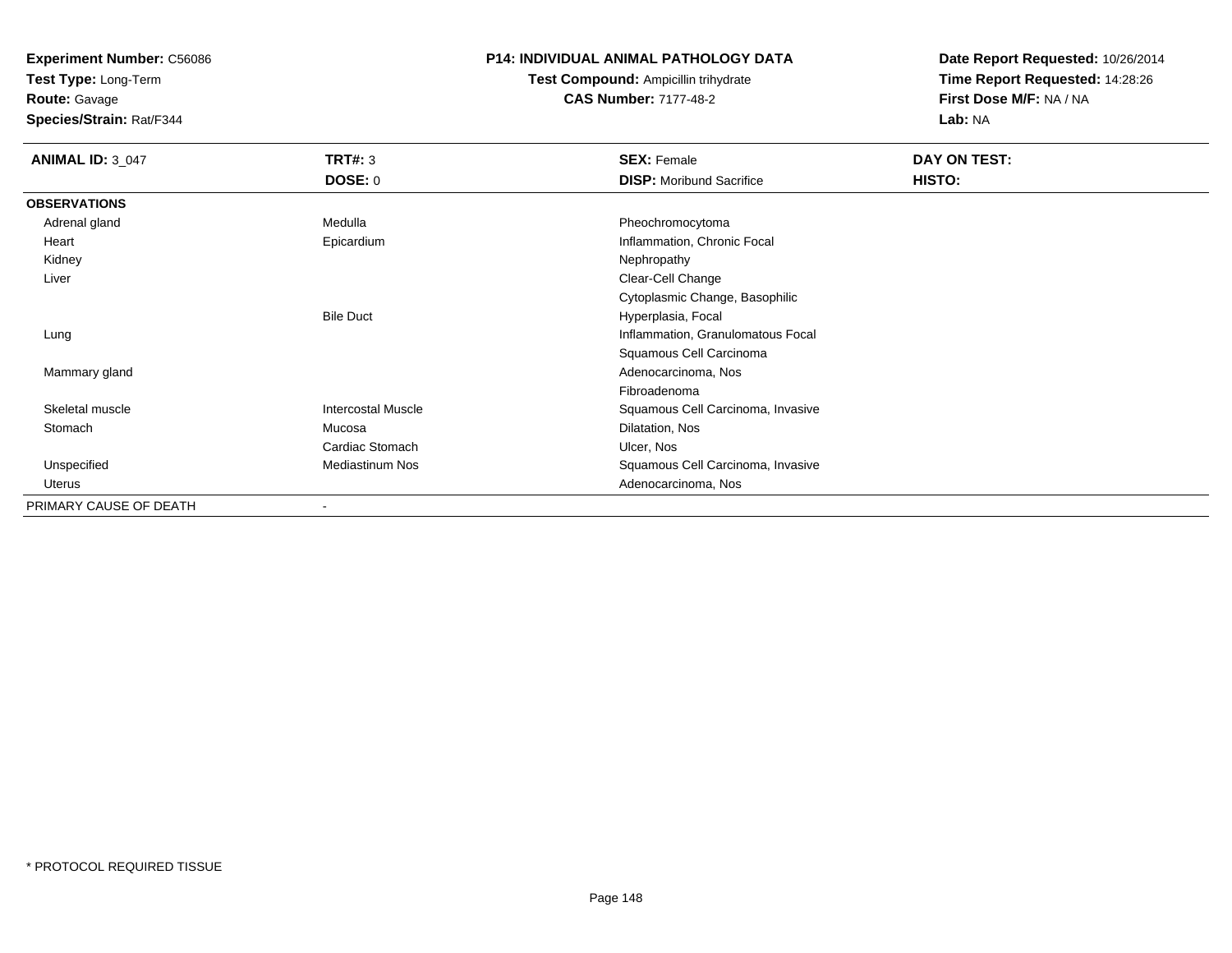**Test Type:** Long-Term

**Route:** Gavage

**Species/Strain:** Rat/F344

#### **P14: INDIVIDUAL ANIMAL PATHOLOGY DATA**

**Test Compound:** Ampicillin trihydrate**CAS Number:** 7177-48-2

| <b>ANIMAL ID: 3_048</b> | TRT#: 3                   | <b>SEX: Female</b>                | <b>DAY ON TEST:</b> |  |
|-------------------------|---------------------------|-----------------------------------|---------------------|--|
|                         | <b>DOSE: 0</b>            | <b>DISP:</b> Terminal Sacrifice   | HISTO:              |  |
| <b>OBSERVATIONS</b>     |                           |                                   |                     |  |
| Liver                   |                           | Clear-Cell Change                 |                     |  |
|                         |                           | Cytoplasmic Change, Basophilic    |                     |  |
|                         | <b>Bile Duct</b>          | Hyperplasia, Focal                |                     |  |
| Lung                    |                           | Inflammation, Granulomatous Focal |                     |  |
| Mammary gland           |                           | Hyperplasia, Cystic               |                     |  |
| Pancreas                | Acinus                    | Atrophy, Focal                    |                     |  |
|                         | Islets                    | Hyperplasia, Focal                |                     |  |
|                         | Acinus                    | Inflammation, Chronic Focal       |                     |  |
| Pituitary gland         | <b>Anterior Pituitary</b> | Hyperplasia, Focal                |                     |  |
| Thymus                  |                           | Hyperplasia, Epithelial           |                     |  |
| Uterus                  |                           | Dilatation, Nos                   |                     |  |
| PRIMARY CAUSE OF DEATH  | ۰                         |                                   |                     |  |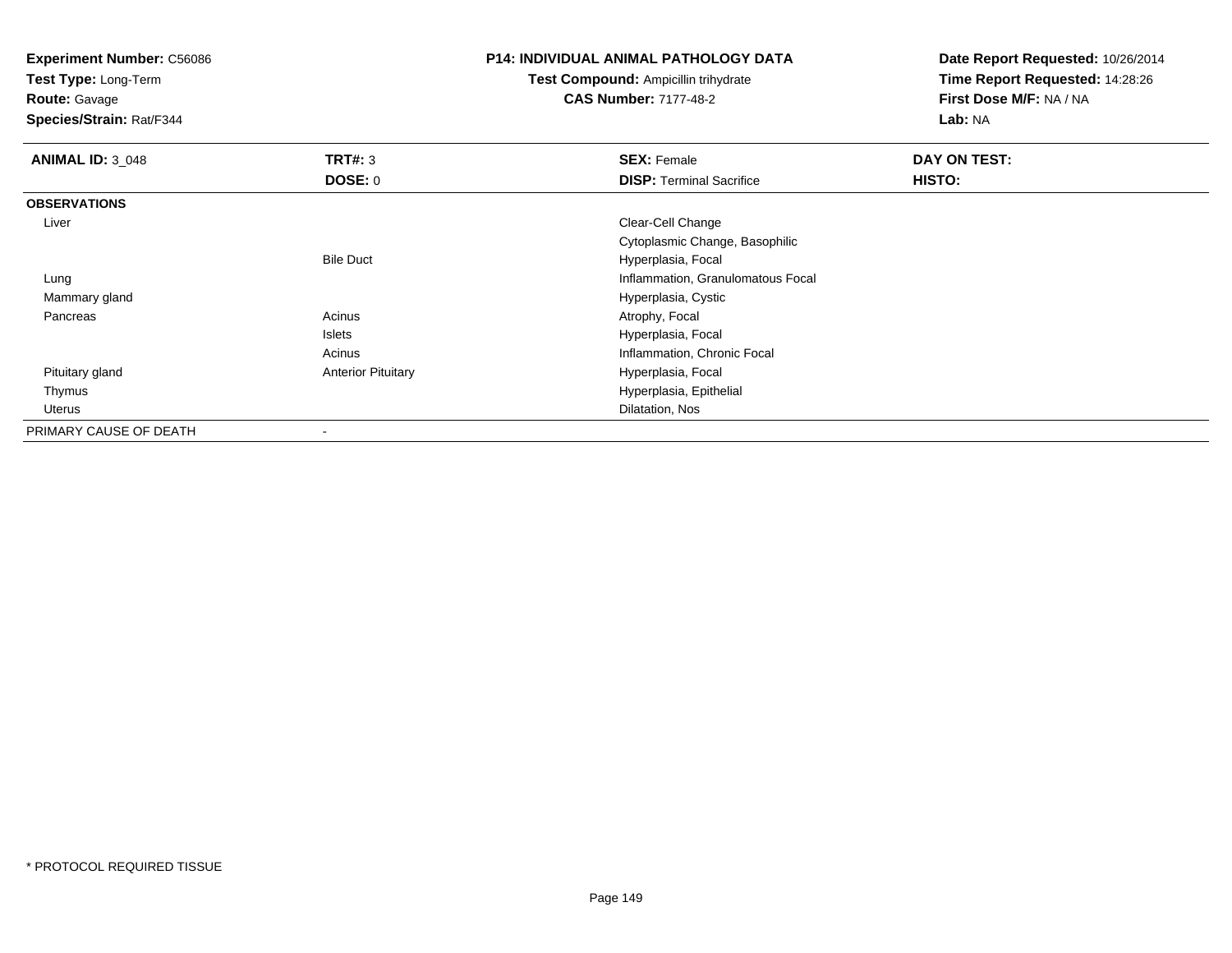**Test Type:** Long-Term

**Route:** Gavage

**Species/Strain:** Rat/F344

## **P14: INDIVIDUAL ANIMAL PATHOLOGY DATA**

**Test Compound:** Ampicillin trihydrate**CAS Number:** 7177-48-2

| <b>ANIMAL ID: 3 049</b> | <b>TRT#: 3</b>            | <b>SEX: Female</b>                | DAY ON TEST: |  |
|-------------------------|---------------------------|-----------------------------------|--------------|--|
|                         | <b>DOSE: 0</b>            | <b>DISP: Terminal Sacrifice</b>   | HISTO:       |  |
| <b>OBSERVATIONS</b>     |                           |                                   |              |  |
| Adrenal gland           | Medulla                   | Hyperplasia, Focal                |              |  |
| Heart                   | Myocardium Nos            | Degeneration, Nos                 |              |  |
| <b>Intestine Small</b>  | <b>Mesentery Nos</b>      | Inflammation, Acute/Chronic       |              |  |
|                         | <b>Mesentery Nos</b>      | Necrosis, Fat                     |              |  |
| Kidney                  |                           | Nephropathy                       |              |  |
| Liver                   |                           | Clear-Cell Change                 |              |  |
|                         |                           | Cytoplasmic Change, Basophilic    |              |  |
|                         | <b>Bile Duct</b>          | Hyperplasia, Focal                |              |  |
|                         |                           | Inflammation, Granulomatous Focal |              |  |
| Lung                    |                           | Inflammation, Chronic Focal       |              |  |
| Pancreas                | Acinus                    | Atrophy, Focal                    |              |  |
| Pituitary gland         | <b>Anterior Pituitary</b> | Cyst, Hemorrhagic                 |              |  |
| Thyroid                 |                           | Hyperplasia, C Cell               |              |  |
| Unspecified             | Thorax                    | Fibroma                           |              |  |
| PRIMARY CAUSE OF DEATH  | $\overline{\phantom{a}}$  |                                   |              |  |